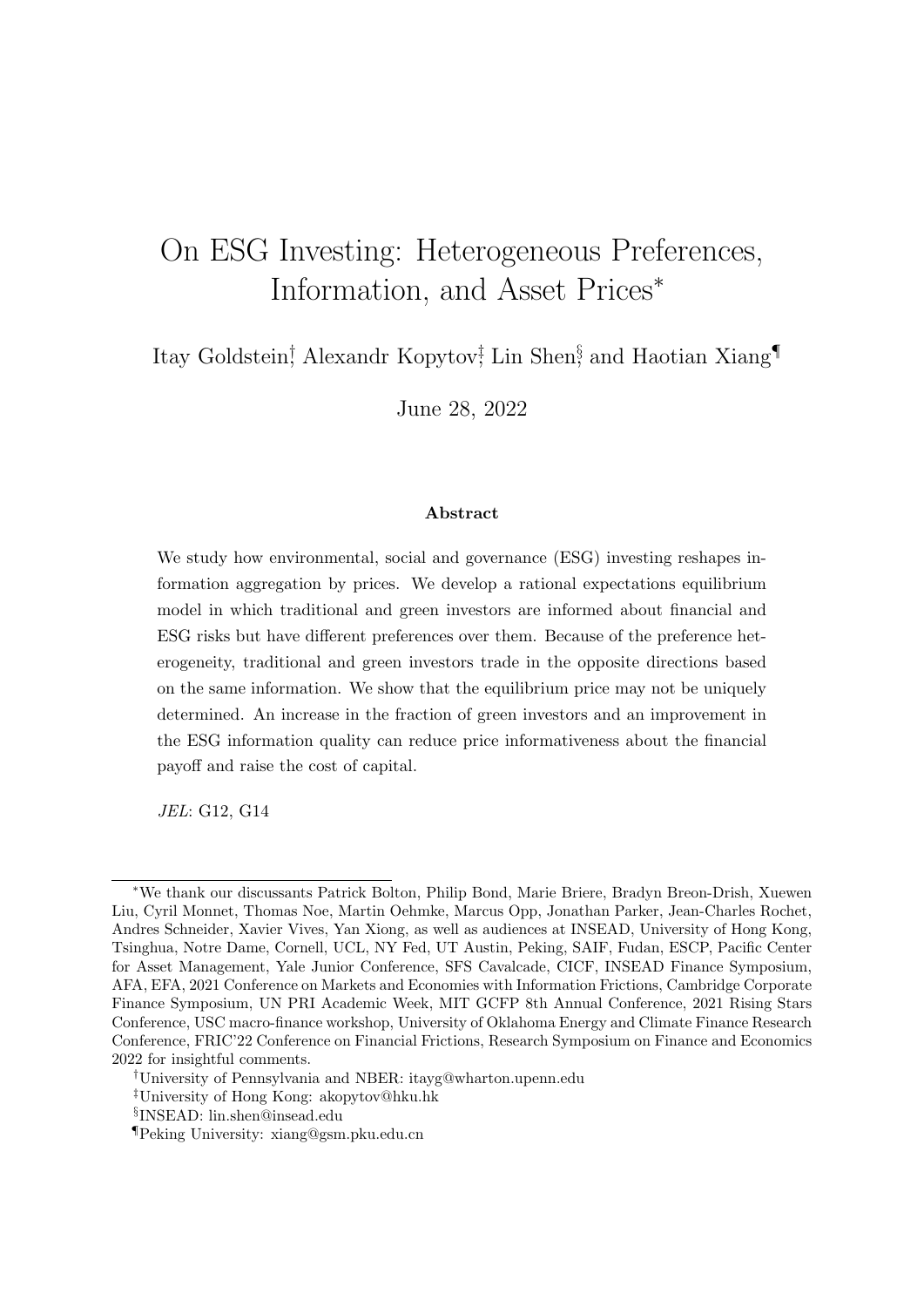### 1 Introduction

One of the fastest growing phenomena in the financial industry in recent years has been the focus on environmental, social and governance (ESG) issues. An important part of this phenomenon is that many institutional investors are now explicitly integrating ESG principles into their investment strategies. In the United States alone, about \$17.1 trillion of investment funds' assets were invested with ESG considerations in 2020, a 2.5-fold increase from the \$6.6 trillion in 2014 [\(GSIA,](#page-39-0) [2021\)](#page-39-0).

This trend might fundamentally change the equilibrium in financial markets. A key function of financial markets is to produce and aggregate information about the fundamentals of the traded assets [\(Hayek,](#page-39-1) [1945\)](#page-39-1). This price informativeness in turn is important for welfare as it affects resource allocation in the real economy, through its effect on the cost of capital or through active learning by decision makers in the real economy. Traditionally, investors in financial markets were thought to be uniform, at least in their general objectives, as they were all focused on firms' cash flows (and the risks involved with these cash flows). Hence, this is what information in financial markets was expected to be about. However, now that a new class of investors, namely ESG investors, emerged and is becoming increasingly prominent, this classic paradigm should be challenged and the implications should be explored.

Several questions come up. First, it is less clear what prices will be informative about and to what extent.<sup>[1](#page-1-0)</sup> Second, these changes in price informativeness may affect the firms' cost of capital and hence resource allocation and aggregate welfare. The overall effect is a priori unclear. Third, given the general lack of transparency about ESG performance, some may hope that the market can help in generating such information,<sup>[2](#page-1-1)</sup> but it is not clear whether this might conflict with the role of generating information about cash flows. In this paper, we provide a model to address these questions.

Our model is in the tradition of the noisy rational expectations equilibrium (REE) models a la [Hellwig](#page-39-2) [\(1980\)](#page-39-2), where rational investors observe and trade on heterogeneous signals about firms' payoffs. They also learn from the price and incorporate the information

<span id="page-1-0"></span><sup>&</sup>lt;sup>1</sup>Multiple empirical studies find that asset prices react to ESG news (e.g. [Flammer,](#page-38-0) [2013;](#page-38-0) Krüger, [2015;](#page-40-0) [Capelle-Blancard and Petit,](#page-37-0) [2019\)](#page-37-0) and are informative about firms' ESG performances [\(Ng and Rezaee,](#page-40-1) [2020\)](#page-40-1).

<span id="page-1-1"></span> ${}^{2}$ For example, Berg, Kölbel, and Rigobon [\(2020\)](#page-36-0) document rating divergence of six major ESG rating agencies. Practitioners [\(BlackRock,](#page-36-1) [2021\)](#page-36-1) and academics [\(Huij, Laurs, Stork, and Zwinkels,](#page-39-3) [2021\)](#page-39-3) suggest using asset prices to infer firm-specific ESG risks.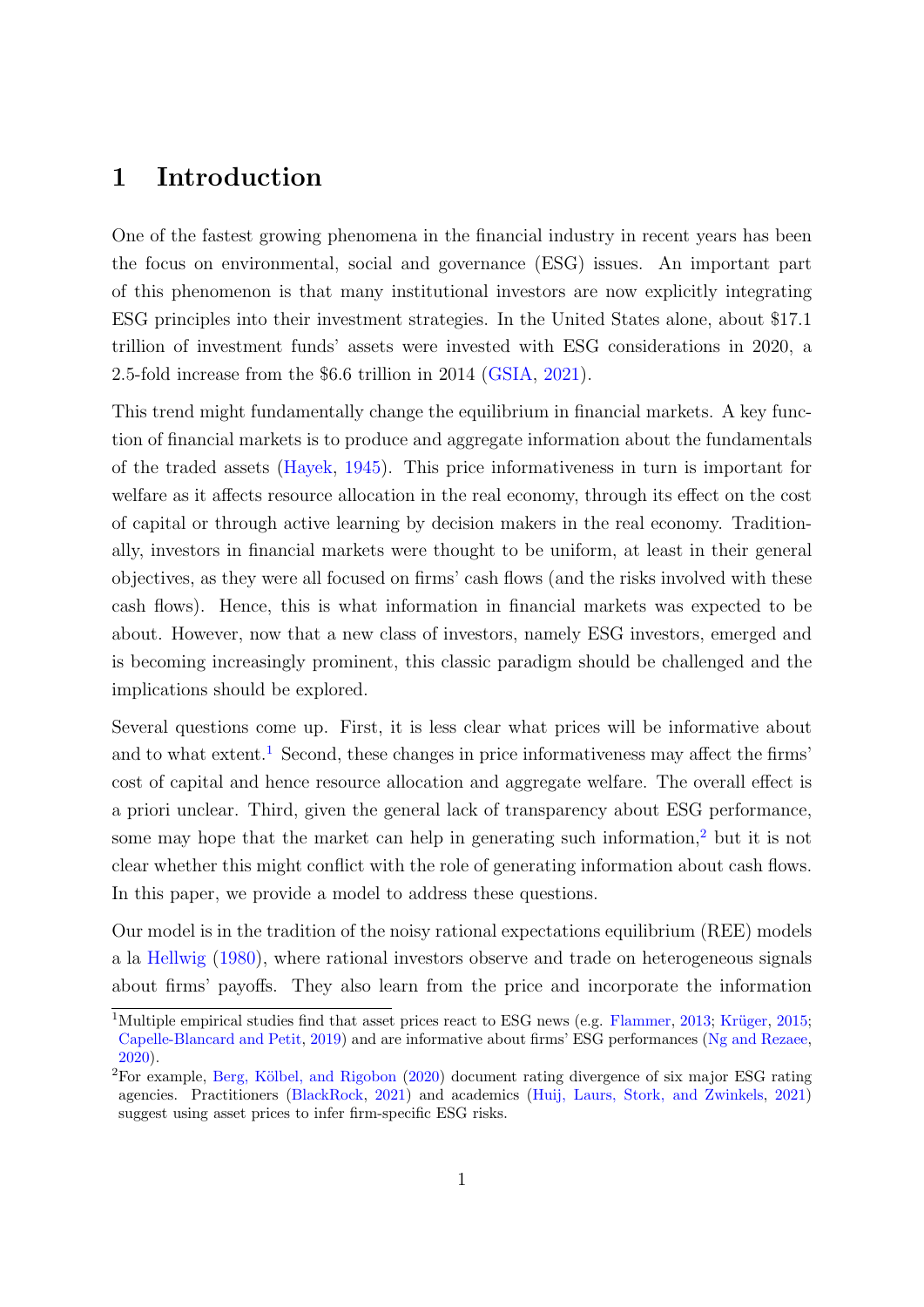they learn in their trading. Finally, the market also has traders who trade for exogenous reasons and bring noise to the price. We amend this model in a couple of ways. First, we assume that the "payoff" consists of two risky components: a financial cash flow and an ESG component. Second, we assume that the financial market is populated with two groups of risk-averse rational investors who receive heterogeneous informative signals about both payoff components but have distinct preferences about them. Specifically, traditional investors value only the financial payoff while ESG ("green") investors value both financial and ESG payoffs.

Mapping this setup to the real-world environment, a few points are important to make. First, green investors' preferences can be interpreted as non-pecuniary warm glow utility from investing in assets with high ESG performance, or alternatively, these investors can be the managers of ESG funds, whose compensation and reputation hinge on identifying good ESG assets. Second, investing on ESG also involves risk because of the large uncertainty surrounding which assets are truly good ESG assets. This can be a major risk for ESG investors and, perhaps even more, for ESG asset managers. Third, private signals about ESG performance are a result of proprietary research on the topic, motivated to a large extent by the uncertainty ESG presents.<sup>[3](#page-2-0)</sup> Fourth, while only green investors care about the ESG component directly, traditional investors care about it indirectly and want to learn about it to better interpret the price and enhance profitability of their trading in equilibrium. Therefore, it is reasonable to assume that both types of investors have information about the ESG component (as well as about the traditional component).[4](#page-2-1)

The driving force of our model is the strategic interaction between traditional and green investors through learning and trading a given security. Because of their heterogeneous preferences, the two investor groups seek to learn different information from the price. They also end up trading differently on similar signals. In particular, when receiving positive signals about the firm's ESG payoff, green investors increase their demand for the stock, while traditional investors reduce their demand. The latter is an equilibrium response, since a positive signal on ESG, combined with their learning from the price, lead them to infer a worse realization of the financial payoff. As a result, trades by one investor group make the price more informative about what investors from this group

<span id="page-2-0"></span><sup>3</sup>For example, according to the BlackRock's ESG Integration Statement [\(BlackRock,](#page-36-1) [2021\)](#page-36-1), the firm develops proprietary measurement tools to provide its portfolio managers with assessments of material ESG performance indicators.

<span id="page-2-1"></span><sup>4</sup>Although we do not explicitly model information acquisition, both types of investors have incentive to acquire ESG information if the cost of doing so is not prohibitively large.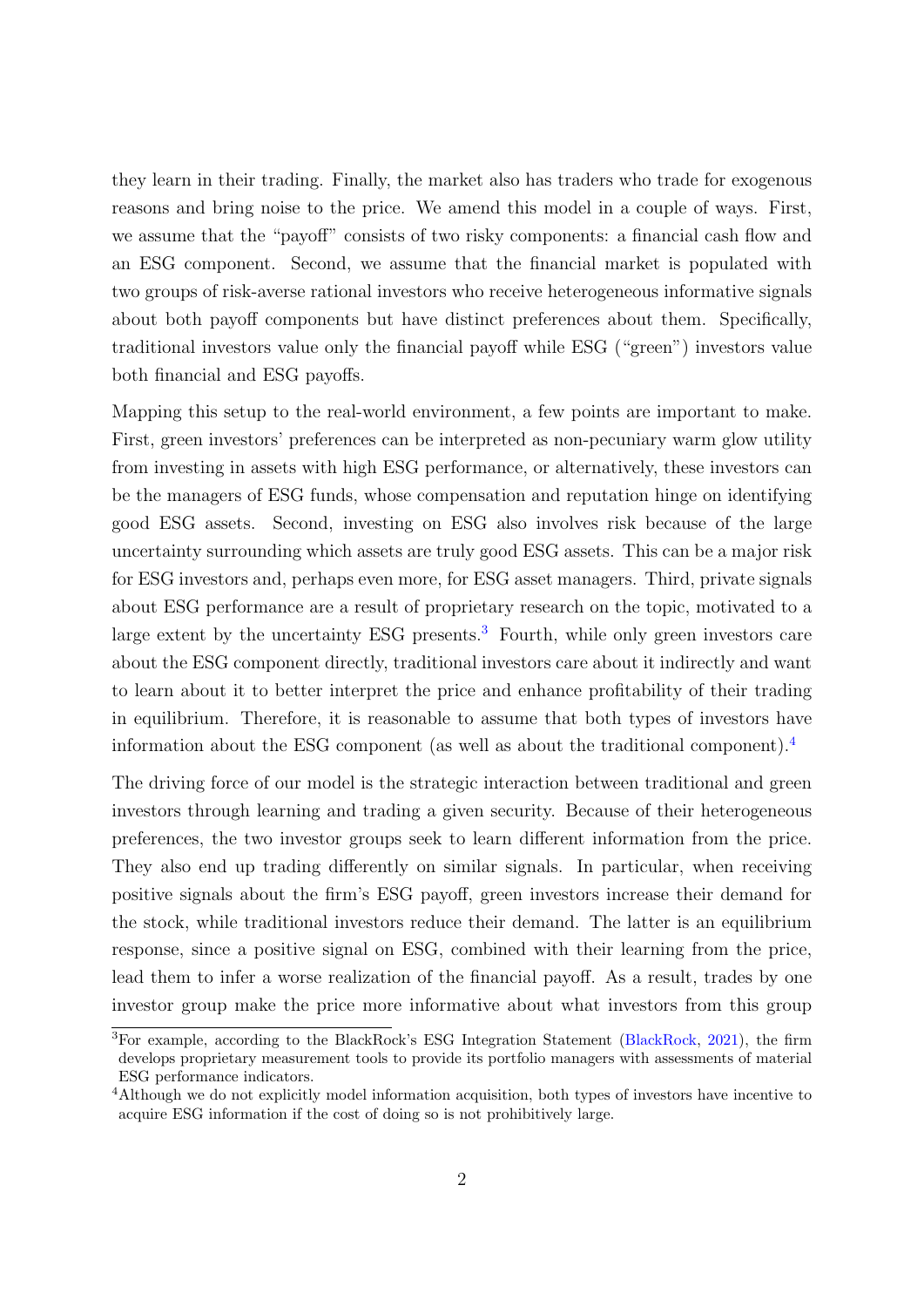care about and less informative about what investors from the other group care about. In this way, trades by traditional and green investors contaminate price informativeness to each other. Key to this is the idea that investors with heterogeneous preferences trade the same security differently because they care about different payoff components of the same security.

Based on these forces, we identify a feedback loop between investors' trading intensities and the amount of information contained in the price about the two different components. This leads to multiple equilibria in the trading game, such that the price can end up being dominated by one factor in one equilibrium or the other factor in another equilibrium. Specifically, if investors of one group trade more intensively on their private signals than investors of the other group, the preferences of the dominating group are reflected by the price more. As a result, the price becomes more informative to them and so they face less uncertainty when holding the stock. This justifies their more intensive trading. The feedback loop implies that two equilibria can coexist. In one equilibrium, the stock is predominately traded by traditional investors, the equilibrium price primarily loads on the financial component and is not particularly informative to green investors. In the other equilibrium, green investors dominate the trading, and the equilibrium price is more aligned with their preferences.

We characterize how the emergence of multiple equilibria depends on four parameters of the model. First, multiplicity arises when noise traders' demand is not too volatile. Otherwise, the price will be a poor signal about both payoff components and thus uninformative to all rational investors, preventing the above feedback loop from developing. Second, multiplicity requires that the preference heterogeneity is sufficiently strong. If this is not the case, traditional and green investors seek to learn similar information from the price. Third, it is also important that traditional and green investors receive informative signals about both payoff components. Otherwise, they will not be able to trade against the signal about the component they do not value and they will not prevent the price from being informative about it. Finally, for multiplicity to arise, the masses of traditional and green investors should not be too different from each other. If the investor base is very unbalanced and strongly tilted towards one investor type, investors of this type always dominate the trading.

This last property highlights one of the most important implications of our model for how the current transition in financial markets could impact the equilibrium. The increased presence of ESG investors in the market implies that we are shifting from a world where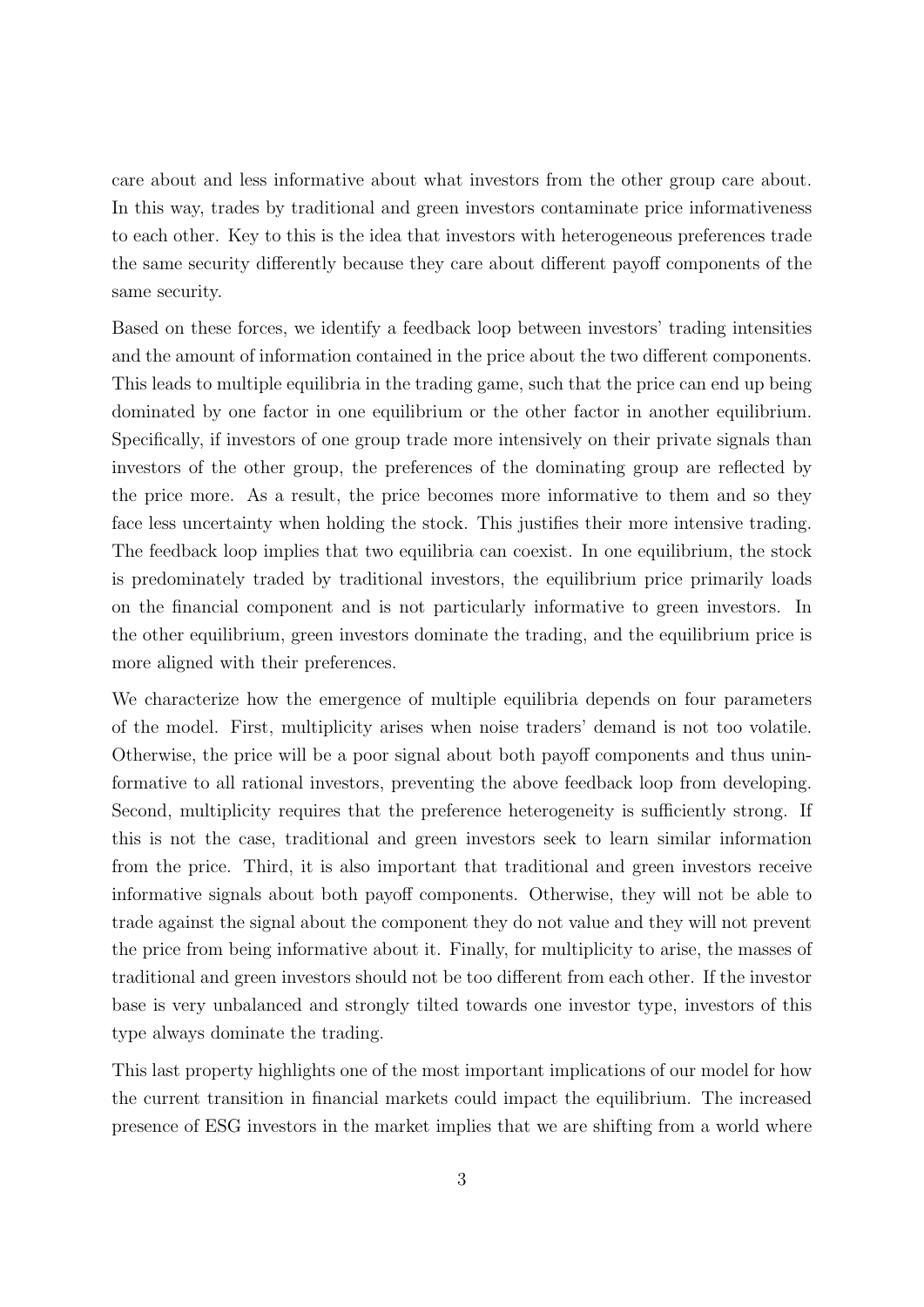the only equilibrium is one where the cash flow component dominates the market to a world where both equilibria are possible. Hence, there could be a sudden shift for some stocks from a cash-flow-dominated price to an ESG-dominated price, and so a sudden shift in what kind of information investors can glean from the price. Aside from jumps across equilibria, we also study the impact of the increase in the share of green investors in the market for a given equilibrium. We show that, as the green investor share increases, the price becomes less informative to traditional investors, that is, less informative about the financial component, and more informative to green investors in any stable equilibrium.

This result has important implications for the firm's cost of capital. As is standard in REE models (e.g. [Easley and O'Hara,](#page-38-1) [2004\)](#page-38-1), the cost of capital reflects the average information risk faced by rational investors. We find that the cost of capital is nonmonotone in the share of green investors and increases when the masses of traditional and green investors are similar. When the investor base is balanced, the price is not particularly informative to any investor group, and so both require high compensation for bearing the informational risk, which drives up the cost of capital. On the other hand, with an unbalanced investor base, the dominant group finds the price informative and drives down the cost of capital. Again, as we think about the current transition in financial markets, this implies that the information channel leads to an increase in the cost of capital when the market moves to be less dominated by traditional investors. This result is helpful to reconcile two seemingly contradictory empirical observations. On the one hand, green investors are willing to sacrifice financial payoff for non-pecuniary benefits (e.g. [Martin and Moser,](#page-40-2) [2016;](#page-40-2) [Riedl and Smeets,](#page-41-0) [2017;](#page-41-0) [Barber, Morse, and Yasuda,](#page-36-2) [2021;](#page-36-2) [Li, Ruan, Titman, and Xiang,](#page-40-3) [2022\)](#page-40-3), which implies a lower cost of capital for green firms with a larger fraction of green investors. On the other hand, direct empirical evidence on the cost of capital for green firms is rather mixed.<sup>[5](#page-4-0)</sup> Our results suggest that, although green firms may attract green investors demanding a lower financial return, entry of such investors can amplify the informational risks faced by existing traditional investors and lead them to demand a higher financial return.

Another important development in ESG investing in recent years is the regulatory push worldwide for improving the quality of ESG information (see, for example, the report on non-financial and sustainability reporting by [van der Lugt, van de Wijs, and Petrovics,](#page-41-1) [2020\)](#page-41-1). Our final exercise extends the model to examine the implications of such regulatory

<span id="page-4-0"></span><sup>&</sup>lt;sup>5</sup>In Section [4.2,](#page-23-0) we allow the firm's ESG performance to be positive on average. In this extension, an increase in the green investor share has an additional negative impact on the cost of capital. We discuss empirical implications of this model and existing empirical evidence in Section [4.3.](#page-26-0)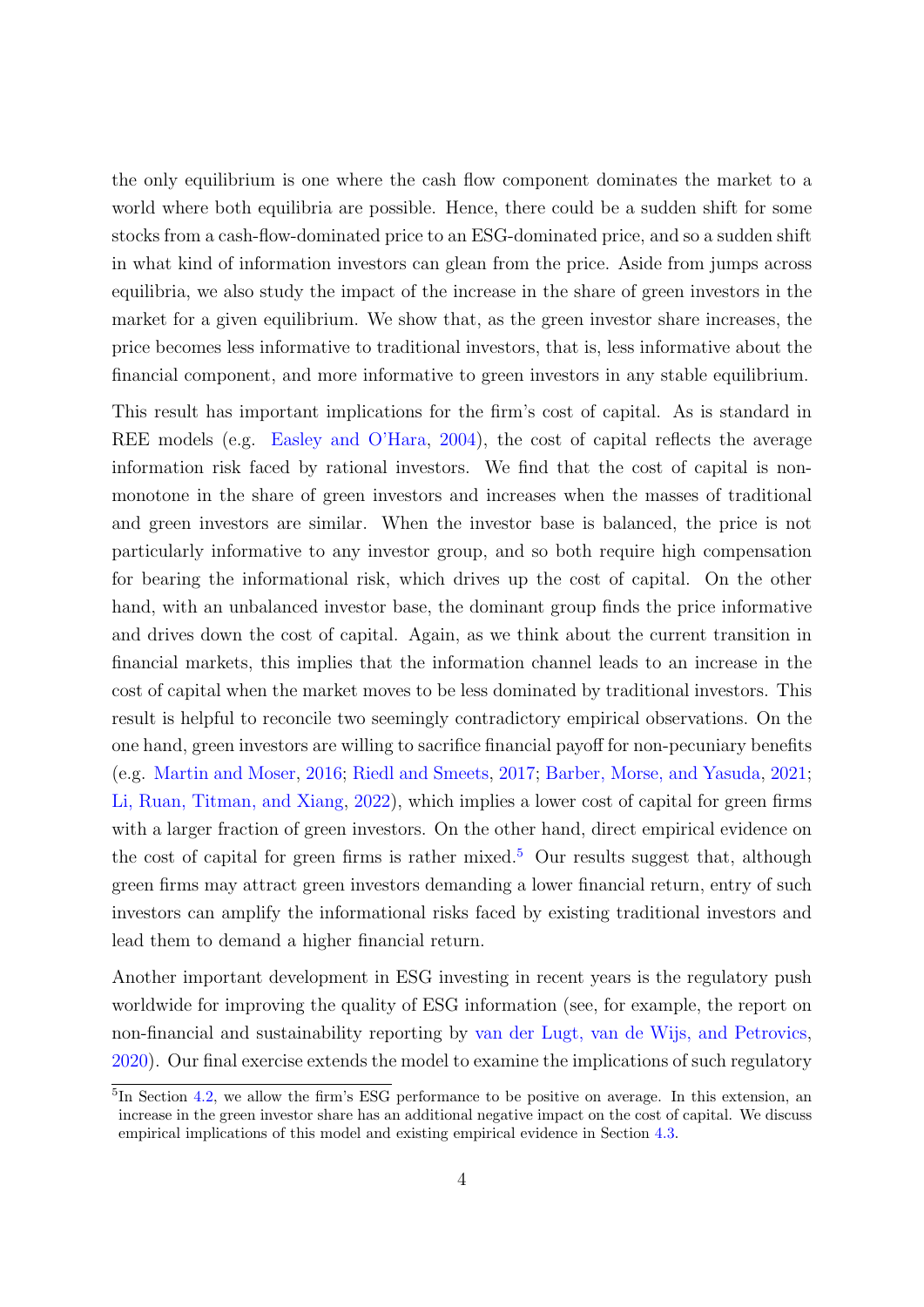changes. Holding the pricing function fixed, better ESG information benefits traditional investors as it helps them to interpret the price more accurately and learn more about the financial component from it. At the same time, green investors, who value the ESG payoff directly, benefit from better ESG information more. In particular, they respond by substantially increasing their trading intensities. Changes in trading intensities affect the equilibrium pricing function. We show that, if the preference heterogeneity across traditional and green investors is sufficiently strong, the price becomes less associated with the financial component and less informative to traditional investors. Furthermore, we show that the decrease in the price informativeness to traditional investors can dominate the increase in the price informativeness to green investors, leading to an increase in the cost of capital. This is an unintended consequence of improved quality of ESG information that should be considered in the policy circles.

The essential feature of the model is that the stock payoff consists of two distinct components. Throughout most of the paper, we assume that the financial and ESG components are uncorrelated. In reality, they are potentially correlated, and a priori, it is not clear whether the correlation is positive or negative. On the one hand, a firm with a good ESG performance can attract socially-concerned customers and is likely to be resilient against regulations such as carbon taxes. On the other hand, improving the ESG performance may be financially costly. To explore the correlation between the two payoff components, we explore an extension and show that a positive/negative correlation between them is equivalent to investors' preferences being more/less aligned. Therefore, our key message holds if the two components are correlated. Moreover, our results on the role of preference heterogeneity also shed light on the role of correlation structure in shaping prices in the market.

Overall, our model shows the novel implications of having different groups of traders with different preferences but comparable sets of information interacting in the financial market for a given security. The multiplicity of equilibria, where prices can be dominated by different factors, is unique to this setting. To the best of our knowledge, other implications, such as impacts of the investor base composition and the quality of ESG information on price informativeness and cost of capital, are also novel. While we relate this setup to the emerging ESG phenomenon, as we think it features its key properties, there are other applications that our model could be suitable for. For example, funds pursuing different strategies might care about different components of stock payoffs to fulfill different investment needs. As another example, investors with different investment horizons assign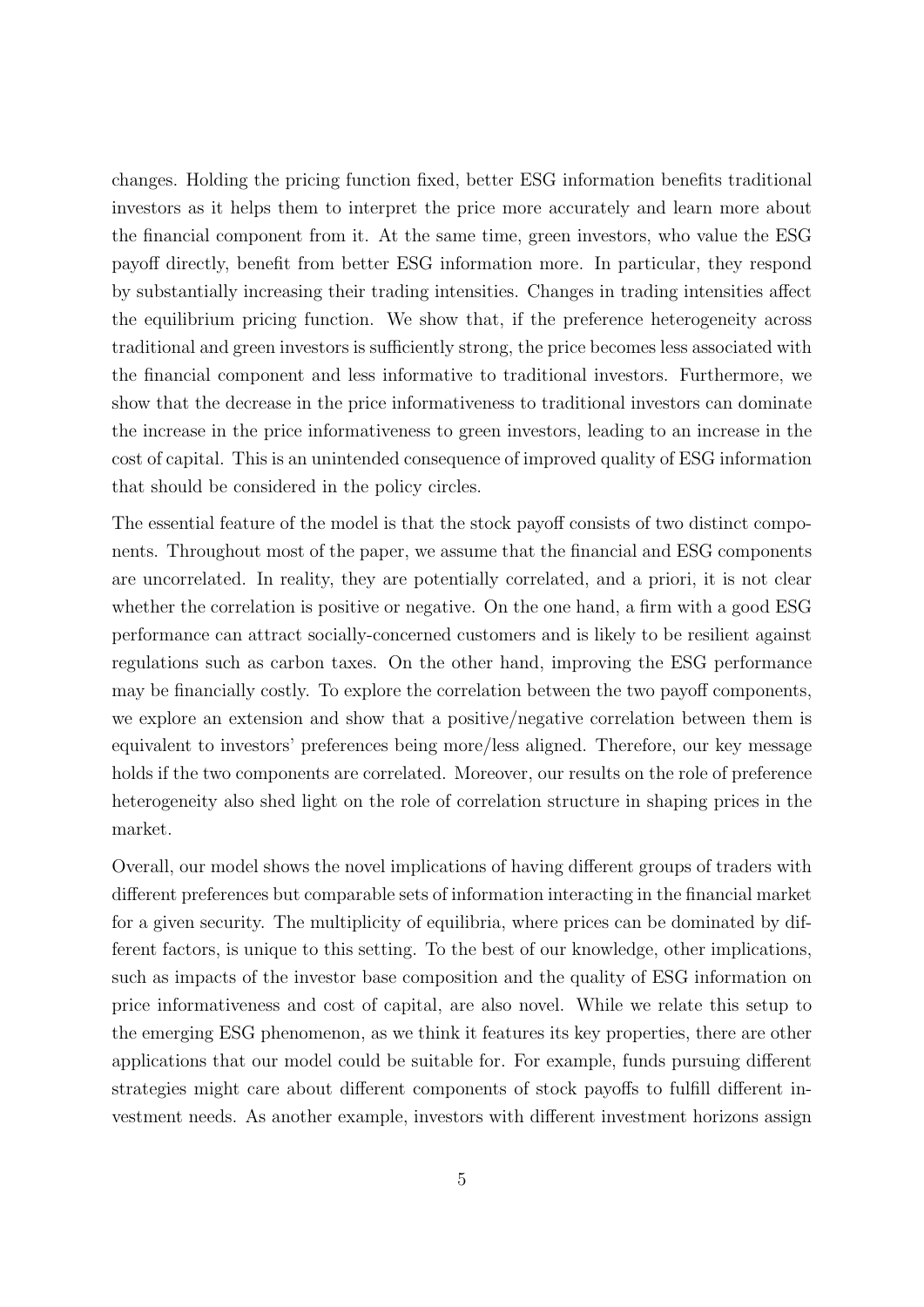different weights to short-term payouts and long-term values [\(Bushee,](#page-37-1) [2001\)](#page-37-1) which might be driven by distinct shocks. Similarly, investors might have heterogeneous preferences about dividends and capital gains [\(Graham and Kumar,](#page-38-2) [2006;](#page-38-2) [Harris, Hartzmark, and](#page-39-4) [Solomon,](#page-39-4) [2015\)](#page-39-4). Even in the universe of ESG investors, preference heterogeneity might matter as some investors focus more on the environmental aspects while others might focus more on the social or governance aspects.

Literature There is a recent theoretical literature that investigates the impact of ESG investing on asset prices. Papers in this literature include [Fama and French](#page-38-3) [\(2007\)](#page-38-3), [Luo](#page-40-4) [and Balvers](#page-40-4) [\(2017\)](#page-40-4), [Baker, Bergstresser, Serafeim, and Wurgler](#page-36-3) [\(2018\)](#page-36-3), [Baker, Holli](#page-36-4)[field, and Osambela](#page-36-4) [\(2020\)](#page-36-4), [Zerbib](#page-42-0) [\(2020\)](#page-42-0), [Pastor, Stambaugh, and Taylor](#page-41-2) [\(2021b\)](#page-41-2), and [Pedersen, Fitzgibbons, and Pomorski](#page-41-3) [\(2021\)](#page-41-3). Like us, they start from the premise that some investors derive utility from investing in assets with high ESG performance. Unlike these papers, we investigate how information about this performance gets into asset prices through investors who trade on private information, and how price informativeness is shaped between the ESG component and the traditional cash-flow component. Uncertainty about the ESG payoff is also featured in [Avramov, Cheng, Lioui, and Tarelli](#page-36-5) [\(2021\)](#page-36-5) and in [Friedman and Heinle](#page-38-4) [\(2016\)](#page-38-4), but there is no investigation of trading based on private information and the resulting price informativeness in these papers.

Another important question in the emerging ESG literature is about the impact of ESG investors on firms' production decisions. A natural way to achieve impact is through engagement by activist green investors, as in papers by [Gollier and Pouget](#page-38-5) [\(2014\)](#page-38-5), [Chowdhry, Davies, and Waters](#page-37-2) [\(2019\)](#page-37-2), [Landier and Lovo](#page-40-5) [\(2020\)](#page-40-5), [Oehmke and Opp](#page-40-6) [\(2020\)](#page-40-6), [Green and Roth](#page-39-5) [\(2021\)](#page-39-5), and [Gupta, Kopytov, and Starmans](#page-39-6) [\(2021\)](#page-39-6). In papers like ours, where investors are atomistic, such effects are not present. Instead, investors' decisions in financial markets affect firms' cost of capital, which may indirectly affect their production. [Heinkel, Kraus, and Zechner](#page-39-7) [\(2001\)](#page-39-7) show that firms excluded by green investors suffer a reduction in risk sharing in their investor base and thus have a higher cost of capital. The cost of capital channel is also at work in asset pricing models that are discussed in the previous paragraph (e.g. [Pastor et al.,](#page-41-2) [2021b\)](#page-41-2). [Hart and Zingales](#page-39-8) [\(2017\)](#page-39-8) and [Broccardo, Hart, and Zingales](#page-36-6) [\(2020\)](#page-36-6) study engagement and exclusion in a unified model. Our model reveals a novel effect of ESG investing on the cost of capital through the information channel. In particular, we show that the presence of green investors can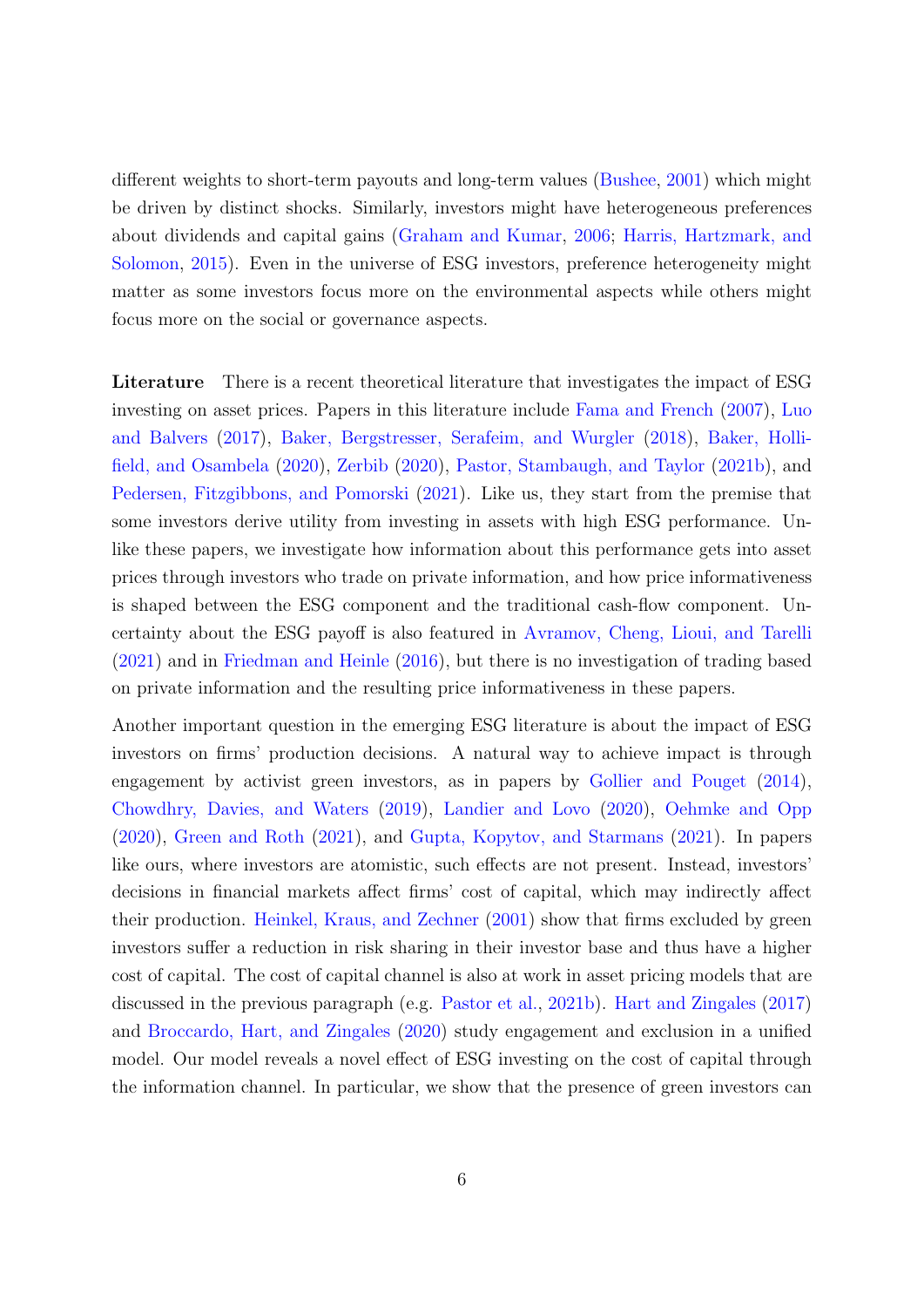lead to an *increase* in the firm's cost of capital.<sup>[6](#page-7-0)</sup> We further discuss empirical implications of our theoretical results and review related empirical literature in Sections [4.3](#page-26-0) and [5.4.](#page-33-0)

On the methodology, our model contributes to the noisy REE literature, pioneered by [Grossman and Stiglitz](#page-39-9) [\(1980\)](#page-39-9), [Hellwig](#page-39-2) [\(1980\)](#page-39-2) and [Diamond and Verrecchia](#page-37-3) [\(1981\)](#page-37-3). This literature has grown a lot over the years and features many different settings. Hence, it cannot be fully reviewed here, but we will describe the most related papers below. Overall, to the best of our knowledge, our model is the first to combine the following two features. First, the market is populated by investors with heterogeneous preferences over multiple fundamentals. Second, investors are not restricted to be informed only about the fundamental they value. In our view, this combination is particularly relevant to describe financial markets as they start to transition to a new ESG reality. As we describe above, there are other possible applications for this setting.

A few papers analyze models with multiple fundamentals under homogeneous investor preferences. [Goldstein and Yang](#page-38-6) [\(2015\)](#page-38-6) build a model in which asset payoff is affected by two fundamentals while investors receive heterogeneous information about the fundamentals. [Cespa and Foucault](#page-37-4) [\(2014\)](#page-37-4) construct a two-asset economy to study cross-asset learning and liquidity spillovers. [Ganguli and Yang](#page-38-7) [\(2009\)](#page-38-7) and [Manzano and Vives](#page-40-7) [\(2011\)](#page-40-7) consider settings in which investors possess information about asset payoff and aggregate supply shock (see also [Amador and Weill,](#page-36-7) [2010](#page-36-7) and [Davila and Parlatore,](#page-37-5) [2021\)](#page-37-5); in [Brun](#page-36-8)[nermeier, Sockin, and Xiong](#page-36-8) [\(2021\)](#page-36-8), investors can choose to learn about the fundamental or government action. Unlike these papers, our paper features preference heterogeneity, and this generates a new implication: investors with different preferences use the same information to trade in opposite directions, thus making the price noisier to each other.<sup>[7](#page-7-1)</sup> This is the key force behind our results about different information regimes in the market and the comparative statics for price informativeness and the cost of capital.

A few other papers introduce heterogeneous valuations in the REE framework. [Vives](#page-41-4) [\(2011](#page-41-4) and [2014\)](#page-41-5), [Vanwalleghem](#page-41-6) [\(2017\)](#page-41-6), [Rahi and Zigrand](#page-41-7) [\(2018\)](#page-41-7) and [Rahi](#page-41-8) [\(2021\)](#page-41-8) study models in which agents have private valuations but, different from our paper, receive only information about their private valuations. In our model, the financial and ESG components are firm-specific and thus all investors can learn about them. The fact that

<span id="page-7-0"></span><sup>&</sup>lt;sup>6</sup>In [Pedersen et al.](#page-41-3) [\(2021\)](#page-41-3), the presence of ESG-unaware investors can boost expected returns of green stocks. In our model, all rational investors are aware of ESG and financial risks and the cost of capital increase is due to the information channel, which is specific to our paper.

<span id="page-7-1"></span><sup>7</sup>From this perspective, our paper is related to [Goldstein, Li, and Yang](#page-38-8) [\(2014\)](#page-38-8), where investors' objectives might be different due to different investment opportunities.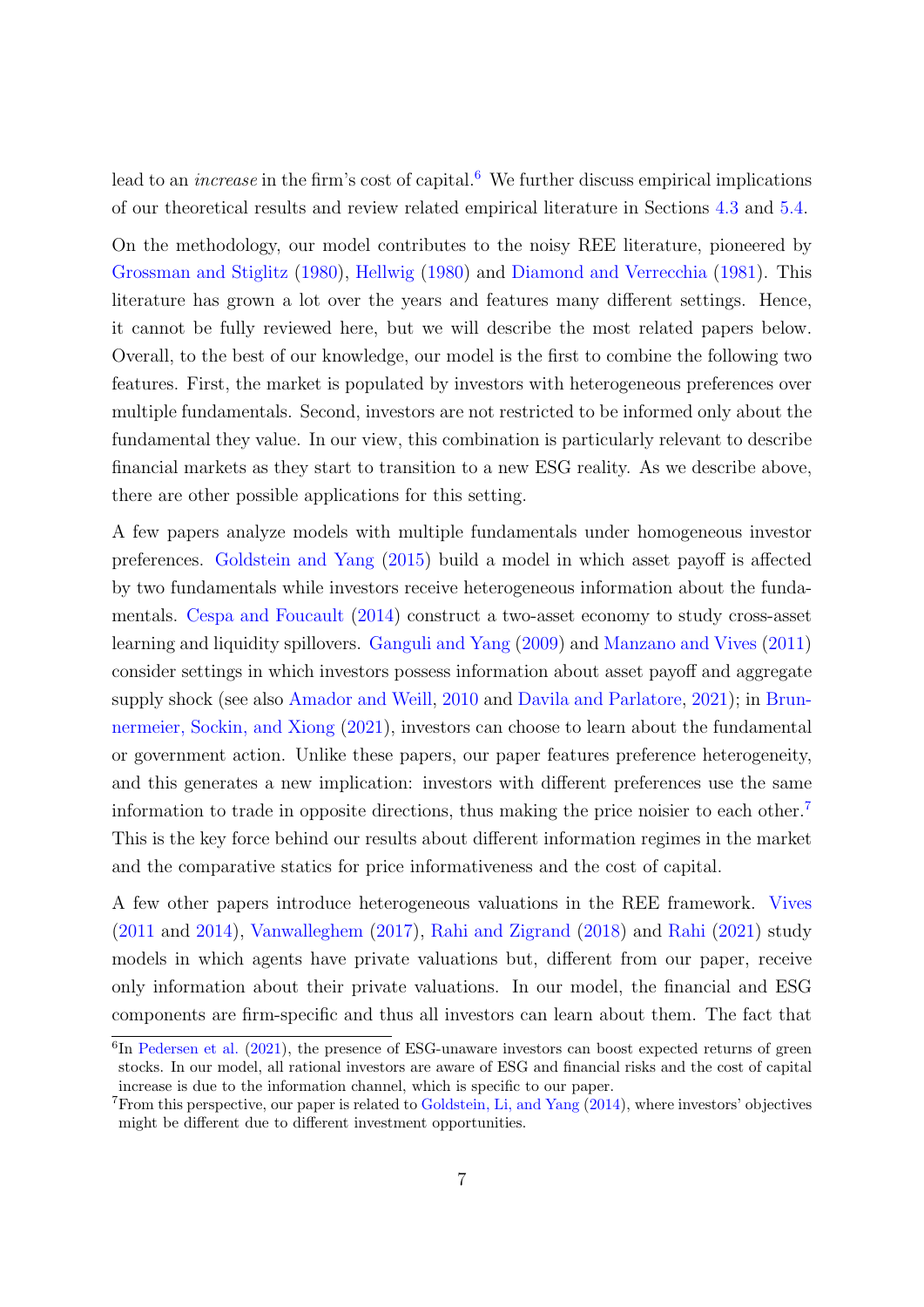investors receive signals about both factors in our model is critical for the key force that they end up trading in opposite directions on similar information, and this leads to our main results.

The paper proceeds as follows. Section [2](#page-8-0) presents a simplified model to highlight the key mechanisms. Section [3](#page-17-0) lays out the main model and characterizes equilibria. Sections [4](#page-21-0) and [5](#page-29-0) study the growth of green investors and the improvement in ESG information quality, respectively. Section [6](#page-34-0) concludes. Appendix contains all proofs missing from the main text.

# <span id="page-8-0"></span>2 A simplified model

To highlight the key mechanisms, we start by presenting a simplified version of our model in which we are able to get closed-form solutions.

#### 2.1 Setup

Two assets are traded in the financial market: a risk-free bond and a risky stock of a firm. The bond is in unlimited supply. It pays off one and its price is normalized to one. The stock is a claim on the firm's output which consists of two risky components: a financial component  $\tilde{z}$  and an ESG component  $\tilde{\delta}$ . The financial part can be interpreted as a cash flow generated by the firm. The ESG part can be interpreted as the firm's contribution to social good, for example, the amount of environmentally harmful carbon emissions taken with a negative sign. The two payoff components are uncorrelated normal random variables,  $\tilde{z}, \tilde{\delta} \sim N(0, \tau^{-1})$ . The stock is in unit supply, and its price  $\tilde{p}$  is determined endogenously by market clearing in equilibrium.

There are two groups of rational investors with a combined mass of  $m > 0$ . Half of them are traditional investors who only value the firm's financial output  $\tilde{z}$ . The other half are green investors who only value the ESG output  $\delta$ . Green investors derive a warmglow utility from holding stocks with high ESG performance. That is, green investors care about greenness of their portfolios but, being atomistic, do not consider how their investments contribute to public good. This is a standard way to model preferences of atomistic green investors (e.g. [Fama and French,](#page-38-3) [2007;](#page-38-3) [Pastor et al.,](#page-41-2) [2021b\)](#page-41-2).[8](#page-8-1)

<span id="page-8-1"></span><sup>8</sup> In contrast, if investors have size (as in, for example, [Oehmke and Opp,](#page-40-6) [2020\)](#page-40-6), they might internalize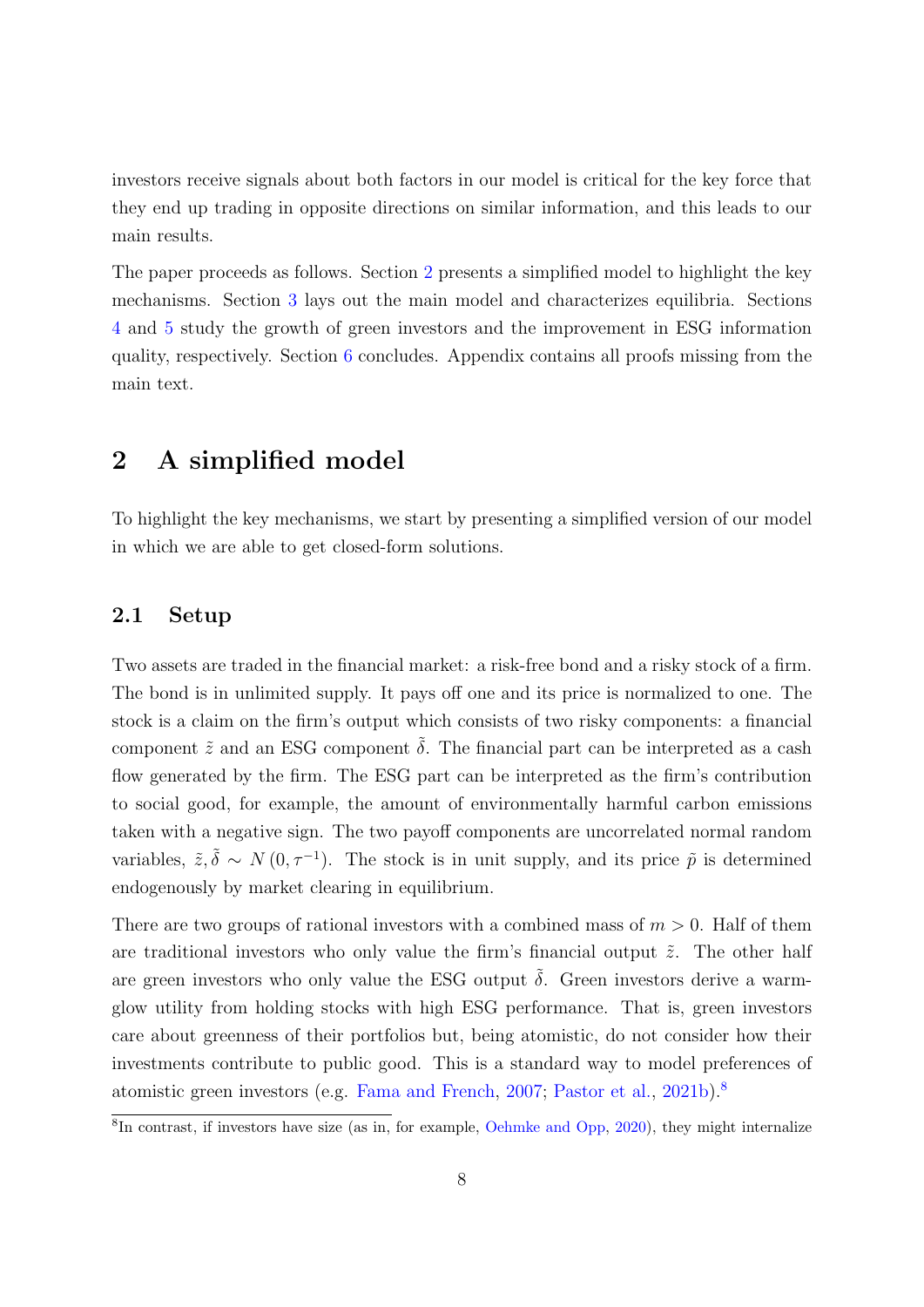Green investors in our model can be viewed not only as investors who derive nonpecuniary utility from good ESG performance of their investments. They can be also seen as managers of ESG-focused funds whose flows depend on managers' success in identifying assets with good ESG performances. Compensations of these managers are thus tied to their ability to pick such assets.<sup>[9](#page-9-0)</sup> Under this interpretation, green investors want to invest in assets with good ESG performances because to them it translates into high monetary payoffs.

Both traditional and green investors have constant absolute risk aversion (CARA) utilities with the same risk aversion parameter  $\gamma$ . Specifically, if an investor of type  $j \in \{t, g\}$  has an initial wealth  $W_0$  and chooses to hold q shares, then her expected utility is

<span id="page-9-2"></span>
$$
\mathbb{E}\left\{-\exp\left(-\gamma\left[W_0+q\left(\beta_z^j\tilde{z}+\beta_\delta^j\tilde{\delta}-\tilde{p}\right)\right]\right)\right\},\tag{1}
$$

where  $\beta_z^t = 1$ ,  $\beta_{\delta}^t = 0$ ,  $\beta_z^g = 0$  and  $\beta_{\delta}^g = 1$ .<sup>[10](#page-9-1)</sup> In addition to rational traders, there are noise traders whose stock demand is  $\tilde{n} \sim N(0, \tau_n^{-1}).$ 

Utility function [\(1\)](#page-9-2) implies that green investors are averse to risk in the stock's ESG performance. This is consistent with the fact that many real-life ESG investors are concerned about uncertainty about firms' ESG performances. For example, [Avramov et al.](#page-36-5) [\(2021\)](#page-36-5) document that demand of ESG-sensitive institutional investors for stocks diminish in their ESG rating uncertainty. Notably, aversion to risk in the firm's ESG output might stem from a conventional risk aversion about monetary payoffs. As discussed above, green investors in our model can be viewed as ESG fund managers whose compensations are linked to their ability to select stocks with good ESG performances. For such managers, investing in a stock with uncertain ESG output is risky as it might lead to an outflow and reduction in fees if this stock turns out to have weak ESG performance.

Rational investors trade based on information contained in the stock price and their private signals. Traditional and green investors receive signals about both financial and ESG fundamentals, namely, an investor i observes  $\tilde{s}_z^i \sim N(\tilde{z}, \tau_s^{-1})$  and  $\tilde{s}_\delta^i \sim N(\tilde{\delta}, \tau_s^{-1})$ .

their impacts on aggregate outcomes and public good.

<span id="page-9-0"></span><sup>9</sup>[Hartzmark and Sussman](#page-39-10) [\(2019\)](#page-39-10) document that mutual funds that are ranked high in sustainability by Morningstar attract additional flows.

<span id="page-9-1"></span><sup>&</sup>lt;sup>10</sup>That is, type-j investors assign weights  $\beta_z^j$  and  $\beta_\delta^j$  to per-dollar financial and ESG stock returns, respectively. Alternatively, one can consider the specification in which an investor assigns the same weight  $\beta_z^j$  to all monetary payoffs. The characterization of the equilibrium pricing function remains very similar. In particular, as we will discuss later, the key equilibrium objects—normalized price coefficients  $\xi_z$  and  $\xi_\delta$  in the pricing function [\(4\)](#page-11-0)—remain the same.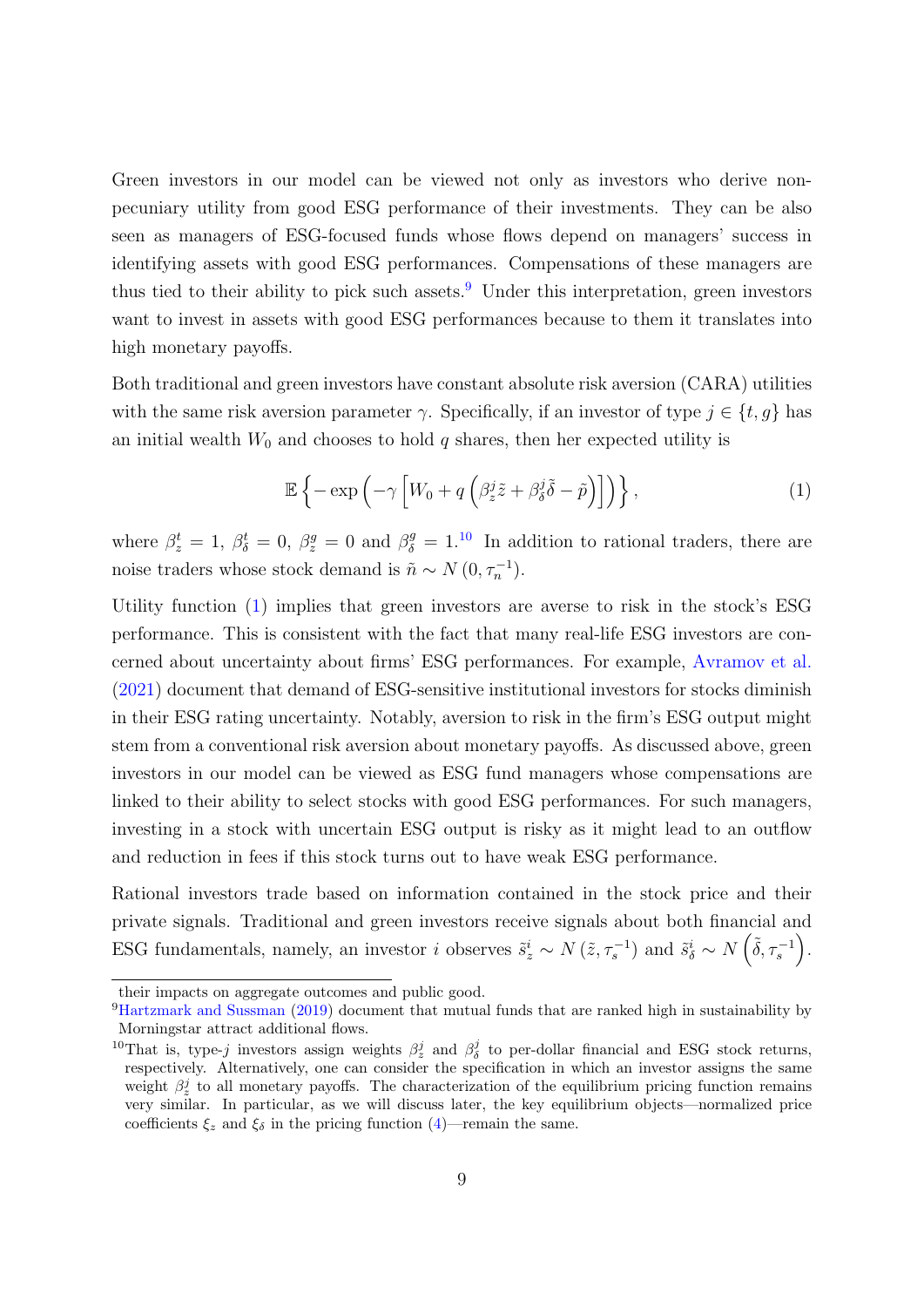This assumption on the information structure differentiates our paper from existing works on rational expectation models featuring agents with heterogeneous private valuations of a risky asset (e.g. [Vives,](#page-41-5) [2014;](#page-41-5) [Rahi and Zigrand,](#page-41-7) [2018\)](#page-41-7). In those works, investors receive informative signals only about their private asset valuations. In our model,  $\tilde{z}$  and  $\tilde{\delta}$  are firm-specific payoff components that all investors can learn about. For example, investors are likely to learn about both payoff components by reading analyst and investor reports that describe firm's performance and risks comprehensively.

In our main model presented in Section [3,](#page-17-0) we relax several assumptions that we make in the simplified model. In particular, we allow masses of traditional and green investors to differ. We also allow green investors to value both financial and ESG payoff components. We discuss how nonzero correlation between the two components affects our results. In Appendix [E,](#page-68-0) we consider a general information structure featuring different information precisions for different types of investors and different payoff components. Such a model is much less tractable. Nevertheless, we show that our key results hold as long as traditional and green investors receive informative signals about both payoff components, not necessarily of equal precisions.

### 2.2 Market clearing and equilibrium

As is standard in a CARA-normal setup, the demand for the stock from an investor i of type  $j \in \{t, g\}$  is

<span id="page-10-0"></span>
$$
d^{ij}\left(\mathcal{F}^i\right) = \frac{\mathbb{E}\left(\beta_z^j \tilde{z} + \beta_\delta^j \tilde{\delta}|\mathcal{F}^i\right) - \tilde{p}}{\gamma \mathbb{V}\left(\beta_z^j \tilde{z} + \beta_\delta^j \tilde{\delta}|\mathcal{F}^i\right)},\tag{2}
$$

where the information set  $\mathcal{F}^i = \{\tilde{s}^i_z, \tilde{s}^i_\delta, \tilde{p}\}\$  includes investor i's private signals and publicly observable stock price. Aggregating individual demands of rational investors and adding the demand from noise traders, we obtain the following market clearing condition:

<span id="page-10-1"></span>
$$
D^{t}\left(\tilde{z},\tilde{\delta},\tilde{p}\right) + D^{g}\left(\tilde{z},\tilde{\delta},\tilde{p}\right) + \tilde{n} = 1,
$$
\n(3)

where  $D^j\left(\tilde{z},\tilde{\delta},\tilde{p}\right)=\int_{i\in\mathcal{T}_j}d^{ij}\left(\mathcal{F}^i\right)di$  is the total demand for the stock from investors of type j;  $\mathcal{T}_j$  denotes the set of investors of type  $j \in \{t, g\}.$ 

Throughout the paper, we focus on rational expectation equilibria (REE) with linear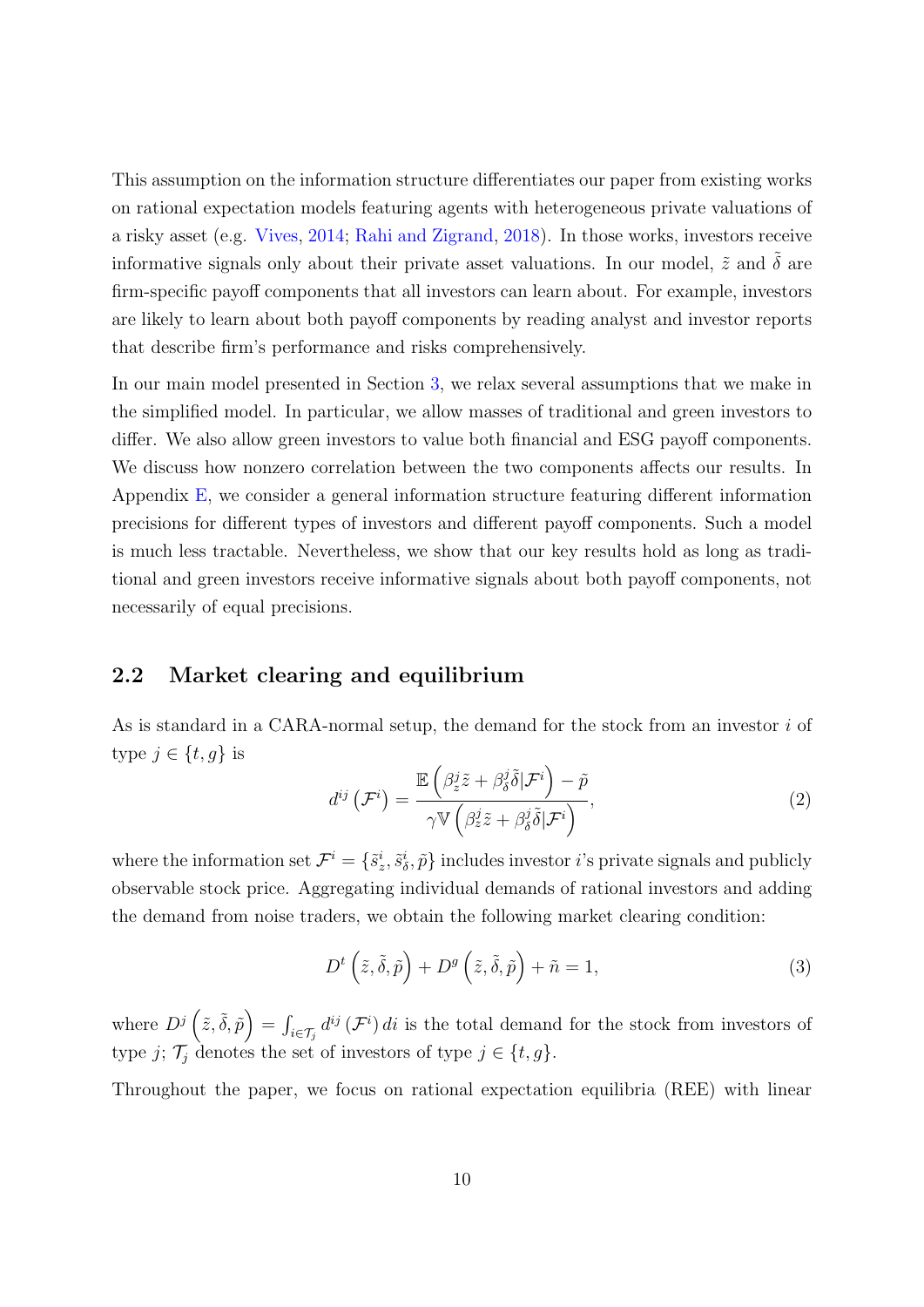prices,

<span id="page-11-0"></span>
$$
\tilde{p} = p_0 + p_z \tilde{z} + p_\delta \tilde{\delta} + p_n \tilde{n} = p_0 + p_n \left( \xi_z \tilde{z} + \xi_\delta \tilde{\delta} + \tilde{n} \right),\tag{4}
$$

where we define normalized price coefficients  $\xi_z = \frac{p_z}{p_x}$  $\frac{p_z}{p_n}$  and  $\xi_\delta = \frac{p_\delta}{p_n}$  $\frac{p_\delta}{p_n}.$ 

### 2.3 Equilibrium characterization

#### 2.3.1 Trading intensities and feedback loop

Equilibrium price coefficients  $\xi_z$  and  $\xi_\delta$  are shaped by trades of rational investors based on their private signals about  $\tilde{z}$  and  $\tilde{\delta}$ . A main ingredient of our model is heterogeneity in preferences of traditional and green investors. It has important implications on how investors use their information to trade. Consider a traditional investor. Denote her trading intensities with respect to her private signals  $\tilde{s}_z$  and  $\tilde{s}_\delta$  as  $i_z^t$  and  $i_\delta^t$ , respectively, where trading intensities are defined  $as<sup>11</sup>$  $as<sup>11</sup>$  $as<sup>11</sup>$ 

<span id="page-11-3"></span>
$$
i_z^t \equiv \frac{\partial d^t \left(\tilde{s}_z, \tilde{s}_\delta, \tilde{p}\right)}{\partial \tilde{s}_z} = \frac{\tau_s}{\gamma},\tag{5}
$$

<span id="page-11-4"></span><span id="page-11-2"></span>
$$
i_{\delta}^{t} \equiv \frac{\partial d^{t} \left(\tilde{s}_{z}, \tilde{s}_{\delta}, \tilde{p}\right)}{\partial \tilde{s}_{\delta}} = -\frac{\tau_{s}}{\gamma} \frac{\xi_{\delta} \xi_{z}}{\xi_{\delta}^{2} + \frac{\tau + \tau_{s}}{\tau_{n}}}.
$$
\n
$$
(6)
$$

To understand what drives the traditional investor's trading intensities, it is useful to look at how she infers information about  $\tilde{z}$ , the payoff component that she values, from the price and her signals. Specifically, she expects to receive the following payoff from holding one share:

$$
\mathbb{E}(\tilde{z}|\tilde{s}_z,\tilde{s}_\delta,\tilde{p}) = \frac{\tilde{s}_z \frac{\tau_s}{\tau_s + \tau}}{\tau_s + \tau} + \frac{p_z \frac{1}{\tau + \tau_s} \left[ \tilde{p} - \left( p_0 + p_z \tilde{s}_z \frac{\tau_s}{\tau_s + \tau} + p_\delta \tilde{s}_\delta \frac{\tau_s}{\tau_s + \tau} \right) \right]}{\frac{p_z^2}{\tau + \tau_s} + p_\delta^2 \frac{1}{\tau + \tau_s} + p_n^2 \frac{1}{\tau_n}}.
$$
(7)

Upon receiving a higher  $\tilde{s}_z$ , a given traditional investor directly infers from her signal that  $\tilde{z}$  is higher ("Signal inference" term in [\(7\)](#page-11-2)). At the same time, for a given price  $\tilde{p}$ , a higher  $\tilde{s}_z$  implies that other investors receive lower signals about  $\tilde{z}$  and the information about  $\tilde{z}$  contained in the price is worse ("Price inference" term in [\(7\)](#page-11-2)).

Posterior uncertainty about  $\tilde{z}$  for a traditional investor equals to uncertainty about  $\tilde{z}$ 

<span id="page-11-1"></span> $11$ To lighten the notation, we use the fact that investors within each type have identical preferences and omit investor-specific indices where possible.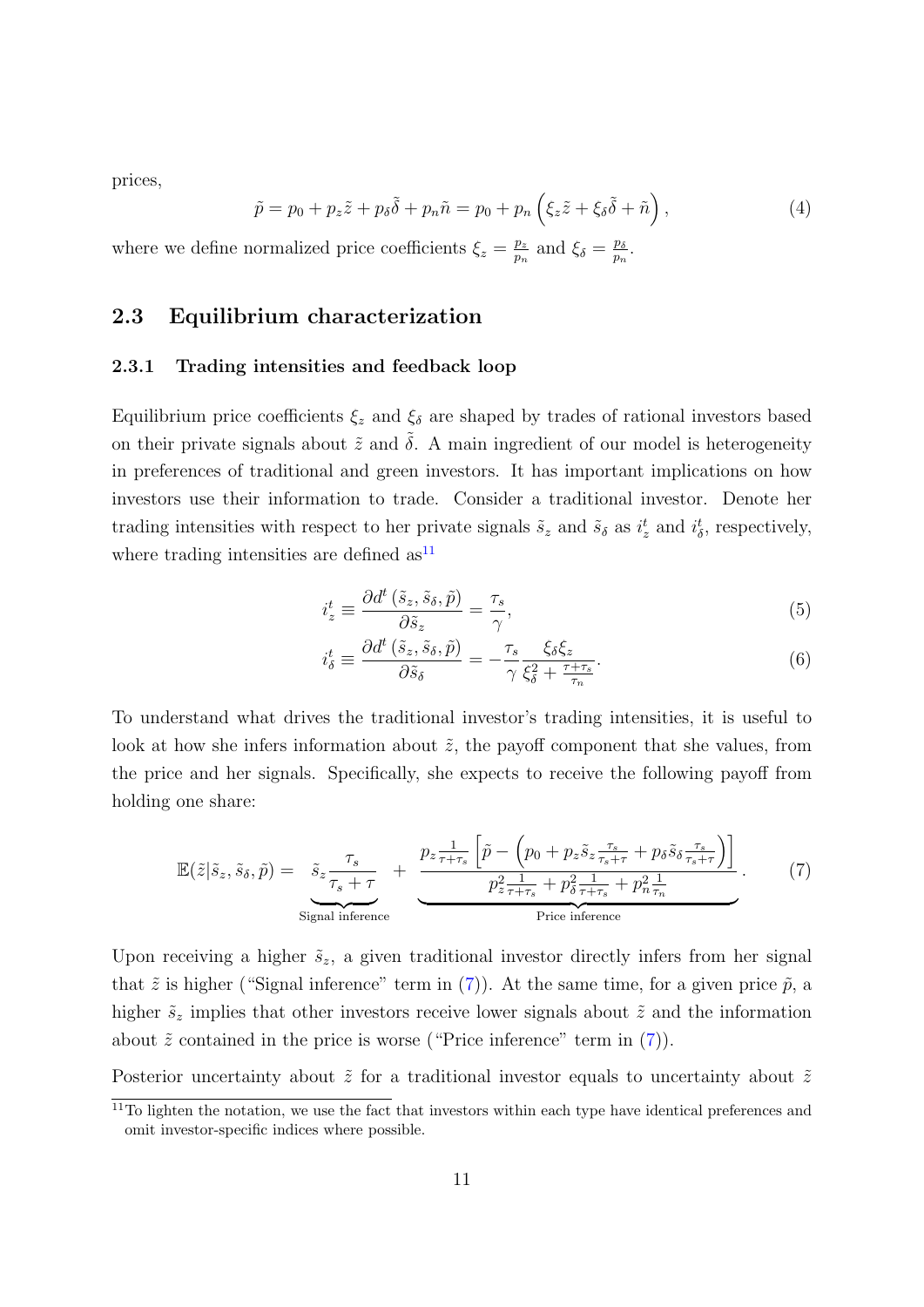after observing a private signal net of a reduction in uncertainty due to learning from the price:

<span id="page-12-0"></span>
$$
\mathbb{V}\left(\tilde{z}|\tilde{s}_{z},\tilde{s}_{\delta},\tilde{p}\right) = \frac{1}{\tau+\tau_{s}} - \frac{\left(p_{z}\frac{1}{\tau+\tau_{s}}\right)^{2}}{p_{z}\frac{1}{\tau+\tau_{s}} + p_{\delta}\frac{1}{\tau+\tau_{s}} + p_{n}\frac{1}{\tau_{n}}}. \tag{8}
$$

In particular, if the price is strongly associated with the ESG component  $(p<sub>\delta</sub>$  is high) or with the noise traders' demand  $(p_n$  is high), then traditional investors cannot learn much about  $\tilde{z}$  from the price, and the uncertainty reduction term is small.

Plugging [\(7\)](#page-11-2) and [\(8\)](#page-12-0) in the demand function [\(2\)](#page-10-0), it is easy to derive that trading intensity  $i_z^t$  of a traditional investor with respect to  $\tilde{s}_z$  is positive and constant, as shown in [\(5\)](#page-11-3). This is a standard result [\(Hellwig,](#page-39-2) [1980\)](#page-39-2).

More interestingly, the traditional investor's trading intensity with respect to  $\tilde{s}_{\delta}$  is negative and depends on the equilibrium price coefficients. Because a traditional investor does not value the ESG payoff component, a better realization of  $\tilde{s}_{\delta}$  does not directly affect the expected stock payoff for such an investor. However, she uses her signal on  $\delta$  to infer  $\tilde{z}$  from the price. In particular, for a given price, she infers that a higher  $\tilde{s}_\delta$  implies worse aggregate information about  $\tilde{z}$ . Therefore, she reduces her demand in response to a higher  $\tilde{s}_{\delta}$ .

The magnitude of  $i_{\delta}^{t}$  is high if traditional investors are able to infer a lot about  $\tilde{z}$  from the price based on their  $\tilde{\delta}$ -signals. This price inference effect is strong if the equilibrium price responds strongly to changes in  $\tilde{\delta}$  (that is,  $\xi_{\delta}$  is high) and, at the same time, informative about  $\tilde{z}$  ( $\xi$  is high). The price inference effect is captured by the numerator of the expression [\(6\)](#page-11-4). At the same time, if the price is a noisy signal about  $\tilde{z}$ , either due to its strong association with  $\tilde{\delta}$  or due to noise traders, traditional investors do not trade the stock actively. This reduces the magnitude of  $i_{\delta}^{t}$ . The price noisiness effect is captured by the denominator of  $(6)$ .

Analogously, the trading intensities of a green investor are

<span id="page-12-1"></span>
$$
i_z^g \equiv \frac{\partial d^g\left(\tilde{s}_z, \tilde{s}_\delta, \tilde{p}\right)}{\partial \tilde{s}_z} = -\frac{\tau_s}{\gamma} \frac{\xi_\delta \xi_z}{\xi_z^2 + \frac{\tau + \tau_s}{\tau_n}},\tag{9}
$$

<span id="page-12-2"></span>
$$
i_{\delta}^{g} \equiv \frac{\partial d^{g}(\tilde{s}_{z}, \tilde{s}_{\delta}, \tilde{p})}{\partial \tilde{s}_{\delta}} = \frac{\tau_{s}}{\gamma}.
$$
\n(10)

Because traditional and green investors value different fundamentals, they trade in the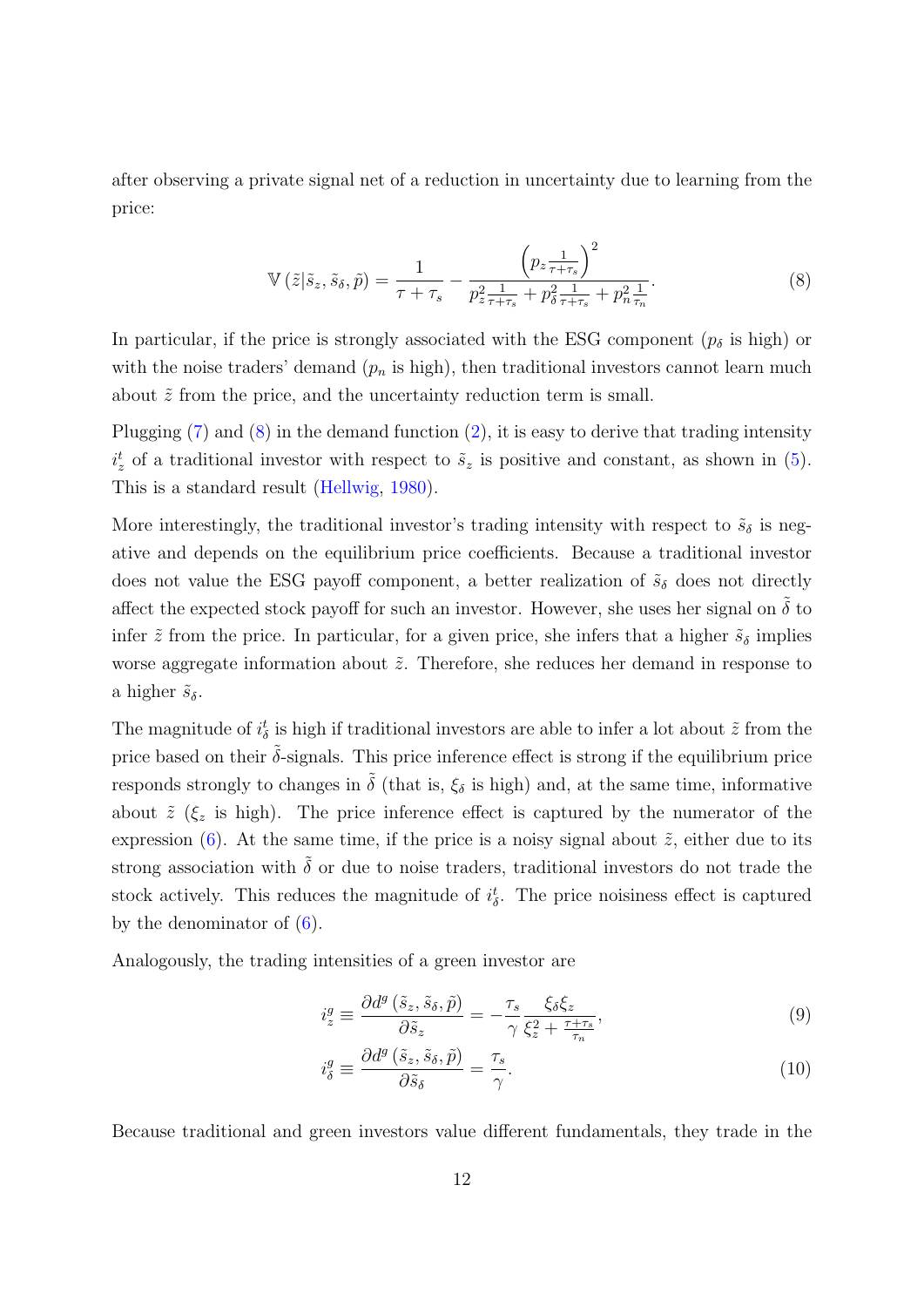opposite directions based on the same signals. Both investor types trade with equal and constant intensities on signals about the payoff components they value:  $i_z^t = i_{\delta}^g = \frac{\tau_s}{\gamma}$  $\frac{\tau_s}{\gamma}$ . At the same time, their trading intensities on signals about the fundamentals they do not value,  $i_{\delta}^{t}$  and  $i_{z}^{g}$ , depend on the equilibrium price coefficients and, in particular, on the riskiness of the stock payoff. Recall that an investor of type j trades more intensively on signals about the fundamental she does not value when facing smaller residual uncertainty or, equivalently, when the equilibrium price is more informative to her. Defining the price informativeness to a type- $i$  investor as

$$
PI_j \equiv \mathbb{V}\left(\beta_z^j \tilde{z} + \beta_\delta^j \tilde{\delta} | \mathcal{F}^i\right)^{-1},
$$

it is easy to see that

<span id="page-13-0"></span>
$$
\frac{i_{\delta}^{t}}{i_{z}^{g}} = \frac{\xi_{z}^{2} + \frac{\tau + \tau_{s}}{\tau_{n}}}{\xi_{\delta}^{2} + \frac{\tau + \tau_{s}}{\tau_{n}}} = \frac{PI_{t}}{PI_{g}} \equiv v,
$$
\n(11)

where v is the relative price informativeness. If  $v > 1$ , the price is more informative to traditional investors, and their trading against their  $\tilde{\delta}$ -signals is more intense than trading of green investors against their  $\tilde{z}$ -signals. The opposite is true if  $v < 1$ .

The trading intensities of traditional and green investors determine information content of the price, that is, the equilibrium price coefficients. The market clearing condition [\(3\)](#page-10-1) implies

<span id="page-13-1"></span>
$$
\xi_z = \frac{m}{2} \left( i_z^t + i_z^g \right),\tag{12}
$$

<span id="page-13-2"></span>
$$
\xi_{\delta} = \frac{\bar{m}}{2} \left( i_{\delta}^t + i_{\delta}^g \right). \tag{13}
$$

Expression  $(11)$  and the system  $(12)-(13)$  $(12)-(13)$  $(12)-(13)$  indicate that there exists a feedback loop between the trading intensities  $i_{\delta}^{t}, i_{z}^{g}$  and the price coefficients. On the one hand, if traditional investors trade more aggressively against their  $\tilde{\delta}$ -signals than green investors against their  $\tilde{z}$ -signals, the price incorporates less information about the ESG component, so that  $\xi_{\delta} < \xi_z$ . On the other hand, if the price reflects less ESG information, it is more informative to traditional investors. They face less residual uncertainty about the stock payoff, which justifies why they trade more aggressively than green investors in the first place. An analogous feedback loop exists if green investors dominate the trading.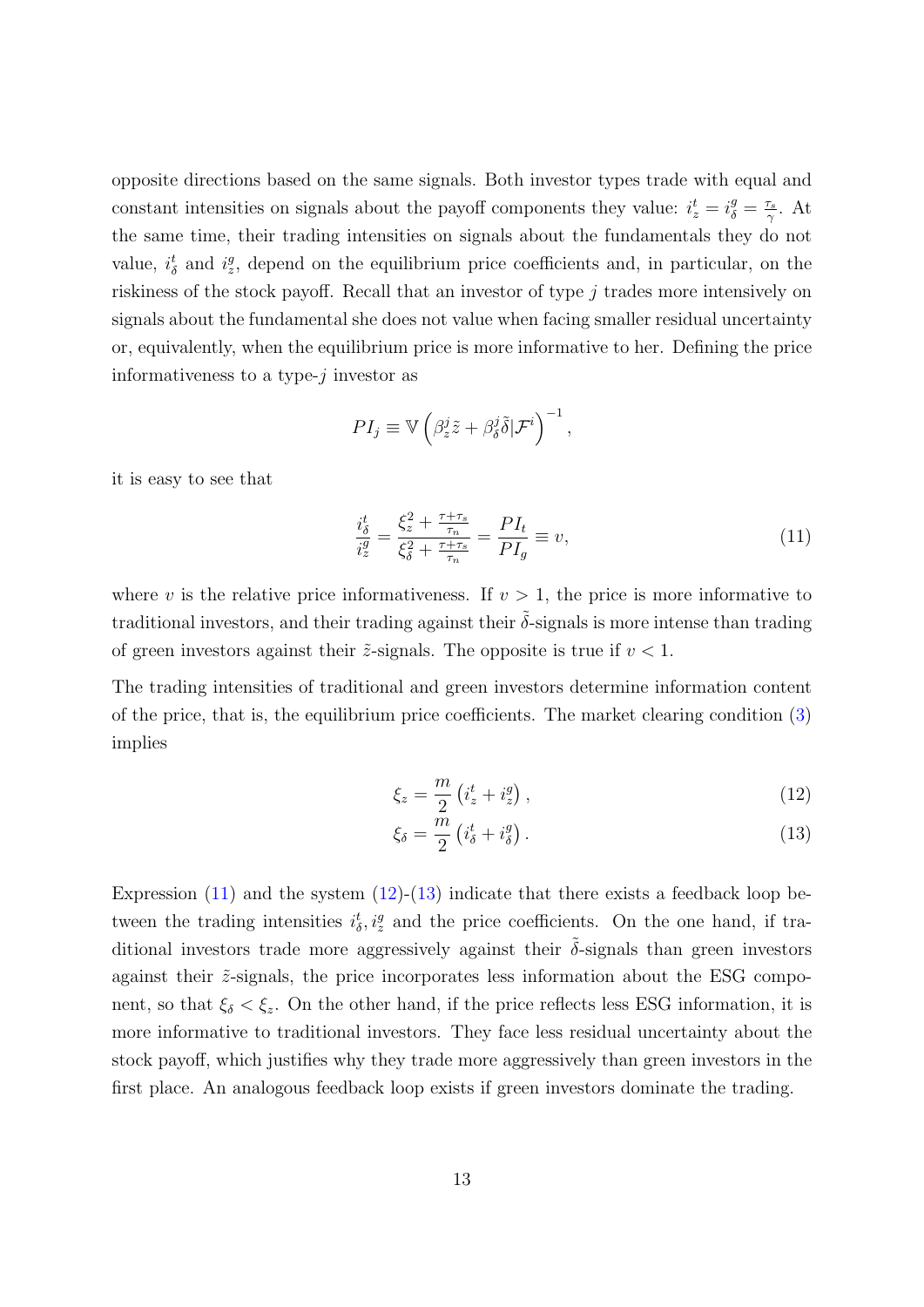#### 2.3.2 Equilibrium multiplicity

The feedback loop described above has profound impacts on the equilibrium outcomes. In particular, it might lead to multiple equilibria in the trading stage and, thus, multiple equilibrium pricing functions. Using the expressions for the trading intensities  $(5)-(6)$  $(5)-(6)$  $(5)-(6)$ and  $(9)-(10)$  $(9)-(10)$  $(9)-(10)$ , the system of equations  $(12)-(13)$  $(12)-(13)$  $(12)-(13)$  can be rewritten as

<span id="page-14-1"></span>
$$
\xi_z = \frac{\tau_s}{\gamma} \frac{m}{2} \left[ 1 - \frac{\xi_\delta \xi_z}{\xi_z^2 + \frac{\tau + \tau_s}{\tau_n}} \right],\tag{14}
$$

<span id="page-14-2"></span><span id="page-14-0"></span>
$$
\xi_{\delta} = \frac{\tau_s}{\gamma} \frac{m}{2} \left[ 1 - \frac{\xi_{\delta} \xi_z}{\xi_{\delta}^2 + \frac{\tau + \tau_s}{\tau_n}} \right]. \tag{15}
$$

Expressing  $\xi_z$  as a function of  $\xi_\delta$  from [\(15\)](#page-14-0) and plugging it in [\(14\)](#page-14-1), we get the following equation for  $\xi_{\delta}$ :

$$
\left(\xi_{\delta}^{3} + \frac{\tau + \tau_{s}}{\tau_{n}}\xi_{\delta} - \frac{\tau_{s}}{\gamma} \frac{m}{2} \frac{\tau + \tau_{s}}{\tau_{n}}\right)\left(\xi_{\delta}^{2} - \frac{\tau_{s}}{\gamma} \frac{m}{2}\xi_{\delta} + \frac{\tau + \tau_{s}}{\tau_{n}}\right) = 0.
$$
\n(16)

Due to the symmetry of the system  $(14)-(15)$  $(14)-(15)$  $(14)-(15)$ , it is natural to split the analysis in two cases.

#### Case 1:  $\xi_z = \xi_\delta$ .

Plugging  $\xi_z = \xi_\delta$  in [\(15\)](#page-14-0), we obtain

$$
\xi_{\delta}^3+\frac{\tau+\tau_s}{\tau_n}\xi_{\delta}-\frac{\tau_s}{\gamma}\frac{m}{2}\frac{\tau+\tau_s}{\tau_n}=0.
$$

This is the first term in the left-hand side of [\(16\)](#page-14-2). Clearly, this equation always has a unique and positive real root. This solution corresponds to a symmetric equilibrium in which traditional and green investors trade equally actively,  $i_{\delta}^{t} = i_{z}^{g}$ . This results in the price being equally informative to the two investor groups,  $v = 1$ .

#### Case 2:  $\xi_z \neq \xi_\delta$ .

Recall that the system for  $\xi_z$  and  $\xi_\delta$  [\(14\)](#page-14-1)-[\(15\)](#page-14-0) can be simplified to one equation in  $\xi_\delta$ [\(16\)](#page-14-2). The first term in the left-hand side of (16) corresponds to Case 1 in which  $\xi_z = \xi_\delta$ .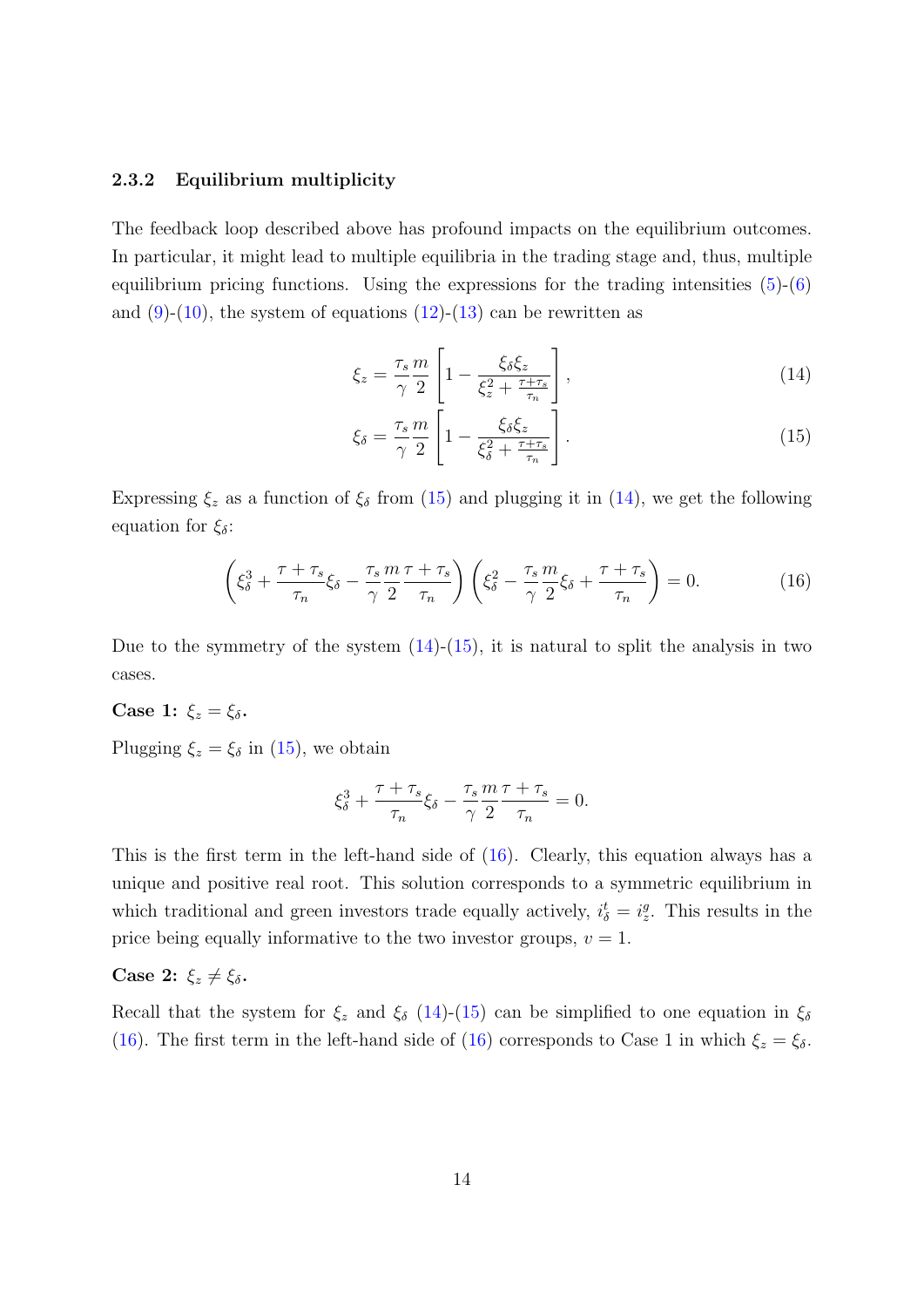Therefore, if  $\xi_z \neq \xi_\delta$ , it must be that

$$
\xi_\delta^2 - \frac{\tau_s}{\gamma} \frac{m}{2} \xi_\delta + \frac{\tau + \tau_s}{\tau_n} = 0.
$$

This equation has two real roots if  $\tau_n > \tau_n^* \equiv 4(\tau + \tau_s) \left(\frac{\tau_s}{\gamma_s}\right)$ γ  $\overline{m}$  $\left(\frac{m}{2}\right)^{-2}$ , that is, if the demand from noise traders is not too volatile:<sup>[12](#page-15-0)</sup>

$$
\xi_{\delta} = \frac{1}{2} \left[ \frac{\tau_s}{\gamma} \frac{m}{2} \pm \sqrt{\left(\frac{\tau_s}{\gamma} \frac{m}{2}\right)^2 - 4\frac{\tau + \tau_s}{\tau_n}} \right] \quad \text{and} \quad \xi_z = \frac{\tau_s}{\gamma} \frac{m}{2} - \xi_{\delta}.
$$

In the equilibrium with  $\xi_{\delta} > \frac{1}{2}$ 2  $\tau_s$ γ  $\frac{m}{2} > \xi_z$ , the price is mostly driven by the ESG component and is more informative to green investors,  $v < 1$ . We refer to this equilibrium as a G*equilibrium.* The other one is referred to as a T-equilibrium: there  $\xi_{\delta} < \frac{1}{2}$ 2  $\tau_s$ γ  $\frac{m}{2} < \xi_z$  and the price is more informative to traditional investors,  $v > 1$ .

The G- and T-equilibria coexist if

$$
\tau_n > \tau_n^* \equiv 4(\tau + \tau_s) \left(\frac{\tau_s}{\gamma} \frac{m}{2}\right)^{-2}.
$$

That is, the multiplicity emerges if the exogenous noise is small. More specifically, it emerges if the volatility of noise traders' demand  $\tau_n^{-1}$  is small, signals are precise relative to priors (high  $\tau_s$  and low  $\tau$ ), and the mass of informed investors m is large.

If the exogenous noise is small, the feedback loop described in the previous section is more pronounced. In particular, if  $\tau_n$  is large, the relative price informativeness [\(11\)](#page-13-0) is very sensitive to the price coefficients. As a result, multiple equilibria marked by different relative price informativeness arise. If, on the contrary,  $\tau_n$  is small, the price is mostly driven by the noise traders' demand, the relative price informativeness is always close to one, and the feedback loop is weak. In this case, the only possible equilibrium is the one described in Case 1.

To sum up, equilibrium is unique when the exogenous noise is large. Otherwise, there exist three equilibria. In the G- and T-equilibria, trading is dominated by a particular group of investors and the price is more informative to investors of the dominant group. In the third equilibrium, neither of the two groups is dominating, and the price is equally

<span id="page-15-0"></span><sup>&</sup>lt;sup>12</sup>If  $\tau_n = \tau_n^*$ , the root in Case 2 is unique and coincides with that in Case 1:  $\xi_\delta = \xi_z = \frac{1}{2} \frac{\tau_s}{\gamma} \frac{m}{2}$ .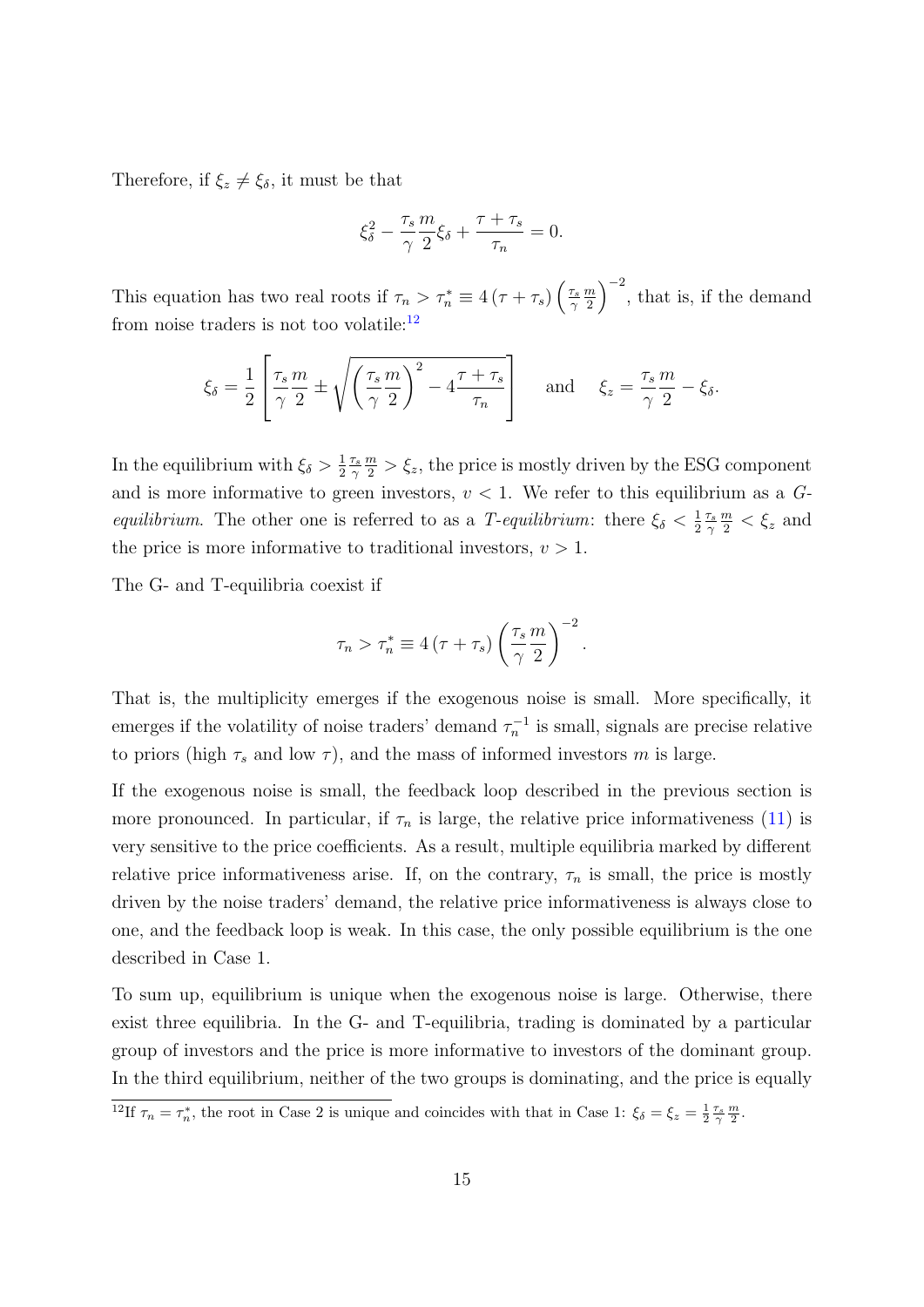informative to all investors. In what follows, we refer to this equilibrium as an Mequilibrium.

#### <span id="page-16-2"></span>2.3.3 Discussion of key model features

The key mechanism behind the feedback loop and equilibria multiplicity is that investors trade in the opposite directions when receiving the same signals. This mechanism requires that the two investor groups have, first, the incentives to trade against each other and, second, the means of doing so.

The incentives arise due to the preference heterogeneity. Because investors value different payoff components, they use the same information differently. By trading against signals about the fundamental they do not value, investors of one group make the price noisier to the other group. Facing riskier stock payoff, investors of the other group choose to trade less actively. The feedback loop between the trading intensities and the price informativeness gives rise to multiple equilibria. In the absence of the preference heterogeneity, all investors trade in the same way, and the price is always equally informative to everyone. In that case, our model reduces to a fairly standard REE setting with a unique equilibrium.<sup>[13](#page-16-0)</sup>

The ability of investors to trade in the opposite directions relies on availability of information about the payoff components that they value and not. In the context of responsible investing, traditional investors might put less value to firms' ESG performances but still receive related information from news articles or comprehensive disclosure statements. Receiving such information makes it possible for traditional investors to trade against green investors.<sup>[14](#page-16-1)</sup> If investors receive information only about the component they value, the feedback loop disappears. In Appendix  $E$ , we show that in the setting with heterogeneous preferences, multiple equilibria emerge unless investors receive information only about the payoff components they value (as in, for example, [Vives,](#page-41-5) [2014;](#page-41-5) [Rahi and](#page-41-7) [Zigrand,](#page-41-7) [2018\)](#page-41-7).

<span id="page-16-0"></span><sup>&</sup>lt;sup>13</sup>[Goldstein and Yang](#page-38-6) [\(2015\)](#page-38-6) study a model in which investors with homogeneous preferences trade the stock whose payoff is affected by two components. They show equilibrium uniqueness under assumption that there are two investor groups and investors within each group are informed about one fundamental. Appendix [F](#page-79-0) verifies this result under a more general information structure.

<span id="page-16-1"></span><sup>&</sup>lt;sup>14</sup>Importantly, investors value information about payoff components that they do not directly care about because it helps them to interpret the price. It would be interesting to formally study the information acquisition problem of heterogeneous investors, although we believe that analytic tractability of such a model is substantially limited.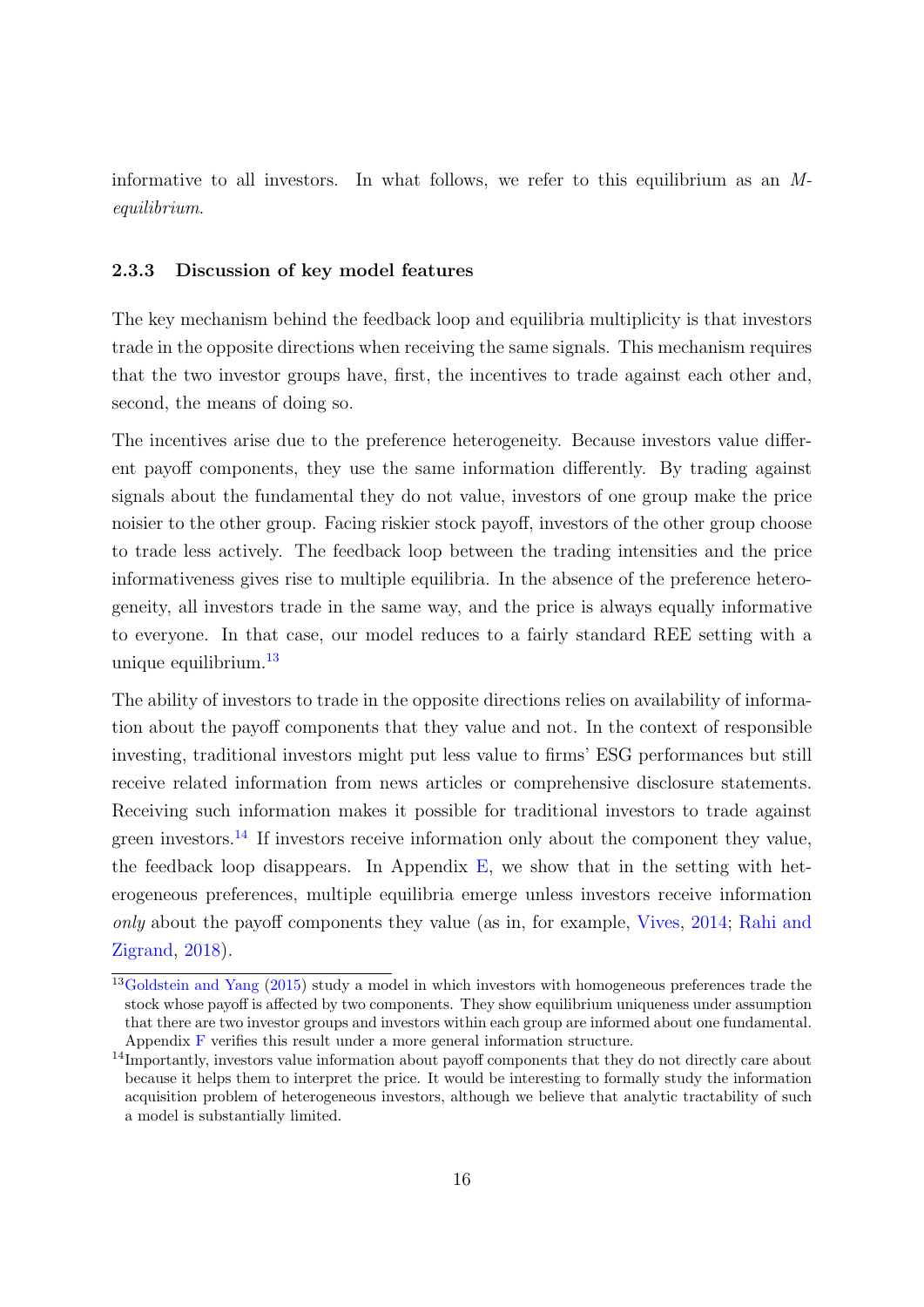### <span id="page-17-0"></span>3 The main model

#### <span id="page-17-2"></span>3.1 Setup

This section presents our main model which extends the simplified version of the previous section along two dimensions. All proofs and derivations are in the Appendix.

First, we relax the equal-mass assumption such that the green investor share is  $\alpha \in (0,1)$ . The market is thus populated with a mass  $m_t = (1 - \alpha)m$  of traditional investors and a mass  $m_g = \alpha m$  of green investors.

Second, we allow for partially aligned preferences of traditional and green investors. In particular, traditional investors still only value the financial payoff component, i.e.  $\beta_z^t =$  $1, \beta_{\delta}^{t} = 0$ . However, green investors might value both the financial and ESG components. The stock payoff to them is  $\beta_z \tilde{z} + \beta_\delta \tilde{\delta}$ , where  $\beta_z \geq 0$  and  $\beta_\delta > 0$  are utility weights. Therefore,  $\beta_{\delta}$  captures the degree of preference heterogeneity across traditional and green investors. We normalize  $\beta_z^2 + \beta_{\delta}^2 = 1$ , so that the ex-ante variances of the stock payoff is the same for traditional and green investors. Otherwise, a change in the investor composition  $\alpha$  would reshape the overall risk attitude and thus affect the asset price in a mechanical way.

In our main model, the financial and ESG payoff components are uncorrelated, while they can be correlated negatively or positively in reality. On the one hand, implementing socially responsible policies can be monetarily costly. On the other hand, a firm using a more responsible way to produce can attract a higher demand from socially concerned customers, thus enhancing its financial performance. We do not take a stand on the sign of the correlation in this paper. Instead, we explore an extension with correlated payoff components in Appendix [D](#page-66-0) and show that incorporating correlation between the two payoff components is equivalent to considering the model with partially aligned prefer-ences.<sup>[15](#page-17-1)</sup> In particular, the model in which the two payoff components have a correlation of  $\rho$  and green investors have preference weights  $(\beta_z, \beta_\delta)$  is equivalent to the model in which the payoff components are uncorrelated but green investors' preference weights on the "purely" financial and ESG components are  $(\beta_z + \rho \beta_{\delta}, \beta_{\delta} \sqrt{1-\rho^2})$ . Therefore, the payoff components being more/less correlated in the extension is equivalent to the

<span id="page-17-1"></span><sup>&</sup>lt;sup>15</sup>More specifically, Appendix [D](#page-66-0) considers the case Corr $(\tilde{z}, \tilde{\delta})$  = Corr $(\tilde{s}_z^i, \tilde{s}_\delta^i) = \rho$ . That is, the two payoff components and investors' signals about them share the same correlation coefficient. A richer correlation structure substantially complicates analytical characterization.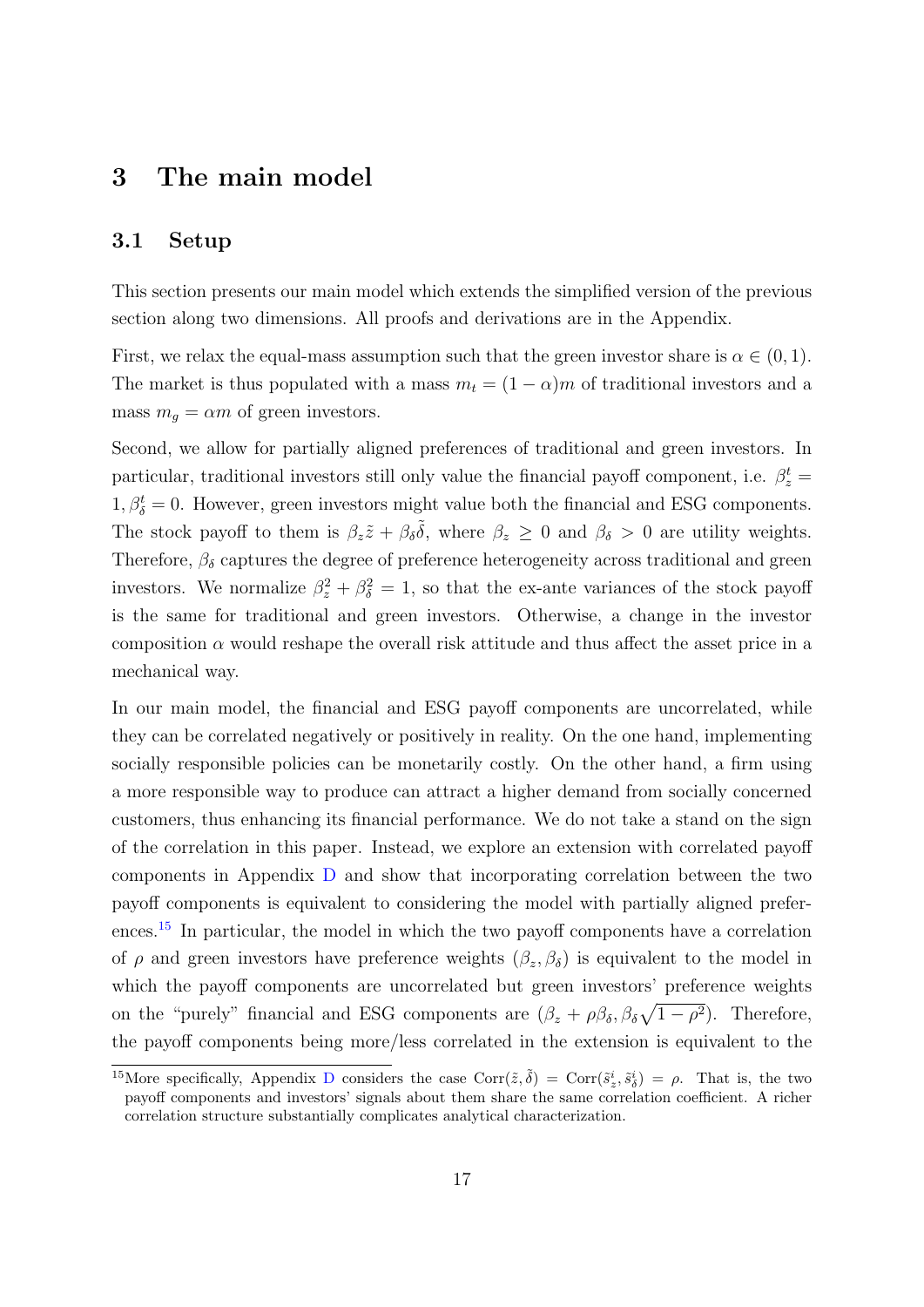preferences of traditional and green investors being more/less aligned in the main model. Our results on the role of the preference heterogeneity presented in the following sections can be also interpreted as the results about the role of the correlation between the payoff components.

#### 3.2 Equilibrium characterization

The analyses and intuitions of the simplified model can be extended to the main model. From a green investor's perspective, the stock payoff is  $\tilde{y} = \beta_z \tilde{z} + \beta_{\delta} \tilde{\delta}$ . Correspondingly,  $\tilde{x} = \beta_{\delta}\tilde{z} - \beta_{z}\tilde{\delta}$  is orthogonal to  $\tilde{y}$  and thus represents the payoff component that green investors do not value. In this setting, differential usage of information by the two investor groups becomes less stark. Specifically, a green investor receiving a better signal about the financial component still infers a worse realization of the ESG component from the price. However, as long as she directly values firm's financial performance, i.e.  $\beta_z > 0$ , she has a weaker incentive to trade against high  $\tilde{z}$ -signals. As a result, her trading intensity on her financial signal becomes

<span id="page-18-0"></span>
$$
i_z^g = \frac{\tau_s}{\gamma} \frac{\beta_z \left(\xi_\delta^2 + \frac{\tau + \tau_s}{\tau_n}\right) - \xi_z \xi_\delta \beta_\delta}{\left(\xi_z \beta_\delta - \xi_\delta \beta_z\right)^2 + \frac{\tau + \tau_s}{\tau_n}}.
$$
\n(17)

Similarly, a green investor has a weaker incentive to increase her demand for the stock following a better ESG signal,

<span id="page-18-1"></span>
$$
i_{\delta}^{g} = \frac{\tau_{s}}{\gamma} \frac{\beta_{\delta} \left(\xi_{z}^{2} + \frac{\tau + \tau_{s}}{\tau_{n}}\right) - \xi_{z} \xi_{\delta} \beta_{z}}{\left(\xi_{z} \beta_{\delta} - \xi_{\delta} \beta_{z}\right)^{2} + \frac{\tau + \tau_{s}}{\tau_{n}}}. \tag{18}
$$

Although the preferences of traditional and green investors are partially aligned, the feedback loop described in Section [2](#page-8-0) still arises as long as their preferences are not entirely homogeneous. In particular, the relative price informativeness  $(11)$  becomes

<span id="page-18-2"></span>
$$
v \equiv \frac{PI_t}{PI_g} = \frac{\left(\xi_z \beta_\delta - \xi_\delta \beta_z\right)^2 + \frac{\tau + \tau_s}{\tau_n}}{\xi_\delta^2 + \frac{\tau + \tau_s}{\tau_n}}.\tag{19}
$$

If traditional investors dominate the trading, the price is mostly aligned with their preferences and less noisy to them, i.e.  $\xi_{\delta} < \xi_x \equiv \xi_z \beta_{\delta} - \xi_{\delta} \beta_z$ , where  $\xi_x$  is the price coefficient associated with payoff component  $\tilde{x}$  that green investors do not value. Then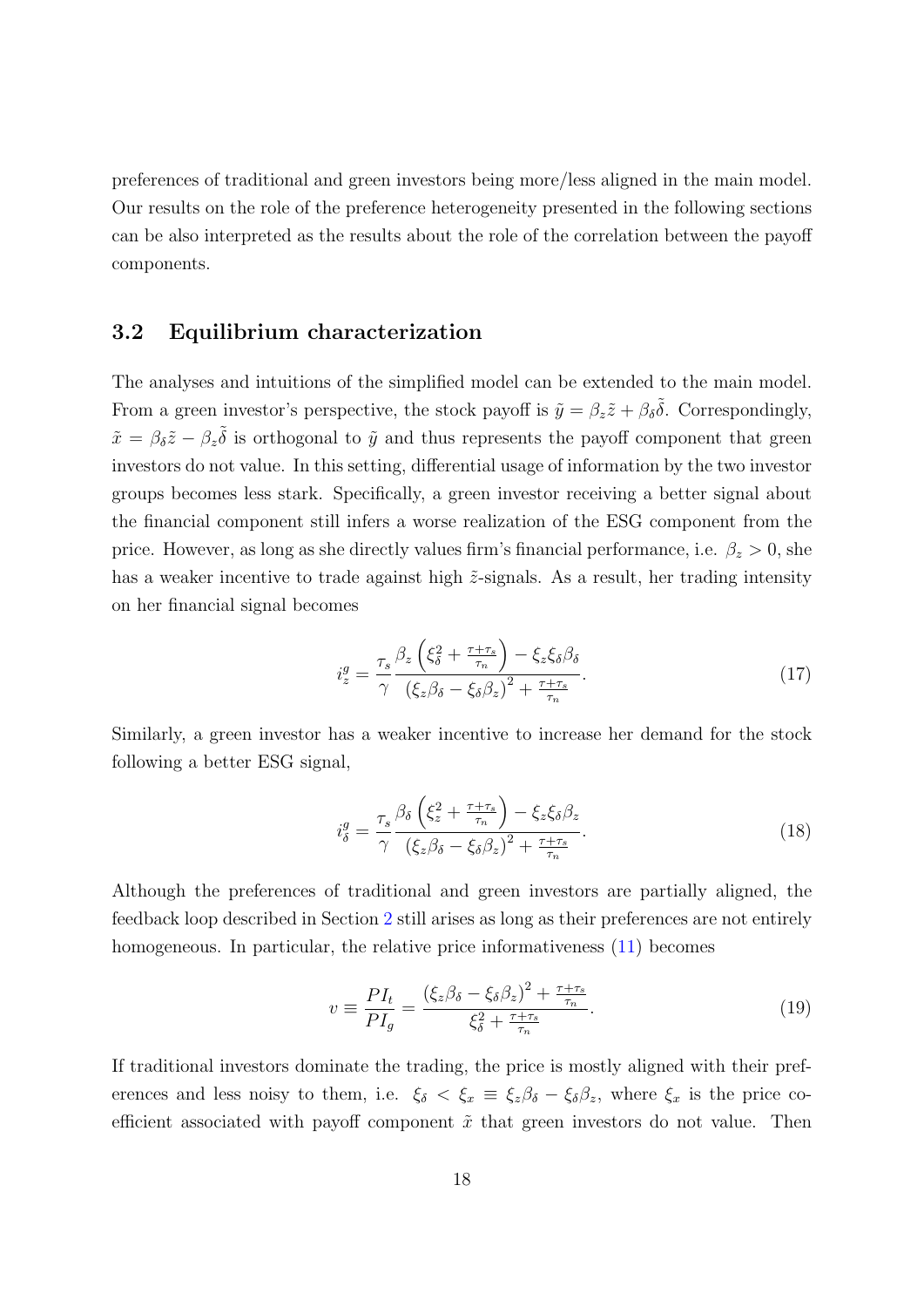green investors do not trade the stock actively, as can be seen from expression for trading intensities [\(17\)](#page-18-0)-[\(18\)](#page-18-1). The opposite is true if green investors dominate the trading.

In the main model, analytic characterization becomes substantially more cumbersome than in the simplified model, so we delegate derivations and proofs to Appendix [A.](#page-43-0) In particular, we show there that the equilibrium characterization boils down to a fixed point problem for  $\xi_{\delta}$ ,

<span id="page-19-4"></span><span id="page-19-0"></span>
$$
\xi_{\delta} = J\left(\xi_{\delta}\right). \tag{20}
$$

It can be simplified to the following quintic equation in  $\xi_{\delta}$ :

$$
\xi_{\delta}^{5} - \frac{\tau_{s}}{\gamma} \alpha m \beta_{\delta} \xi_{\delta}^{4} + 2 \frac{\tau + \tau_{s}}{\tau_{n}} \xi_{\delta}^{3} - 2 \frac{\tau_{s}}{\gamma} \alpha m \beta_{\delta} \frac{\tau + \tau_{s}}{\tau_{n}} \xi_{\delta}^{2} + \left[ \left( \frac{\tau + \tau_{s}}{\tau_{n}} \right)^{2} + \left( \frac{\tau_{s}}{\gamma} (1 - \alpha) m \beta_{\delta} \right)^{2} \frac{\tau + \tau_{s}}{\tau_{n}} \right] \xi_{\delta} - \frac{\tau_{s}}{\gamma} \alpha m \beta_{\delta} \left( \frac{\tau + \tau_{s}}{\tau_{n}} \right)^{2} = 0. \quad (21)
$$

Note that [\(21\)](#page-19-0) simplifies to [\(16\)](#page-14-2) if  $\alpha = \frac{1}{2}$  $\frac{1}{2}$  and  $\beta_{\delta} = 1$ .

<span id="page-19-2"></span>**Proposition 1.** There exists a multiplicity threshold  $\tau_n^*(\alpha, \beta_{\delta}) > 0$  such that  $16$ 

- (i) if  $\tau_n \in (0, \tau_n^*)$ , there is a unique equilibrium;
- (ii) if  $\tau_n = \tau_n^*$ , there are two equilibria if  $\alpha \neq \frac{1}{2}$  $\frac{1}{2}$  and one equilibrium if  $\alpha = \frac{1}{2}$  $\frac{1}{2}$ ;
- (iii) if  $\tau_n > \tau_n^*$ , there are three equilibria.

In any equilibrium,  $p_0 < 0$ ,  $p_z > 0$ ,  $p_\delta > 0$  and  $p_n > 0$ .

Proposition [1](#page-19-2) confirms that, same as in the simplified model, multiple equilibria can arise when the exogenous noise is sufficiently small, i.e.  $\tau_n > \tau_n^*$ . As illustrated earlier, in that case, the price informativeness and trading intensities are sensitive to the equilibrium price coefficients, which strengthens the feedback loop. When  $\tau_n$  is small, the feedback loop is weak, resulting in a unique equilibrium.

<span id="page-19-3"></span>**Proposition 2.** The multiplicity threshold  $\tau_n^*(\alpha, \beta_\delta)$  behaves such that (i)  $\frac{d\tau_n^*(\alpha, \beta_\delta)}{d\beta_\delta}$  $\frac{d_{\delta}(\alpha,\beta_{\delta})}{d\beta_{\delta}} < 0;$ (ii)  $\frac{d\tau_n^*(\alpha,\beta_\delta)}{d\alpha} \lessgtr 0$  if  $\alpha \lessgtr \frac{1}{2}$  $\frac{1}{2}$ .

<span id="page-19-1"></span><sup>&</sup>lt;sup>16</sup>We write the threshold  $\tau_n^*$  as a function of  $\alpha$  and  $\beta_\delta$ . In general,  $\tau_n^*$  depends on other model parameters. However, we do not mention them explicitly because we do not focus on them in our analyses.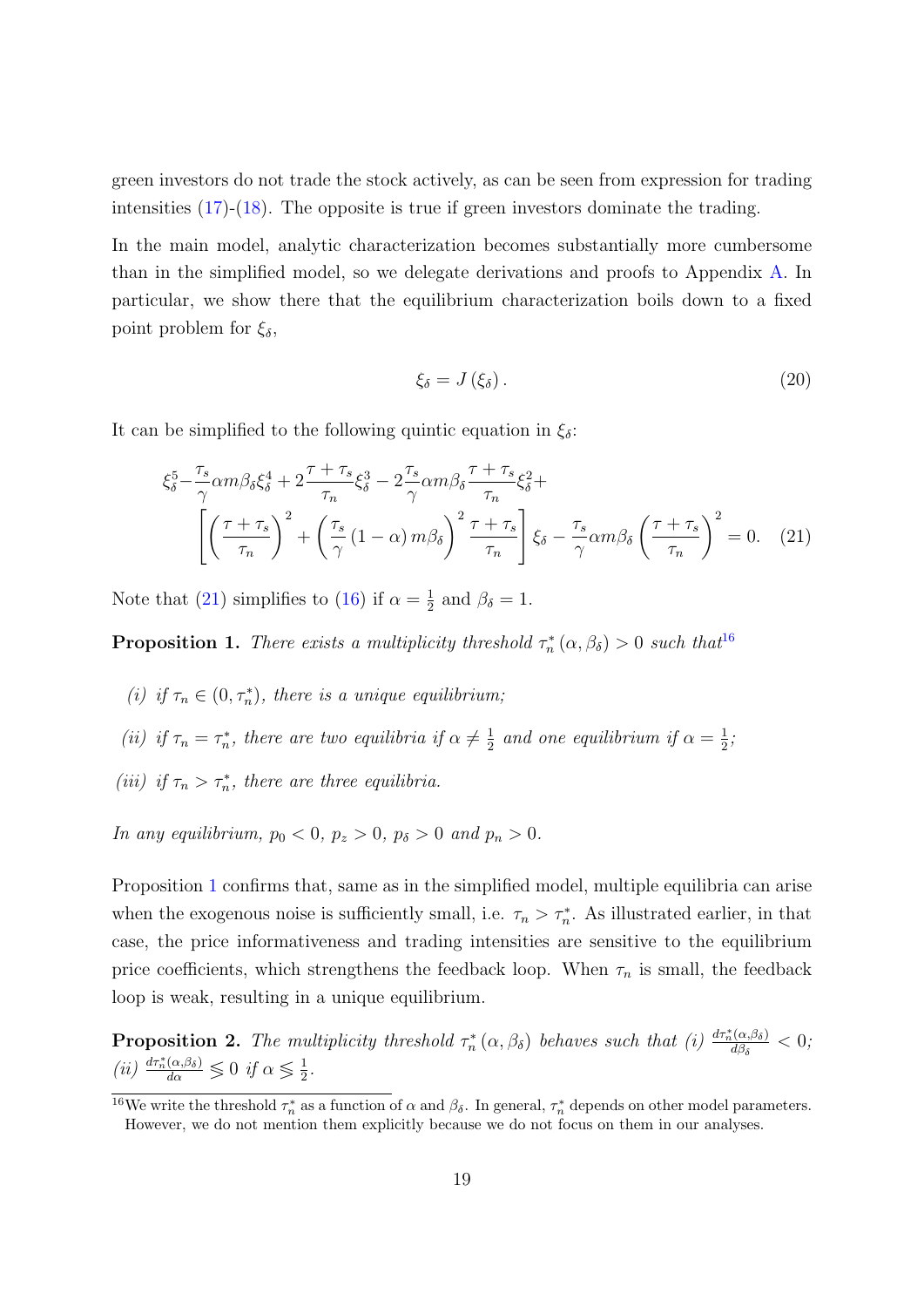Proposition [2](#page-19-3) characterizes how the multiplicity threshold  $\tau_n^*$  varies with the degree of preference heterogeneity  $\beta_{\delta}$  and the green investor share  $\alpha$ . The equilibrium multiplicity is more likely to arise when the preference heterogeneity is large in the entire investor base, that is, when the ESG utility weight of green investors  $\beta_{\delta}$  is large and the masses of the two groups are similar ( $\alpha$  is close to  $\frac{1}{2}$ ). If the investor base consists mainly of investors of one type, or if traditional and green investors' preferences are closely aligned, the aggregate preference heterogeneity is small. For example, if there are only a few green investors ( $\alpha \to 0$ ), or green investors mostly value the financial payoff ( $\beta_{\delta} \to 0$ ), the investor base is nearly homogeneous, and the model reduces to a standard REE model with a unique pricing function.

When multiple equilibria are possible, they can be ranked by the relative price informativeness. Formally, price informativeness to traditional and green investors are

$$
PI_t \equiv \mathbb{V}\left(\tilde{z}|\mathcal{F}^{ij}\right)^{-1} = (\tau + \tau_s) \frac{\xi_z^2 + \xi_\delta^2 + \frac{\tau + \tau_s}{\tau_n}}{\xi_\delta^2 + \frac{\tau + \tau_s}{\tau_n}},\tag{22}
$$

$$
PI_g \equiv \mathbb{V}\left(\beta_z \tilde{z} + \beta_\delta \tilde{\delta} | \mathcal{F}^{ij}\right)^{-1} = (\tau + \tau_s) \frac{\xi_z^2 + \xi_\delta^2 + \frac{\tau + \tau_s}{\tau_n}}{\left(\xi_\delta \beta_z - \xi_z \beta_\delta\right)^2 + \frac{\tau + \tau_s}{\tau_n}},\tag{23}
$$

and so the relative price informativeness  $v = \frac{PI_t}{PI}$  $\frac{P I_t}{P I_g}$  is given by [\(19\)](#page-18-2). Using the same terminology as in the simplified model, if there are three equilibria, we call the one with the smallest  $v$  the G-equilibrium, the one with the largest  $v$  the T-equilibrium, and the one with a medium  $v$  the M-equilibrium.<sup>[17](#page-20-0)</sup> Formally, we have

Proposition 3. When there are three equilibria, they can be ranked according to the relative price informativeness to traditional investors v. In the T-equilibrium  $v^T > 1$ ; in the G-equilibrium  $v^G < 1$ ; in the M-equilibrium  $v^M \in (v^G, v^T)$ .

Possibility of equilibrium multiplicity naturally raises the question about equilibrium selection. A common selection approach suggests that stable equilibria are more likely to be played. Recall that from [\(20\)](#page-19-4)  $\xi_{\delta}$  is a fixed point of  $J(\xi_{\delta})$ . We call an equilibrium stable if the dynamics around the equilibrium  $\xi_{\delta}^*$  are locally stable, i.e.  $\frac{\partial [J(\xi_{\delta})-\xi_{\delta}]}{\partial \xi_{\delta}}\Big|_{\xi_{\delta}=\xi_{\delta}^*}<0.^{18}$  $\frac{\partial [J(\xi_{\delta})-\xi_{\delta}]}{\partial \xi_{\delta}}\Big|_{\xi_{\delta}=\xi_{\delta}^*}<0.^{18}$  $\frac{\partial [J(\xi_{\delta})-\xi_{\delta}]}{\partial \xi_{\delta}}\Big|_{\xi_{\delta}=\xi_{\delta}^*}<0.^{18}$ 

<span id="page-20-0"></span><sup>&</sup>lt;sup>17</sup>By Proposition [1,](#page-19-2) two equilibria exist when  $\tau_n = \tau_n^*$  and  $\alpha \neq \frac{1}{2}$ . In what follows, we do not analyze this knife-edge case to save space. Results are available upon request.

<span id="page-20-1"></span><sup>&</sup>lt;sup>18</sup>Under this criterion, a fixed point of the nonlinear differential equation  $\frac{d\xi_{\delta,t}}{dt} = J(\xi_{\delta,t}) - \xi_{\delta,t}$  is locally stable. A formal evaluation of stability requires a dynamic extension of our model, which is beyond the scope of this paper. However, this criterion is similar to the one derived in the literature introducing recursive-least-squares learning in settings a la [Grossman and Stiglitz](#page-39-9) [\(1980\)](#page-39-9) [\(Bray,](#page-36-9) [1982;](#page-36-9) [Marcet and](#page-40-8) [Sargent,](#page-40-8) [1989;](#page-40-8) [Heinemann,](#page-39-11) [2009\)](#page-39-11).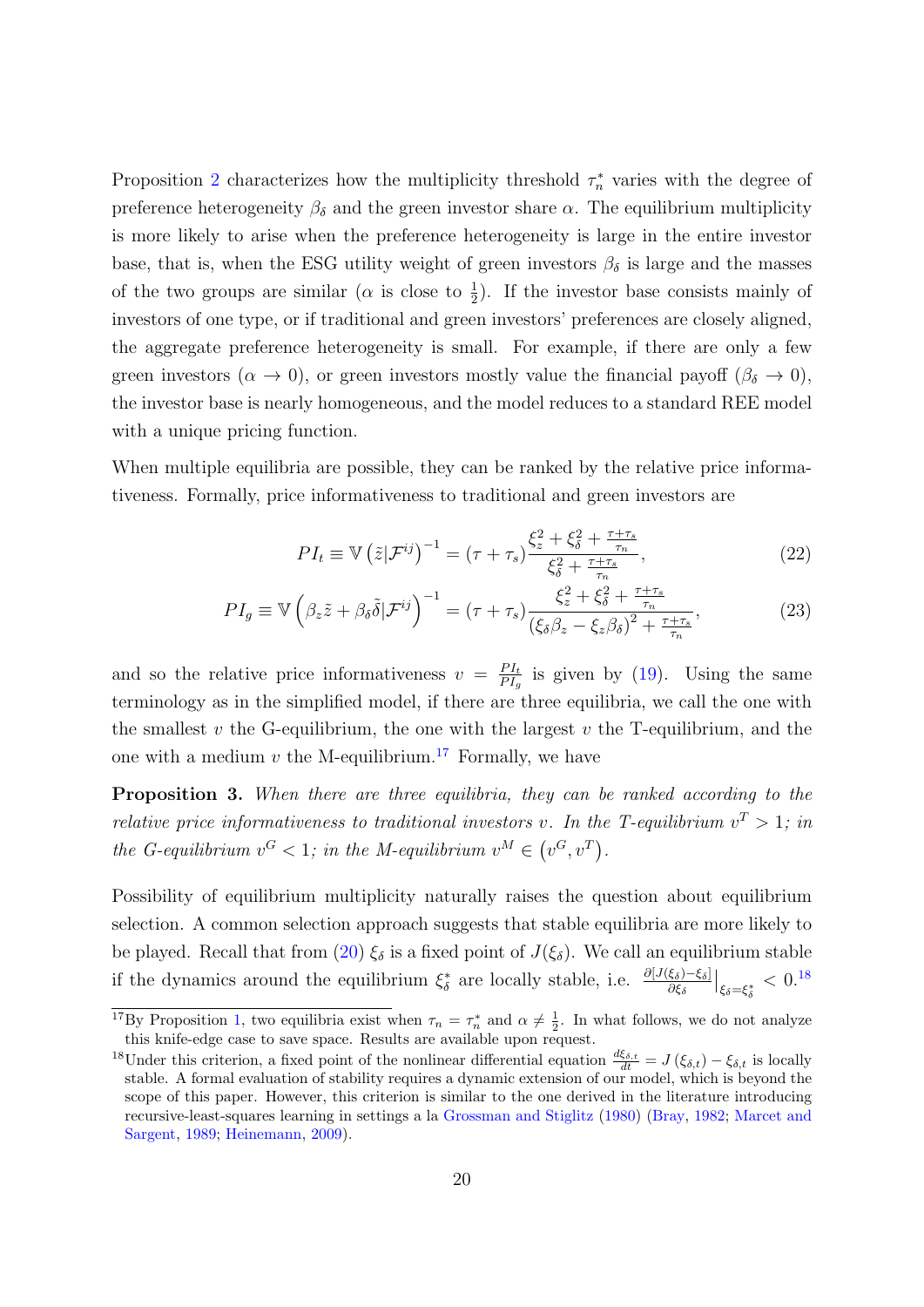Under this criterion, if the system is pushed to an off-equilibrium point  $\xi^*_{\delta} + \epsilon$ , it tends to move back to the equilibrium point  $\xi^*_{\delta}$  if  $|\epsilon|$  is sufficiently small.

<span id="page-21-1"></span>Proposition 4. If equilibrium is unique, it is stable. If there are three equilibria, the Tand G-equilibria are stable and the M-equilibrium is unstable.

Proposition [4](#page-21-1) suggests that investors are unlikely to coordinate on the M-equilibrium when the G- and T-equilibria exist. The M-equilibrium also has counter-intuitive properties. For example, in the M-equilibrium, when the mass of one investor group increases, the price becomes less informative to investors of this group (this is formally established in Proposition [5](#page-21-2) below). In other words, investors should coordinate to trade less actively when there are more investors with the same preferences. In what follows, we characterize all equilibria but put less focus on the M-equilibrium when the multiplicity is possible.

# <span id="page-21-0"></span>4 Growth of green investors

In this section, we examine impacts of the recent trend of growing investors' awareness about firms' ESG performances. Using the model of Section [3,](#page-17-0) we characterize how the price informativeness and the firm's cost of capital respond to an increase in the green investor share  $\alpha$  in Sections [4.1](#page-21-3) and [4.2.](#page-23-0) We then discuss empirical implications of our results in Section [4.3.](#page-26-0) Proofs and derivations for this section are in Appendix [B.](#page-57-0)

#### <span id="page-21-3"></span>4.1 Price informativeness

Proposition [5](#page-21-2) characterizes how absolute and relative price informativeness,  $PI_t$ ,  $PI_g$ , and v, change with the green investor share  $\alpha$ .

<span id="page-21-2"></span>Proposition 5. If  $\tau_n \leq \tau_n^* \left( \frac{1}{2} \right)$  $(\frac{1}{2},\beta_{\delta})$ , there is a unique equilibrium in which  $\frac{dPI_{t}}{d\alpha} < 0$ ,  $\frac{dPI_g}{d\alpha} > 0$ , and  $\frac{dv}{d\alpha} < 0$ . If  $\tau_n > \tau_n^*$   $\left(\frac{1}{2}\right)$  $(\frac{1}{2}, \beta_{\delta})$ , there exists  $\underline{\alpha} \in (0, \frac{1}{2})$  $(\frac{1}{2})$  and  $\bar{\alpha} = 1 - \underline{\alpha}$  such that<sup>[19](#page-21-4)</sup>

- (i) if  $\alpha < \underline{\alpha}$ , there is a unique T-equilibrium in which  $v^T > 1$ ;
- (ii) if  $\alpha > \bar{\alpha}$ , there is a unique G-equilibrium in which  $v^G < 1$ ;

<span id="page-21-4"></span><sup>&</sup>lt;sup>19</sup>Although there is a unique equilibrium if  $\alpha < \alpha$  and  $\alpha > \bar{\alpha}$ , we refer to it as either a T- or Gequilibrium, respectively, because the equilibrium outcomes, such as the price coefficients and price informativeness, are continuous at  $\alpha = \alpha$  and  $\alpha = \overline{\alpha}$  as shown in panel (B) of Figure [1.](#page-23-1)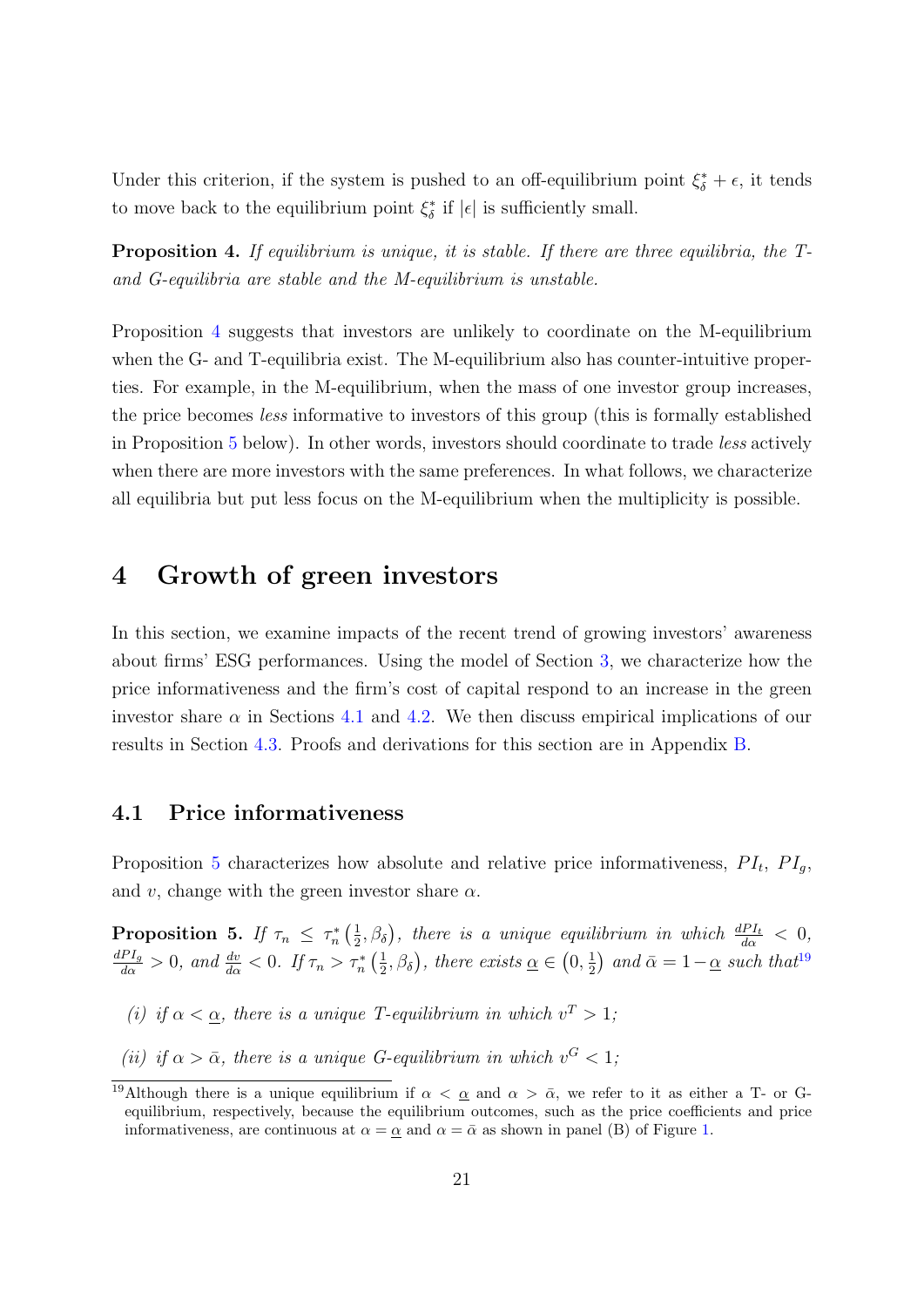(iii) if  $\alpha \in (\underline{\alpha}, \bar{\alpha})$ , there are three equilibria and  $v^T > v^M > v^G$ .

Moreover, in the T- and G-equilibria,  $\frac{dPI_t}{d\alpha} < 0$ ,  $\frac{dPI_g}{d\alpha} > 0$ , and  $\frac{dv}{d\alpha} < 0$ ; in the Mequilibrium,  $\frac{dPI_t}{d\alpha} > 0$ ,  $\frac{dPI_g}{d\alpha} < 0$ , and  $\frac{dv}{d\alpha} > 0$ .

Suppose first that the exogenous noise is large, i.e.  $\tau_n \leq \tau_n^* \left( \frac{1}{2} \right)$  $(\frac{1}{2}, \beta_{\delta})$ . By Proposition [2,](#page-19-3) the multiple equilibria region is largest when the investor base consists of equal masses of green and traditional investors,  $\alpha = \frac{1}{2}$  $\frac{1}{2}$ . Therefore, if equilibrium is unique for  $\alpha = \frac{1}{2}$  $\frac{1}{2}$ it is unique for all  $\alpha \in (0,1)$ .

As  $\alpha$  increases, the equilibrium price coefficients change such that the price becomes more informative to green investors and less informative to traditional investors. First, for given individual trading intensities, a larger  $\alpha$  means that the price becomes more aligned with the preferences of green investors and thus more informative to them because they are responsible for a larger share of trades in the market. Second, individual trading intensities adjust. Green investors, facing a lower residual risk, trade more actively, whereas traditional investors reduce their trading activity. Panel (A) in Figure [1](#page-23-1) illustrates how the relative price informativeness varies with the green investor share.

If the exogenous noise is small, i.e.  $\tau_n > \tau_n^* \left( \frac{1}{2} \right)$  $(\frac{1}{2}, \beta_{\delta})$ , equilibrium multiplicity is possible when masses of traditional and green investors are similar, that is,  $\alpha$  is close to  $\frac{1}{2}$ . Start from an economy with few green investors  $(\alpha < \underline{\alpha})$ . Here, traditional investors significantly outweigh green investors. There exists a unique T-equilibrium in which the price is informative mostly about the financial component, resulting in  $v > 1$ . As  $\alpha$  increases and crosses  $\underline{\alpha}$ , the feedback look becomes sufficiently strong to support the G-equilibrium in which the price is more informative to green investors,  $v < 1$ . Interestingly, the Gequilibrium is sustainable even if green investors constitute a minority in the investor base, i.e.  $\alpha < \frac{1}{2}$ . Eventually, when the share of green investors becomes sufficiently large,  $\alpha > \bar{\alpha}$ , there exists a unique G-equilibrium.

Panel  $(B)$  in Figure [1](#page-23-1) shows relative price informativeness v in this case. Similar to the case of large exogenous noise, as  $\alpha$  increases, the price becomes more informative to green investors and less informative to traditional investors in the stable T- and G-equilibria. Different from the case of large exogenous noise, however, there can be discontinuous jumps in the price informativeness due to switches across equilibria.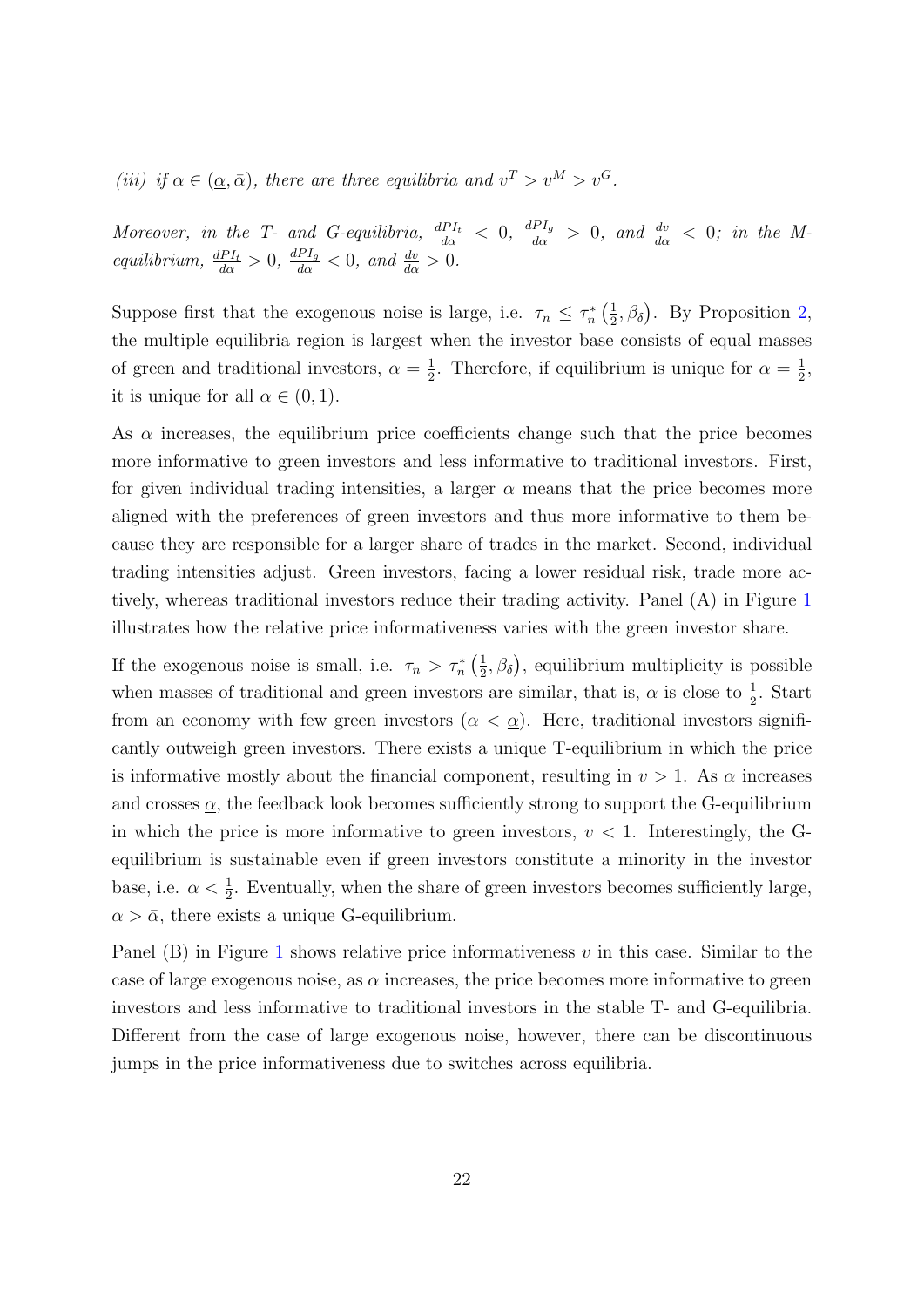<span id="page-23-1"></span>

Figure 1: Relative price informativeness to traditional investors  $v$  as a function of the green investor share  $\alpha$ . Y-axes are in the log scale.

### <span id="page-23-0"></span>4.2 Cost of capital

In our model, the financial return on the risky asset is  $\tilde{z} - \tilde{p}$ . Therefore, the expected financial return is

<span id="page-23-3"></span>
$$
\mathbb{E}(\tilde{z} - \tilde{p}) = -p_0 = \frac{\gamma}{m_t P I_t + m_g P I_g}.
$$
\n(24)

In what follows, we refer to  $\mathbb{E}(\tilde{z} - \tilde{p})$  as the firm's cost of capital and denote it by CoC.  $CoC$ , therefore, is the expected financial return which captures the firm's cost of capital from the perspective of the manager who only values firm's financial performance. Such a metric is also commonly considered as a cost of capital measure in the literature because it captures the difference between expected cash flows and market value (e.g. [Pastor,](#page-40-9) [Stambaugh, and Taylor,](#page-40-9) [2021a\)](#page-40-9).<sup>[20](#page-23-2)</sup>  $\mathbb{E} (\tilde{z} - \tilde{p})$  is also closely related to the earnings-toprice ratio that is frequently analyzed in empirical research and by practitioners.

As is standard in the REE settings (e.g. [Easley and O'Hara,](#page-38-1) [2004\)](#page-38-1), the cost of capital defined by [\(24\)](#page-23-3) reflects the compensation required by risk-averse investors for their investment risks. In our environment, it is determined by the weighted average of price informativeness to traditional and green investors. Proposition  $6$  characterizes how  $CoC$ changes with the share of green investors  $\alpha$ .

<span id="page-23-2"></span><sup>&</sup>lt;sup>20</sup>In our setting, the expected financial return does not necessarily capture the expected return for all firm investors because green investors also value firm's ESG performance. However, if  $\tilde{z}$  and  $\tilde{\delta}$  have zero means, the expected return for green investors is the same as  $(24)$ :  $\mathbb{E}(\beta_z\tilde{z} + \beta_\delta\tilde{\delta} - \tilde{p}) = -p_0$ . At the end of this section, we discuss the cost of capital measure if  $\tilde{z}$  and  $\tilde{\delta}$  have non-zero means.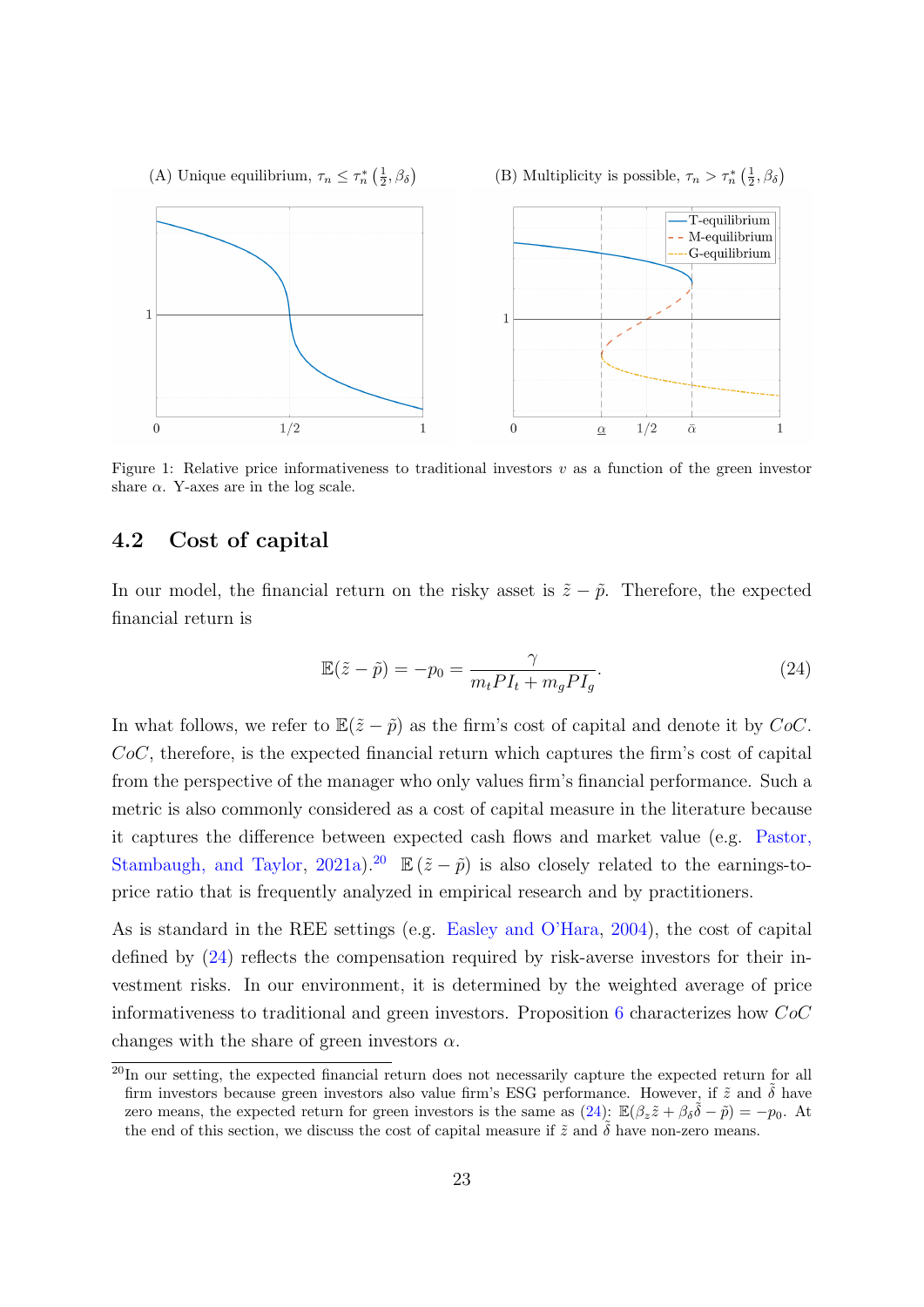<span id="page-24-0"></span>Proposition 6. If  $\tau_n \leq \tau_n^* \left( \frac{1}{2} \right)$  $(\frac{1}{2},\beta_{\delta})$ , there is a unique equilibrium in which  $\frac{dCoC}{d\alpha} \geq 0$  if  $\alpha \leq \frac{1}{2}$  $\frac{1}{2}$ . If  $\tau_n > \tau_n^*$   $\left(\frac{1}{2}\right)$  $(\frac{1}{2}, \beta_{\delta})$ , in the T-equilibrium,  $\frac{dCoC}{d\alpha} > 0$ ; in the G-equilibrium,  $\frac{dCoC}{d\alpha} < 0$ ; in the M-equilibrium,  $\frac{dCoC}{d\alpha} \geq 0$  if  $\alpha \leq \frac{1}{2}$  $\frac{1}{2}$ .

Consider first the case of large exogenous noise, i.e.  $\tau_n \leq \tau_n^* \left( \frac{1}{2} \right)$  $(\frac{1}{2}, \beta_{\delta}),$  such that there always exist a unique equilibrium. This case is illustrated by panel (A) of Figure [2.](#page-25-0) Suppose that  $\alpha < \frac{1}{2}$ , that is, the mass of traditional investors is larger than the mass of green investors. A marginal effect of  $\alpha$  on  $CoC$  can be decomposed in two components,

$$
\frac{dCoC}{d\alpha} = -\frac{\gamma}{((1-\alpha)PI_t + \alpha PI_g)^2} \frac{1}{m} \left( PI_g - PI_t + (1-\alpha)\frac{dPI_t}{d\alpha} + \alpha \frac{dPI_g}{d\alpha} \right),
$$

The direct effect reflects the change in the cost of capital due to to the change in the investor base composition holding price informativeness  $PI_t$  and  $PI_g$  fixed. If  $\alpha < \frac{1}{2}$ ,  $PI<sub>g</sub> < PI<sub>t</sub>$  by Proposition [5,](#page-21-2) that is, green investors face higher residual risk when investing in the stock. As a result, the direct effect drives the cost of capital up.

The indirect effect captures the change in the cost of capital due to adjustments in the equilibrium price coefficients and, hence, price informativeness. By Proposition [5,](#page-21-2) the price informativeness to traditional and green investors move in the opposite directions as the composition of investor base changes:  $\frac{dPI_t}{d\alpha} < 0$  and  $\frac{dPI_g}{d\alpha} > 0$ . Nevertheless, the indirect effect also pushes the cost of capital up if  $\alpha < \frac{1}{2}$ . The key force behind this result is as follows. As the share of green investors  $\alpha$  grows, the price becomes more associated with the ESG component, i.e.  $\xi_{\delta}$  goes up. However, an increase in  $\xi_{\delta}$  also allows traditional investors to use their ESG signals more actively to trade against green investors along the  $\delta$ -dimension. Trades by traditional investors thus prevent  $\xi_{\delta}$  and  $PI_q$ from sharp increases. This effect is particularly strong if the magnitude of traditional investors' trading intensity is high, namely, if traditional investors face low investment risk  $(\alpha < \frac{1}{2}$  and  $PI_t > PI_g)$ .

In sum, when the investor base consists mostly of traditional investors, an increase in the green investor share leads to an increase in the overall information risk and, therefore, in the cost of capital. In contrast, when the majority of investors have green preferences  $(\alpha > \frac{1}{2})$ , the signs of both direct and indirect effects flip, and the cost of capital declines in  $\alpha$ . The cost of capital reaches its maximum when the masses of the two groups are equal, that is, when investor heterogeneity is high and trades by green and traditional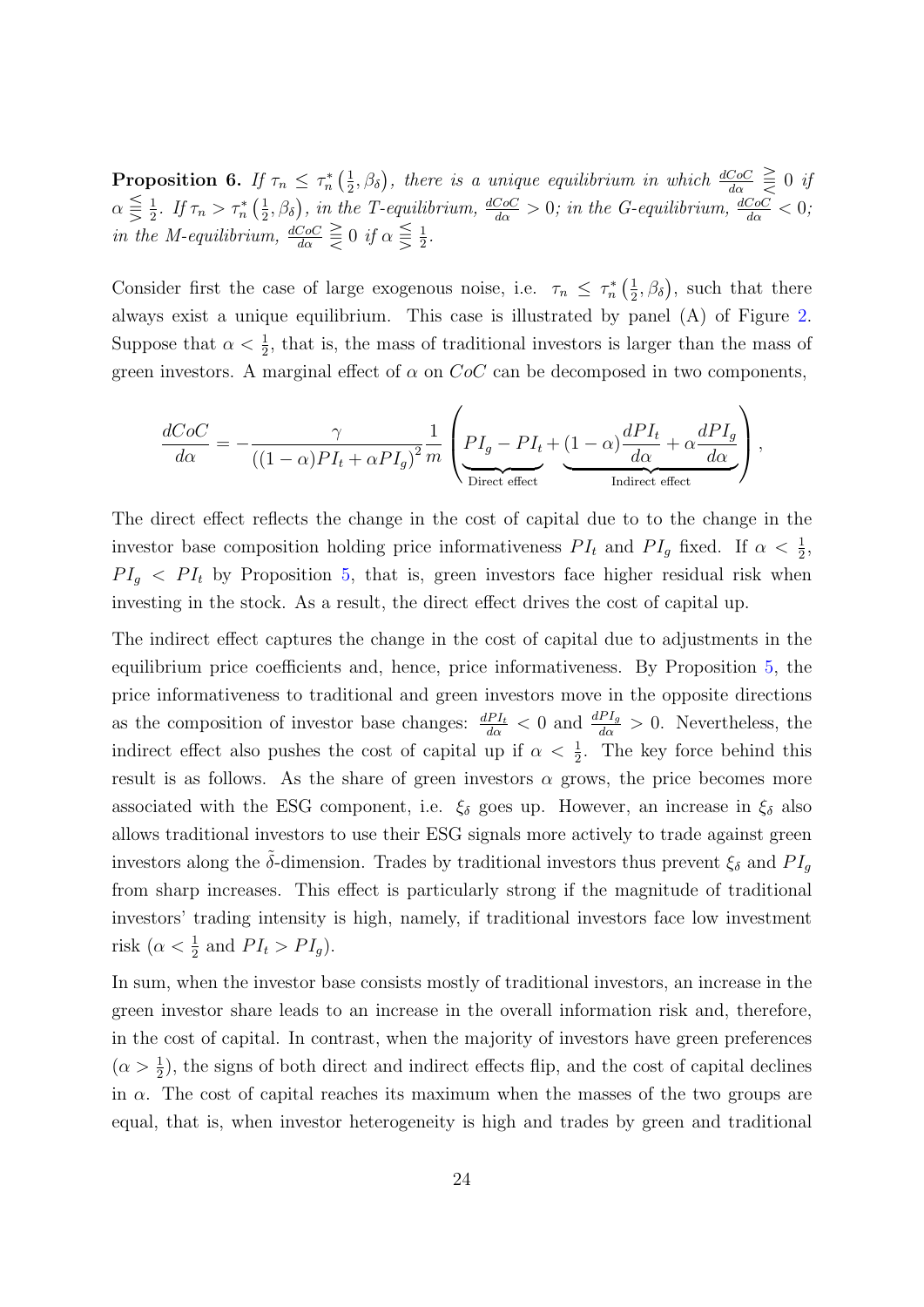investors introduce substantial amounts of noise to each other.

Suppose now that the exogenous noise is small, i.e.  $\tau_n > \tau_n^* \left( \frac{1}{2} \right)$  $(\frac{1}{2}, \beta_{\delta})$ . Then multiple equilibria are possible. The comparative statics of  $CoC$  with respect to  $\alpha$  for this case is shown in Panel (B) of Figure [2.](#page-25-0) In the T-equilibrium, traditional investors dominate the trading and  $PI_t > PI_q$ . Similar to the unique equilibrium case, an increase in  $\alpha$  leads to a larger CoC through both direct and indirect channels. The opposite is true in the G-equilibrium in which the stock is primarily traded by green investors.

<span id="page-25-0"></span>

Figure 2: Cost of capital  $CoC$  as a function of the green investor share  $\alpha$ . Y-axes are in the log scale.

So far we have analyzed the cost of capital for a firm with zero average financial and ESG payoffs, that is, when both  $\tilde{z}$  and  $\tilde{\delta}$  have zero means. We now characterize how the cost of capital changes with the green investor share for a firm with non-zero expected payoffs.

<span id="page-25-1"></span>**Corollary 1.** Suppose that  $\tilde{z} \sim N(\mu_z, \tau^{-1})$  and  $\tilde{\delta} \sim N(\mu_\delta, \tau^{-1})$ . Then

$$
CoC = \mathbb{E}(\tilde{z} - \tilde{p}) = \frac{\gamma}{m_t P I_t + m_g P I_g} + c_z \mu_z + c_\delta \mu_\delta,
$$

where  $c_z = \frac{(1-\beta_z)\xi_\delta}{\beta_z \xi_z + (1-\beta_z)}$  $\frac{(1-\beta_z)\xi_\delta}{\beta_\delta \xi_z+(1-\beta_z)\xi_\delta}>0$  and  $c_\delta=-\frac{\beta_\delta \xi_\delta}{\beta_\delta \xi_z+(1-\beta_z)\xi_\delta}$  $\frac{\beta_{\delta}\xi_{\delta}}{\beta_{\delta}\xi_{z}+(1-\beta_{z})\xi_{\delta}} < 0$ . Moreover,  $\frac{dc_{z}}{d\alpha} > 0$  and  $\frac{dc_{\delta}}{d\alpha} < 0$ except for the M-equilibrium. In the M-equilibrium,  $\frac{dc_z}{d\alpha} < 0$  and  $\frac{dc_{\delta}}{d\alpha} > 0$ .

Corollary [1](#page-25-1) delivers two main results. First, the firm's cost of capital increases in its expected financial output  $\mu_z$  and decreases in its expected ESG output  $\mu_\delta$ . Recall that we define  $CoC$  as the expected financial return, that is, as the cost of capital from the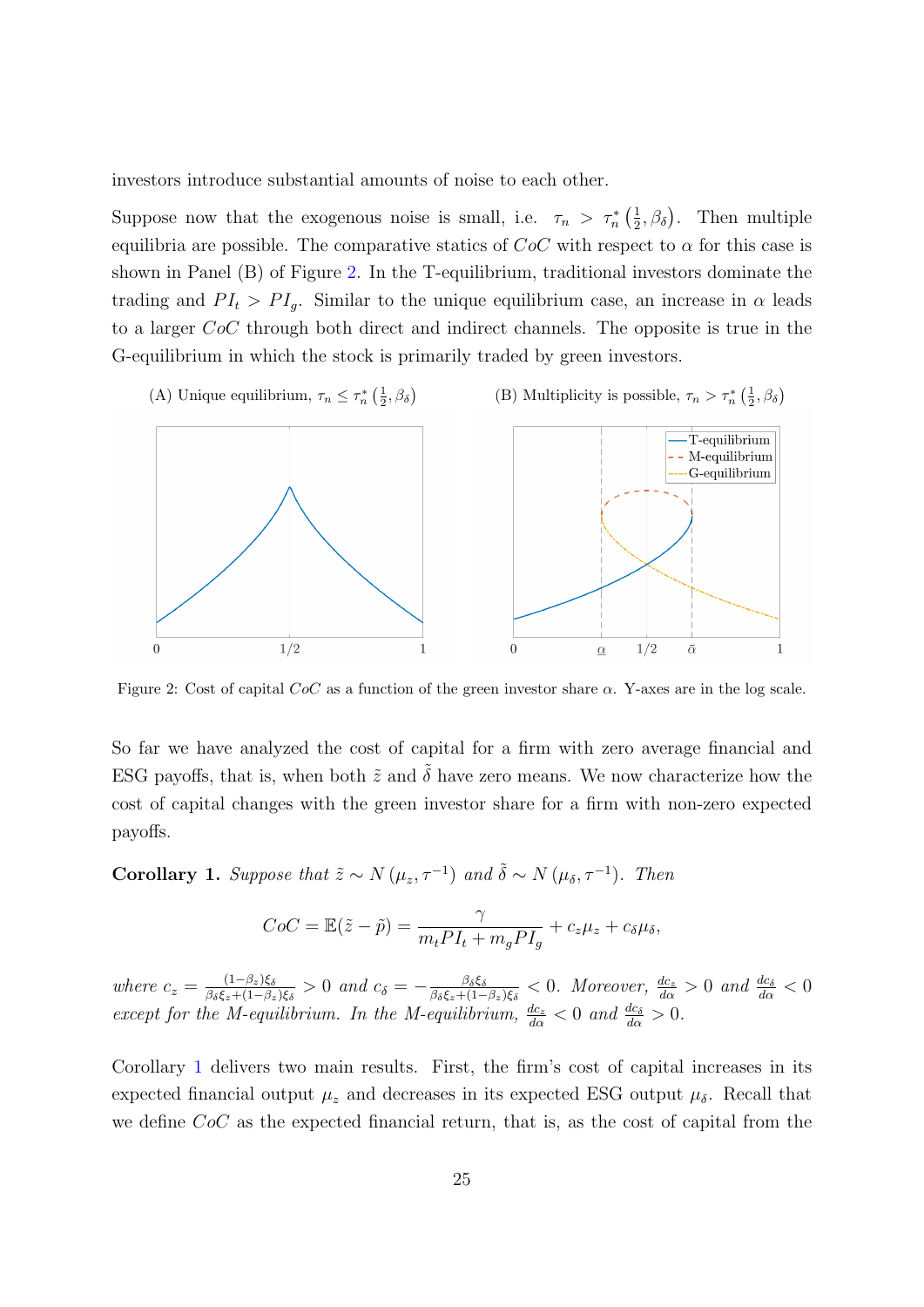perspective of the firm's manager who values only the financial output  $\tilde{z}$ . From the manager's perspective, an increase in  $\mu_z$  is not fully reflected in the stock price in the presence of green investors because they do not value financial performance as much as the manager. In contrast, a higher  $\mu_{\delta}$  implies a higher demand from green investors, which drives the stock price up. However, the expected financial output is unchanged.

Second, as the green investor share increases, the cost of capital becomes more sensitive to both  $\mu_z$  and  $\mu_\delta$ , that is, the absolute values of  $c_z$  and  $c_\delta$  increase in  $\alpha$ . With more investors valuing ESG performance, the average preference of investors deviates more from that of the firm manager. As a result, from the manager's perspective, the firm is more under-compensated for an increase in  $\mu_z$  and more over-compensated for an increase in  $\mu_{\delta}$ .

Finally, it is worth commenting on a proper measure of the cost of capital in our model. The expected financial return [\(24\)](#page-23-3) measures the firm's cost of capital from the perspective of the firm manager who only cares about firm's financial performance. In reality, firm managers are likely to have such preferences because their compensations are usually tied to stock prices and firms' earnings rather than ESG metrics such as carbon emissions. Within our framework, one may also consider a manager who values both payoff components such that the cost of capital is  $\mathbb{E}\left(\beta_z^F\tilde{z} + \beta_\delta^F\tilde{\delta} - \tilde{p}\right)$ . If  $\tilde{z}$  and  $\tilde{\delta}$  have zero means, the comparative statics of CoC described by Proposition [6](#page-24-0) remain the same. If the means are nonzero, the results of Corollary [1](#page-25-1) are preserved if the preferences of the manager and traditional investors are sufficiently close.<sup>[21](#page-26-1)</sup>

#### <span id="page-26-0"></span>4.3 Empirical implications

In this section, we discuss some empirical implications of our theoretical results. One can test directly the mechanism of our theory using observed trading behavior of investors or indirectly the empirical implications of our theory using asset prices.

Investor trading behavior One general implication of our model is that traditional and ESG investors react to financial and ESG information differently. With the access to data on trading accounts, one can test if ESG investors, such as ESG mutual funds, respond to news of different types, i.e. ESG versus earnings news, in a different way

<span id="page-26-1"></span><sup>&</sup>lt;sup>21</sup>An interesting question in this respect is how the manager's preferences are related to those of heterogeneous investors, some of whom have non-pecuniary considerations [\(Hart and Zingales,](#page-39-8) [2017\)](#page-39-8). We leave this for future exploration.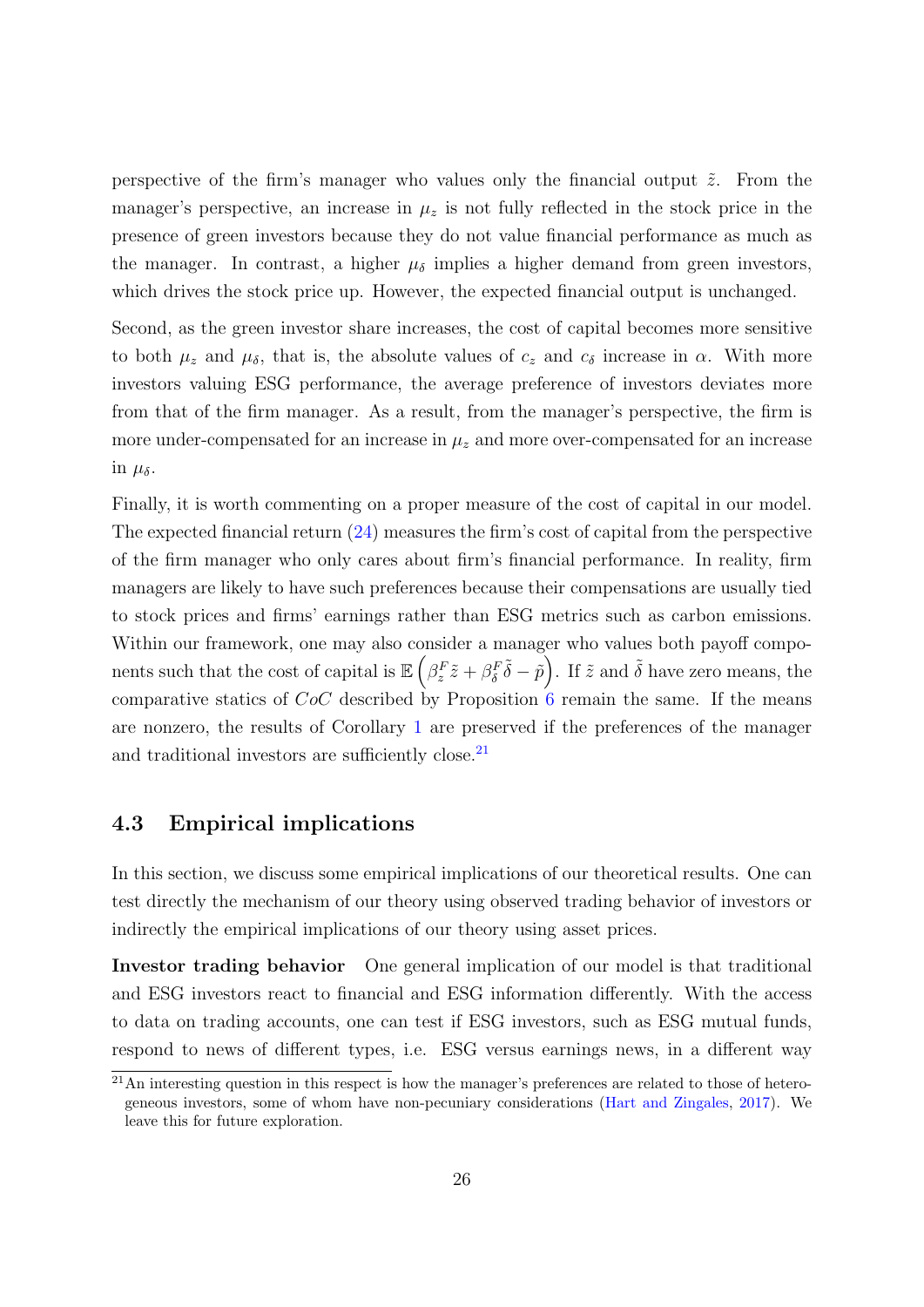compared to traditional investors. When doing so, one should take into account that ESG news may also be informative about a firm's cash flows. As we have highlighted in the beginning of Section [3](#page-17-0) and shown in Appendix  $D$ , if this is the case, trading behaviors of traditional and green investors may be more or less diverse depending on the correlation between the ESG and financial performance components. Another prediction of the model is that assets that are actively traded by ESG investors are risky to traditional investors. One can investigate how an inflow of ESG investors in certain assets affects behavior of traditional investors.

**Price informativeness** Proposition [5](#page-21-2) states that as the green investor share increases, asset price becomes more informative about the ESG payoff and less informative about the financial payoff. To test this result, the first step is to estimate price informativeness about financial and ESG fundamentals. The approach developed by [Davila and Parlatore](#page-37-6) [\(2018\)](#page-37-6) can be useful here. Using their methodology, one can recover price informativeness about various payoff components via simple regressions of (changes in) individual stock prices on (changes in) earnings and some measures of ESG output (e.g., ESG ratings or firm carbon emissions). Another useful approach is the one by [Bai, Philippon, and](#page-36-10) [Savov](#page-36-10) [\(2016\)](#page-36-10), which in our setting would imply estimating the predictive power of asset prices for future variation in earnings and ESG output. The second step is to test the relationship between these price informativeness measures and the investor composition (e.g., the ratio of asset holdings by ESG funds to that by non-ESG funds). Since the investor composition of a firm is likely to be correlated with the characteristics of its production technology (i.e., green investors hold on average greener stocks), one can in addition control for firm emissions or ESG ratings.

Cost of capital There is ample empirical evidence suggesting that investors care about ESG aspects of firms' operations and are willing to sacrifice financial returns [\(Martin and](#page-40-2) [Moser,](#page-40-2) [2016;](#page-40-2) [Riedl and Smeets,](#page-41-0) [2017;](#page-41-0) [Barber et al.,](#page-36-2) [2021;](#page-36-2) [Li et al.,](#page-40-3) [2022\)](#page-40-3). However, when comparing the asset returns of green and traditional firms, existing empirical literature documents mixed results. For stocks, some papers find a negative relationship between ESG performance and returns (e.g. [Hong and Kacperczyk,](#page-39-12) [2009;](#page-39-12) [El Ghoul, Guedhami,](#page-38-9) [Kwok, and Mishra,](#page-38-9) [2011;](#page-38-9) [Chava,](#page-37-7) [2014;](#page-37-7) [Bolton and Kacperczyk,](#page-36-11) [2021\)](#page-36-11), whereas others find a positive relationship (e.g. [Derwall, Guenster, Bauer, and Koedijk,](#page-37-8) [2005](#page-37-8) and [Pastor](#page-40-9) [et al.,](#page-40-9) [2021a\)](#page-40-9). For bonds, some papers find lower yields for green bonds (e.g. [Baker et al.,](#page-36-3) [2018;](#page-36-3) [Zerbib,](#page-42-1) [2019\)](#page-42-1), while some others find no significant difference (e.g. [Larcker and](#page-40-10) [Watts,](#page-40-10) [2020;](#page-40-10) [Tang and Zhang,](#page-41-9) [2020;](#page-41-9) [Flammer,](#page-38-10) [2021\)](#page-38-10).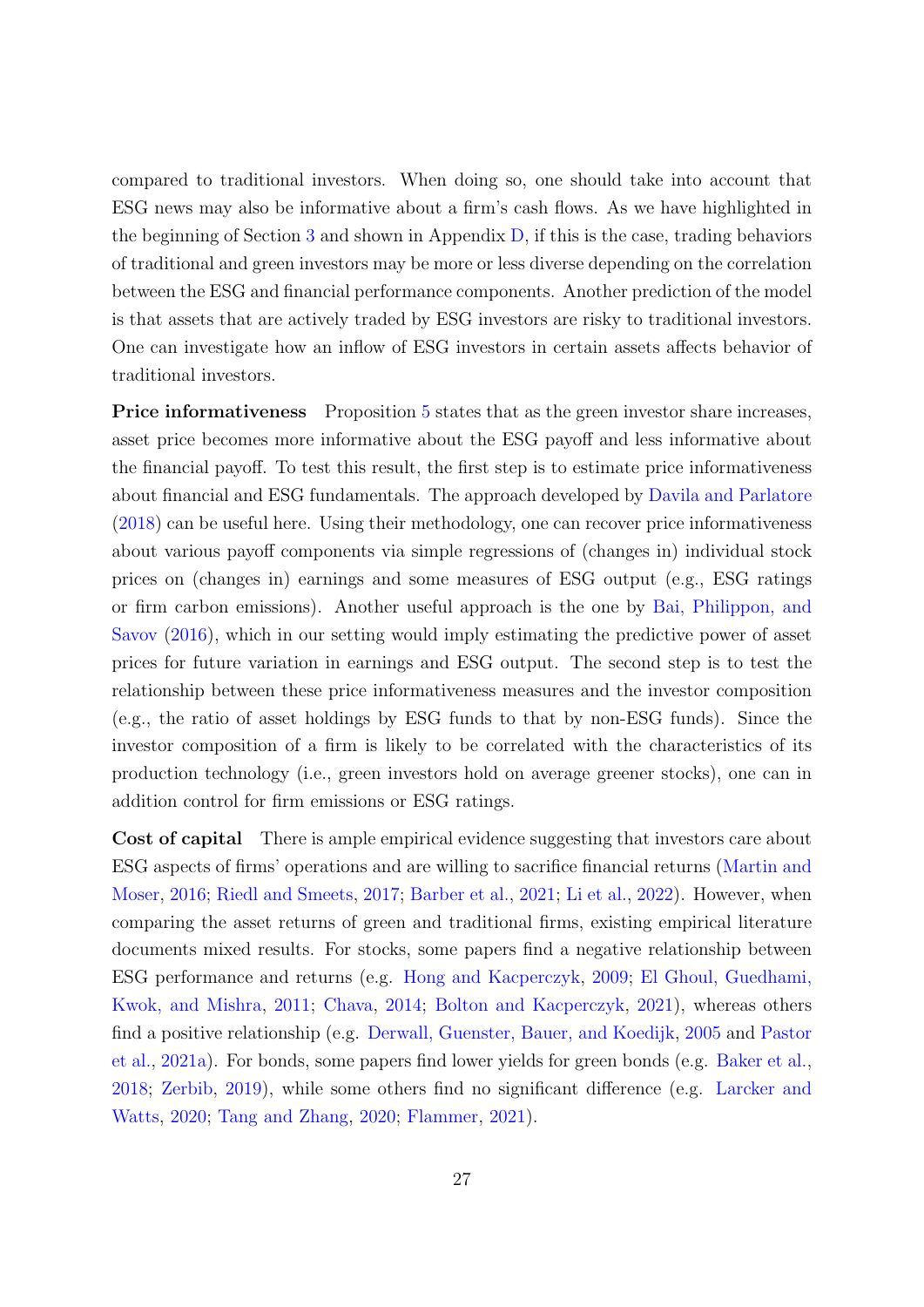Our results can be useful to interpret the aforementioned mixed empirical evidence.<sup>[22](#page-28-0)</sup> In particular, Proposition [6](#page-24-0) and Corollary [1](#page-25-1) describe the impacts of average ESG performance and exposure to ESG risk on firm's cost of capital. On the one hand, Corollary [1](#page-25-1) implies that firms with a high expected ESG output (e.g. firms operating in inherently greener industries) enjoy a lower cost of capital because green investors are willing to pay a premium for their greenness. On the other hand, green investors tend to divest traditional firms and invest in green firms. As a result, green firms are likely to have a more diverse investor base than traditional firms. According to Proposition [6,](#page-24-0) this implies a higher cost of capital for green firms due to a higher aggregate information risk. Note that the two channels can be tested separately. For example, to tease out the effect of the investor base diversity, one can compare costs of capital of firms with similar ESG ratings but different investor bases.

It should be mentioned that some papers [\(Ardia, Bluteau, Boudt, and Inghelbrecht,](#page-36-12) [2020;](#page-36-12) [Pastor et al.,](#page-40-9) [2021a\)](#page-40-9) attribute high returns of green stocks in recent years to an unexpected increase in environmental concerns among investors rather than to risk premium. We do not take a stand on the interpretation of recent high returns of green stocks. Rather, we view the information channel as a novel force that can be complementary to the role of unexpected changes in the investor base composition in shaping financial returns. In fact, an unexpected inflow of green investors in our model also increases the realized price of a green firm with a high expected ESG output  $\mu_{\delta}$ .

Price volatility and trading volume Another theoretical prediction of our model is that there might be multiple equilibria in the financial markets. When multiplicity is possible, asset price might experience large fluctuations due to equilibrium switches. Such switches are also likely to be associated with large trading volumes because different equilibria are marked by different trading intensities by traditional and green investors. Our results suggest that multiple equilibria are more likely to arise when the masses of green and traditional investors are similar and exogenous noise is small. One can test if stocks with these properties indeed are more likely to experience price jumps and large flows across traditional and green investors.

<span id="page-28-0"></span><sup>22</sup>Our model features one risky asset, so our results cannot be directly used to make predictions about cross-sectional returns. A formal analysis of a multi-asset economy is beyond the scope of this paper.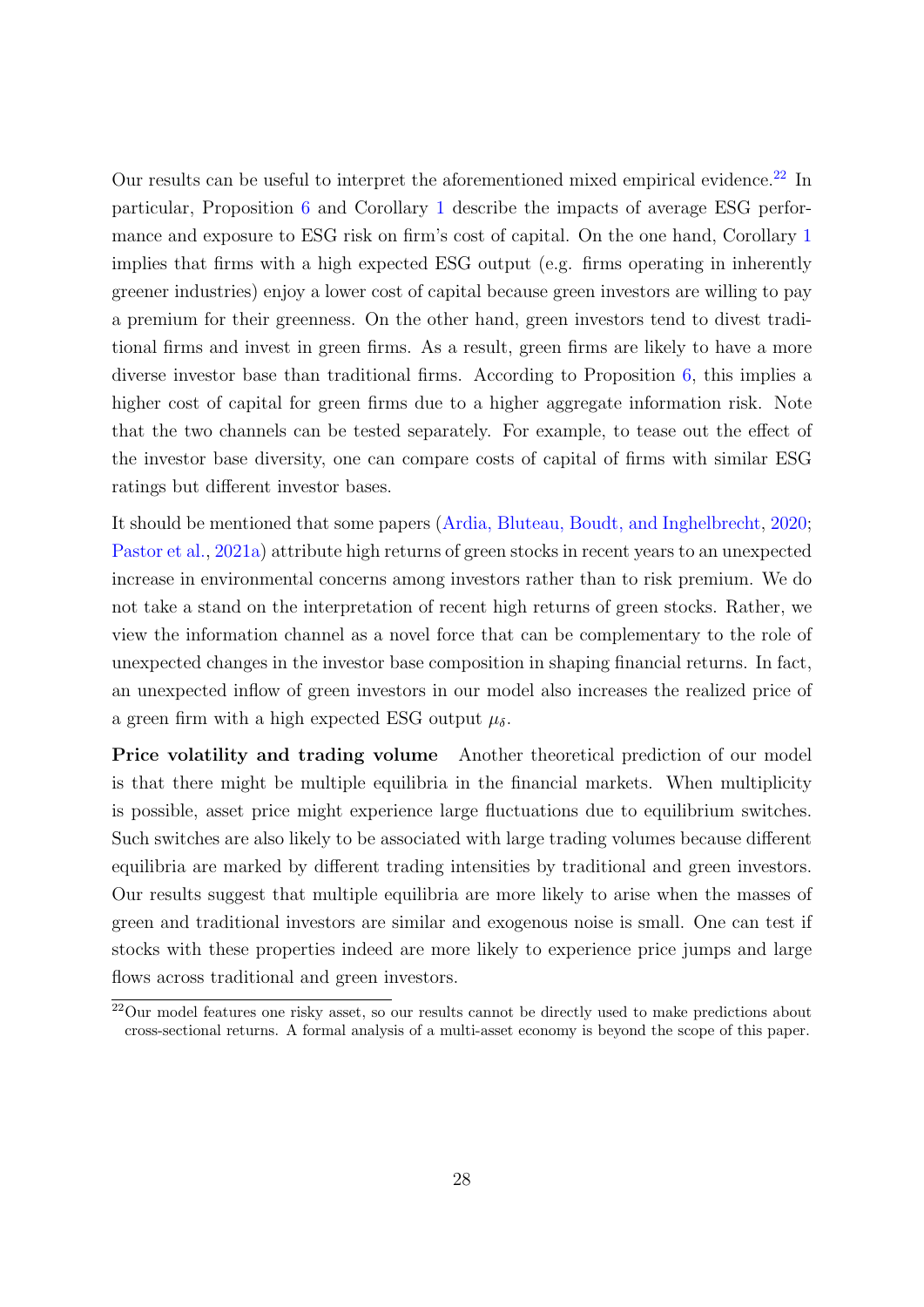### <span id="page-29-0"></span>5 Improvements in ESG information

Despite the growing interest toward ESG investing, there is a lack of clarity and consistency in the definition and measurement of firms' ESG performances. For example, the average correlation of ESG ratings provided by six large raters is only 0.54 [\(Berg et al.,](#page-36-0) [2020\)](#page-36-0). To address this problem, policy makers around the world have made a series of efforts to improve the quality of information about firms' ESG performances available to investors. For instance, in May of 2020 the SEC Investor Advisory Committee recommended updating public company reporting requirements to include ESG factors [\(SEC,](#page-41-10) [2020\)](#page-41-10), while the EU regulator has already put in place a disclosure regulation that requires market participants and financial advisers to provide ESG-related information about certain financial products (Regulation EU 2019/2088). According to Carrots & Sticks, there are more than 600 ESG reporting requirements across over 80 countries, including the world's 60 largest economies [\(van der Lugt et al.,](#page-41-1) [2020\)](#page-41-1). In addition, firms also increasingly disclose ESG-related information voluntarily. Governance & Accountability Institute finds that in 2019 90% of companies included in S&P500 published ESG reports, a marked increase from 20% in 2011 [\(GAI,](#page-38-11) [2020\)](#page-38-11).

In this section, we consider an improvement in the precision of ESG information. Sections [5.1-](#page-29-1)[5.3](#page-32-0) lay out the model and describe our results. Section [5.4](#page-33-0) discusses empirical implications. Proofs and derivations for this section are in Appendix [C.](#page-62-0)

#### <span id="page-29-1"></span>5.1 Extended setup

To study how improvements in ESG information affect the outcomes, we generalize the information structure of our main model. First, we assume that the prior precisions of the two fundamentals are no longer identical,  $\tilde{z} \sim N(0, \tau^{-1})$  and  $\tilde{\delta} \sim N(0, (\lambda \tau)^{-1})$ , where  $\lambda > 0$ . Second, the precisions of private signals that investors receive also differ by a factor of  $\lambda$ , i.e.  $\tilde{s}_z^i \sim N(\tilde{z}, \tau_s^{-1})$  and  $\tilde{s}_\delta^i \sim N(\tilde{\delta}, (\lambda \tau_s)^{-1})$  for any investor *i*. The extended setup reduces to our main model when  $\lambda = 1.^{23}$  $\lambda = 1.^{23}$  $\lambda = 1.^{23}$  Comparative statics with respect to  $\lambda$ reveal the impacts of changes in the quality of ESG information.

Equilibrium characterization of the extended setup is similar to that of the main model.

<span id="page-29-2"></span><sup>&</sup>lt;sup>23</sup>The model becomes much less tractable if the factor  $\lambda$  for priors is different from that for signals. We have verified the generality of the main results of Section [5.2](#page-30-0) with numerical examples in this more general case (not reported to save space).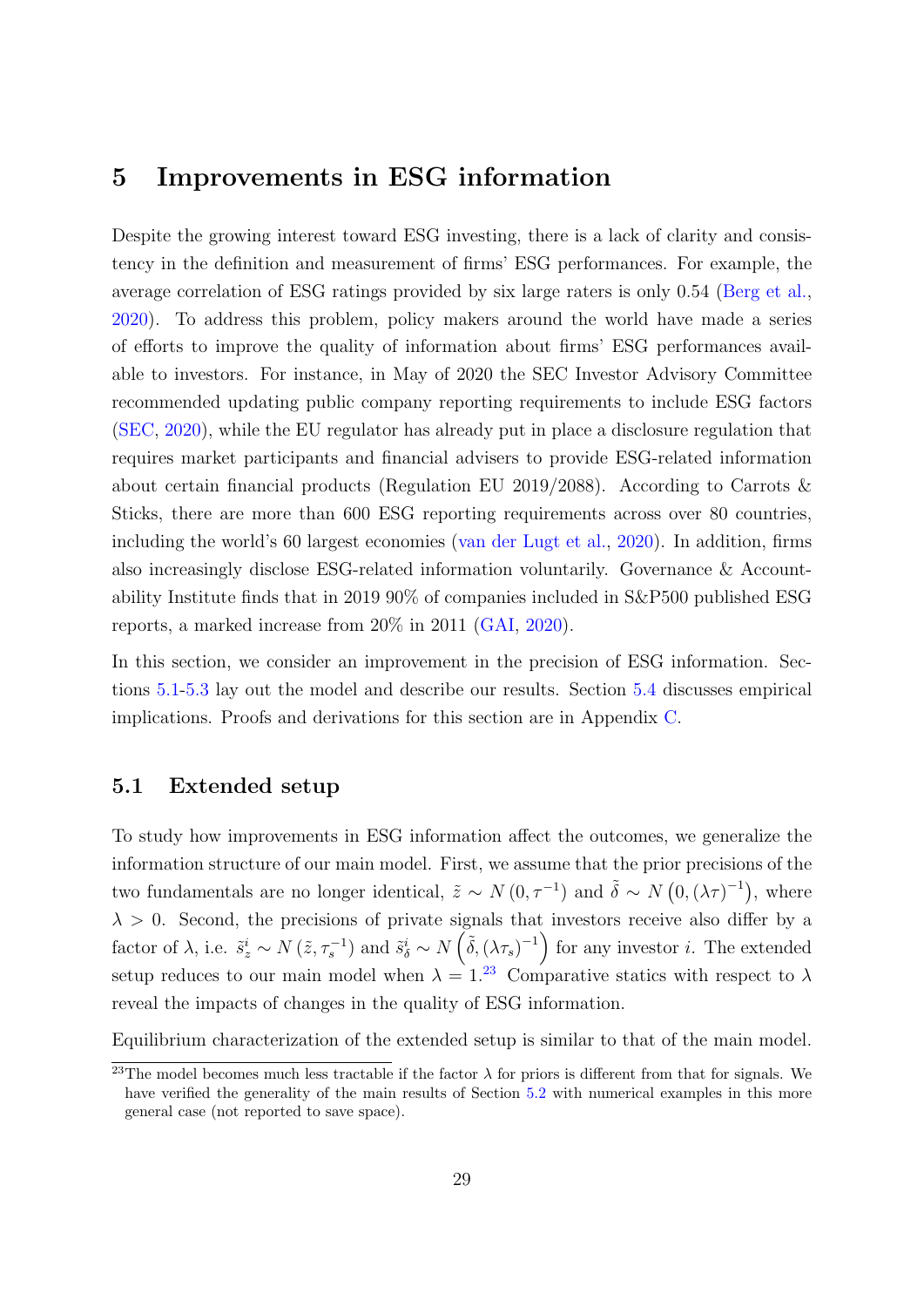In particular, we show that the system of equilibrium conditions takes the same form as that in the main model after a proper change of variables. As a result, main results of Section [3](#page-17-0) hold in this case. Specifically, there are up to three equilibria with two of them being stable that differ in their relative price informativeness. To save space, we delegate these analyses to Appendix [C](#page-62-0) and below analyze comparative statics of interest.

Analytically characterizing how the key equilibrium outcomes change with respect to  $\lambda$  for all possible values of this parameter is challenging in this quite general setup. In Section [5.2,](#page-30-0) we focus on the case where  $\lambda$  is small, that is, ESG information is noisy in comparison with financial information. This assumption makes analytical characterization feasible. At the same time, we believe that it also reflects the current state of things for many companies.

#### <span id="page-30-0"></span>5.2 Price informativeness and cost of capital

Price informativeness Price informativeness to traditional and green investors in the extended setup are given by

$$
PI_t \equiv \mathbb{V}\left(\tilde{z}|\mathcal{F}^{ij}\right)^{-1} = \left(\tau + \tau_s\right) \frac{\xi_z^2 \lambda + \xi_\delta^2 + \lambda \frac{\tau + \tau_s}{\tau_n}}{\xi_\delta^2 + \lambda \frac{\tau + \tau_s}{\tau_n}},\tag{25}
$$

$$
PI_g \equiv \mathbb{V}\left(\beta_z \tilde{z} + \beta_\delta \tilde{\delta}|\mathcal{F}^{ij}\right)^{-1} = \left(\tau + \tau_s\right) \frac{\xi_z^2 \lambda + \xi_\delta^2 + \lambda \frac{\tau + \tau_s}{\tau_n}}{\left(\xi_\delta \beta_z - \xi_z \beta_\delta\right)^2 + \left(\beta_z^2 \lambda + \beta_\delta^2\right) \frac{\tau + \tau_s}{\tau_n}}.\tag{26}
$$

An improvement in the quality of ESG information affects price informativeness through two channels. First, a higher  $\lambda$  directly helps investors make better inferences, resulting in higher in  $PI_t$  and  $PI_g$ . Specifically, holding price coefficients  $\xi_z$  and  $\xi_\delta$  fixed, it is easy to verify that  $\frac{\partial P I_t}{\partial \lambda} > 0$  and  $\frac{\partial P I_g}{\partial \lambda} > 0$ . Notably, although traditional investors do not value the ESG payoff, more precise information about it allows them to make a better inference about the financial payoff from the price. Second, there is an indirect effect of an increase in  $\lambda$ . Specifically, an increase in  $\lambda$  changes investors' trading behaviors and thus the equilibrium price coefficients. Proposition [7](#page-30-1) describes the comparative statics results of the price coefficients and the price informativeness with respect to  $\lambda$ .

<span id="page-30-1"></span>**Proposition 7.** There exists  $a \bar{\lambda} > 0$  such that if  $\lambda \in (0, \bar{\lambda})$ , equilibrium is unique, and

(i) 
$$
\frac{d\xi_{\delta}}{d\lambda} > 0
$$
;  $\frac{d\xi_{z}}{d\lambda} \leq 0$  if  $\beta_{z} \leq \frac{\left(\frac{\tau_{s}}{\gamma}m_{t}\right)\left(\frac{\tau_{s}}{\gamma}m_{g}\right)}{\left(\frac{\tau_{s}}{\gamma}m_{t}\right)^{2}+\frac{\tau+\tau_{s}}{\tau_{n}}};$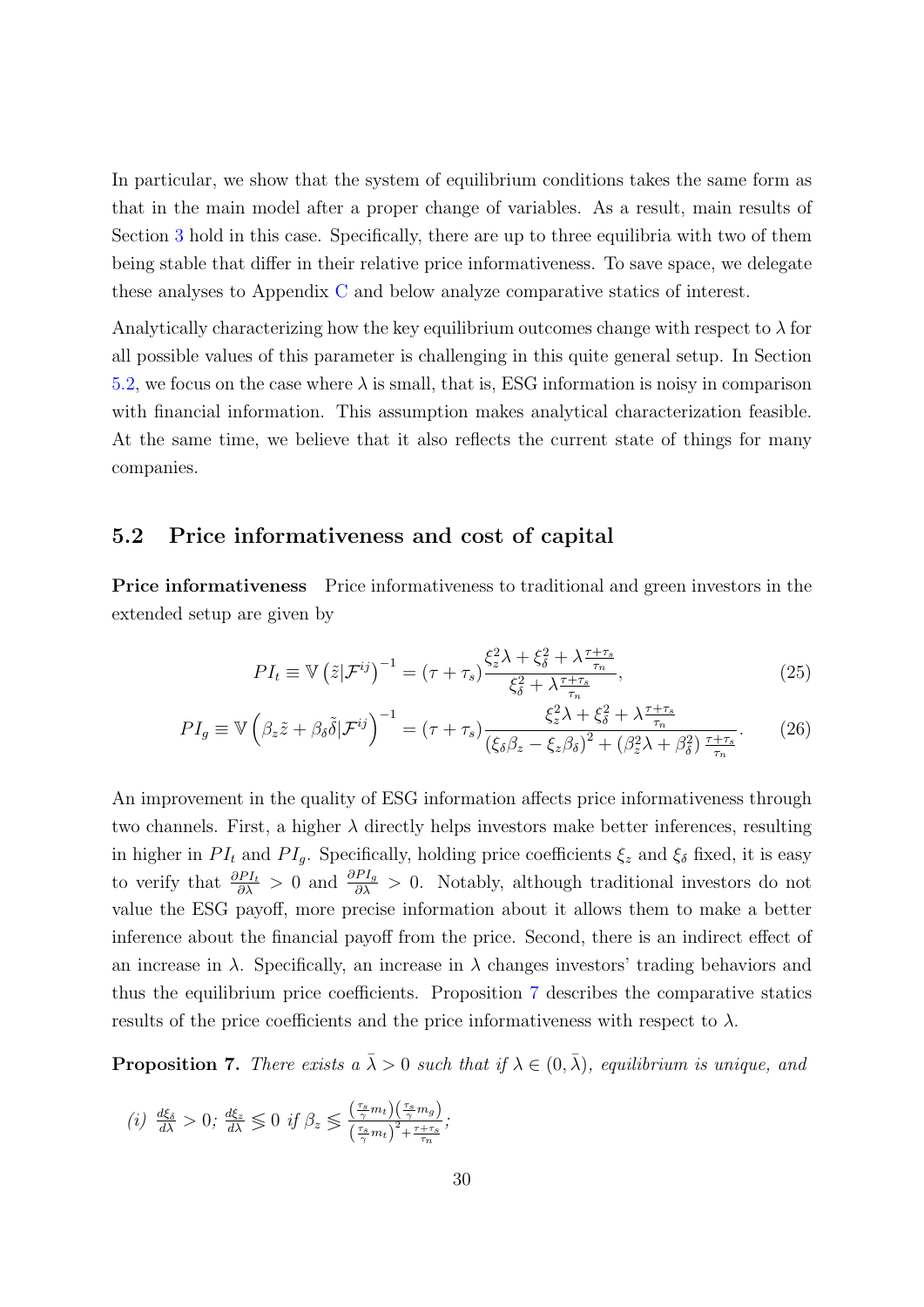(ii) 
$$
\frac{dPI_g}{d\lambda} > 0; \frac{dPI_t}{d\lambda} \leq 0 \text{ if } \beta_z \leq \frac{3}{2} \frac{\left(\frac{\tau_s}{\gamma} m_t\right)\left(\frac{\tau_s}{\gamma} m_g\right)}{\left(\frac{\tau_s}{\gamma} m_t\right)^2 + \frac{\tau + \tau_s}{\tau_n}}.
$$

Proposition [7](#page-30-1) shows that better ESG information always leads to an increase in the price coefficient  $\xi_{\delta}$  and makes the price more informative to green investors. Since green investors value the ESG payoff, they increase their trading intensity on their  $\tilde{\delta}$ -signals in response to an increase in  $\lambda$ . As a result, more  $\delta$ -information gets incorporated in the price.

At the same time, the impacts of better ESG information on  $\xi_z$  and the price informativeness to traditional investors are more convoluted. Specifically, if the preference heterogeneity across traditional and green investors is large, green investors not only increase their trading intensity along the  $\delta$ -dimension but also trade substantially more aggressively against their  $\tilde{z}$ -signals in response to an increase in  $\lambda$ . As a result, less financial information gets incorporated in the price:  $\xi_z$  decreases. Furthermore, if the preference heterogeneity is sufficiently large, the indirect channel dominates the direct channel, and the price informativeness to traditional investors declines.

As shown by the cutoffs in Proposition [7,](#page-30-1) the responses of  $\xi_z$  and  $PI_t$  to changes in  $\lambda$ depend on other model parameters, in particular, on the mass of green investors  $m_q$ . If  $m_q$  is high, green investors' aggregate trading against their  $\tilde{z}$ -information is strong, strengthening the negative indirect channel. Hence, the price informativeness to traditional investors declines even if the preference heterogeneity is not that large.

Cost of capital That price informativeness  $PI_t$  and  $PI_g$  can respond to changes in  $\lambda$ in opposite directions suggests that the impact of better ESG information on the cost of capital may be positive or negative. The expression for the cost of capital in [\(24\)](#page-23-3) preserves in this extended setup. Differentiating it with respect to  $\lambda$ , we get

$$
\frac{dCoC}{d\lambda}=-\gamma\frac{m_t\frac{dPI_t}{d\lambda}+m_g\frac{dPI_g}{d\lambda}}{\left(m_tPI_t+m_gPI_g\right)^2}.
$$

The sign of this derivative depends on the weighted average of the changes in the price informativeness across the two investor groups.

<span id="page-31-0"></span>**Proposition 8.** There exists  $a \bar{\lambda} > 0$  such that if  $\lambda \in (0, \bar{\lambda})$ ,  $\frac{dC_0C}{d\lambda} \geq 0$  if  $\beta_z \leq$ 3 2  $\left(\frac{\tau_s}{\gamma}m_t\right)\left(\frac{\tau_s}{\gamma}m_g\right)$  $\left(\frac{\tau_s}{\gamma}m_t\right)^2 + \frac{\tau+\tau_s}{\tau_n}$  $-\frac{1}{2}$ 2  $\left(\frac{\tau_s}{\gamma}m_t\right)^2 + \frac{\tau+\tau_s}{\tau_n}$  $\left(\frac{\tau_s}{\gamma}m_t\right)$  $\frac{\tau_n}{2}$ .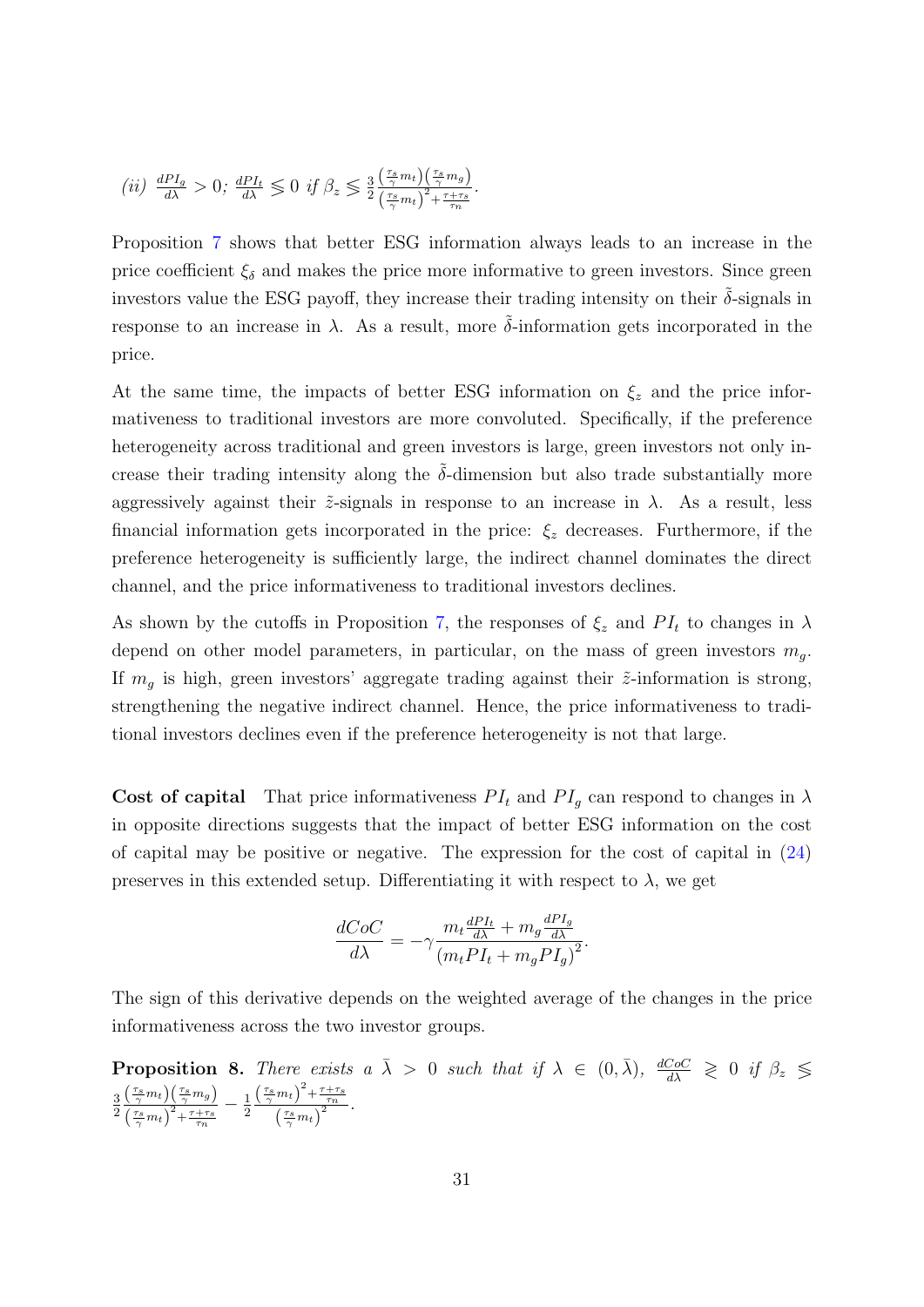Proposition [7](#page-30-1) shows that, if the preference heterogeneity is large, price informativeness  $PI_q$  and  $PI_t$  move in the opposite directions in response to an increase in  $\lambda$ . Proposition [8](#page-31-0) establishes a related result for the cost of capital: For a sufficiently large preference heterogeneity, the reduction in  $PI_t$  dominates the improvement in  $PI_a$ , and the cost of capital increases in  $\lambda$ . Note, however, that the cost of capital always declines in  $\lambda$  if the cutoff for  $\beta_z$  in Proposition [8](#page-31-0) is negative. This happens, for example, if the mass of green investors is small. In this case, green investors' elevated trading activity after an increase in  $\lambda$  do not diminish price informativeness to traditional investors too much.

#### <span id="page-32-0"></span>5.3 Precise ESG information

In this section, we demonstrate via numerical example that the results of Propositions [7](#page-30-1) and [8](#page-31-0) tend to hold for a wide range of  $\lambda$ 's. We pick parameters so that  $\frac{dPI_t}{d\lambda} < 0$ and  $\frac{dCoC}{d\lambda} > 0$  for sufficiently imprecise ESG information. We compute  $PI_t$ ,  $PI_g$  and  $CoC$  as functions of  $\lambda$  and plot them in Figure [3.](#page-32-1) We find that multiple equilibria are possible when  $\lambda$  is close to one, that is, when financial and ESG information have similar precisions. When  $\lambda$  is small, the only possible equilibrium is the T-equilibrium, in which trading is dominated by traditional investors. Green investors choose not to trade actively because the ESG payoff is very uncertain. Naturally, this equilibrium exists as long as  $\lambda$ is sufficiently small. Importantly, we find that the comparative statics results established in Propositions [7](#page-30-1) and [8](#page-31-0) hold for all values of  $\lambda$  if the T-equilibrium is played. This finding is reassuring because it confirms that our predictions continue to hold even if  $\lambda$  is not small.

<span id="page-32-1"></span>

Figure 3: Price informativeness to traditional (panel A) and green (panel B) investors and cost of capital (panel C) as functions of the relative precision of financial information  $\lambda$ . Y-axes are in the log scale. Parameters used:  $m_t = m_g = 1, \beta_\delta = \beta_z = \frac{1}{\sqrt{2}}$  $\tau_{\overline{2}}$ ,  $\gamma = 1$ ,  $\tau_s = 5$ ,  $\tau = 1$ ,  $\tau_n = 4$ .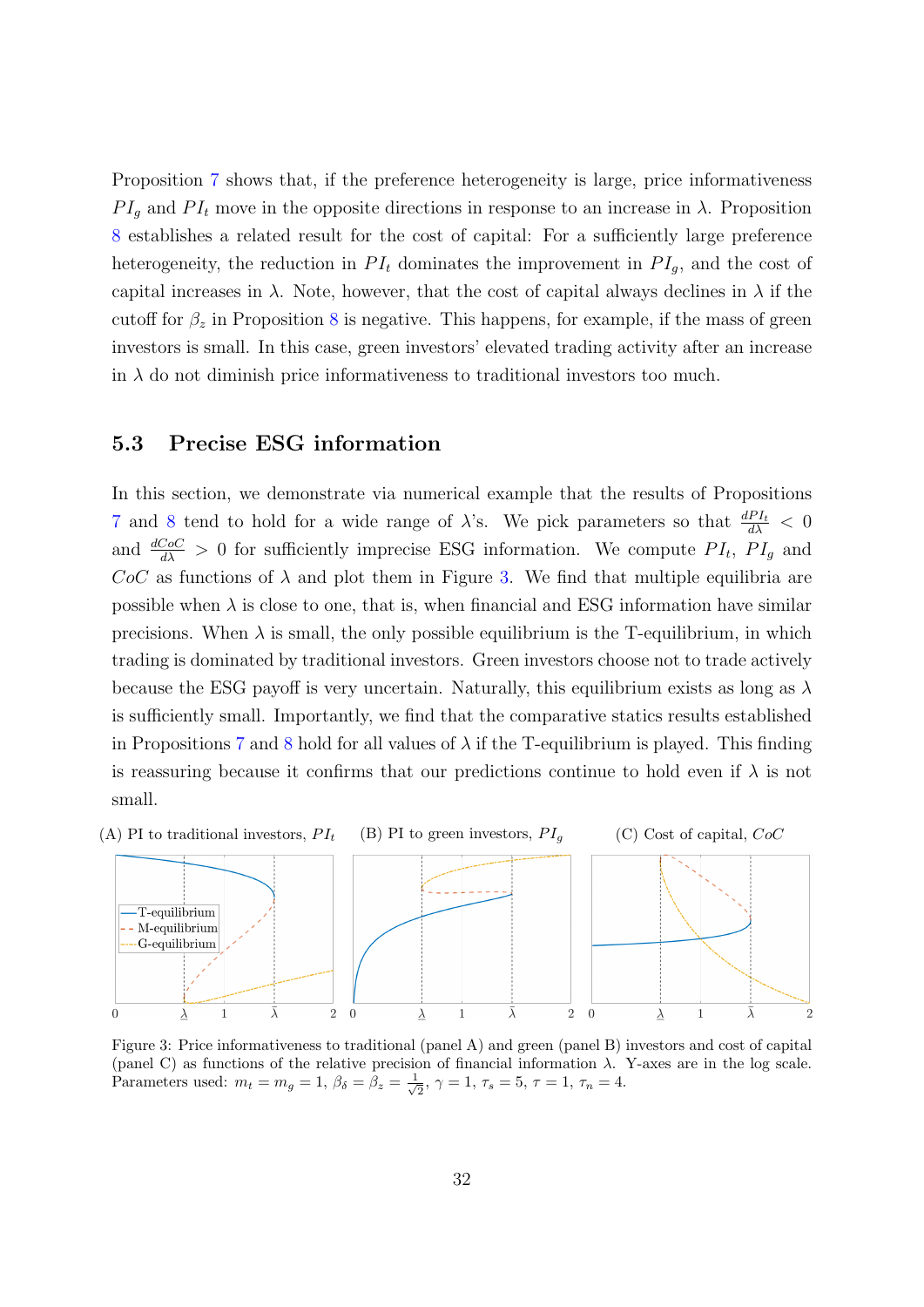#### <span id="page-33-0"></span>5.4 Empirical implications

Proposition [7](#page-30-1) studies implications of improving quality of ESG-related information on price informativeness. Importantly, it emphasizes that the conventional wisdom—more precise information always helps investors make more informed decisions—does not necessarily hold if investors have heterogeneous preferences. In particular, we show that better ESG information may encourage green investors to trade more actively against their cash flow signals. As a result, better ESG information can reduce the price informativeness about firm's cash flows which adversely affects traditional investors' learning from the price and increases their investment risk.<sup>[24](#page-33-1)</sup>

Proposition [8](#page-31-0) shows that improving the precision of ESG information might actually increase the cost of capital for a firm, which may discourage it from voluntarily disclosing ESG information. This potentially can explain why, despite regulators' efforts, the quality of ESG-related information is still unsatisfactory to market participants [\(Eccles,](#page-38-12) [Kastrapeli, and Potter,](#page-38-12) [2017;](#page-38-12) [Berg et al.,](#page-36-0) [2020;](#page-36-0) [Ilhan, Krueger, Sautner, and Starks,](#page-40-11) [2020\)](#page-40-11). Even though firms are mandated to publish more ESG reports, they may benefit from limiting the informativeness of these reports.

Existing empirical literature provides mixed evidence on the relationship between the quality of ESG information and firms' cost of capital (see the review by [Christensen,](#page-37-9) [Hail, and Leuz,](#page-37-9) [2019\)](#page-37-9). Focusing on voluntary disclosure, [Richardson and Welker](#page-41-11) [\(2001\)](#page-41-11) document a significantly positive relation between ESG disclosure quality and cost of equity capital, while [Plumlee, Brown, Hayes, and Marshall](#page-41-12) [\(2015\)](#page-41-12) present evidence for a negative association. [Clarkson, Fang, Li, and Richardson](#page-37-10) [\(2013\)](#page-37-10) find no significant association and [Dhaliwal, Li, Tsang, and Yang](#page-37-11) [\(2011\)](#page-37-11) find a significantly negative association only for firms with high ESG performance and no significant association overall. It should be emphasized that firms may voluntarily disclose ESG information to signal about good ESG performance, which is not captured by our model. Therefore, predictions of our model might be more applicable for understanding the impacts of mandatory disclosure (e.g. [Chen, Hung, and Wang,](#page-37-12) [2018;](#page-37-12) [Krueger, Sautner, Tang, and Zhong,](#page-40-12) [2021\)](#page-40-12).

Importantly, when examining the role of ESG information, one should take into account that it can also be informative about cash flows if the financial and ESG payoff components are correlated. In particular, in our model a positive correlation between the two

<span id="page-33-1"></span> $^{24}$ It is important to mention that our paper does not make any welfare statements. Our goal is rather to point out that there might be unintended adverse consequences of policies aimed at improving the quality of ESG information, such as mandatory ESG disclosure.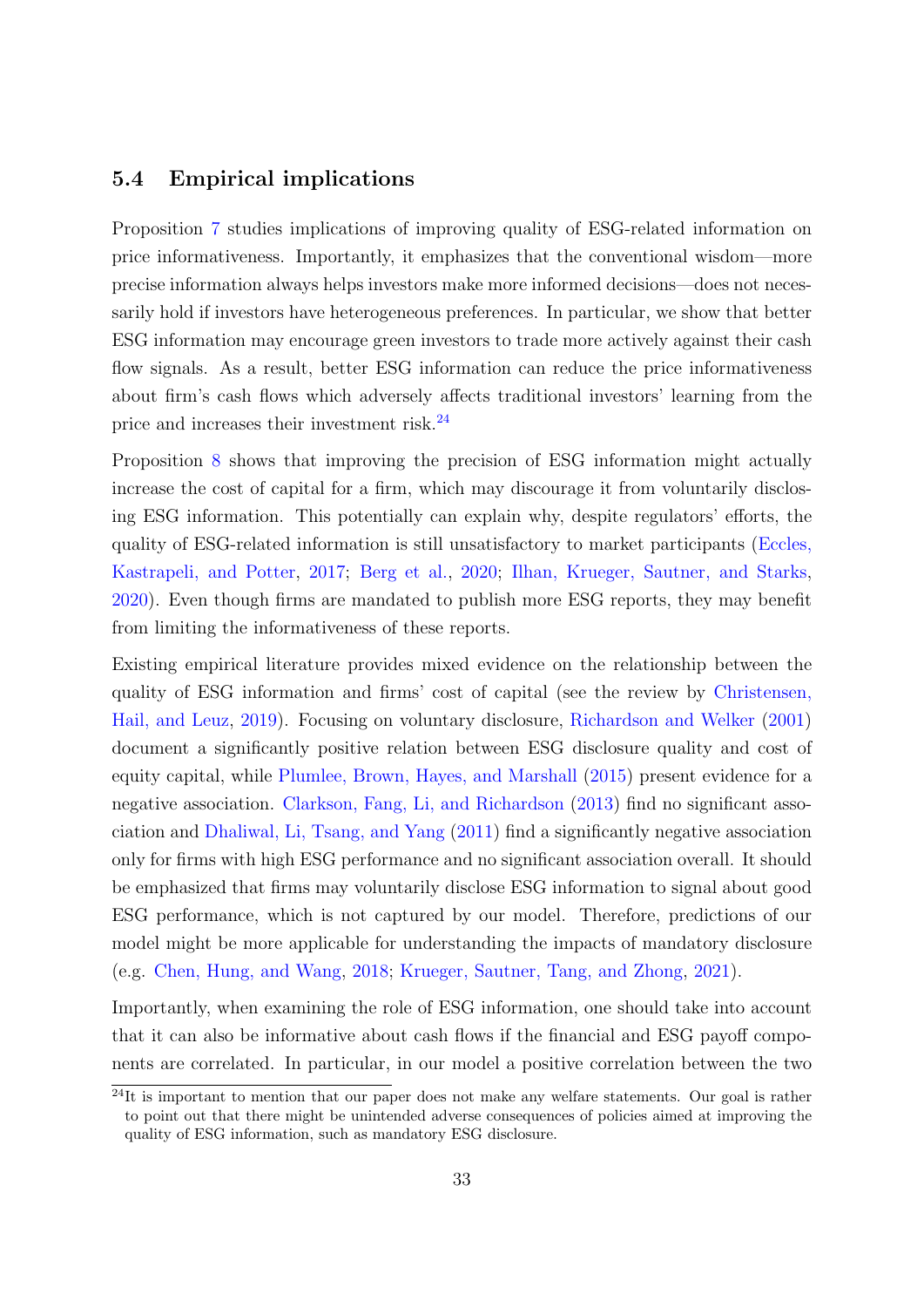components is equivalent to preferences of traditional and green investors being more aligned (see discussions in Section [3.1\)](#page-17-2). In this case, an improvement in the quality of ESG information does not intensify trading in the opposite directions by traditional and ESG investors as much as when correlation is zero or negative. As a result, better ESG information is more likely to be beneficial for all investors and reduce overall information risk.

# <span id="page-34-0"></span>6 Conclusion

Investors' growing ESG appetite has ignited significant changes in the asset management industry and has led to the establishment of numerous ESG funds. The ESG trend challenges the traditional view that firms' financial fundamentals are the major drivers of asset prices, and that market price is informative about financial fundamentals. In the presence of ESG investors, it is crucial to reconsider the price formation process and the information content of market price.

Our paper analyzes the interactions between traditional and ESG investors and highlights a tension between financial and ESG information contained in asset prices. As one asset price reflects both financial and ESG performances, trading for one naturally dilutes price informativeness about the other. Due to preference heterogeneity, the two groups of investors trade in different directions based on the same information, thus making the price noisier to each other. Such interactions give rise to a number of novel results. First, multiple equilibria with different pricing function may emerge. Second, an increase in the number of green investors or an improvement in ESG information quality can reduce the price informativeness about firm's financial performance, which may increase its cost of capital.

Going forward, our model can be extended along several dimensions. One extension would be to investigate how asset prices are formed in a setting with multiple firms that differ in terms of their financial and ESG performances. Another extension is to build a dynamic model to analyze price evolution in the presence of heterogeneous investors. One can also explore real implications of our results, that is, a feedback from the financial market to corporate decisions. Finally, it is interesting to analyze information acquisition in our setting. As discussed in Section [2.3.3,](#page-16-2) the key mechanism of our model relies on the fact that heterogeneous investors observe informative signals about both payoff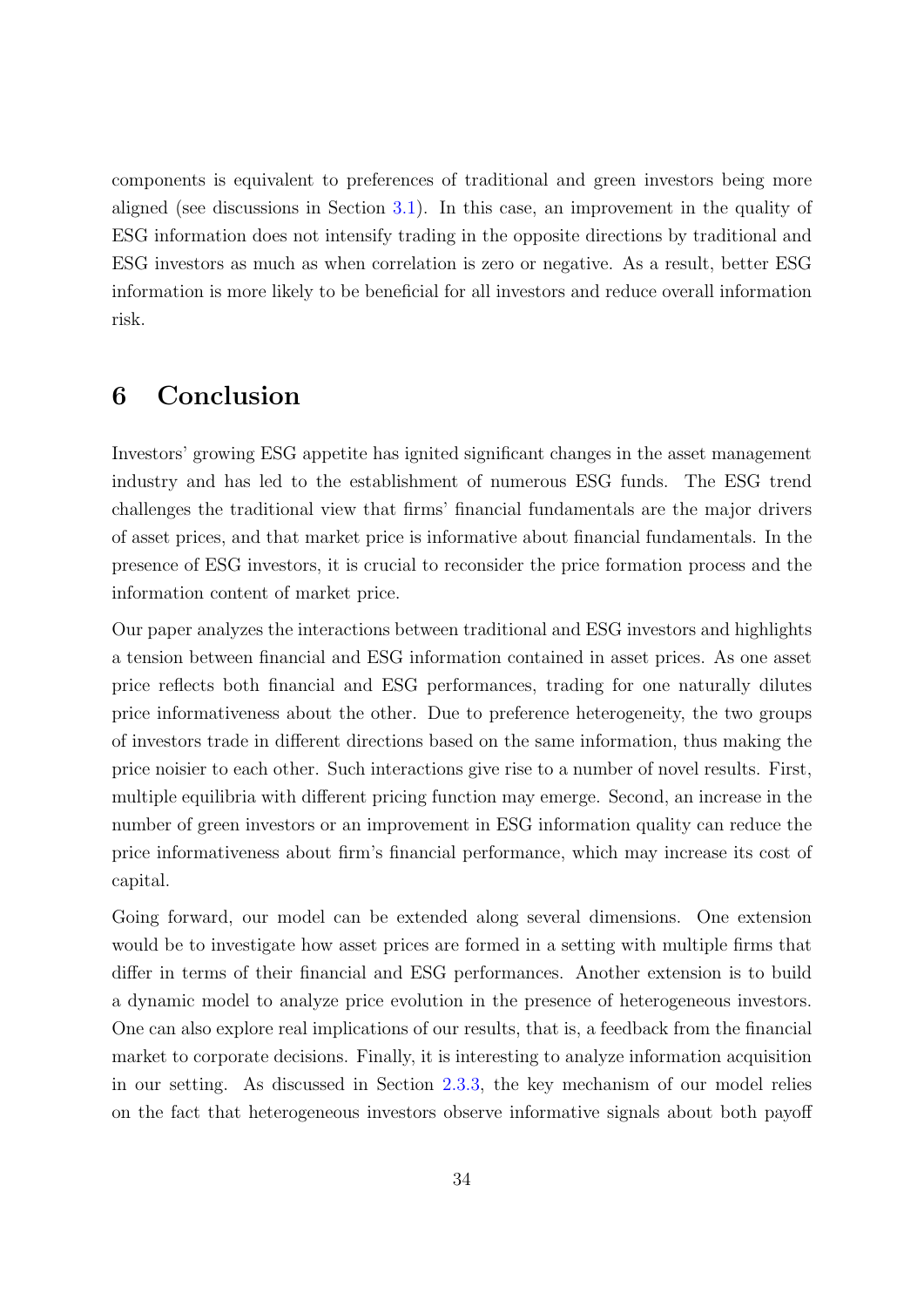components. Importantly, investors have incentives to acquire information about payoff components they do not directly care about because it helps them to interpret the price. Therefore, we believe that our main results will hold even if information acquisition is endogenized. We leave formal analyses of these extensions to future work.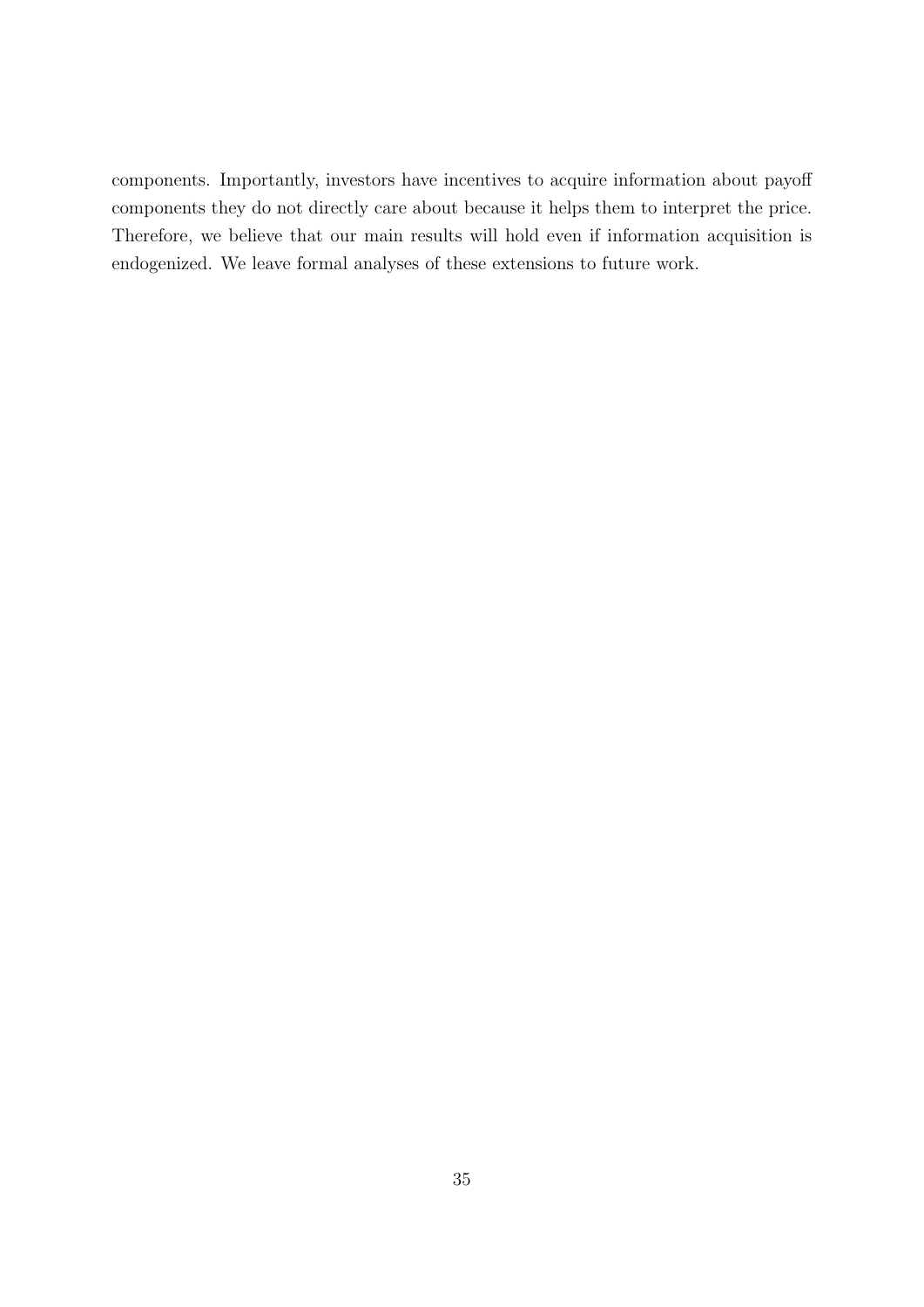# References

- Amador, M. and P. O. Weill (2010): "Learning from Prices: Public Communication and Welfare," Journal of Political Economy, 118, 866–907.
- Ardia, D., K. Bluteau, K. Boudt, and K. Inghelbrecht (2020): "Climate Change Concerns and the Performance of Green versus Brown Stocks," Work. pap.
- Avramov, D., S. Cheng, A. Lioui, and A. Tarelli (2021): "Sustainable Investing with ESG Rating Uncertainty," Journal of Financial Economics, In press.
- Bai, J., T. Philippon, and A. Savov (2016): "Have Financial Markets Become More Informative?" Journal of Financial Economics, 122, 625–654.
- Baker, M., D. Bergstresser, G. Serafeim, and J. Wurgler (2018): "Financing the Response to Climate Change: The Pricing and Ownership of U.S. Green Bonds," Work. pap.
- BAKER, S. D., B. HOLLIFIELD, AND E. OSAMBELA (2020): "Asset Prices and Portfolios with Externalities," Work. pap.
- BARBER, B. M., A. MORSE, AND A. YASUDA (2021): "Impact Investing," *Journal of* Financial Economics, 139, 162–185.
- BERG, F., J. F. KÖLBEL, AND R. RIGOBON (2020): "Aggregate Confusion: The Divergence of ESG Ratings," Work. pap.
- BlackRock (2021): "BlackRock ESG Integration Statement," Available at https://www.blackrock.com/corporate/literature/publication/blk-esg-investmentstatement-web.pdf.
- BOLTON, P. AND M. KACPERCZYK (2021): "Do Investors Care about Carbon Risk?" Journal of Financial Economics, 142, 517–549.
- Bray, M. (1982): "Learning, Estimation, and the Stability Rational Expectations," Journal of Economic Theory, 339, 318–339.
- Broccardo, E., O. D. Hart, and L. Zingales (2020): "Exit vs. Voice," Work. pap.
- Brunnermeier, M. K., M. Sockin, and W. Xiong (2021): "China's Model of Managing the Financial System," Review of Economic Studies, Forthcoming.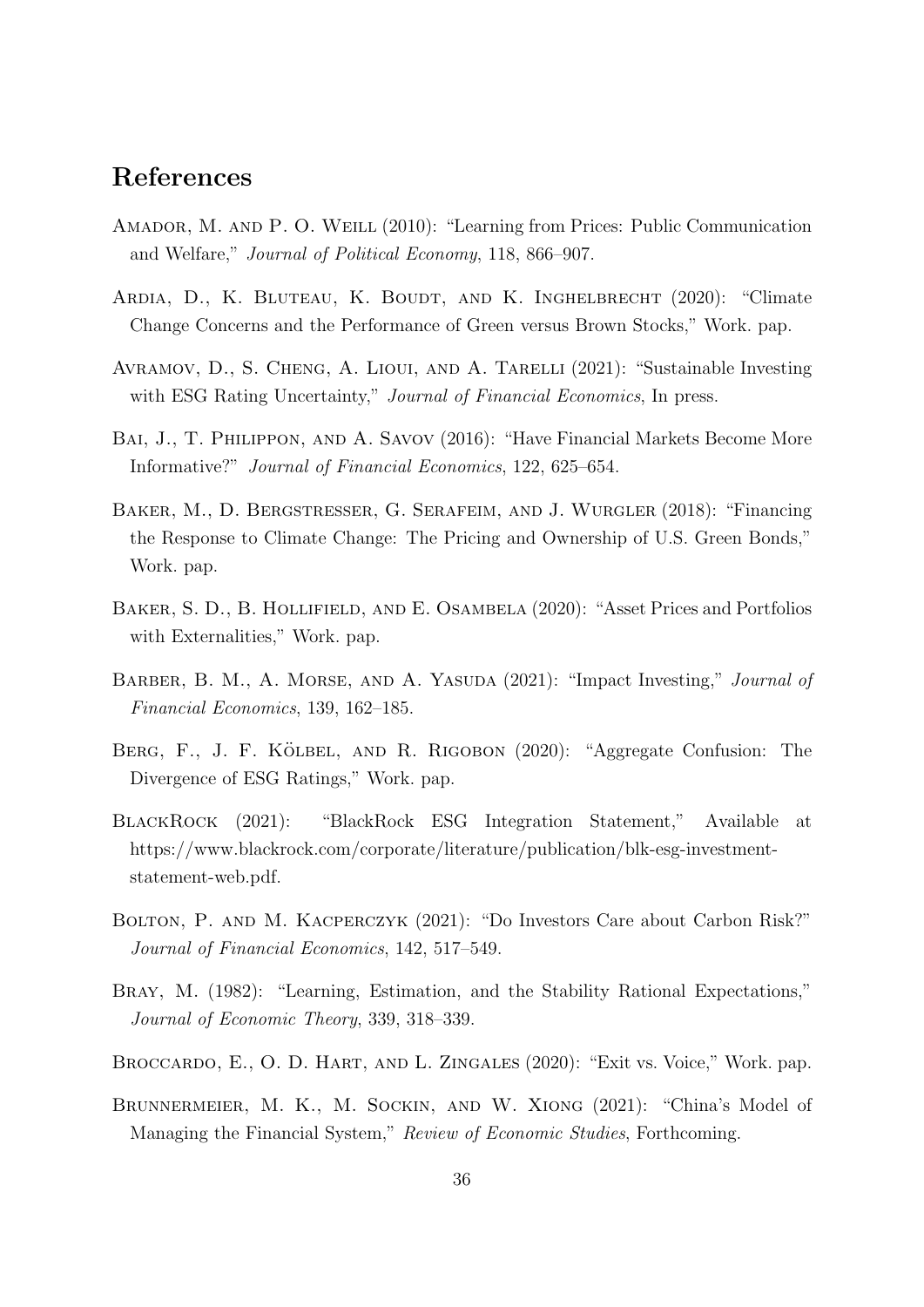- Bushee, B. J. (2001): "Do Institutional Investors Prefer Near-Term Earnings over Long-Run Value?" Contemporary Accounting Research, 18, 207–246.
- Capelle-Blancard, G. and A. Petit (2019): "Every Little Helps? ESG News and Stock Market Reaction," Journal of Business Ethics, 157, 543–565.
- CESPA, G. AND T. FOUCAULT (2014): "Illiquidity Contagion and Liquidity Crashes," Review of Financial Studies, 27, 1615–1660.
- Chava, S. (2014): "Environmental Externalities and Cost of Capital," Management Science, 60, 2223–2247.
- Chen, Y. C., M. Hung, and Y. Wang (2018): "The Effect of Mandatory CSR Disclosure on Firm Profitability and Social Externalities: Evidence from China," Journal of Accounting and Economics, 65, 169–190.
- Chowdhry, B., S. W. Davies, and B. Waters (2019): "Investing for Impact," Review of Financial Studies, 32, 864–904.
- CHRISTENSEN, H. B., L. HAIL, AND C. LEUZ (2019): "Adoption of CSR and Sustainability Reporting Standards: Economic Analysis and Review," Work. pap.
- Clarkson, P. M., X. Fang, Y. Li, and G. Richardson (2013): "The Relevance of Environmental Disclosures: Are Such Disclosures Incrementally Informative?" Journal of Accounting and Public Policy, 32, 410–431.
- DAVILA, E. AND C. PARLATORE (2018): "Identifying Price Informativeness," Work. pap.
- $-$  (2021): "Trading costs and informational efficiency," *Journal of Finance*, 76, 1471–1539.
- Derwall, J., N. Guenster, R. Bauer, and K. Koedijk (2005): "The Eco-Efficiency Premium Puzzle," Financial Analysts Journal, 61, 51–63.
- DHALIWAL, D. S., O. Z. LI, A. TSANG, AND Y. G. YANG (2011): "Voluntary Nonfinancial Disclosure and the Cost of Equity Capital: The Initiation of Corporate Social Responsibility Reporting," Accounting Review, 86, 59–100.
- DIAMOND, D. W. AND R. E. VERRECCHIA (1981): "Information Aggregation in a Noisy Rational Expectations Economy," Journal of Financial Economics, 9, 221–235.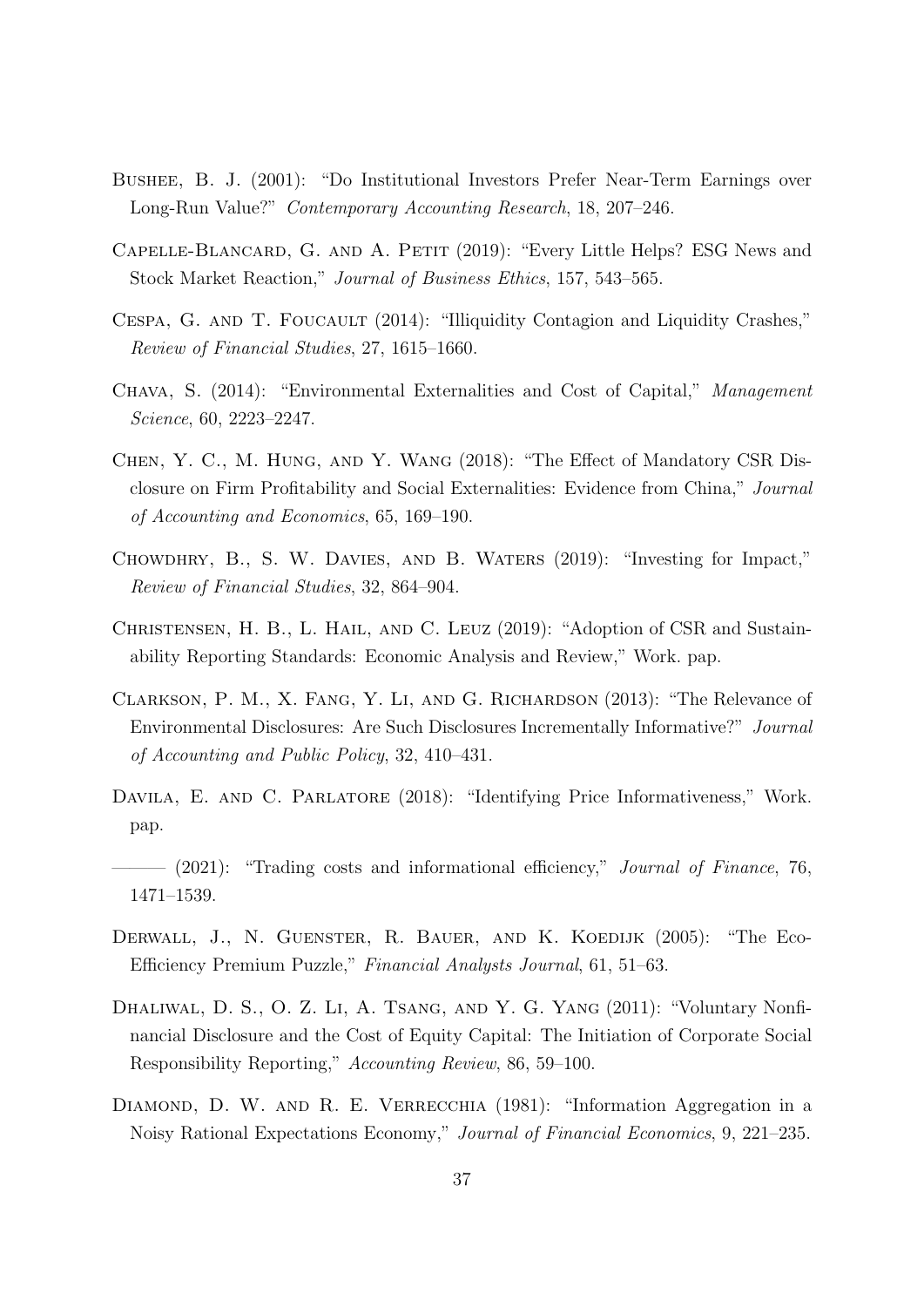- EASLEY, D. AND M. O'HARA (2004): "Information and the Cost of Capital," Journal of Finance, 59, 1553–1583.
- ECCLES, R. G., M. D. KASTRAPELI, AND S. J. POTTER (2017): "How to Integrate ESG into Investment Decision-Making: Results of a Global Survey of Institutional Investors," Journal of Applied Corporate Finance, 29, 125–133.
- El Ghoul, S., O. Guedhami, C. C. Kwok, and D. R. Mishra (2011): "Does Corporate Social Responsibility Affect the Cost of Capital?" Journal of Banking and Finance, 35, 2388–2406.
- Fama, E. F. and K. R. French (2007): "Disagreement, Tastes, and Asset Prices," Journal of Financial Economics, 83, 667–689.
- Flammer, C. (2013): "Corporate Social Responsibility and Shareholder Reaction: The Environmental Awareness of Investors," Academy of Management Journal, 56, 758– 781.

(2021): "Corporate Green Bonds," Journal of Financial Economics, 142, 499–516.

- FRIEDMAN, H. L. AND M. S. HEINLE (2016): "Taste, Information, and Asset Prices: Implications for the Valuation of CSR," Review of Accounting Studies, 21, 740–767.
- GAI (2020): "2020 Flash Report Russell 1000: Trends on the Sustainability Reporting Practices of the Russell 100 Index Companies," Governance & Accountability Institute.
- GANGULI, J. V. AND L. YANG (2009): "Complementarities, Multiplicity, and Supply Information," Journal of the European Economic Association, 7, 90–115.
- GOLDSTEIN, I., Y. LI, AND L. YANG (2014): "Speculation and Hedging in Segmented Markets," Review of Financial Studies, 27, 881–922.
- GOLDSTEIN, I. AND L. YANG (2015): "Information Diversity and Complementarities in Trading and Information Acquisition," Journal of Finance, 70, 1723–1765.
- GOLLIER, C. AND S. POUGET (2014): "The "Washing Machine": Investment Strategies and Corporate Behavior with Socially Responsible Investors," Work. pap.
- Graham, J. R. and A. Kumar (2006): "Do Dividend Clienteles Exist? Evidence on Dividend Preferences of Retail Investors," Journal of Finance, 61, 1305–1336.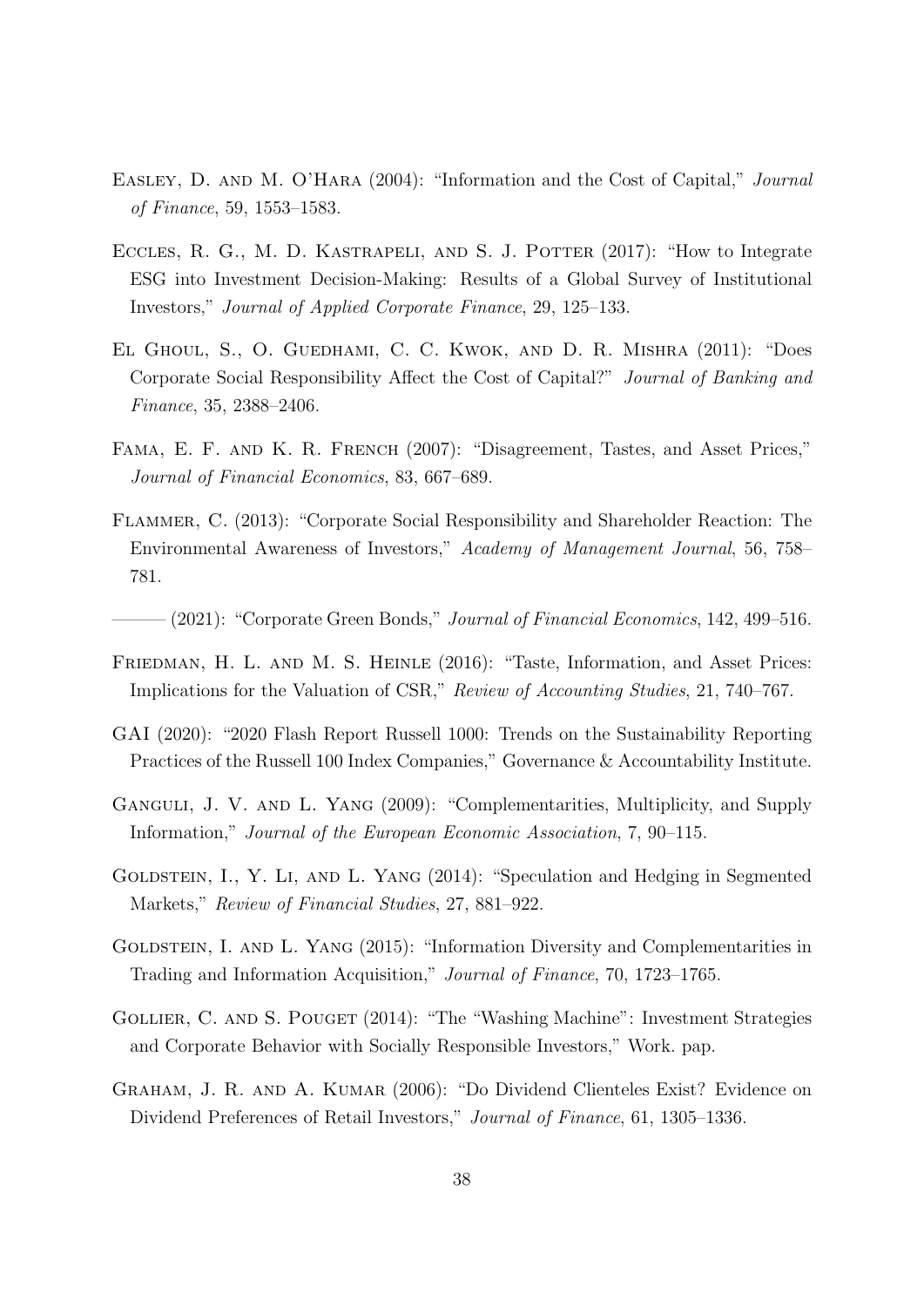- GREEN, D. AND B. ROTH (2021): "The Allocation of Socially Responsible Capital," Work. pap.
- GROSSMAN, S. J. AND J. E. STIGLITZ (1980): "On the Impossibility of Informationally Efficient Markets," American Economic Review, 70, 393–408.
- GSIA (2021): "Global Sustainable Investment Review 2020," Global Sustainable Investment Alliance.
- Gupta, D., A. Kopytov, and J. Starmans (2021): "The Pace of Change: Socially Responsible Investing in Private Markets," Work. pap.
- Harris, L. E., S. M. Hartzmark, and D. H. Solomon (2015): "Juicing the Dividend Yield: Mutual Funds and the Demand for Dividends," Journal of Financial Economics, 116, 433–451.
- Hart, O. and L. Zingales (2017): "Companies Should Maximize Shareholder Welfare not Market Value," Journal of Law, Finance, and Accounting, 2, 247–274.
- Hartzmark, S. M. and A. B. Sussman (2019): "Do Investors Value Sustainability? A Natural Experiment Examining Ranking and Fund Flows," Journal of Finance, 74, 2789–2837.
- Hayek, F. A. (1945): "The Use of Knowledge in Society," American Economic Review, 35, 519–530.
- Heinemann, M. (2009): "E-stability and Stability of Adaptive Learning in Models with Private Information," Journal of Economic Dynamics and Control, 33, 2001–2014.
- Heinkel, R., A. Kraus, and J. Zechner (2001): "The Effect of Green Investment on Corporate Behavior," Journal of Financial and Quantitative Analysis, 36, 431–449.
- Hellwig, M. F. (1980): "On the Aggregation of Information in Competitive Markets," Journal of Economic Theory, 22, 477–498.
- Hong, H. and M. Kacperczyk (2009): "The Price of Sin: The Effects of Social Norms on Markets," Journal of Financial Economics, 93, 15–36.
- Huij, J., D. Laurs, P. A. Stork, and R. C. Zwinkels (2021): "Carbon Beta: A Market-Based Measure of Climate Risk," Work. pap.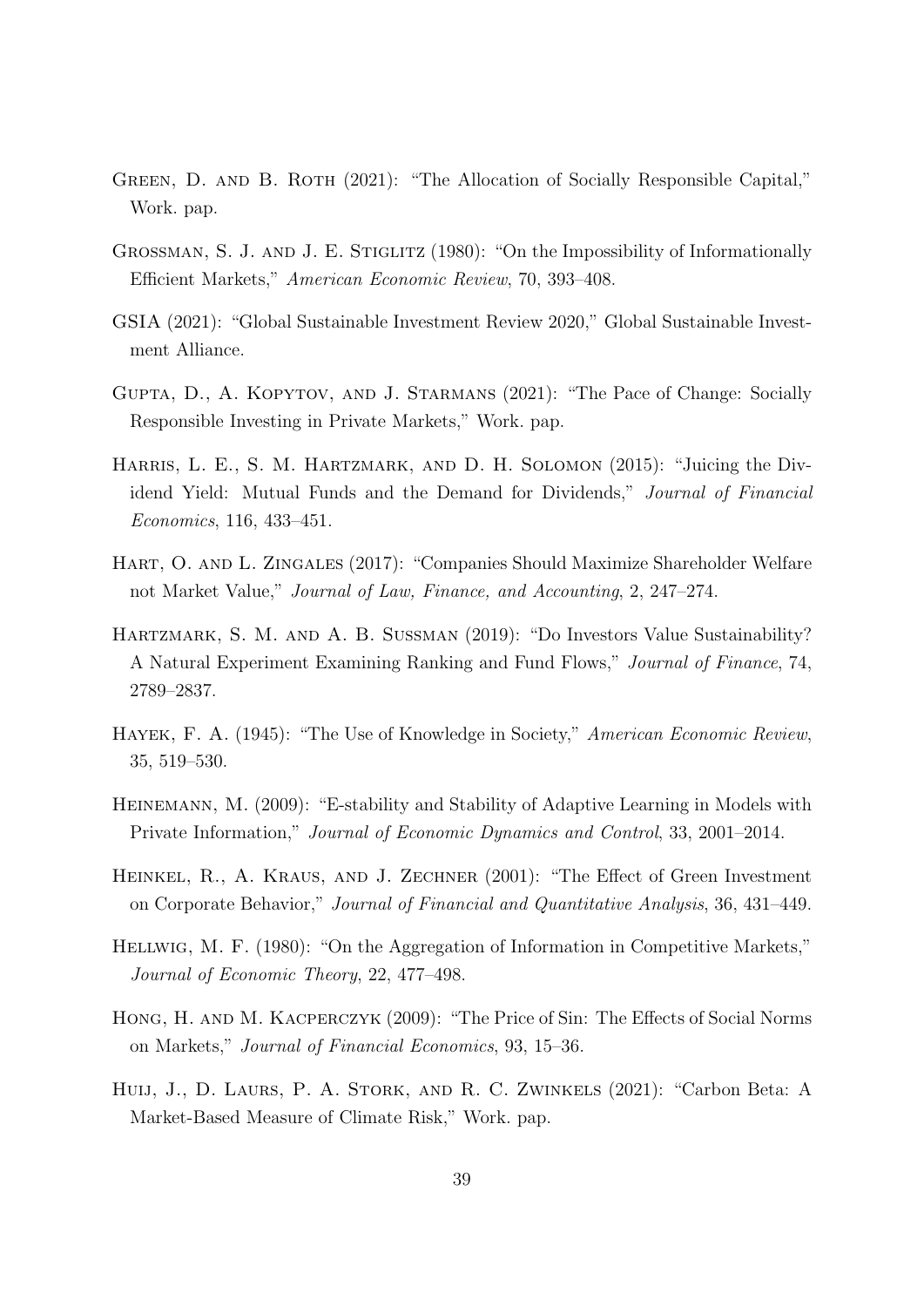- Ilhan, E., P. Krueger, Z. Sautner, and L. T. Starks (2020): "Climate Risk Disclosure and Institutional Investors," Work. pap.
- Krueger, P., Z. Sautner, D. Y. Tang, and R. Zhong (2021): "The Effects of Mandatory ESG Disclosure around the World," Work. pap.
- KRÜGER, P. (2015): "Corporate Goodness and Shareholder Wealth," Journal of Financial Economics, 115, 304–329.
- Landier, A. and S. Lovo (2020): "ESG Investing: How to Optimize Impact?" Work. pap.
- LARCKER, D. F. AND E. M. WATTS (2020): "Where's the Greenium?" Journal of Accounting and Economics, 69, 101312.
- Li, S., H. Ruan, S. Titman, and H. Xiang (2022): "ESG Spillovers," Work. pap.
- Luo, H. A. and R. J. Balvers (2017): "Social Screens and Systematic Investor Boycott Risk," Journal of Financial and Quantitative Analysis, 52, 365–399.
- MANZANO, C. AND X. VIVES (2011): "Public and Private Learning from Prices, Strategic Substitutability and Complementarity, and Equilibrium Multiplicity," Journal of Mathematical Economics, 47, 346–369.
- MARCET, A. AND T. J. SARGENT (1989): "Convergence of Least Squares Learning Mechanisms in Self-Referential Linear Stochastic Models," Journal of Economic Theory, 48, 337–368.
- Martin, P. R. and D. V. Moser (2016): "Managers' Green Investment Disclosures and Investors' Reaction," Journal of Accounting and Economics, 61, 239–254.
- Ng, A. C. and Z. Rezaee (2020): "Business Sustainability Factors and Stock Price Informativeness," Journal of Corporate Finance, 64, 101688.
- Oehmke, M. and M. M. Opp (2020): "A Theory of Socially Responsible Investment," Work. pap.
- PASTOR, L., R. F. STAMBAUGH, AND L. A. TAYLOR (2021a): "Dissecting Green Returns," Work. pap.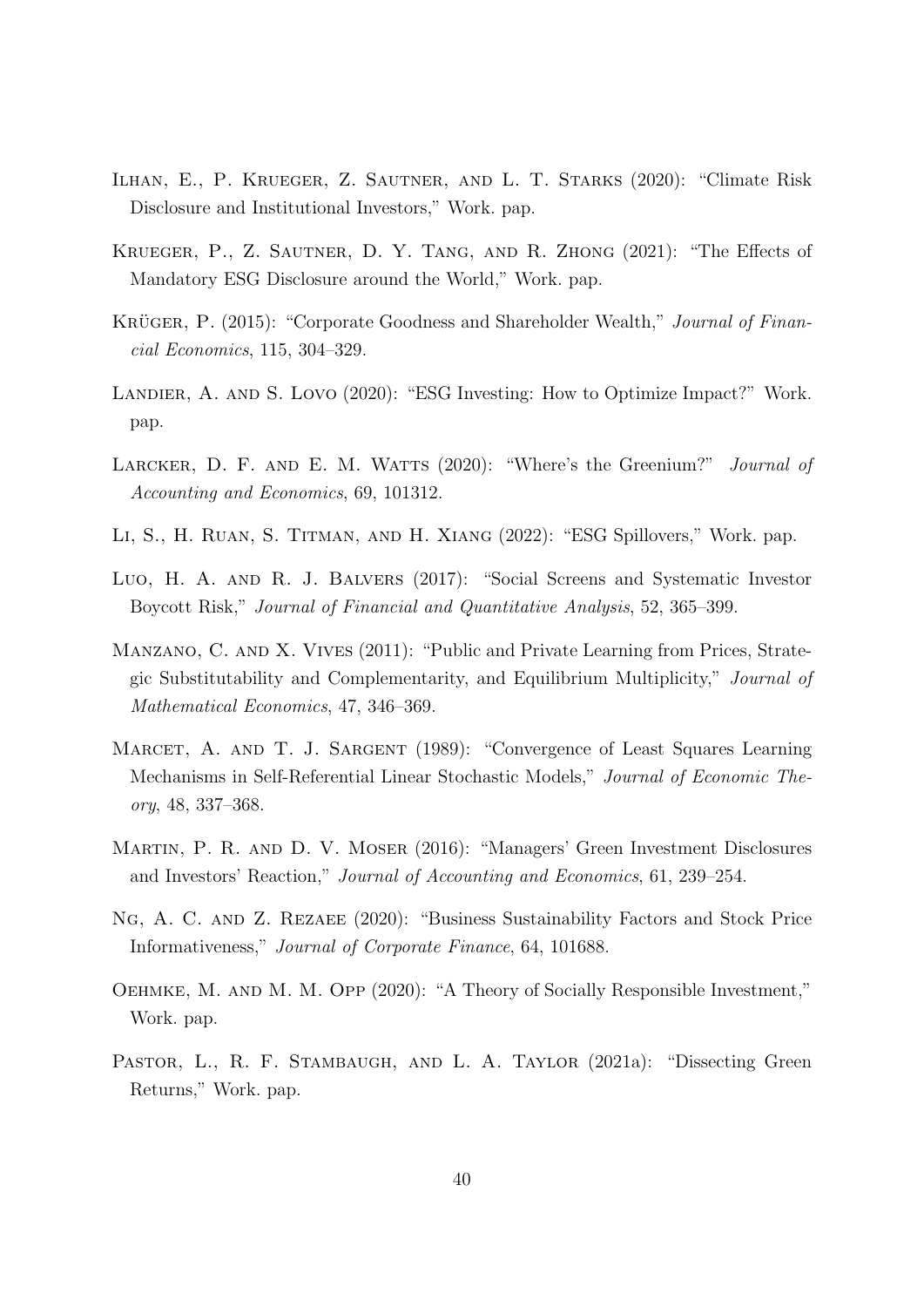$(2021b)$ : "Sustainable Investing in Equilibrium," Journal of Financial Economics, 142, 550–571.

- PEDERSEN, L. H., S. FITZGIBBONS, AND L. POMORSKI (2021): "Responsible Investing: The ESG-Efficient Frontier," Journal of Financial Economics, 142, 572–597.
- Plumlee, M., D. Brown, R. M. Hayes, and R. S. Marshall (2015): "Voluntary Environmental Disclosure Quality and Firm Value: Further Evidence," Journal of Accounting and Public Policy, 34, 336–361.
- <span id="page-41-1"></span>RAHI, R. (2021): "Information Acquisition with Heterogeneous Valuations," *Journal of* Economic Theory, 191, 105155.
- <span id="page-41-0"></span>RAHI, R. AND J. P. ZIGRAND (2018): "Information Acquisition, Price Informativeness, and Welfare," Journal of Economic Theory, 177, 558–593.
- Richardson, A. J. and M. Welker (2001): "Social Disclosure, Financial Disclosure and the Cost of Equity Capital," Accounting, Organizations and Society, 26, 597–616.
- RIEDL, A. AND P. SMEETS (2017): "Why Do Investors Hold Socially Responsible Mutual Funds?" Journal of Finance, 72, 2505–2550.
- SEC (2020): "Recommendation of the SEC Investor Advisory Committee Relating to ESG Disclosure," SEC Investor Advisory Committee.
- Tang, D. Y. and Y. Zhang (2020): "Do Shareholders Benefit from Green Bonds?" Journal of Corporate Finance, 61, 101427.
- van der Lugt, C., P. P. van de Wijs, and D. Petrovics (2020): "Sustainability Reporting Policy: Global Trends in Disclosure as the ESG Agenda Goes Mainstream," Carrots & Sticks.
- Vanwalleghem, D. (2017): "The Real Effects of Sustainable & Responsible Investing?" Economics Letters, 156, 10–14.
- Vives, X. (2011): "Strategic Supply Function Competition With Private Information," Econometrica, 79, 1919–1966.
- $-$  (2014): "On the Possibility of Informationally Efficient Markets," *Journal of the* European Economic Association, 12, 1200–1239.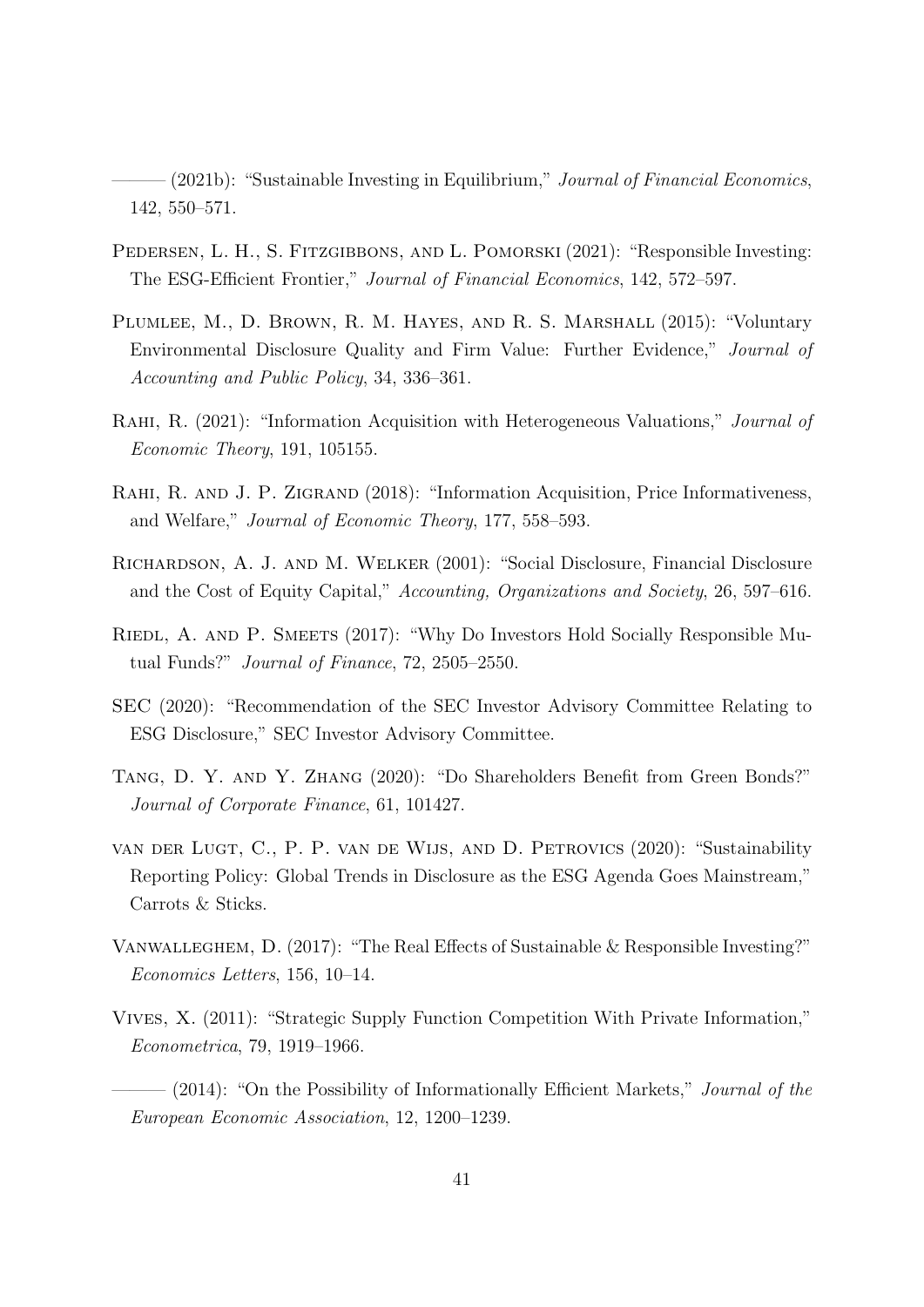ZERBIB, O. D. (2019): "The Effect of Pro-Environmental Preferences on Bond Prices: Evidence from Green Bonds," Journal of Banking & Finance, 98, 39–60.

——— (2020): "A Sustainable Capital Asset Pricing Model (S-CAPM): Evidence from Green Investing and Sin Stock Exclusion," Work. pap.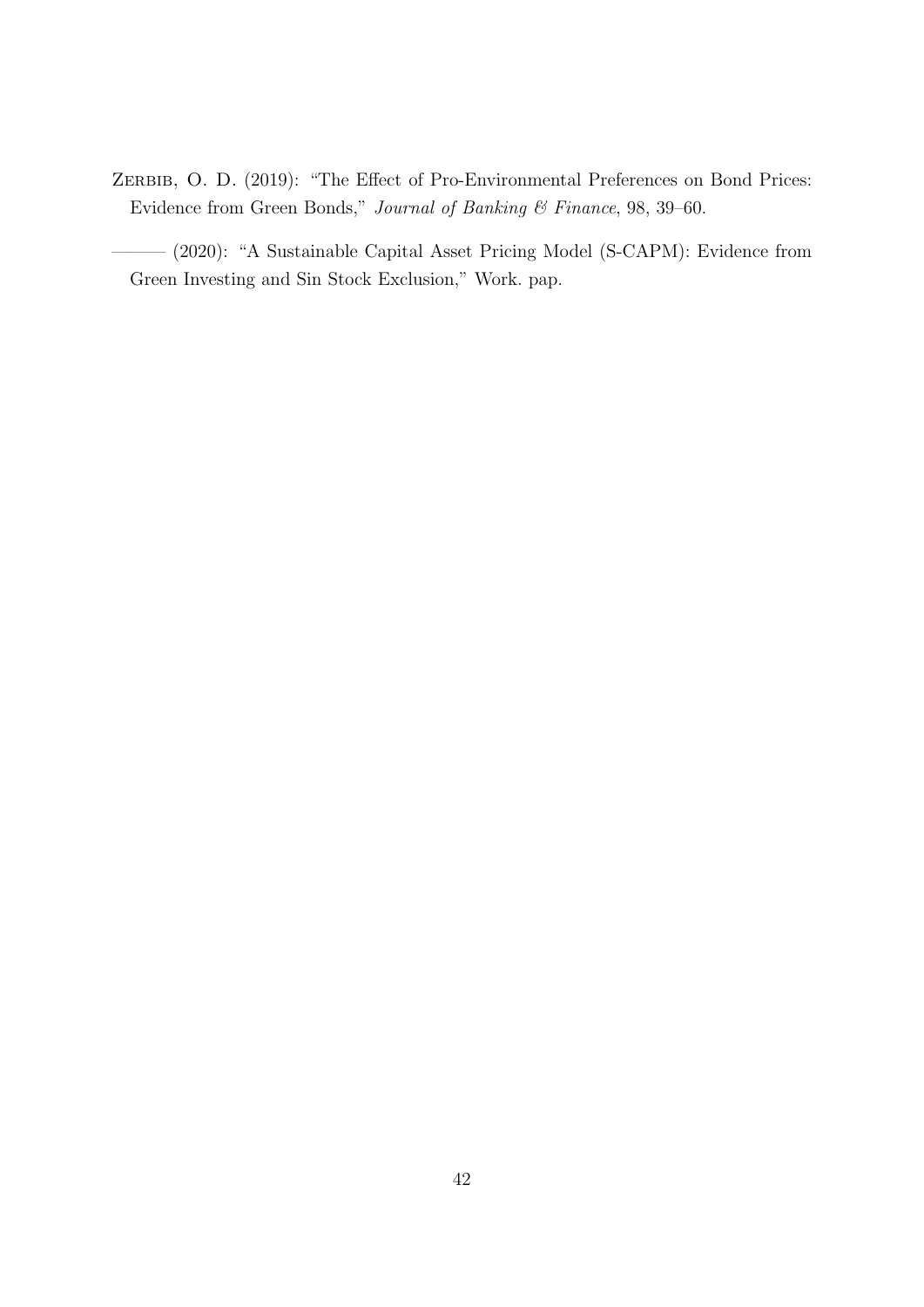# Appendix

Appendix [A:](#page-43-0) [A.1](#page-43-1) derives equation [\(21\)](#page-19-0); [A.2](#page-44-0) proves Proposition [1;](#page-19-1) [A.3](#page-54-0) proves Proposition [2;](#page-19-2) [A.4](#page-57-0) proves Proposition [4.](#page-21-0) Appendix [B](#page-57-1) contains proofs for Section [4.](#page-21-1) It also proves Proposition [3.](#page-20-0) Appendix [C](#page-62-0) contains proofs for Section [5.](#page-29-0) Appendix [D](#page-66-0) considers the case in which the two payoff components are correlated. Appendix  $E$  analyzes the model with a general information structure and discusses conditions required for multiplicity of equilibria in the trading stage. Appendix  $\bf{F}$  $\bf{F}$  $\bf{F}$  shows that trading stage features unique equilibrium when investors have homogeneous preferences but heterogeneous information.

Proofs frequently involve some tedious yet straightforward algebraic manipulations, which we perform via Matlab Symbolic Math Toolbox. Therefore, we often omit intermediate steps and present only final results. These omitted derivations are available upon request.

# <span id="page-43-0"></span>A Equilibrium characterization

## <span id="page-43-1"></span>A.1 Preliminary derivations

We start by deriving the quintic equation [\(21\)](#page-19-0) for  $\xi_{\delta}$ . From [\(2\)](#page-10-0), it follows that the aggregate demand for stock from investors of group  $j \in \{t, g\}$  is given by

$$
D^{j}(\tilde{z},\tilde{\delta},\tilde{p}) = m^{j} \frac{1}{\gamma} \frac{\tilde{z}\beta_{z\,\tau+s}^{j\,\tau_{s}} + \tilde{\delta}\beta_{\delta\,\tau+r_{s}}^{j\,\tau_{s}} + \left(p_{z}\beta_{z\,\tau+r_{s}}^{j\,\tau_{1}} + p_{\delta}\beta_{\delta\,\tau+r_{s}}^{j\,\tau_{1}}\right) \frac{\tilde{p}-p_{0}-\tilde{z}p_{z\,\tau+s}^{-\,\tau_{s}} - \tilde{\delta}p_{\delta\,\tau+s}^{-\,\tau_{s}}}{p_{z\,\tau+r_{s}}^{2}\,+p_{\delta}\beta_{\sigma+r+s}^{j\,\tau_{1}} + p_{\delta\,\tau+s}^{2}\,+p_{\delta\,\tau+s}^{-\,\tau_{1}} + p_{\delta\,\tau+s}^{2}\,+p_{\delta\,\tau+s}^{-\,\tau_{1}} + p_{\delta\,\tau+s}^{2\,\tau_{1}} + p_{\delta\,\tau+s}^{2\,\tau_{1}} + p_{\delta\,\tau+s}^{2\,\tau_{1}}}{\frac{1}{p_{z\,\tau+s}^{2}\,+p_{\delta\,\tau+s}^{2}\,+p_{\delta\,\tau+s}^{2}\,+p_{\delta\,\tau+s}^{2}}}\n\tag{27}
$$

Plugging [\(27\)](#page-43-2) in the market clearing condition [\(3\)](#page-10-1) and equalizing coefficients in front of  $\tilde{z}$ ,  $\tilde{\delta}$  and  $\tilde{n}$ , we get

<span id="page-43-3"></span><span id="page-43-2"></span>
$$
\xi_z = \frac{\tau_s}{\gamma} \left[ m_t + m_g \frac{\beta_z \left( \xi_\delta^2 + \kappa \right) - \xi_\delta \xi_z \beta_\delta}{\left( \xi_z \beta_\delta - \xi_\delta \beta_z \right)^2 + \kappa} \right],\tag{28}
$$

<span id="page-43-4"></span>
$$
\xi_{\delta} = \frac{\tau_s}{\gamma} \left[ -m_t \frac{\xi_{\delta} \xi_z}{\xi_{\delta}^2 + \kappa} + m_g \frac{\beta_{\delta} \left( \xi_z^2 + \kappa \right) - \xi_{\delta} \xi_z \beta_z}{\left( \xi_z \beta_{\delta} - \xi_{\delta} \beta_z \right)^2 + \kappa} \right],\tag{29}
$$

where we define  $\xi_z = \frac{p_z}{p_x}$  $\frac{p_z}{p_n}$  and  $\xi_\delta = \frac{p_\delta}{p_n}$  $\frac{p_\delta}{p_n}$  as the normalized price coefficients and denote  $\kappa = \frac{\tau + \tau_s}{\tau}$  $rac{+\tau_s}{\tau_n}$  to simplify notations.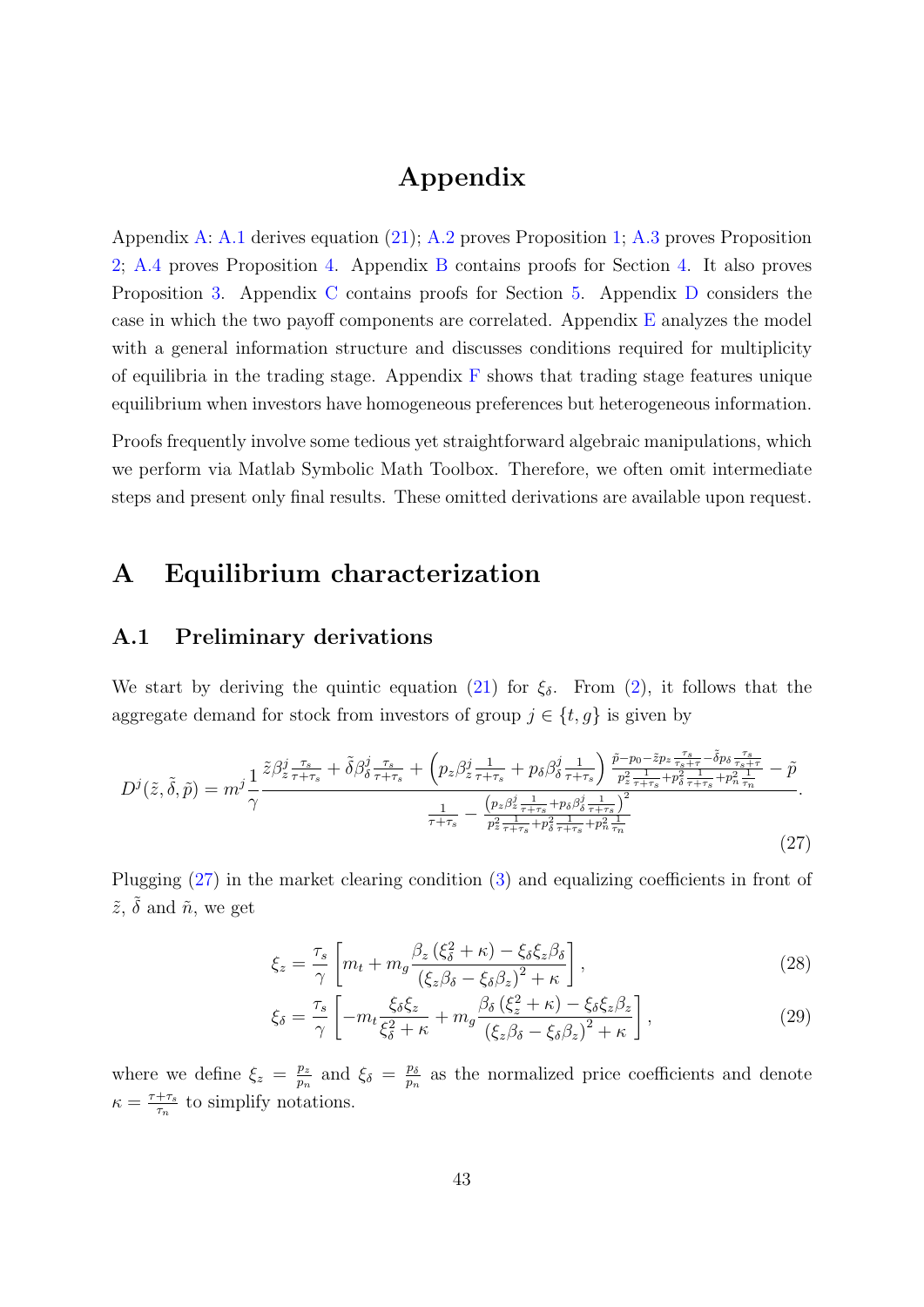Consider a linear combination of the two equations:

$$
\xi_z \beta_z + \xi_\delta \beta_\delta = \frac{\tau_s}{\gamma} \left( m_g + \beta_z m_t - \beta_\delta m_t \frac{\xi_\delta \xi_z}{\xi_\delta^2 + \kappa} \right),
$$

from which  $\xi_z$  can be expressed as a function of  $\xi_\delta$  as

<span id="page-44-4"></span><span id="page-44-2"></span>
$$
\xi_z = \frac{\left(\frac{\tau_s}{\gamma}m_g + \frac{\tau_s}{\gamma}\beta_z m_t - \xi_\delta\beta_\delta\right)(\xi_\delta^2 + \kappa)}{\beta_z(\xi_\delta^2 + \kappa) + \frac{\tau_s}{\gamma}\beta_\delta m_t \xi_\delta}.\tag{30}
$$

Substituting in this expression for  $\xi_z$ , we can reduce the system  $(28)-(29)$  $(28)-(29)$  $(28)-(29)$  into equation [\(21\)](#page-19-0) of one unknown  $\xi_{\delta}$ . For brevity, we re-scale the masses of investors and define  $\hat{m}_g = \frac{\tau_s}{\gamma}$  $\frac{\tau_s}{\gamma} \beta_\delta m_g$  and  $\hat{m}_t = \frac{\tau_s}{\gamma}$  $\frac{\sigma_s}{\gamma} \beta_{\delta} m_t$ . Then equation [\(21\)](#page-19-0) can be written as

$$
\xi_{\delta}^{5} - \hat{m}_{g}\xi_{\delta}^{4} + 2\kappa\xi_{\delta}^{3} - 2\hat{m}_{g}\kappa\xi_{\delta}^{2} + (\kappa^{2} + \hat{m}_{t}^{2}\kappa)\xi_{\delta} - \hat{m}_{g}\kappa^{2} = 0.
$$
 (31)

# <span id="page-44-0"></span>A.2 Number of equilibria and noise precision

This section proves Proposition [1.](#page-19-1) The proof consists of three parts. [A.2.1](#page-44-1) establishes that equation  $(31)$  has at least one and at most three real roots. [A.2.2](#page-45-0) proves the existence of the threshold  $\tau_n^*$ . [A.2.3](#page-53-0) shows that non-normalized price coefficients have conventional signs, i.e.  $p_0 < 0$ ,  $p_z, p_\delta, p_n > 0$ .

### <span id="page-44-1"></span>A.2.1 Number and signs of roots

<span id="page-44-3"></span>Claim 1. Equation [\(31\)](#page-44-2) has at least one and at most three real roots. All real roots are positive and are below  $\hat{m}_g$ .

### Proof of Claim [1.](#page-44-3)

All real roots of equation [\(31\)](#page-44-2) are positive because coefficients of odd powers of  $\xi_{\delta}$  are positive and coefficients of even powers of  $\xi_{\delta}$  are negative. It is also easy to see that all roots are below  $\hat{m}_q$  because the left-hand side of equation [\(31\)](#page-44-2) is clearly positive for all  $\xi_{\delta} \geq \hat{m}_g.$ 

In principle, equation  $(31)$  can have from one to five real roots. Below we show that it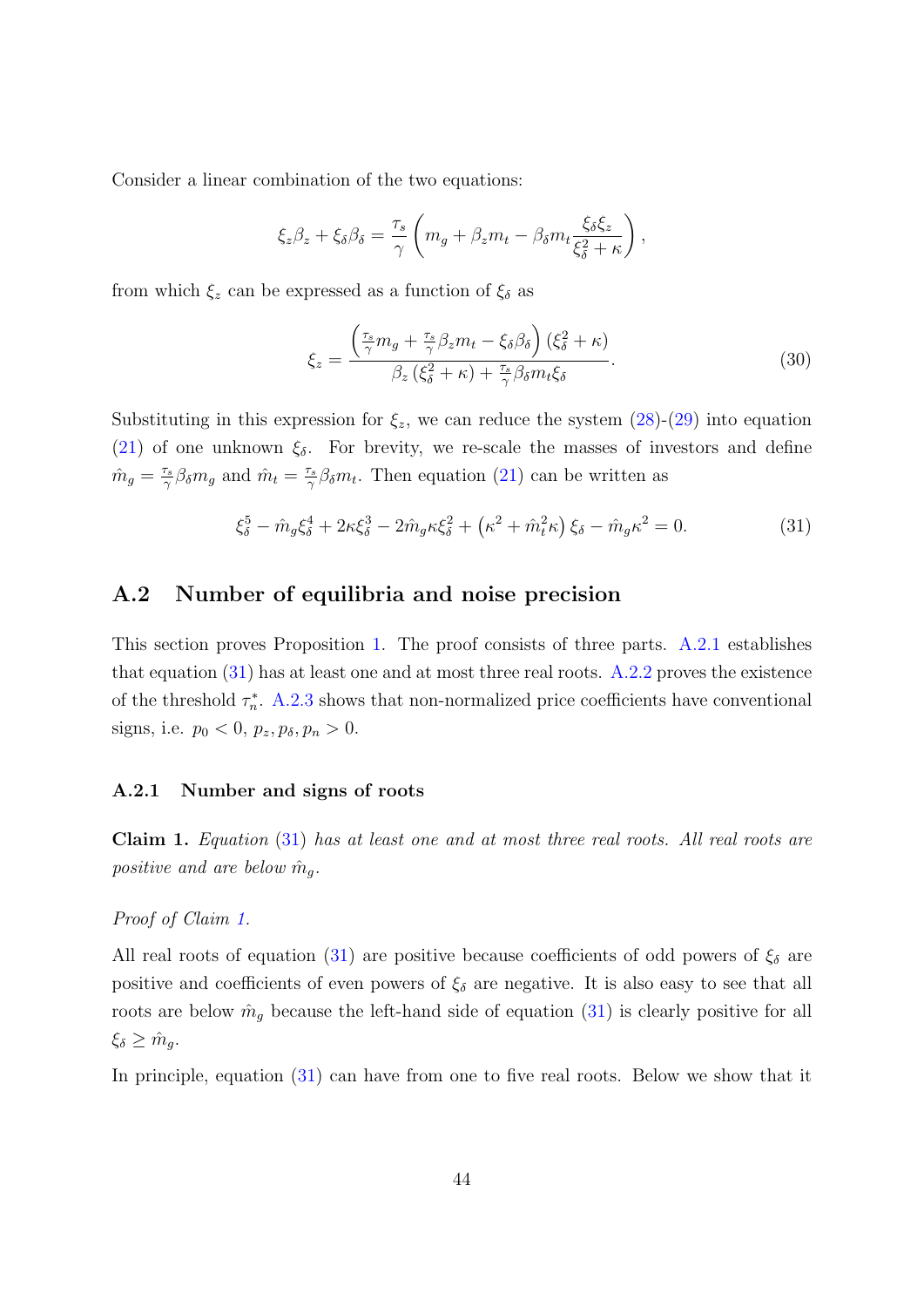can have at most three real roots. Denote the left-hand side of [\(31\)](#page-44-2) by

$$
f(\xi_{\delta}) = \xi_{\delta}^{5} - \hat{m}_{g}\xi_{\delta}^{4} + 2\kappa\xi_{\delta}^{3} - 2\kappa\hat{m}_{g}\xi_{\delta}^{2} + (\kappa^{2} + \hat{m}_{t}^{2}\kappa)\xi_{\delta} - \hat{m}_{g}\kappa^{2}.
$$
 (32)

Taking first and second derivatives of  $f(\xi_{\delta})$ , we get

$$
\frac{\partial f}{\partial \xi_{\delta}} = 5\xi_{\delta}^{4} - 4\hat{m}_{g}\xi_{\delta}^{3} + 6\kappa\xi_{\delta}^{2} - 4\hat{m}_{g}\kappa\xi_{\delta} + \kappa^{2} + \hat{m}_{t}^{2}\kappa,
$$

$$
\frac{\partial^{2} f}{\partial \xi_{\delta}^{2}} = 20\xi_{\delta}^{3} - 12\hat{m}_{g}\xi_{\delta}^{2} + 12\kappa\xi_{\delta} - 4\hat{m}_{g}\kappa.
$$

The equation

<span id="page-45-4"></span><span id="page-45-1"></span>
$$
\frac{\partial^2 f}{\partial \xi_\delta^2} = 0\tag{33}
$$

has a unique real root because its discriminant is negative:  $\Delta \propto -\kappa \left( \left( \hat{m}_g^2 - \kappa \right)^2 + 4 \kappa^2 \right) < 0$ 0, where  $\alpha$  denotes proportionality up to a positive constant. The root of [\(33\)](#page-45-1) is positive because coefficients of odd powers of  $\xi_{\delta}$  are positive, and coefficients of even powers of  $\xi_{\delta}$  are negative. Moreover, it is below  $\hat{m}_g$  because  $\frac{\partial^2 f}{\partial \xi^2}$  $\frac{\partial^2 f}{\partial \xi_{\delta}^2}\big|_{\xi_{\delta}\geq \hat{m}_g} > 0$ . Hence,  $f(\xi_{\delta})$  has a unique inflection point  $\xi_{\delta}^{infl} \in (0, \hat{m}_g)$  such that  $f(\xi_{\delta})$  is concave if  $\xi_{\delta} < \xi_{\delta}^{infl}$  and convex if  $\xi_{\delta} > \xi_{\delta}^{infl}$ . Given also that  $f(\xi_{\delta})$  is a continuous function, it follows that it can have at most three intersections with the zero line.  $\Box$ 

## <span id="page-45-0"></span>A.2.2 Number of roots and precision of noise trading

Rewrite [\(31\)](#page-44-2) as

$$
\frac{1}{\kappa} \left( \xi_{\delta}^3 + \kappa \xi_{\delta} - \alpha \hat{m} \kappa \right) \left( \xi_{\delta}^2 - \alpha \hat{m} \xi_{\delta} + \kappa \right) = -\left( 1 - 2\alpha \right) \hat{m}^2 \xi_{\delta},\tag{34}
$$

where  $\hat{m} = \hat{m}_g + \hat{m}_t$  and  $\alpha = \frac{m_g}{m}$  $\frac{n_g}{m}.$ 

Denote the left-hand side of the expression above by

<span id="page-45-3"></span><span id="page-45-2"></span>
$$
g(\xi_{\delta}) = \frac{1}{\kappa} \left( \xi_{\delta}^3 + \kappa \xi_{\delta} - \alpha \hat{m} \kappa \right) \left( \xi_{\delta}^2 - \alpha \hat{m} \xi_{\delta} + \kappa \right). \tag{35}
$$

We start by establishing several useful properties of  $g(\xi_{\delta})$  in Lemma [1.](#page-46-0)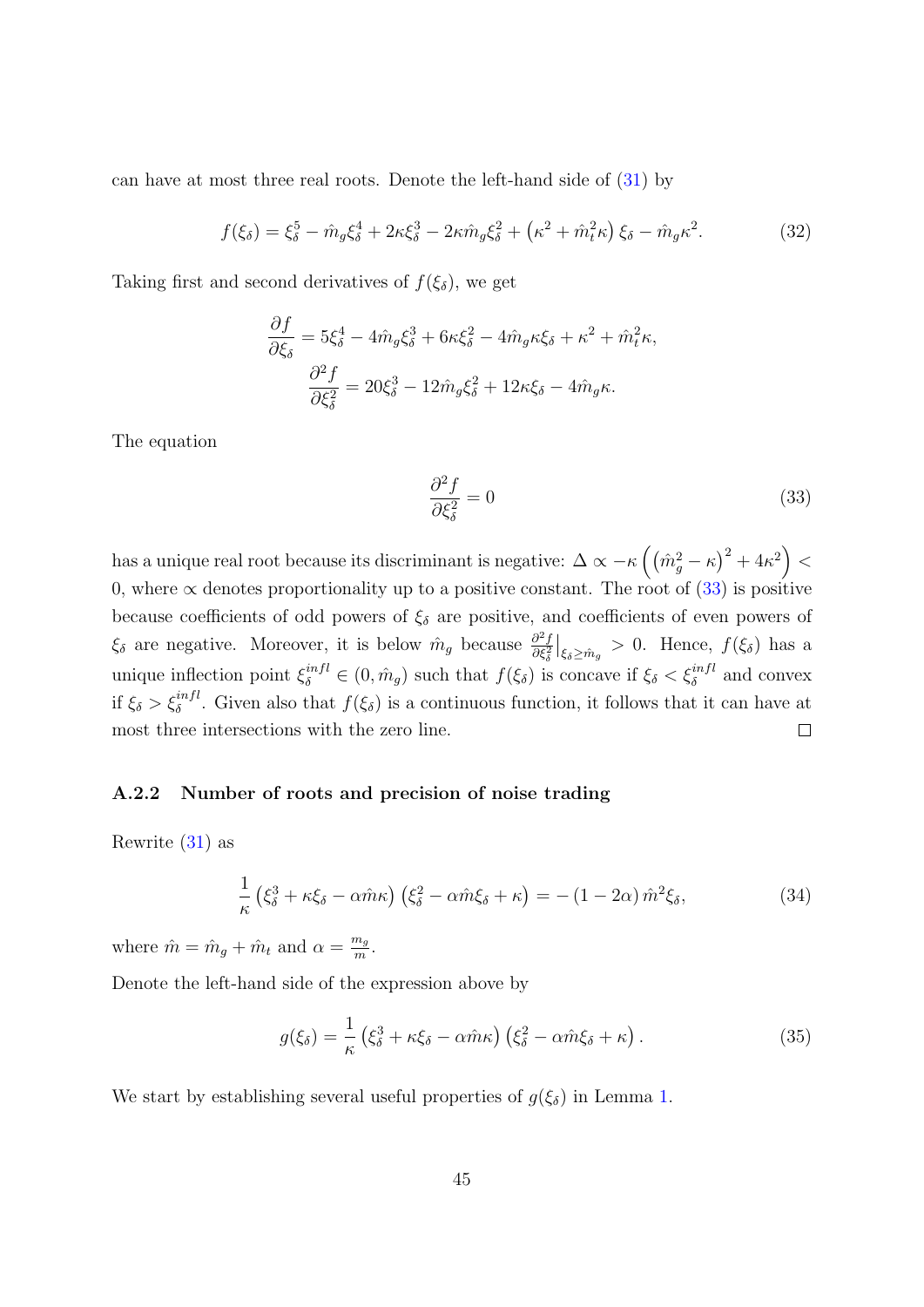<span id="page-46-0"></span>**Lemma 1.** Define  $g(\xi_{\delta})$  as in [\(35\)](#page-45-2). Define  $\xi_{\delta}^* = \xi_{\delta}^*(\kappa, \alpha \hat{m})$  implicitly as

<span id="page-46-1"></span>
$$
(\xi_{\delta}^*)^3 + \kappa \xi_{\delta}^* - \alpha \hat{m} \kappa = 0. \tag{36}
$$

- 1.  $g(\xi_{\delta})$  has a unique inflection point  $\xi_{\delta}^{infl}$  $s_i^{infl}$  such that  $g(\xi_\delta)$  is concave on  $(-\infty, \xi_\delta^{infl})$ and convex on  $(\xi_{\delta}^{infl})$  $_{\delta}^{intl}, \infty).$
- 2. If  $\kappa \geq \frac{1}{4}$  $\frac{1}{4}\alpha^2\hat{m}^2$  then  $\frac{\partial g}{\partial \xi_\delta} > 0$ ; equation  $g(\xi_\delta) = 0$  has a unique solution  $\xi^*_\delta \in (0, \alpha \hat{m})$ ;  $g(\xi_{\delta})$  is convex on  $(\xi_{\delta}^*, \alpha \hat{m})$ .
- 3. If  $\kappa < \frac{1}{4} \alpha^2 \hat{m}^2$  then equation  $g(\xi_{\delta}) = 0$  has three solutions,  $\xi_{\delta}^{g,1}$  $\zeta^{g,1}_{\delta}, \zeta^{g,2}_{\delta}$  $\delta^{g,2}$  and  $\xi^*_{\delta}$ , such that  $0 < \xi_{\delta}^{g,1} <$  $\sqrt{\kappa} < \xi_{\delta}^* < \xi_{\delta}^{g,2} < \alpha \hat{m}.$

### Proof of Lemma [1.](#page-46-0)

The first statement of this lemma directly follows from the proof of Claim [1](#page-44-3) because  $\partial^2 g$  $\frac{\partial^2 g}{\partial \xi_{\delta}^2} = \frac{1}{\kappa}$ κ  $\partial^2 f$  $\frac{\partial^2 f}{\partial \xi_{\delta}^2}$ . In what follows, we prove the second and third statements of the lemma. Case 1:  $\kappa \geq \frac{1}{4}$  $\frac{1}{4}\alpha^2 \hat{m}^2$  (Statement 2 of Lemma [1\)](#page-46-0).

Take the first derivative of  $q(\xi_{\delta})$ :

$$
\kappa \frac{\partial g}{\partial \xi_{\delta}} = 5\xi_{\delta}^{4} - 4\alpha \hat{m}\xi_{\delta}^{3} + 6\kappa \xi_{\delta}^{2} - 4\alpha \hat{m}\kappa \xi_{\delta} + \kappa^{2} + \alpha^{2} \hat{m}^{2}\kappa =
$$
\n
$$
\frac{1}{16} \left(2\xi_{\delta} - \alpha \hat{m}\right)^{2} \left(20\xi_{\delta}^{2} + 4\alpha \hat{m}\xi_{\delta} + 5\alpha^{2} \hat{m}^{2}\right) + \left(\kappa - \frac{1}{4}\alpha^{2} \hat{m}^{2}\right) \left(6\xi_{\delta}^{2} - 4\alpha \hat{m}\xi_{\delta} + \kappa + \frac{5}{4}\alpha^{2} \hat{m}^{2}\right).
$$

Because  $\kappa \geq \frac{1}{4}$  $\frac{1}{4}\alpha^2\hat{m}^2,~\frac{\partial g}{\partial \xi_\delta}$  $\frac{\partial g}{\partial \xi_{\delta}}$  > 0 and  $g(\xi_{\delta})$  is an increasing function. Furthermore,  $g(0) < 0$ and  $g(\alpha \hat{m}) > 0$ , so  $g(\xi_{\delta}) = 0$  has a unique solution  $\xi_{\delta}^* \in (0, \alpha \hat{m})$ . Note that  $\xi_{\delta}^*$  satisfies [\(36\)](#page-46-1). Indeed, consider [\(35\)](#page-45-2) that defines  $g(\xi_{\delta})$ . If  $\kappa > \frac{1}{4}\alpha^2 \hat{m}^2$  then  $\xi_{\delta}^2 - \alpha \hat{m}\xi_{\delta} + \kappa$  is always positive. If  $\kappa = \frac{1}{4}$  $\frac{1}{4}\alpha^2\hat{m}^2$  then the solution to  $\xi_{\delta}^2 - \alpha \hat{m}\xi_{\delta} + \kappa = 0$  coincides with  $\xi_{\delta}^*$ , defined by [\(36\)](#page-46-1).

Finally, we show that  $g(\xi_{\delta})$  is convex on  $(\xi_{\delta}^*, \alpha \hat{m})$ . Take second derivative of  $g(\xi_{\delta})$ :

<span id="page-46-2"></span>
$$
\frac{\kappa}{4} \frac{\partial^2 g}{\partial \xi_{\delta}^2} = 5\xi_{\delta}^3 - 3\alpha \hat{m}\xi_{\delta}^2 + 3\kappa \xi_{\delta} - \alpha \hat{m}\kappa. \tag{37}
$$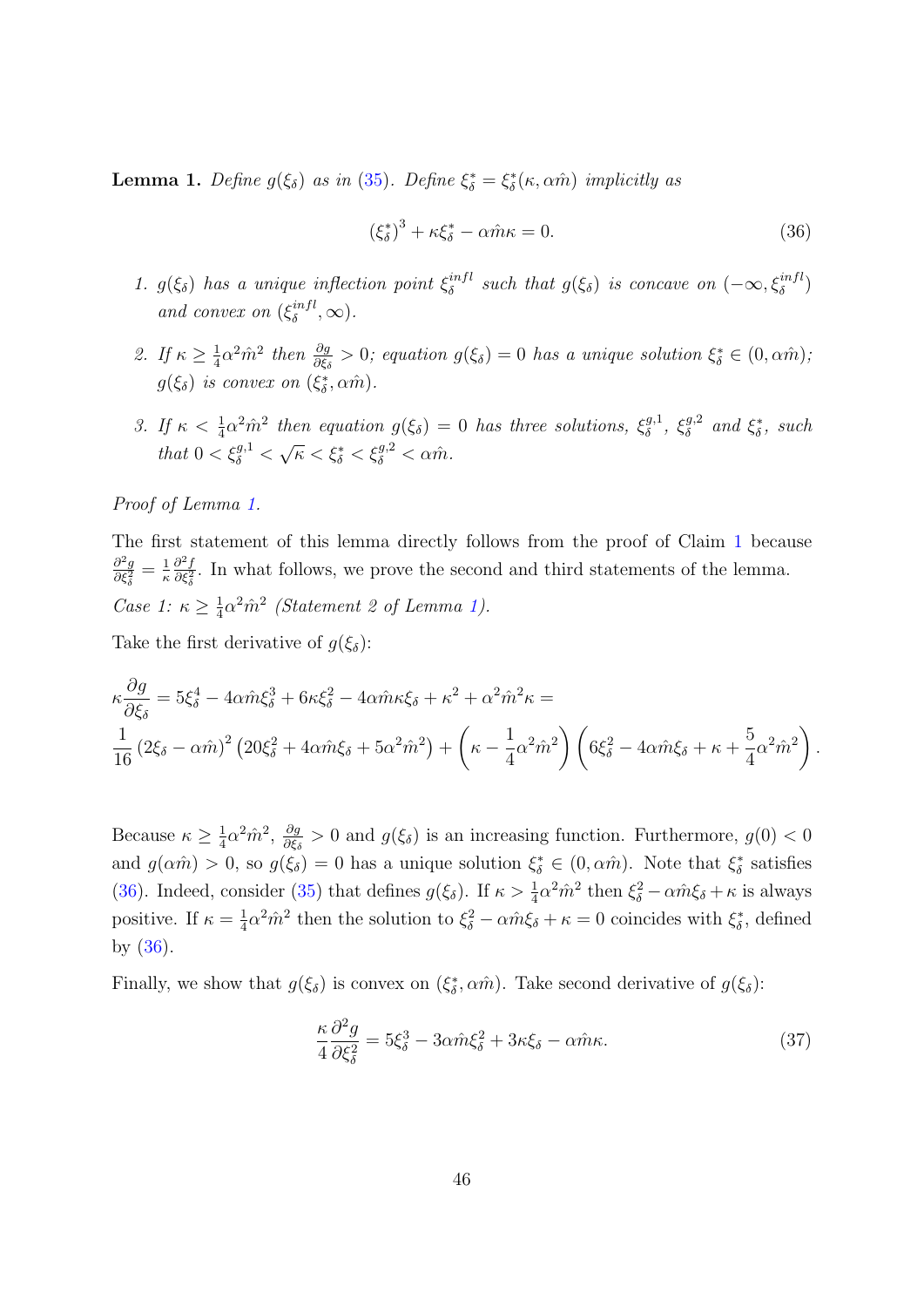Plugging  $(36)$  to  $(37)$ , we get

$$
\frac{\kappa}{4}\frac{\partial^2 g}{\partial \xi_{\delta}^2} = 5\xi_{\delta}^3 - 3\alpha \hat{m}\xi_{\delta}^2 + 3\kappa \xi_{\delta} - \left(\xi_{\delta}^*\right)^3 - \kappa \xi_{\delta}^* \overset{\xi_{\delta} \geq \xi_{\delta}^*}{\geq} \left(4\xi_{\delta}^2 - 3\alpha \hat{m}\xi_{\delta} + 2\kappa\right)\xi_{\delta}.
$$

The largest real root of the term in parentheses (if exists) is given by

$$
\frac{3\alpha \hat{m} + \sqrt{9\alpha^2 \hat{m}^2 - 32\kappa}}{8} \stackrel{\kappa \ge \frac{1}{4} \hat{\alpha}^2 m^2}{\leq} \frac{1}{2} \alpha \hat{m}.
$$

Note that  $\xi_{\delta}^* \geq \frac{1}{2}$  $\frac{1}{2}\alpha \hat{m}$  if  $\kappa \geq \frac{1}{4}$  $\frac{1}{4}\alpha^2 \hat{m}^2$ . Indeed, if  $\kappa = \frac{1}{4}$  $\frac{1}{4}\alpha^2\hat{m}^2$ , [\(36\)](#page-46-1) implies  $\xi_{\delta}^* = \frac{1}{2}$  $rac{1}{2}\alpha \hat{m}$ . Furthermore, applying the implicit function theorem to [\(36\)](#page-46-1), we can see that  $\frac{d\xi_{\delta}^{*}}{dk} > 0$  for  $\xi_{\delta}^* \in (0, \alpha \hat{m})$ . Therefore,  $\frac{\partial^2 g}{\partial \xi_{\delta}^2}$  $\frac{\partial^2 g}{\partial \xi_{\delta}^2} > 0$  if  $\xi_{\delta} \in (\xi_{\delta}^*, \alpha \hat{m}).$ 

Case 2: 
$$
\kappa < \frac{1}{4}\alpha^2 \hat{m}^2
$$
 (Statement 3 of Lemma 1).

Consider equation  $g(\xi_{\delta}) = 0$ , where  $g(\xi_{\delta})$  is given by [\(35\)](#page-45-2). Define  $\xi_{\delta}^{g,1}$  $\xi_{\delta}^{g,1}$  and  $\xi_{\delta}^{g,2}$  $\delta^{g,2}$  as roots of

$$
\xi_{\delta}^2 - \alpha \hat{m} \xi_{\delta} + \kappa = 0.
$$

Then

$$
\xi_{\delta}^{g,1} = \frac{\alpha \hat{m} - \sqrt{\alpha^2 \hat{m}^2 - 4\kappa}}{2} \quad \text{and} \quad \xi_{\delta}^{g,1} = \frac{\alpha \hat{m} + \sqrt{\alpha^2 \hat{m}^2 - 4\kappa}}{2}.
$$

Clearly,  $0 < \xi^{g,1} < \sqrt{\kappa} < \xi_{\delta}^{g,2} < \alpha \hat{m}$ .

The third root of  $g(\xi_{\delta})$  is given by  $\xi_{\delta}^{*}$  that solves [\(36\)](#page-46-1). Since  $\kappa < \frac{1}{4}\alpha^{2}\hat{m}^{2}$ , it is easy to verify from [\(36\)](#page-46-1) that  $\xi_{\delta}^*$  > √  $\overline{\kappa}$ . Furthermore, evaluate the left-hand side of [\(36\)](#page-46-1) at  $\xi_{\delta}^{g,2}$  $\frac{g,2}{\delta}$ :

$$
\left(\frac{\alpha \hat{m} + \sqrt{\alpha^2 \hat{m}^2 - 4\kappa}}{2}\right)^3 + \kappa \frac{-\alpha \hat{m} + \sqrt{\alpha^2 \hat{m}^2 - 4\kappa}}{2} \stackrel{\kappa < \frac{1}{4}\alpha^2 \hat{m}^2}{\geq} -\frac{\alpha^3 \hat{m}^3}{8} > 0.
$$

Therefore,  $\xi_{\delta}^* < \xi_{\delta}^{g,2}$ .

 $\Box$ 

We now proceed to proving the main result of Section [A.2.2.](#page-45-0)

<span id="page-47-0"></span>Claim 2. For any  $\alpha = \frac{m_g}{m_f + n_g}$  $\frac{m_g}{m_t+m_g} \in (0,1)$  and  $\hat{m} = \frac{\tau_s}{\gamma}$  $\frac{\tau_s}{\gamma}\beta_\delta(m_t+m_g), \exists \tau_n^*(\alpha, \hat{m}) > 0$  such that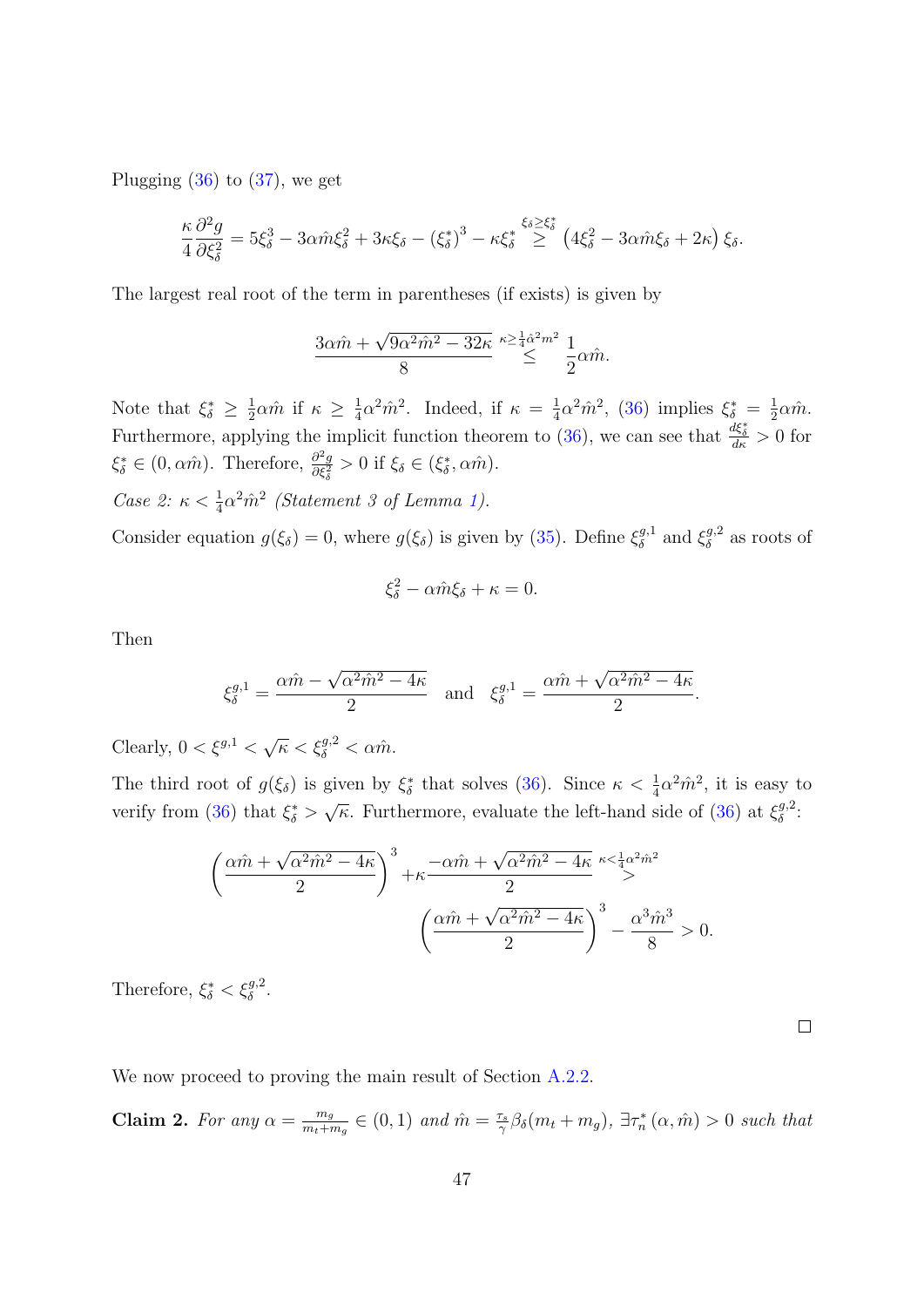$\forall \tau_n \in (0, \tau_n^*)$  equation [\(31\)](#page-44-2) has a unique solution; for  $\tau_n = \tau_n^*$  it has two solutions when  $\alpha \neq \frac{1}{2}$  $\frac{1}{2}$  and a unique solution when  $\alpha = \frac{1}{2}$  $\frac{1}{2}$ ;  $\forall \tau_n > \tau_n^*$  it has three solutions.

### Proof of Claim [2.](#page-47-0)

First, note that the statement of the claim for  $\alpha = \frac{1}{2}$  $\frac{1}{2}$  $\frac{1}{2}$  $\frac{1}{2}$  follows from Lemma 1 because equation [\(31\)](#page-44-2) can be simplified to  $g(\xi_{\delta}) = 0$ , where  $g(\xi_{\delta})$  is given by [\(35\)](#page-45-2). In what follows, we focus on the case with  $\alpha \neq \frac{1}{2}$  $\frac{1}{2}$ .

The proof proceeds in several steps. Recall that equations [\(31\)](#page-44-2) and [\(34\)](#page-45-3) are equivalent. In Lemmas [2](#page-48-0) and [3,](#page-48-1) we show that there exist  $\kappa$  and  $\bar{\kappa}$  such that equation [\(34\)](#page-45-3) has one solution when  $\kappa > \bar{\kappa}$  and three solutions when  $\kappa < \underline{\kappa}$ . In Lemma [4,](#page-50-0) we show that if for a given  $\kappa$  equation [\(34\)](#page-45-3) has one (three) solutions, then it has one (three) solutions for any  $\hat{\kappa}$  above (below) the given  $\kappa$ , respectively. Finally, we show that there exists  $\kappa^*$  such that equation [\(34\)](#page-45-3) has two solutions, and any increase or decrease in  $\kappa$  implies that (34) has one or three solutions, respectively. Since  $\kappa = \frac{\tau + \tau_s}{\tau_s}$  $\frac{+\tau_s}{\tau_n}$ , there is a one-to-one mapping between  $\kappa$  and  $\tau_n$  for any given  $\tau$  and  $\tau_s$ . The conditions on  $\kappa$  then can be translated into conditions on  $\tau_n$ .

<span id="page-48-0"></span>Lemma 2.  $\forall \kappa \geq \bar{\kappa} = \frac{1}{4}$  $\frac{1}{4}\alpha^2 \hat{m}^2$  equation [\(34\)](#page-45-3) has a unique solution.

### Proof of Lemma [2.](#page-48-0)

Suppose that  $\alpha < \frac{1}{2}$ . Equation [\(34\)](#page-45-3) has a unique solution because the left-hand side increases in  $\xi_{\delta}$  by Lemma [1,](#page-46-0)  $g(0) < 0$  and  $g(\alpha \hat{m}) > 0$ , while the right-hand side decreases in  $\xi_{\delta}$  and its value at  $\xi_{\delta} = 0$  is zero. This case is illustrated by the intersecting solid blue line and dashed red line in Figure [4.](#page-49-0)

Suppose now that  $\alpha > \frac{1}{2}$ . In this case, both the left-hand side and the right-hand side of equation [\(34\)](#page-45-3) increase in  $\xi_{\delta}$ . They still have only one intersection because, by Lemma [1,](#page-46-0) the left-hand side of [\(34\)](#page-45-3) is an increasing convex function  $\forall \xi_{\delta} \in (\xi_{\delta}^*, \alpha \hat{m})$ , where  $\xi_{\delta}^*$  is the unique real root of equation  $g(\xi_{\delta}) = 0$ . This case is illustrated by the intersecting solid blue line and dot-dashed yellow line in Figure [4.](#page-49-0)

 $\Box$ 

<span id="page-48-1"></span>**Lemma 3.**  $\exists \kappa \in (0, \bar{\kappa})$  such that  $\forall \kappa \in (0, \underline{\kappa})$  equation [\(34\)](#page-45-3) has three solutions.

Proof of Lemma [3.](#page-48-1)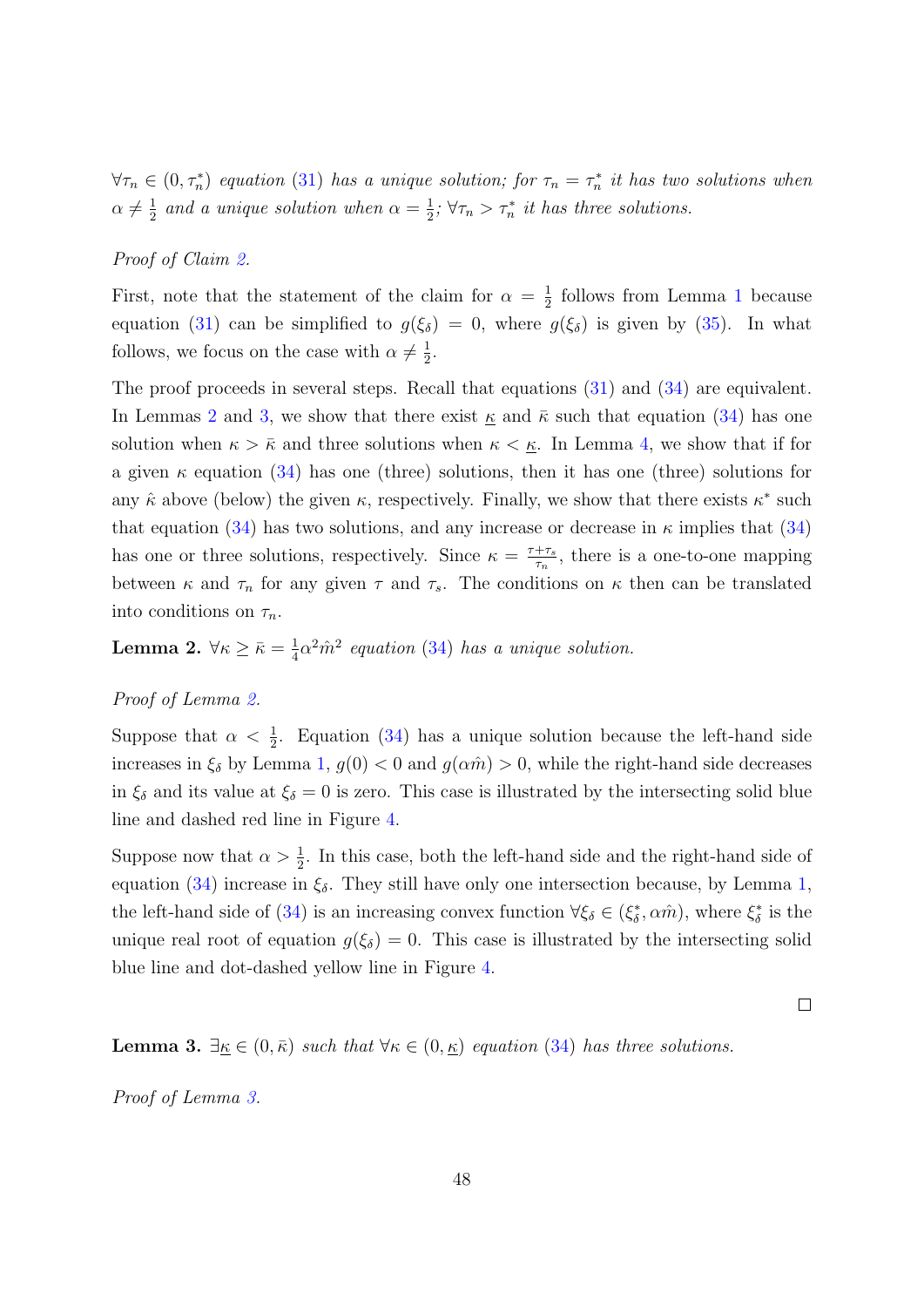<span id="page-49-0"></span>

Figure 4: Unique solution to equation [\(34\)](#page-45-3).

Write  $(34)$  in its original form as in  $(31)$ ,

$$
f(\xi_{\delta}) = \xi_{\delta}^{5} - \alpha \hat{m} \xi_{\delta}^{4} + 2\kappa \xi_{\delta}^{3} - 2\alpha \hat{m} \kappa \xi_{\delta}^{2} + (\kappa^{2} + (1 - \alpha)^{2} \hat{m}^{2} \kappa) \xi_{\delta} - \alpha \hat{m} \kappa^{2} =
$$
  

$$
(\xi_{\delta} - \alpha \hat{m}) (\xi_{\delta}^{4} + 2\kappa \xi_{\delta}^{2} + \kappa^{2}) + (1 - \alpha)^{2} \hat{m}^{2} \kappa \xi_{\delta} = 0.
$$

Notice that  $f(\alpha \hat{m}) > 0$ . At the same time, we can always pick a sufficiently small  $\kappa_1 > 0$ such that  $\forall \kappa \in (0, \kappa_1)$ ,

$$
f\left(\alpha \hat{m} - \sqrt{\kappa}\right) =
$$
  
 
$$
-\sqrt{\kappa}\left(\left(\alpha \hat{m} - \sqrt{\kappa}\right)^4 + 2\kappa\left(\alpha \hat{m} - \sqrt{\kappa}\right)^2 + \kappa^2\right) + (1 - \alpha)^2 \hat{m}^2 \kappa\left(\alpha \hat{m} - \sqrt{\kappa}\right) < 0.
$$

Notice also that  $f(0) < 0$ . Evaluate  $f(\cdot)$  at  $\frac{\alpha}{(1-\alpha)^2\hat{m}}\kappa + \kappa$ ,

$$
f\left(\frac{\alpha}{(1-\alpha)^2\hat{m}}\kappa+\kappa\right) = \kappa^2 \left[\kappa^3 \left(\frac{\alpha}{(1-\alpha)^2\hat{m}}+1\right)^5 - \alpha\hat{m}\kappa^2 \left(\frac{\alpha}{(1-\alpha)^2\hat{m}}+1\right)^4 + 2\kappa^2 \left(\frac{\alpha}{(1-\alpha)^2\hat{m}}+1\right)^3 - 2\alpha\hat{m}\kappa \left(\frac{\alpha}{(1-\alpha)^2\hat{m}}+1\right)^2 + \kappa \left(\frac{\alpha}{(1-\alpha)^2\hat{m}}+1\right) + 2\alpha\hat{m}\kappa^2\hat{m}^2\right].
$$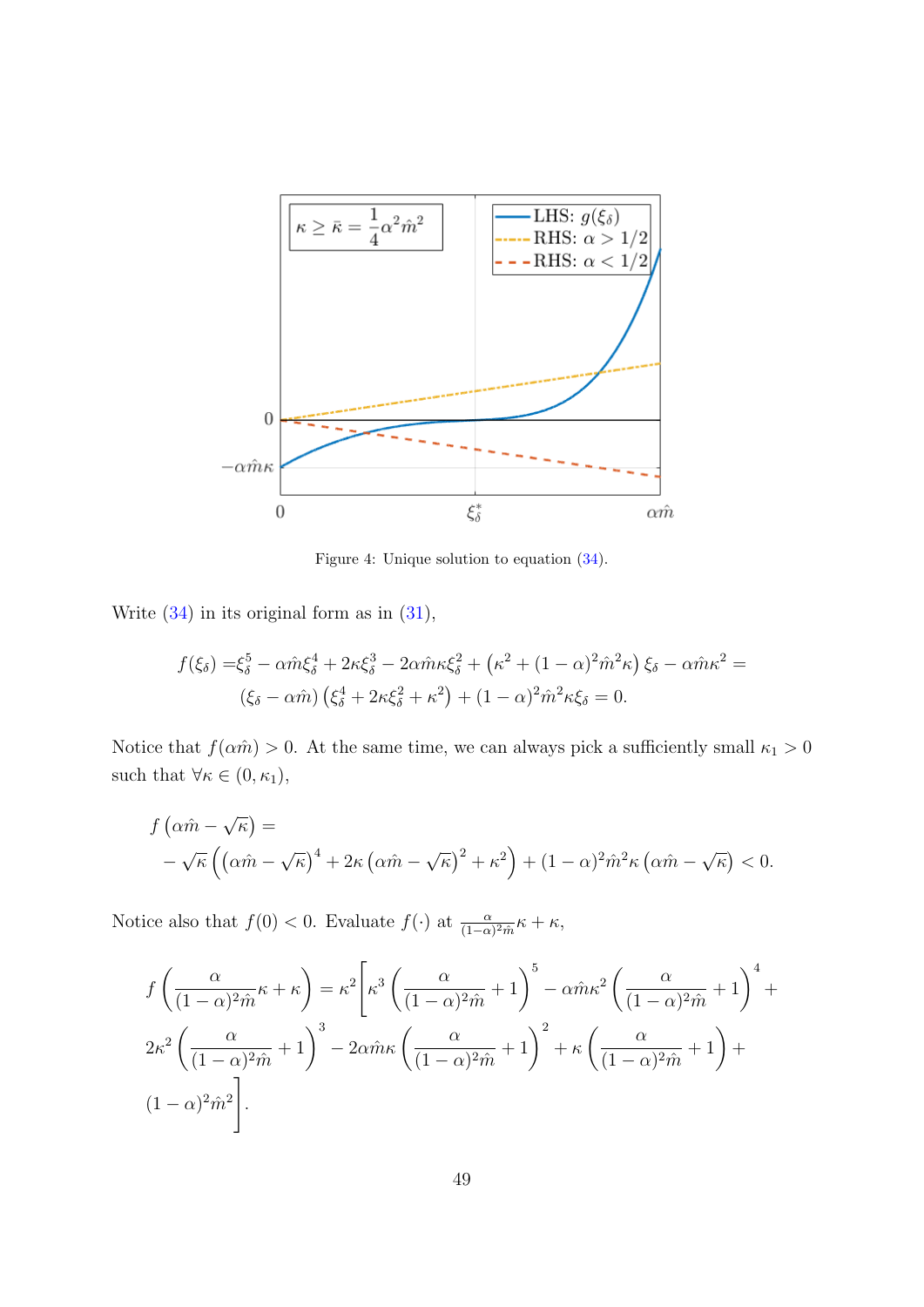$\exists \kappa_2 > 0$  such that  $\forall \kappa \in (0, \kappa_2), f\left(\frac{\alpha}{(1-\alpha)}\right)$  $\frac{\alpha}{(1-\alpha)^2\hat{m}}\kappa+\kappa$ ) > 0 because the last term in the expression in brackets,  $(1 - \alpha)^2 \hat{m}^2$ , does not depend on  $\kappa$ , while the other terms are proportional to  $\kappa^b$ ,  $b = 1, 2, 3$ .

√ Finally, define  $\kappa_3$  such that  $\frac{\alpha}{(1-\alpha)^2\hat{m}}\kappa_3 + \kappa_3 = \alpha \hat{m}$  $\overline{\kappa}_3$ . Therefore,  $\forall \kappa \in (0, \kappa_3)$ , √ α  $\frac{\alpha}{(1-\alpha)^2\hat{m}}\kappa + \kappa < \alpha\hat{m} - \sqrt{\kappa}$ . Define  $\underline{\kappa} = \min\{\kappa_1, \kappa_2, \kappa_3\}$ . Then  $\forall \kappa \in (0, \underline{\kappa})$  a continuous function  $f(\xi_{\delta})$  changes its sign from negative to positive (at least) twice. Hence equation [\(34\)](#page-45-3) has (at least) three solutions. Since it cannot have more than three solutions by Claim [1,](#page-44-3) it must be that it has exactly three solutions.  $\Box$ 

<span id="page-50-0"></span>**Lemma 4.** For any  $\kappa > 0$ , if equation [\(34\)](#page-45-3) has three solutions at  $\kappa$ , then it has three solutions  $\forall \hat{\kappa} \in (0, \kappa);$  if equation [\(34\)](#page-45-3) has one solution at  $\kappa$ , then it has one solution  $\forall \hat{\kappa} > \kappa$ .

## Proof of Lemma [4.](#page-50-0)

Since the result trivially holds when  $\kappa \in (0, \underline{\kappa}]$  and  $\kappa \geq \overline{\kappa}$ , where  $\overline{\kappa}$  and  $\underline{\kappa}$  are defined in Lemmas [2](#page-48-0) and [3,](#page-48-1) we focus on the case when  $\kappa \in (\underline{\kappa}, \overline{\kappa})$ .

Consider equation  $g(\xi_{\delta}) = 0$ , where  $g(\xi_{\delta})$  is defined by [\(35\)](#page-45-2). For  $\kappa < \bar{\kappa} = \frac{1}{4}$  $\frac{1}{4}\alpha^2\hat{m}^2$ , this equation has three solutions by Lemma [1.](#page-46-0) Differentiate  $g(\xi_{\delta})$  with respect to  $\kappa$ :

$$
\frac{\partial g}{\partial \kappa} = -\frac{1}{\kappa^2} \left( \xi_{\delta}^2 + \kappa \right) \left( \xi_{\delta} + \sqrt{\kappa} \right) \left( \xi_{\delta} - \sqrt{\kappa} \right) \left( \xi_{\delta} - \alpha \hat{m} \right).
$$

Then  $\frac{\partial g}{\partial \kappa}$  < 0 if  $\xi_{\delta} \in (0,$  $\sqrt{\kappa}$ ) and  $\frac{\partial g}{\partial \kappa} > 0$  if  $\xi_{\delta} \in ($ √  $\overline{\kappa}, \alpha \hat{m}$ ). In particular, notice that ∂g  $\frac{\partial g}{\partial \kappa}\Big|_{\xi_{\delta}=\xi_{\delta}^{*}} > 0$  where  $\xi_{\delta}^{*}$  solves [\(36\)](#page-46-1). This is because  $\xi_{\delta}^{*} \in (\sqrt{\kappa}, \alpha \hat{m})$  by Lemma [1.](#page-46-0) √

In what follows, we evaluate the number of roots of equation [\(34\)](#page-45-3). We split our analyses in two cases.

Case 1:  $\alpha < \frac{1}{2}$ 

Suppose  $\exists \kappa \in (\kappa, \bar{\kappa})$  such that equation [\(34\)](#page-45-3) has three solutions. This case is illustrated in Figure [5.](#page-51-0) From the graph it is evident that the smallest root  $\xi_{\delta}^{i}$  of [\(34\)](#page-45-3) is smaller than  $\xi_{\delta}^{g,1}$ —the smallest root of  $g(\xi_{\delta})=0$  defined in Lemma [1.](#page-46-0) By Lemma [1,](#page-46-0)  $\xi_{\delta}^{g,1}$  < √ κ, therefore,  $\xi_{\delta}^{i} < \xi_{\delta}^{g,1} <$ √  $\overline{\kappa}$ . Furthermore, this solution  $\xi_{\delta}^{i}$  < √  $\overline{\kappa}$  exists for any  $\kappa$ .

The other two roots are above  $\xi_{\delta}^*$  and  $\sqrt{\kappa}$ :  $\xi_{\delta}^{iii} > \xi_{\delta}^{ii} > \xi_{\delta}^* >$ √  $\overline{\kappa}$ . In the region  $\xi_{\delta} \in$ (  $\sqrt{\kappa}$ ,  $\alpha \hat{m}$ ),  $\frac{\partial g}{\partial \kappa} > 0$  and a marginal decrease in  $\kappa$  shifts  $g(\xi_{\delta})$  (blue solid line) downwards. At the same time, the right-hand side of equation [\(34\)](#page-45-3) (red dashed line) does not depend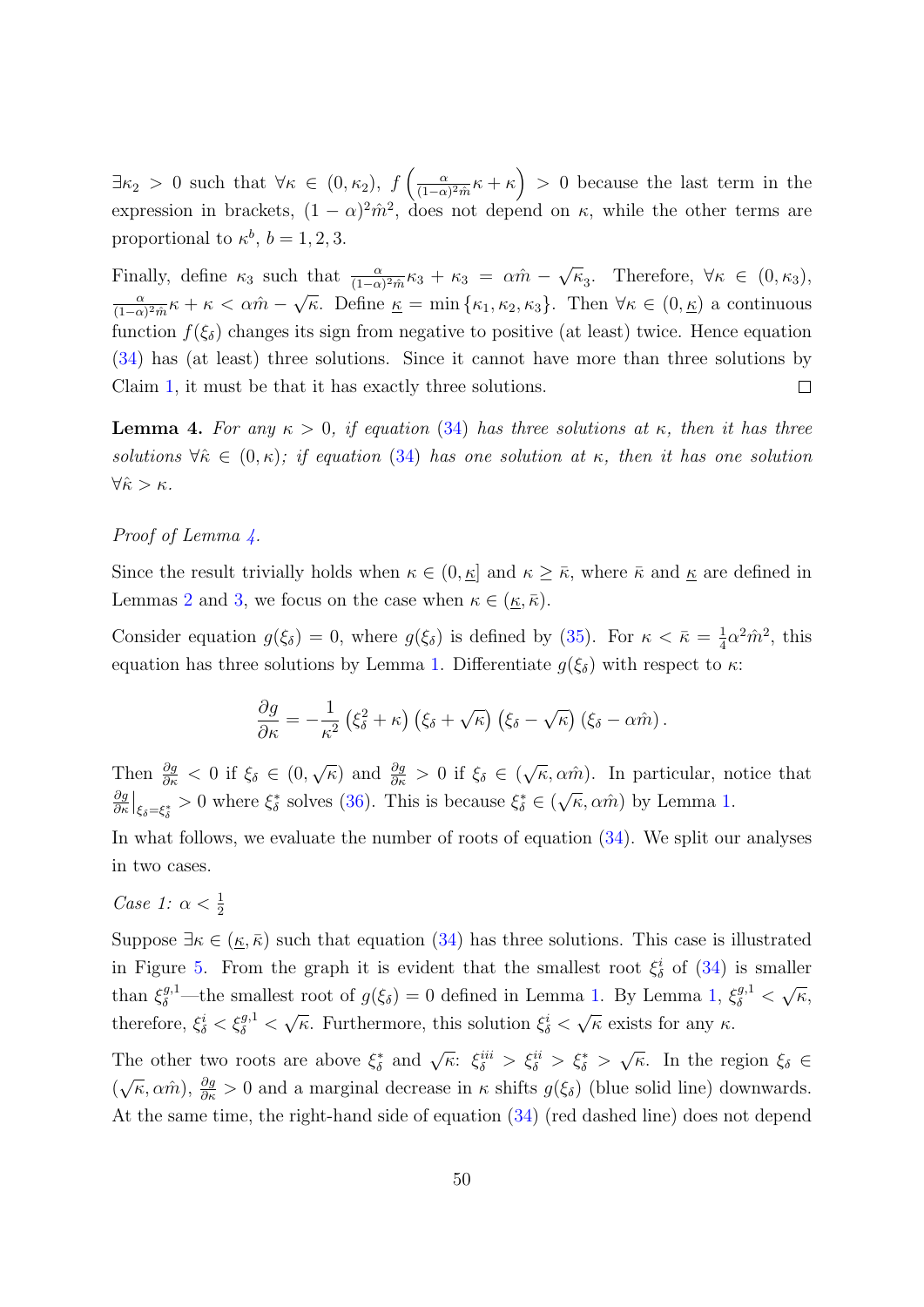<span id="page-51-0"></span>

Figure 5: Three solutions to equation [\(34\)](#page-45-3) when  $\alpha < \frac{1}{2}$ .

on  $\kappa$  and thus does not move. Therefore, for a marginally smaller  $\kappa$  equation [\(34\)](#page-45-3) still has three solutions.

An analogous argument holds if for a given  $\kappa$  there is a unique solution to [\(34\)](#page-45-3). In particular, the unique solution is  $\xi_{\delta}^{i}$  < √  $\overline{\kappa}$ , and there is no intersection between the lefthand side,  $g(\xi_{\delta})$ , and the right-hand side of [\(34\)](#page-45-3) on  $\xi_{\delta} \in ($ √  $\overline{\kappa}, \alpha \hat{m}$ ). A marginal increase in  $\kappa$  shifts  $g(\xi_{\delta})$  up, while the right-hand side line does not move, which implies that equation [\(34\)](#page-45-3) still has a unique solution.

Case 2:  $\alpha > \frac{1}{2}$ 

Suppose  $\exists \kappa \in (\underline{\kappa}, \overline{\kappa})$  such that equation [\(34\)](#page-45-3) has three solutions. This case is illustrated in Figure [6.](#page-52-0) In this graph, two black lines (marked with crosses and circles) are tangent to the convex and the concave parts of  $g(\xi_{\delta})$ , respectively. Recall from Lemma [1](#page-46-0) that  $g(\xi_{\delta})$  has a unique inflection point  $\xi_{\delta}^{infl}$  $\zeta_{\delta}^{infl}$ , and it is concave on  $\xi_{\delta} \in (0, \xi_{\delta}^{infl})$  and convex on  $(\xi_{\delta}^{infl})$  $\zeta_{\delta}^{infl}, \alpha \hat{m}$ ). Two tangent points,  $\xi_{\delta}^{tang,1} < \xi_{\delta}^{infl} < \xi_{\delta}^{tang,2}$ , solve

$$
h(\xi_{\delta}) = \frac{\partial g(\xi_{\delta})}{\partial \xi_{\delta}} \xi_{\delta} - g(\xi_{\delta}) = \frac{1}{\kappa} \left( 4\xi_{\delta}^{5} - 3\alpha \hat{m}\xi_{\delta}^{4} + 4\kappa \xi_{\delta}^{3} - 2\alpha \hat{m}\kappa \xi_{\delta}^{2} + \alpha \hat{m}\kappa^{2} \right) = 0.
$$

Notice that  $\frac{\partial h}{\partial \xi_{\delta}} = \xi_{\delta} \frac{\partial^2 g}{\partial \xi_{\delta}^2}$  $\frac{\partial^2 g}{\partial \xi_{\delta}^2}$ . Therefore,  $h(\xi_{\delta})$  is decreasing on  $\xi_{\delta} \in (0, \xi_{\delta}^{infl})$  and increasing on  $\xi_{\delta} \in (\xi_{\delta}^{infl}$  $\delta^{infl}, \alpha \hat{m}$ ).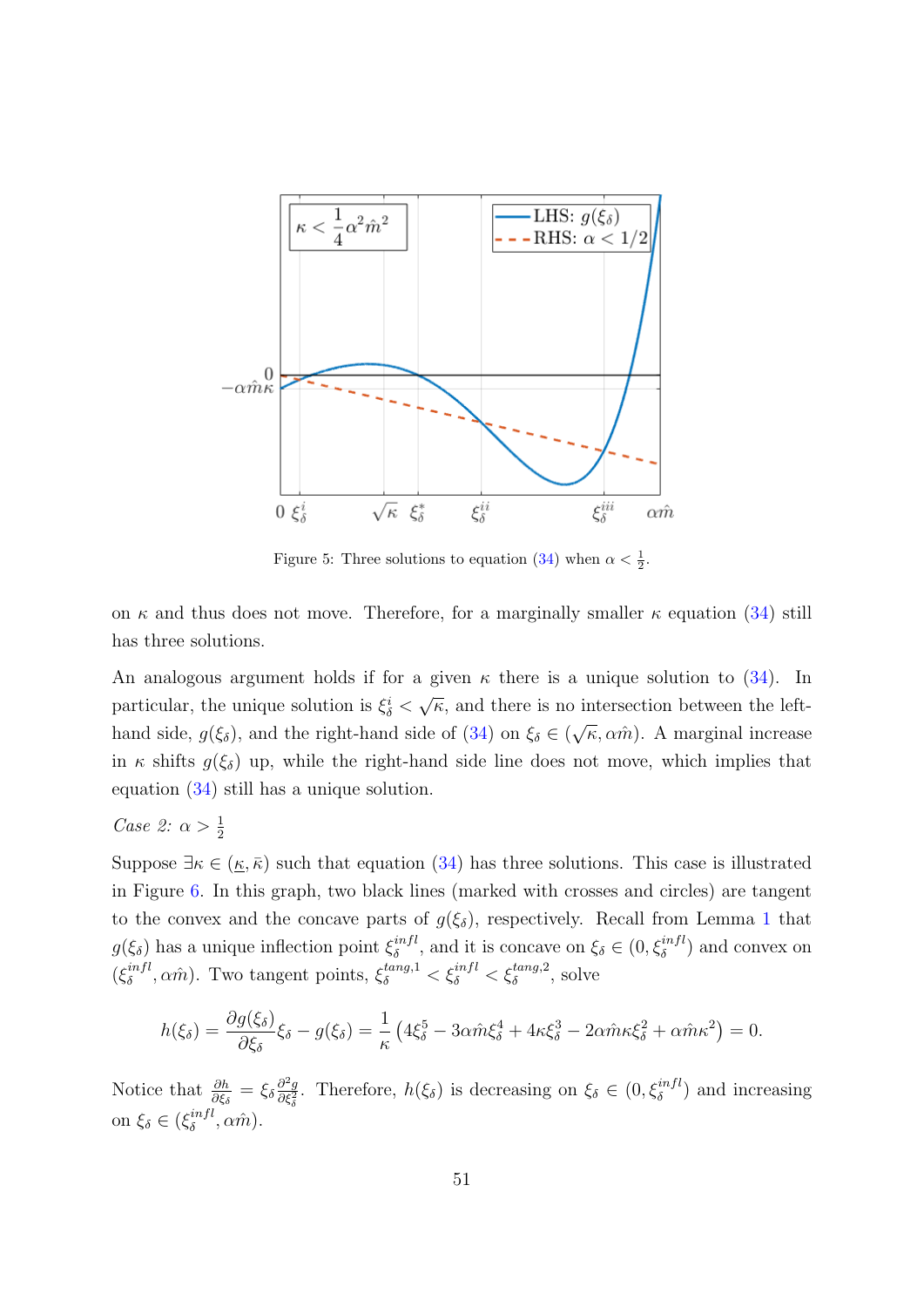<span id="page-52-0"></span>

Figure 6: Three solutions to equation [\(34\)](#page-45-3):  $\alpha > \frac{1}{2}$ .

Evaluate  $h(\xi_{\delta})$  at  $\sqrt{\kappa}$ :

$$
h\left(\sqrt{\kappa}\right) = 4\kappa \left(2\sqrt{\kappa} - \alpha \hat{m}\right) \stackrel{\kappa < \bar{\kappa} = \frac{1}{4}\alpha^2 \hat{m}^2}{\lt} 0.
$$

Because  $h(0) > 0$ ,  $h(\alpha \hat{m}) > 0$  and  $h(\alpha)$ √  $\overline{\kappa}$ ) < 0,  $h(\xi_{\delta}) = 0$  has two solutions  $\xi_{\delta}^{tang,1}$  <  $\sqrt{\kappa} < \xi_{\delta}^{tang,2}$ .<sup>[25](#page-52-1)</sup> The two tangent lines shown in Figure [6](#page-52-0) go through zero and are thus described by equations  $f^{tang,k}(\xi_{\delta}) = \frac{g(\xi_{\delta}^{tang,k})}{\xi_{tang,k}}$  $\frac{\zeta_{\delta}^{s}}{\xi_{\delta}^{tang,k}}\xi_{\delta}, k=1,2.$ 

The right-hand side of equation [\(34\)](#page-45-3), i.e.  $-(1-2\alpha)\hat{m}^2\xi_\delta$ , intersects  $g(\xi_\delta)$  three times when its slope is smaller than the slope of the tangent line  $f^{tang,1}(\xi_{\delta})$ , so the smallest root of [\(34\)](#page-45-3) is  $\xi_{\delta}^{i} < \xi_{\delta}^{tang,1} <$ √  $\overline{\kappa}$ . In the region  $\xi_{\delta} \in (0,$  $\sqrt{\kappa}$ ,  $\frac{\partial g}{\partial \kappa}$  < 0 and a marginal decrease in  $\kappa$  shifts  $g(\xi_{\delta})$  (blue solid line) upwards. At the same time, the right-hand side of equation [\(34\)](#page-45-3) (yellow dot-dashed line) does not depend on  $\kappa$  and does not move in response to the change in  $\kappa$ . Therefore, for a marginally smaller  $\kappa$  equation [\(34\)](#page-45-3) still has three solutions.

An analogous argument holds if for a given  $\kappa$  there is a unique solution to [\(34\)](#page-45-3), i.e. when the slope of  $f^{tang,1}(\xi_{\delta})$  is below the slope of the right-hand side of [\(34\)](#page-45-3). In the region

<span id="page-52-1"></span><sup>&</sup>lt;sup>25</sup>Notice also that  $\xi_{\delta}^{tang,1} < \frac{\alpha \hat{m}}{2} < \xi_{\delta}^{tang,2}$  because  $h\left(\frac{\alpha \hat{m}}{2}\right) = \alpha \hat{m} \frac{1}{\kappa} \left(-\frac{\alpha^2 \hat{m}^2}{4} + \kappa\right) \left(\frac{\alpha^2 \hat{m}^2}{4} + \kappa\right)^{\kappa \leq \frac{1}{4} \alpha^2 \hat{m}^2}$  0. This will be used in the proof of Proposition [2.](#page-19-2)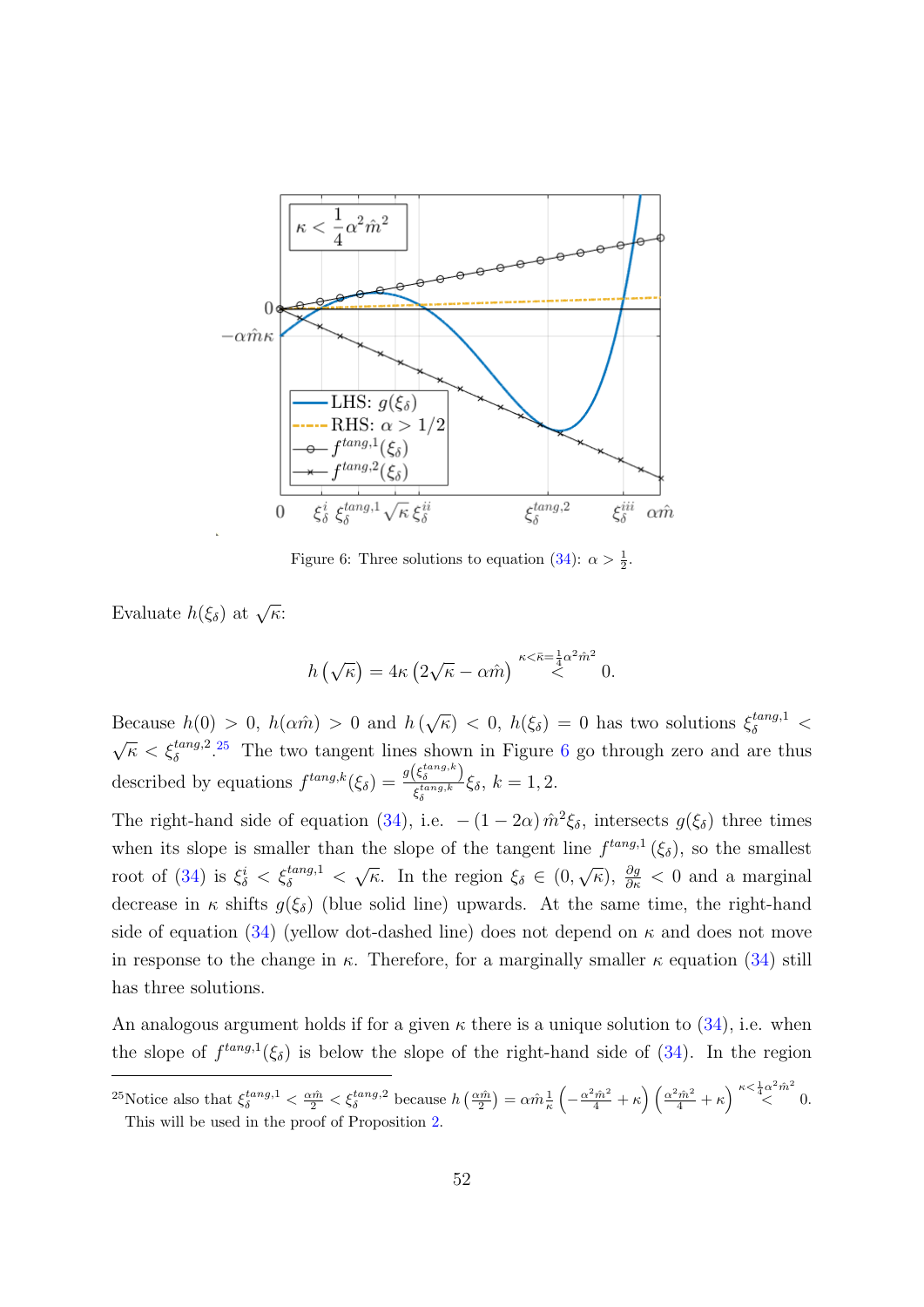√  $\xi_{\delta} \in (0,$  $\kappa$ ), there is no intersection between the left-hand side,  $g(\xi_{\delta})$ , and the right-hand side of [\(34\)](#page-45-3). A marginal increase in  $\kappa$  shifts  $g(\xi_{\delta})$  down, while the right-hand side line does not move, which implies that equation [\(34\)](#page-45-3) still has one solution.  $\Box$ 

Having proved Lemmas [2,](#page-48-0) [3,](#page-48-1) [4,](#page-50-0) we are now ready to complete the proof of Claim [2.](#page-47-0) These lemmas imply that there exist  $\bar{\kappa}^* \geq \underline{\kappa}^* > 0$  such that equation [\(34\)](#page-45-3) has three solutions if  $\kappa \in (0, \underline{\kappa}^*)$ , two solutions if  $\kappa \in [\underline{\kappa}^*, \overline{\kappa}^*]$ , and one solution if  $\kappa > \overline{\kappa}^*$ . In addition, it must be the case that  $\underline{\kappa}^* = \overline{\kappa}^* = \kappa^*$ . To see this, focus on the case  $\alpha > \frac{1}{2}$  without loss of generality. Equation [\(34\)](#page-45-3) then has two solutions if and only if the right-hand side of [\(34\)](#page-45-3) coincides with the tangent line  $f^{tang,1}(\xi_{\delta})$  (see Figure [6\)](#page-52-0). However, from the proof of Lemma [4](#page-50-0) it follows that any marginal increase or decrease in  $\kappa$  leaves equation [\(34\)](#page-45-3) with one or three solutions, respectively.

Finally, recall that by definition  $\kappa = \frac{\tau + \tau_s}{\tau_s}$  $\frac{+\tau_s}{\tau_n}$ . Given  $\tau$  and  $\tau_s$ , define  $\tau_n^* = \frac{\tau + \tau_s}{\kappa^*}$ . Then equation [\(34\)](#page-45-3) has two solutions if  $\tau_n = \tau_n^*$ , one solution if  $\tau_n \in (0, \tau_n^*)$  and three solutions if  $\tau_n > \tau_n^*$ .  $\Box$ 

### <span id="page-53-0"></span>A.2.3 Signs of the price coefficients

<span id="page-53-1"></span>Claim 3.  $p_0 < 0$ ,  $p_z > 0$ ,  $p_\delta > 0$ ,  $p_n > 0$ .

### Proof of Claim [3.](#page-53-1)

By Claim [1,](#page-44-3) all solutions to [\(31\)](#page-44-2) are positive and below  $\hat{m}_g = \frac{\tau_s}{\gamma}$  $\frac{\tau_s}{\gamma} \beta_{\delta} m_g$ . Equation [\(30\)](#page-44-4) implies

$$
\xi_z = \frac{\left(\frac{\tau_s}{\gamma}m_g + \frac{\tau_s}{\gamma}\beta_z m_t - \xi_\delta\beta_\delta\right)(\xi_\delta^2 + \kappa)}{\beta_z(\xi_\delta^2 + \kappa) + \frac{\tau_s}{\gamma}\beta_\delta m_t \xi_\delta} \stackrel{\xi_\delta \leq \hat{m}_g}{\gg} \frac{\left(\frac{\tau_s}{\gamma}m_g + \frac{\tau_s}{\gamma}\beta_z m_t - \frac{\tau_s}{\gamma}\beta_\delta^2 m_g\right)(\xi_\delta^2 + \kappa)}{\beta_z(\xi_\delta^2 + \kappa) + \frac{\tau_s}{\gamma}\beta_\delta m_t \xi_\delta} \stackrel{\beta_\delta \leq 1}{\gg} 0.
$$

Recall that  $\xi_{\delta} = \frac{p_{\delta}}{n_{\rm m}}$  $\frac{p_{\delta}}{p_n}$  and  $\xi_z = \frac{p_z}{p_n}$  $\frac{p_z}{p_n}$ . Therefore,  $p_z$ ,  $p_\delta$  and  $p_n$  have the same sign. Matching coefficients in the market clearing condition [\(3\)](#page-10-1) implies

<span id="page-53-2"></span>
$$
\frac{1}{\tau + \tau_s} = \frac{1}{\gamma} p_n \left[ m_t \frac{p_z^2 + p_\delta^2 + p_n^2 \kappa - p_z}{p_\delta^2 + p_n^2 \kappa} + m_g \frac{p_z^2 + p_\delta^2 + p_n^2 \kappa - (p_z \beta_z + p_\delta \beta_\delta)}{(p_z \beta_\delta - p_\delta \beta_z)^2 + p_n^2 \kappa} \right], \quad (38)
$$

where, as above,  $\kappa = \frac{\tau + \tau_s}{\tau_s}$  $\frac{+\tau_s}{\tau_n}$ . Clearly, if  $p_z$ ,  $p_\delta$  and  $p_n$  are all negative, then the right-hand side is negative. Therefore,  $p_z$ ,  $p_\delta$  and  $p_n$  are all positive.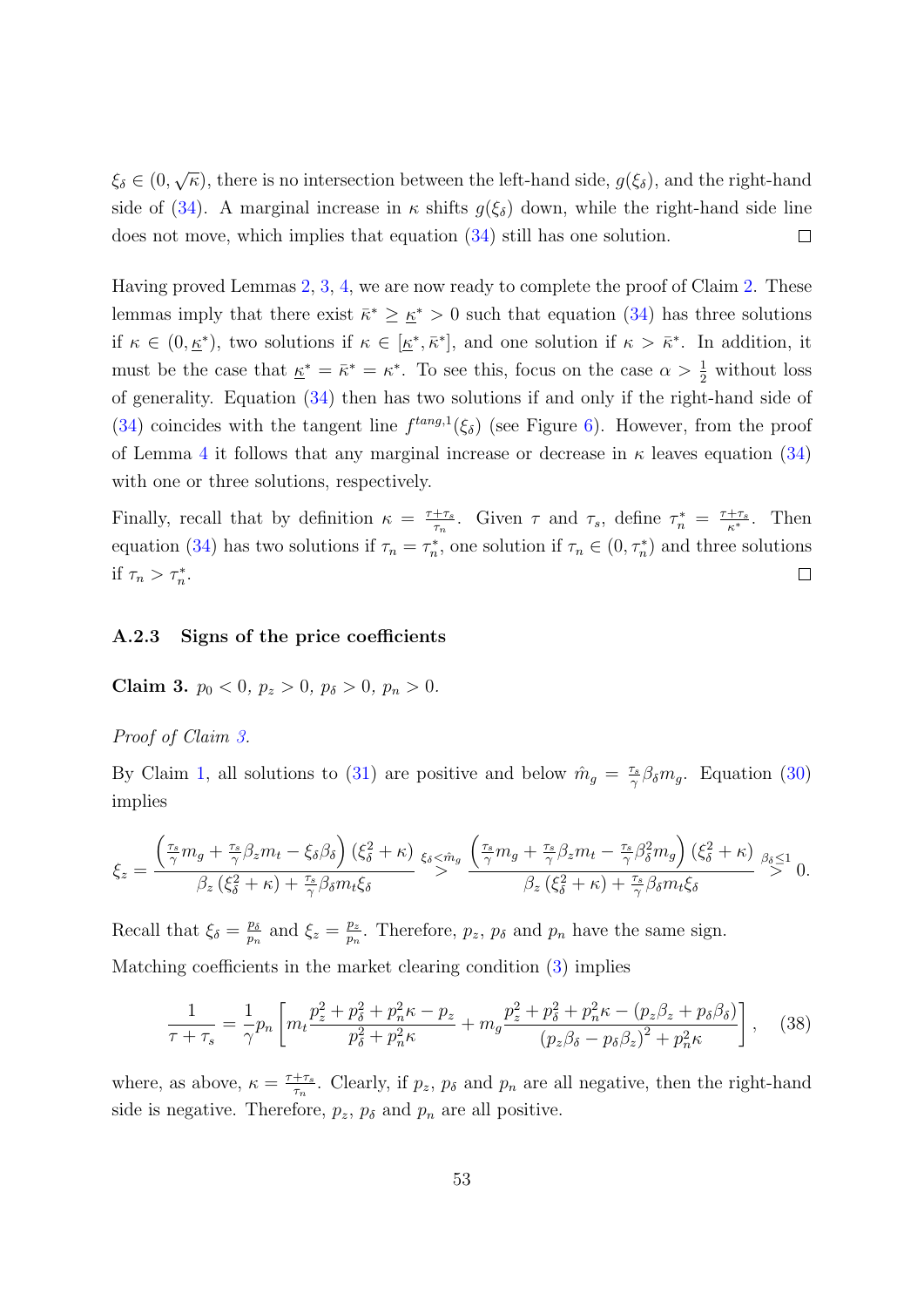We are left to show that  $p_0 < 0$ . Again, by matching coefficients in the market clearing condition, we have

$$
p_0 = -\frac{\gamma}{\tau + \tau_s} \left[ m_t \frac{\xi_z^2 + \xi_\delta^2 + \kappa}{\xi_\delta^2 + \kappa} + m_g \frac{\xi_z^2 + \xi_\delta^2 + \kappa}{(\xi_z \beta_\delta - \xi_\delta \beta_z)^2 + \kappa} \right]^{-1}.
$$

 $\Box$ 

Therefore,  $p_0 < 0$ .

Proposition [1](#page-19-1) follows from Claims [1,](#page-44-3) [2](#page-47-0) and [3.](#page-53-1) Note that Claim [2](#page-47-0) expresses the multiplicity threshold  $\tau_n^*$  as a function of  $\alpha$  and  $\hat{m}$ :  $\tau_n^* = \tau_n^* (\alpha, \hat{m})$ . Because  $\hat{m} = \frac{\tau_s}{\gamma}$  $\frac{\tau_s}{\gamma} \beta_{\delta} m$  and  $\beta_{\delta}$  does not show up elsewhere in equation  $(34)$ , we can alternatively express the multiplicity threshold  $\tau_n^*$  as a function of  $\alpha$  and  $\beta_{\delta}, \tau_n^* = \tau_n^* (\alpha, \beta_{\delta}).$ 

#### <span id="page-54-0"></span>A.3 Comparative statics of  $\tau_n^*$ n

This section establishes comparative statics properties of  $\tau_n^*$  stated in Proposition [2.](#page-19-2)

Proof of Proposition [2.](#page-19-2)

Claim [2](#page-47-0) implies that the multiplicity threshold  $\tau_n^*$  can be written as a function of  $\hat{m}$  and  $\alpha$ ,  $\tau_n^* = \tau_n^* (\alpha, \hat{m})$ . Below, we explore comparative statics with respect to  $\hat{m}$  and  $\alpha$ . Because  $\hat{m} = \frac{\tau_s}{\gamma}$  $\frac{\sigma_s}{\gamma} \beta_{\delta} m$  and  $\beta_{\delta}$  does not show up elsewhere in equation [\(34\)](#page-45-3), the comparative statics with respect to  $\beta_{\delta}$  is equivalent to the one with respect to  $\hat{m}$ .

### Comparative statics with respect to  $\hat{m}$

Divide [\(34\)](#page-45-3) by  $\hat{m}^2$  to get

$$
\hat{m}^{-2}g\left(\xi_{\delta},\hat{m},\kappa\right) = \frac{1}{\kappa} \left[ \frac{1}{\hat{m}^2} \left(\xi_{\delta} - \alpha \hat{m}\right) \left(\xi_{\delta}^2 + \kappa\right)^2 + \alpha^2 \xi_{\delta} \right] = -(1 - 2\alpha)\,\xi_{\delta}.\tag{39}
$$

Then

<span id="page-54-1"></span>
$$
\frac{\partial \left[\hat{m}^{-2}g\left(\xi_{\delta},\hat{m},\kappa\right)\right]}{\partial \hat{m}} = \frac{\alpha \hat{m} - 2\xi_{\delta}}{\kappa \hat{m}^{3}} \left(\xi_{\delta}^{2} + \kappa\right)^{2},
$$

so  $\hat{m}^{-2}g(\xi_{\delta},\hat{m},\kappa)$  increases in  $\hat{m}$  when  $\xi_{\delta} \in (0, \frac{\alpha \hat{m}}{2})$  $\frac{m\hat{n}}{2}$  and decreases in  $\hat{m}$  when  $\xi_{\delta} \in$  $\left(\frac{\alpha \hat{m}}{2}\right)$  $\frac{\hat{m}}{2}, \hat{\alpha m}$ ).

Suppose that  $\alpha < \frac{1}{2}$ . Fix  $\hat{m}_1 > 0$ . By definition, at  $\tau_n = \tau_n^*(\alpha, \hat{m}_1)$  equation [\(39\)](#page-54-1) has two solutions. This is illustrated by the solid blue and the red dashed lines in Figure [7,](#page-55-0)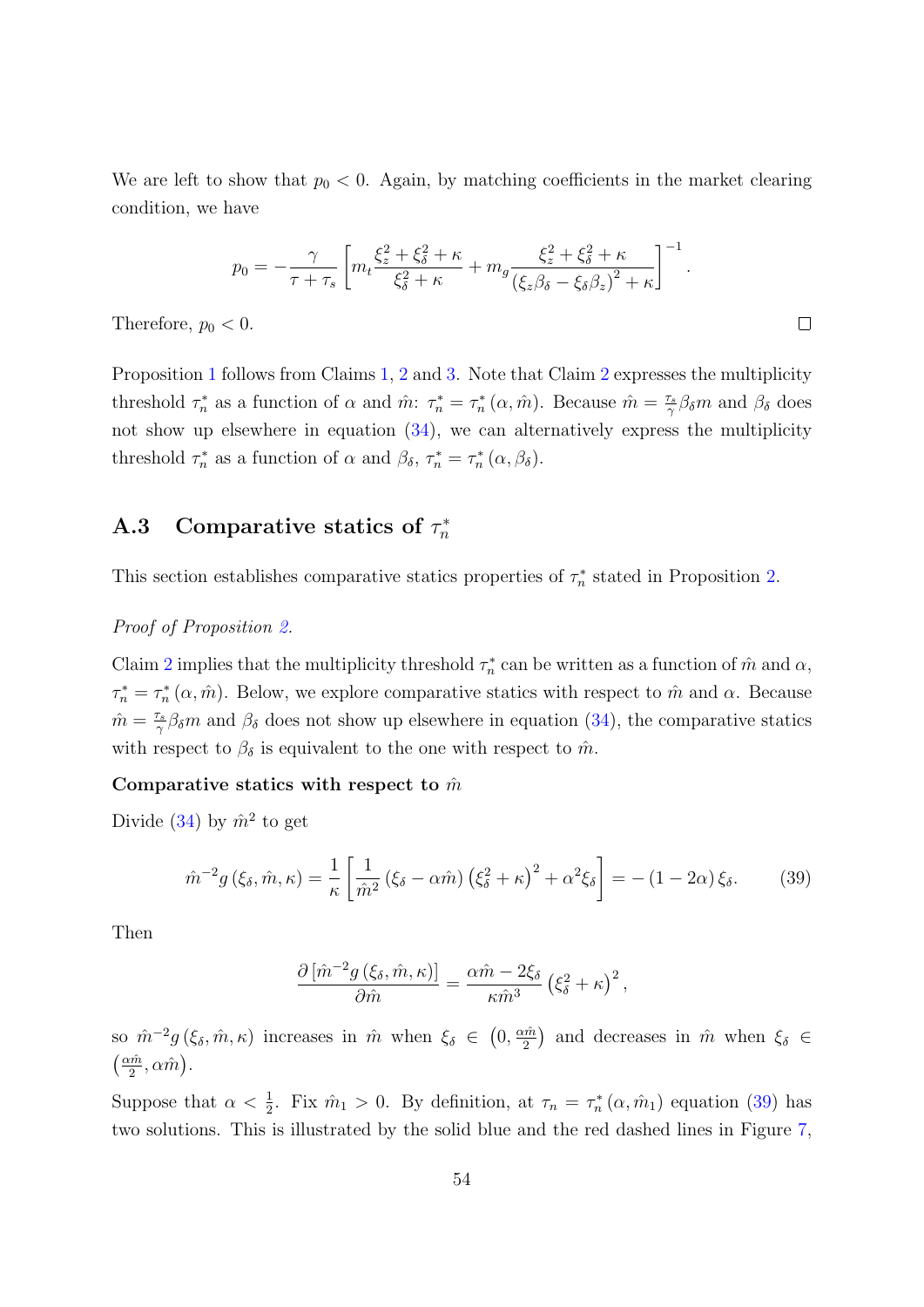<span id="page-55-0"></span>

Figure 7: Comparative statics of  $\tau_n^*(\alpha, \hat{m})$  with respect to  $\hat{m}$ .

which intersect twice (in particular, the largest intersection  $\xi_{\delta}^{tang,2}$  $\delta^{tang,2}$  is a tangent point). Recall that  $\xi_{\delta}^{tang,2} > \frac{\alpha \hat{m}_1}{2}$  $\frac{\tilde{m}_1}{2}$  (see footnote [25\)](#page-52-1). Therefore, a marginal increase in  $\hat{m}$  from  $\hat{m}_1$ to  $\hat{m}_1 + d\hat{m}$  shifts the curve  $\hat{m}_1^{-2} g\left(\xi_\delta, \hat{m}_1, \kappa^*\left(\alpha, \hat{m}_1\right)\right)$  down  $\forall \xi_\delta \in \left(\frac{\alpha \hat{m}_1}{2}\right)$  $(\frac{\hat{m}_1}{2}, \alpha \hat{m}_1),$  as shown in Figure [7](#page-55-0) (crossed blue solid line). The right-hand side of  $(39)$  does not depend on  $\hat{m}$ and thus does not move. Therefore, there exist three solutions to [\(39\)](#page-54-1) if  $\hat{m} = \hat{m}_1 + d\hat{m}$ . From Lemma [4](#page-50-0) it then follows that  $\frac{\partial \tau_n^*}{\partial \hat{m}} < 0$ .

Analogous arguments can be made to show that  $\frac{\partial \tau_n^*}{\partial \hat{m}} < 0$  if  $\alpha > \frac{1}{2}$ . If  $\alpha = \frac{1}{2}$  $\frac{1}{2}$ , we can get the analytical solution for  $\tau_n^*(\alpha, \hat{m})$  (see Lemma [1\)](#page-46-0),

<span id="page-55-1"></span>
$$
\tau_n^* \left( \frac{1}{2}, \hat{m} \right) = \frac{16(\tau + \tau_s)}{\hat{m}^2}.
$$

Therefore,  $\frac{\partial \tau_n^*}{\partial \hat{m}} < 0$  if  $\alpha = \frac{1}{2}$  $rac{1}{2}$ .

## Comparative statics with respect to  $\alpha$

Equation [\(31\)](#page-44-2) can be rewritten as

$$
\frac{1}{\kappa} \left( \xi_{\delta}^5 - \alpha \hat{m} \xi_{\delta}^4 + 2\kappa \xi_{\delta}^3 - 2\alpha \hat{m} \kappa \xi_{\delta}^2 + \kappa^2 \xi_{\delta} - \alpha \hat{m} \kappa^2 \right) = -\left(1 - \alpha\right)^2 \hat{m}^2 \xi_{\delta}.\tag{40}
$$

Denote the left-hand side of [\(40\)](#page-55-1) by  $\tilde{g}(\xi_{\delta})$ . Note that  $\tilde{g}(\xi_{\delta}) = g(\xi_{\delta}) - \alpha^2 \hat{m}^2 \xi_{\delta}$ , where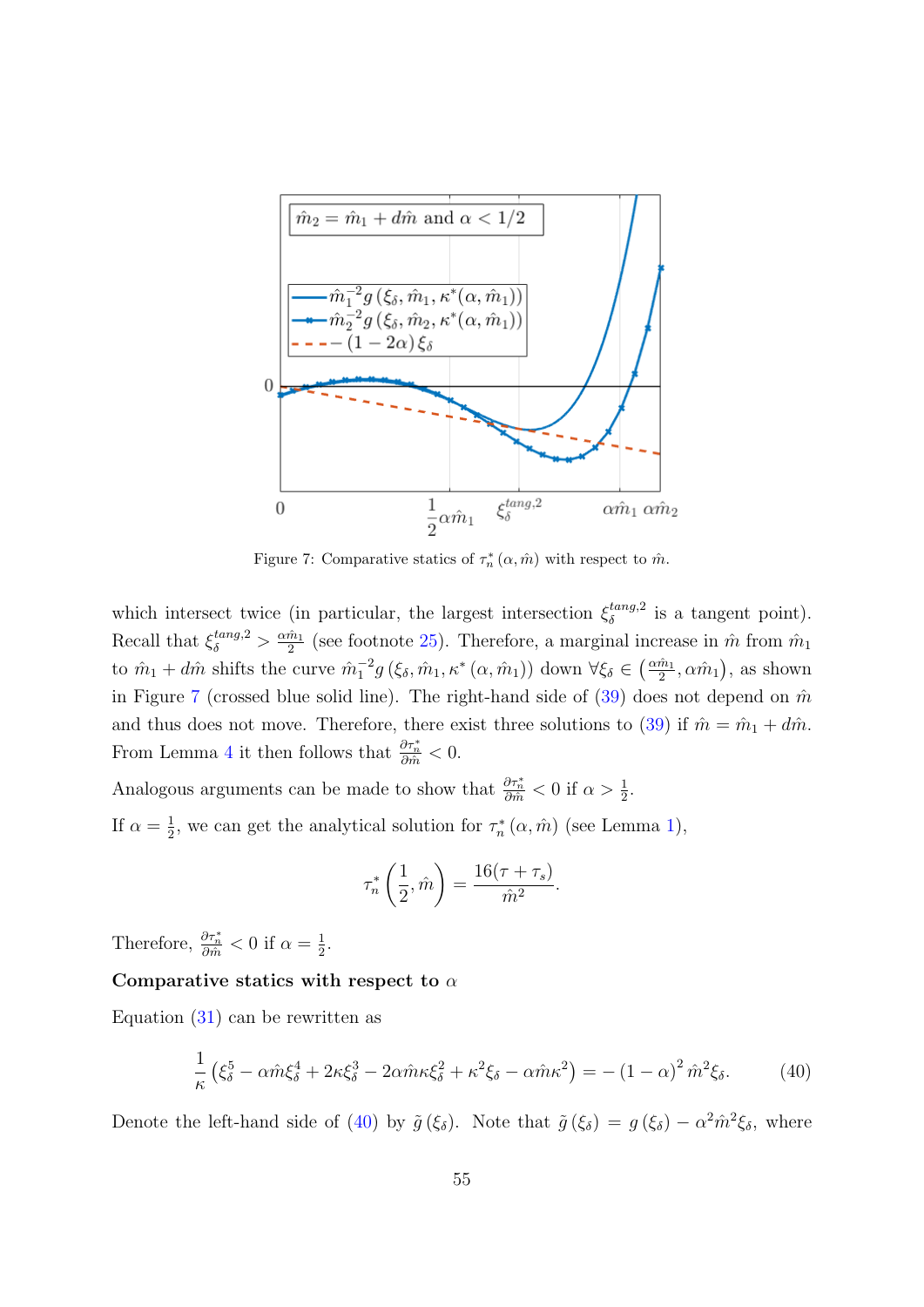<span id="page-56-0"></span>

Figure 8: Comparative statics of  $\tau_n^*(\alpha, \hat{m})$  with respect to  $\alpha$ .

 $g(\xi_{\delta})$  is given by [\(35\)](#page-45-2). Since  $\tilde{g}(\xi_{\delta})$  and  $g(\xi_{\delta})$  differ only by a linear term in  $\xi_{\delta}$ , they are both concave if  $\xi_{\delta} < \xi_{\delta}^{infl}$  and convex if  $\xi_{\delta} > \xi_{\delta}^{infl}$ . In addition, they have the same two tangent points  $\xi_{\delta}^{tang,1} < \xi_{\delta}^{infl} < \xi_{\delta}^{tang,2}$  defined in the proof of Lemma [4.](#page-50-0)

By definition, if  $\tau_n = \tau_n^* (\alpha, \hat{m})$  and  $\alpha \neq \frac{1}{2}$  $\frac{1}{2}$ , equation [\(40\)](#page-55-1) has two solutions. (40) has two solutions if and only if its right-hand side is tangent to  $\tilde{g}(\xi_{\delta})$ . In particular, if  $\alpha > \frac{1}{2}$ , [\(40\)](#page-55-1) has two solutions if its right-hand side is  $f^{tang,1}(\xi_{\delta}) - \alpha^2 \hat{m}^2 \xi_{\delta}$ , where  $f^{tang,1}(\xi_{\delta})$  is defined in the proof of Lemma [4.](#page-50-0) Similarly, if  $\alpha < \frac{1}{2}$ , [\(40\)](#page-55-1) has two solutions if its right-hand side is  $f^{tang,2}(\xi_{\delta}) - \alpha^2 \hat{m}^2 \xi_{\delta}$ . Figure [8](#page-56-0) illustrates both cases.

Suppose that  $\alpha < \frac{1}{2}$  and  $\tau_n = \tau_n^*(\alpha, \hat{m})$ . Following a marginal increase in  $\alpha$ , the left-hand side of [\(40\)](#page-55-1), shown by the blue solid line in Figure [8,](#page-56-0) moves downwards. At the same time, the right-hand side, shown by the black crossed line in Figure [8,](#page-56-0) rotates counterclockwise around the zero point. Therefore, [\(40\)](#page-55-1) has three solutions. From Lemma [4](#page-50-0) it then follows that  $\frac{\partial \tau_n^*}{\partial \alpha} < 0$ .

Analogous arguments can be made to show that  $\frac{\partial \tau_n^*}{\partial \alpha} > 0$  when  $\alpha > \frac{1}{2}$ .

 $\Box$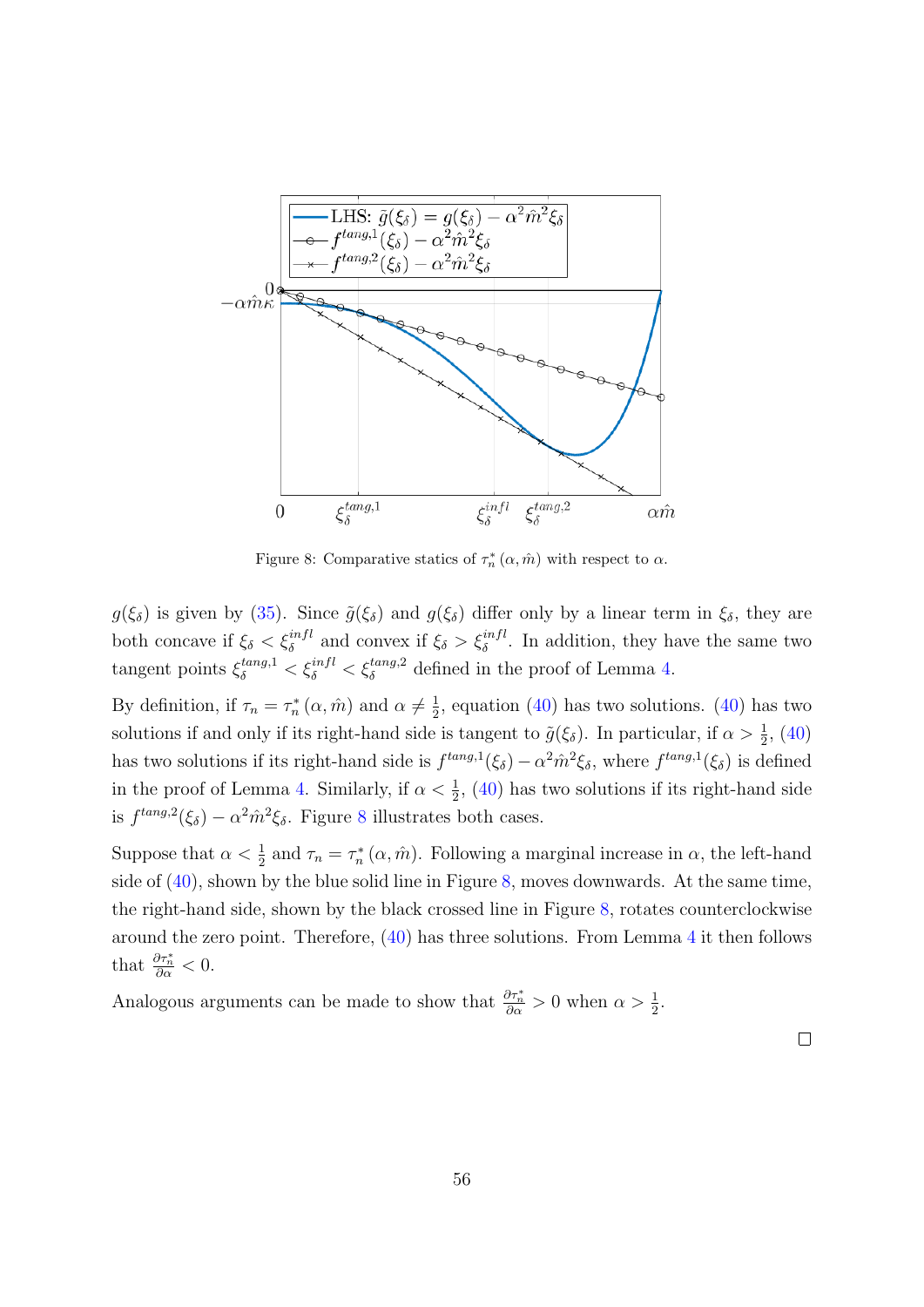# <span id="page-57-0"></span>A.4 Stability of equilibria

Plugging expression [\(30\)](#page-44-4) for  $\xi_z(\xi_\delta)$  in the right-hand side of [\(29\)](#page-43-4), we can write  $\xi_\delta = J(\xi_\delta)$ . Moreover,  $J(\xi_{\delta}) - \xi_{\delta} = -k(\xi_{\delta}) \times f(\xi_{\delta})$ , where  $k(\xi_{\delta}) > 0 \ \forall \xi_{\delta}$  and  $f(\xi_{\delta})$  is given by [\(32\)](#page-45-4). Then at any solution  $\xi_{\delta}^{root}$  such that  $f(\xi_{\delta}^{root}) = 0$ , we have

$$
\frac{\partial [J(\xi_{\delta}) - \xi_{\delta}]}{\partial \xi_{\delta}} \bigg|_{\xi_{\delta} = \xi_{\delta}^{root}} = -k(\xi_{\delta}^{root})f'(\xi_{\delta}^{root}).
$$

By Claim [1,](#page-44-3)  $f(\xi_{\delta}) = 0$  has at least one root and at most three roots, and all roots are positive. Furthermore,  $f(0) < 0$ . Therefore, if there exists a unique root to  $f(\xi_{\delta}) = 0$ ,  $f'(\xi_{\delta}^{root}) > 0$ . When there are three roots  $\xi_{\delta}^{i} < \xi_{\delta}^{ii} < \xi_{\delta}^{iii}$ ,  $f'(\xi_{\delta}^{root}) > 0$  for  $\xi_{\delta}^{root} = \xi_{\delta}^{i}$ ,  $\xi_{\delta}^{iii}$  and  $f'(\xi_{\delta}^{root}) < 0$  for  $\xi_{\delta}^{root} = \xi_{\delta}^{ii}$ . Since  $\xi_{\delta}^{i}$ ,  $\xi_{\delta}^{ii}$  and  $\xi_{\delta}^{iii}$  correspond to T-, M- and G-equilibria, respectively, Proposition [4](#page-21-0) follows.

# <span id="page-57-1"></span>B Growth of green investors

## B.1 Price informativeness

In this section, we analyze how price informativeness changes as the fraction of green investors  $\alpha$  increases and prove Proposition [5.](#page-21-2) We also argue at the end of this section that Proposition [3](#page-20-0) follows from the proof of Proposition [5.](#page-21-2)

## Proof of Proposition [5.](#page-21-2)

Denote  $\tilde{x} = \beta_{\delta}\tilde{z} - \beta_{z}\tilde{\delta}$  and  $\xi_{x} = \beta_{\delta}\xi_{z} - \beta_{z}\xi_{\delta}$ . Using [\(31\)](#page-44-2) and  $\xi_{z} = \xi_{z}(\xi_{\delta})$  from [\(30\)](#page-44-4), we can rewrite the system of equations  $(28)-(29)$  $(28)-(29)$  $(28)-(29)$  as

<span id="page-57-2"></span>
$$
\xi_{\delta} = \frac{\alpha \hat{m}\kappa}{\xi_x^2 + \kappa},\tag{41}
$$

<span id="page-57-3"></span>
$$
\xi_x = \frac{(1 - \alpha)\hat{m}\kappa}{\xi_{\delta}^2 + \kappa},\tag{42}
$$

where  $\hat{m} = \frac{\tau_s}{\gamma}$  $\frac{\sigma_s}{\gamma} \beta_{\delta} m$ . Clearly, both  $\xi_x$  and  $\xi_{\delta}$  are positive. Taking derivatives of [\(41\)](#page-57-2)-[\(42\)](#page-57-3)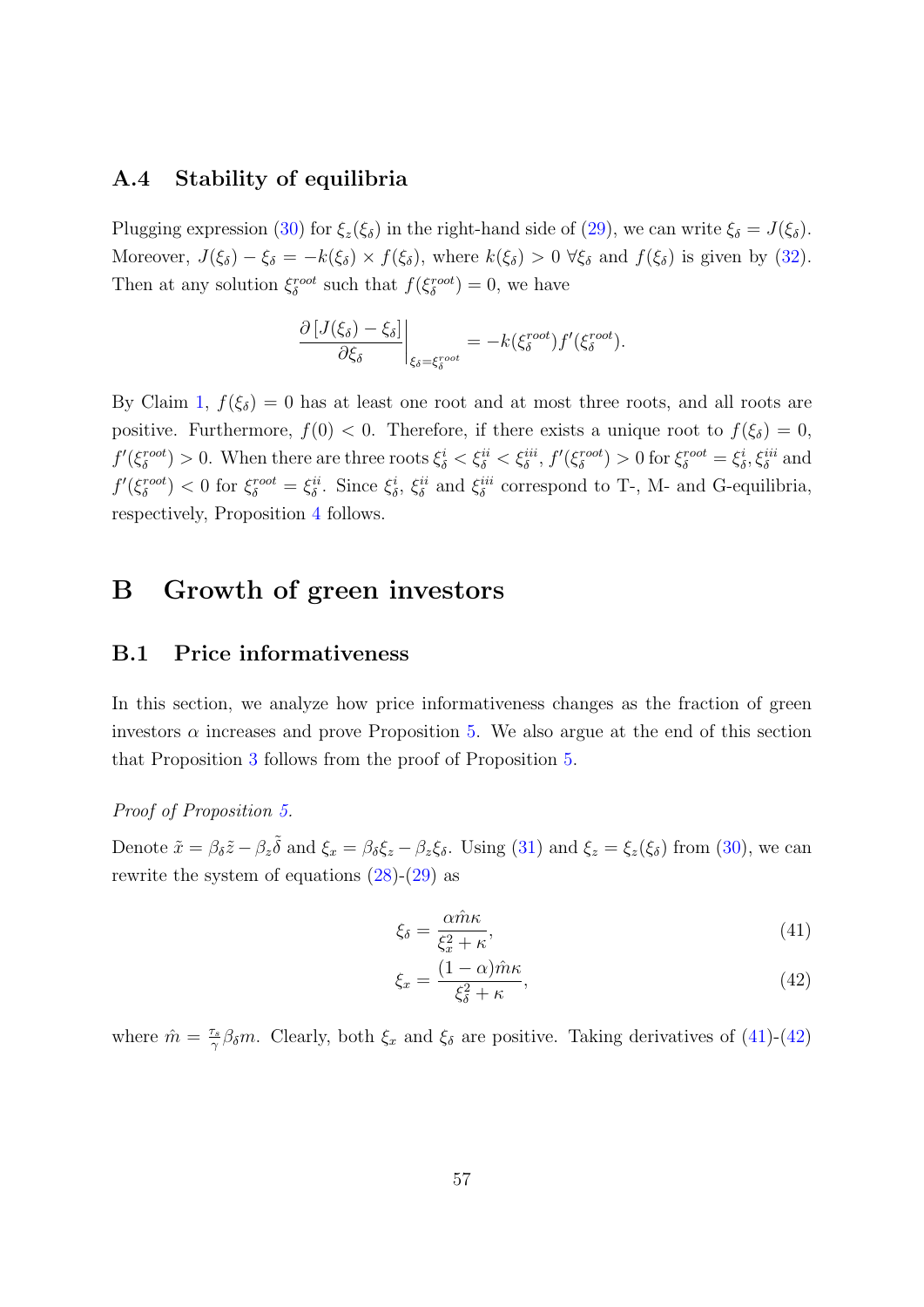with respect to  $\alpha$ , we obtain

$$
2\xi_x\xi_\delta\xi'_x + (\xi_x^2 + \kappa)\xi'_\delta - \kappa \hat{m} = 0,
$$
  

$$
(\xi_\delta^2 + \kappa)\xi'_x + 2\xi_x\xi_\delta\xi'_\delta + \kappa \hat{m} = 0.
$$

Here we use the prime symbol to denote derivatives with respect to  $\alpha$ . Simplifying these equations, we get

<span id="page-58-1"></span><span id="page-58-0"></span>
$$
\xi_x' = -\frac{\xi_x^2 + 2\xi_x \xi_\delta + \kappa}{\xi_\delta^2 + 2\xi_x \xi_\delta + \kappa} \xi_\delta'.\tag{43}
$$

Rewriting definitions [\(22\)](#page-20-1) and [\(23\)](#page-20-2), we get

$$
PI_{t} = \frac{\tau + \tau_{s}}{\beta_{\delta}^{2}} \frac{2\beta_{z}\xi_{x}\xi_{\delta} + \xi_{\delta}^{2} + \xi_{x}^{2} + \beta_{\delta}^{2}\kappa}{\xi_{\delta}^{2} + \kappa},
$$
  
\n
$$
PI_{g} = \frac{\tau + \tau_{s}}{\beta_{\delta}^{2}} \frac{2\beta_{z}\xi_{x}\xi_{\delta} + \xi_{\delta}^{2} + \xi_{x}^{2} + \beta_{\delta}^{2}\kappa}{\xi_{x}^{2} + \kappa},
$$
  
\n
$$
v = \frac{PI_{t}}{PI_{g}} = \frac{\xi_{x}^{2} + \kappa}{\xi_{\delta}^{2} + \kappa}.
$$
\n(44)

Below we analyze the comparative statics of  $PI_t$ ,  $PI_g$  and v with respect to  $\alpha$ .

# Comparative statics of  $PI_t$  and  $PI_g$  with respect to  $\alpha$

$$
\frac{dPI_t}{d\alpha} = \frac{2(\tau + \tau_s)}{\beta_\delta^2} \frac{(\beta_z \xi_x' \xi_\delta + \beta_z \xi_x \xi_\delta' + \xi_\delta \xi_\delta' + \xi_x \xi_x') (\xi_\delta^2 + \kappa) - (2\beta_z \xi_x \xi_\delta + \xi_\delta^2 + \xi_x^2 + \beta_\delta^2 \kappa) \xi_\delta \xi_\delta'}{(\xi_\delta^2 + \kappa)^2}.
$$

Substituting in  $\xi_x$  from [\(43\)](#page-58-0), we can rewrite the above expression as

$$
\frac{dPI_t}{d\alpha} = -\xi_{\delta}' \times A_1(\xi_{\delta}, \xi_x),
$$

where  $A_1(\xi_\delta, \xi_x)$  is a function that takes positive values for  $\xi_\delta > 0$  and  $\xi_x > 0$ . Hence, the sign of  $\frac{dPI_t}{d\alpha}$  is the same as the sign of  $-\xi'_\delta$ .

Using the same approach as for  $PI_t$ , we find that

$$
\frac{dPI_g}{d\alpha} = \xi_{\delta}' \times A_2 (\xi_{\delta}, \xi_x),
$$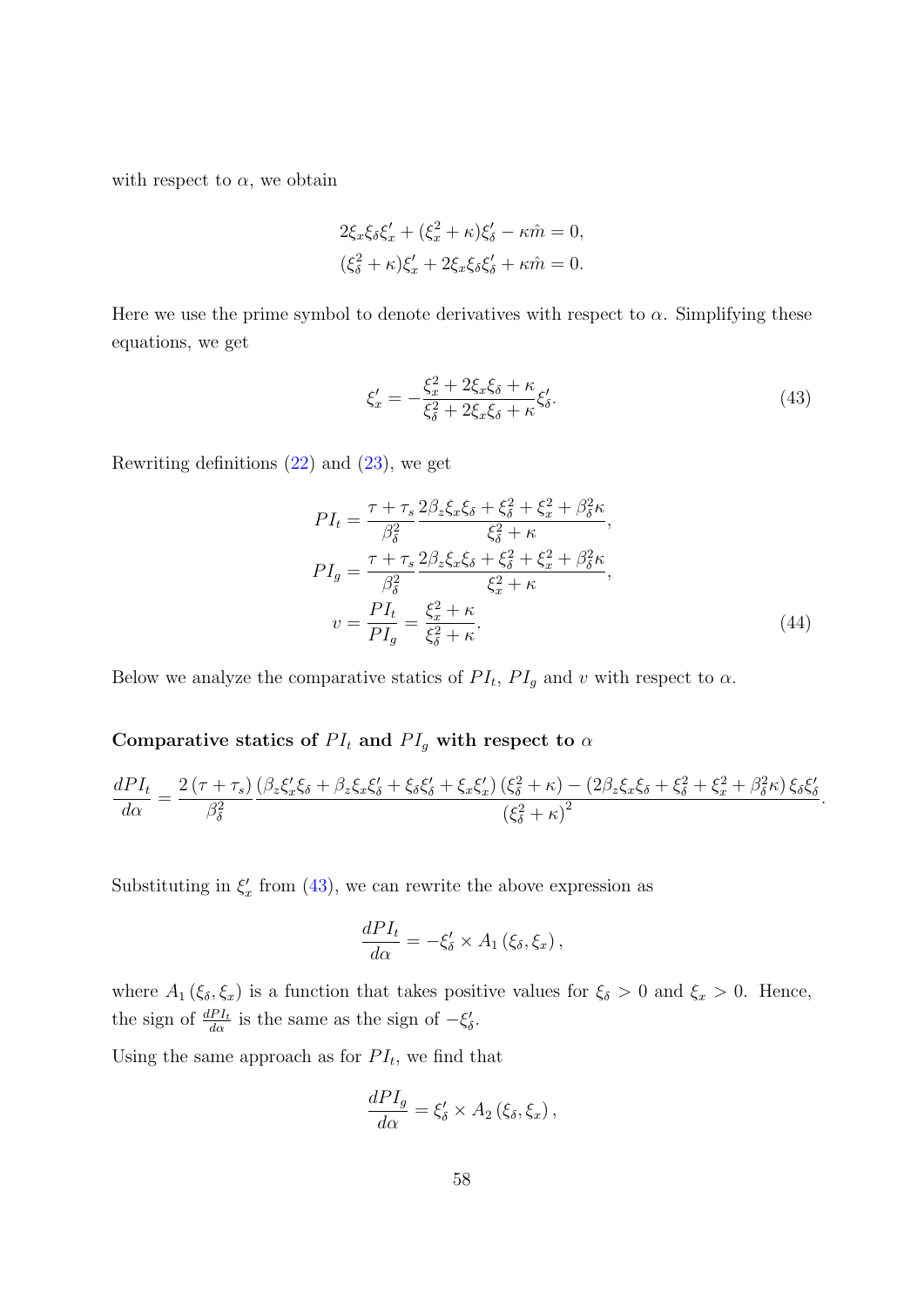where  $A_2(\xi_\delta,\xi_x)$  is a function that takes positive values for  $\xi_\delta > 0$  and  $\xi_x > 0$ . Hence, the sign of  $\frac{dPI_g}{d\alpha}$  is the same as the sign of  $\xi'_\delta$ .

#### Comparative statics of v with respect to  $\alpha$

$$
\frac{dv}{d\alpha} = \frac{\frac{dPI_t}{d\alpha}PI_g - \frac{dPI_g}{d\alpha}PI_t}{PI_g^2} = \frac{-\xi_\delta'\left(A_1\left(\xi_\delta, \xi_x\right)PI_g + A_2\left(\xi_\delta, \xi_x\right)PI_t\right)}{PI_g^2}.
$$

Hence, the sign of  $\frac{dv}{d\alpha}$  is the same as the sign of  $-\xi'_{\delta}$ .

#### Comparative statics of  $\xi_{\delta}$  with respect to  $\alpha$

 $\xi_{\delta}$  is implicitly defined by equation [\(31\)](#page-44-2), which we also show below.

$$
f(\xi_{\delta}, \alpha) = \xi_{\delta}^{5} - \alpha \hat{m} \xi_{\delta}^{4} + 2\kappa \xi_{\delta}^{3} - 2\alpha \hat{m} \kappa \xi_{\delta}^{2} + \left[ \kappa^{2} + (1 - \alpha)^{2} \hat{m}^{2} \kappa \right] \xi_{\delta} - \alpha \hat{m} \kappa^{2} = 0,
$$

where we again denote  $\hat{m} = \frac{\tau_s}{\gamma}$  $\frac{\sigma_s}{\gamma} \beta_{\delta} m$ . Using the implicit function theorem, we get

$$
\xi'_{\delta} = \frac{\hat{m}\xi_{\delta}^4 + 2\hat{m}\kappa\xi_{\delta}^2 + 2(1-\alpha)\hat{m}^2\kappa\xi_{\delta} + \hat{m}\kappa^2}{\frac{\partial f}{\partial\xi_{\delta}}}.
$$

Therefore, the sign of  $\xi'_{\delta}$  is the same as the sign of  $\frac{\partial f}{\partial \xi_{\delta}}$ .

By Claim [1,](#page-44-3)  $f(\xi_{\delta}) = 0$  has at least one root and at most three roots, and all roots are positive. Furthermore,  $f(0) < 0$ . Therefore, if there exists a unique root to  $f(\xi_{\delta}) = 0$ ,  $f'(\xi_{\delta}^{root}) > 0$ . When there are three roots  $\xi_{\delta}^{i} < \xi_{\delta}^{ii} < \xi_{\delta}^{iii}$ ,  $f'(\xi_{\delta}^{root}) > 0$  for  $\xi_{\delta}^{root} = \xi_{\delta}^{i}$ ,  $\xi_{\delta}^{iii}$  and  $f'(\xi_{\delta}^{root}) < 0$  for  $\xi_{\delta}^{root} = \xi_{\delta}^{ii}$ . Since  $\xi_{\delta}^{i}$ ,  $\xi_{\delta}^{ii}$  and  $\xi_{\delta}^{iii}$  correspond to T-, M- and G-equilibria, respectively, comparative statics results of Proposition [5](#page-21-2) follow.

#### Relative price informativeness across equilibria

Suppose that multiple equilibria are possible, that is,  $\tau_n > \tau_n^*$  ( $\frac{1}{2}$ )  $(\frac{1}{2}, \beta_{\delta})$ . The existence of  $\bar{\alpha}$ and  $\alpha$ , defined in Proposition [5,](#page-21-2) follows from Proposition [2.](#page-19-2) Notice that at  $\alpha = \alpha$  and  $\alpha = \bar{\alpha}$ , there are two equilibria such that  $\xi_{\delta}^{T}(\underline{\alpha}) < \xi_{\delta}^{M}(\underline{\alpha}) = \xi_{\delta}^{G}(\underline{\alpha})$  and  $\xi_{\delta}^{T}(\bar{\alpha}) = \xi_{\delta}^{M}(\bar{\alpha}) <$  $\xi^G_\delta(\bar{\alpha})$ .

Figure [9](#page-60-0) shows  $\xi_{\delta}$  as a function of  $\alpha$ , where the monotonicity properties of  $\xi_{\delta}$  with respect to  $\alpha$  have been established above. In particular,  $\xi_{\delta}(\alpha)$  is an increasing function in the Tand G-equilibria and is a decreasing function in the M-equilibrium.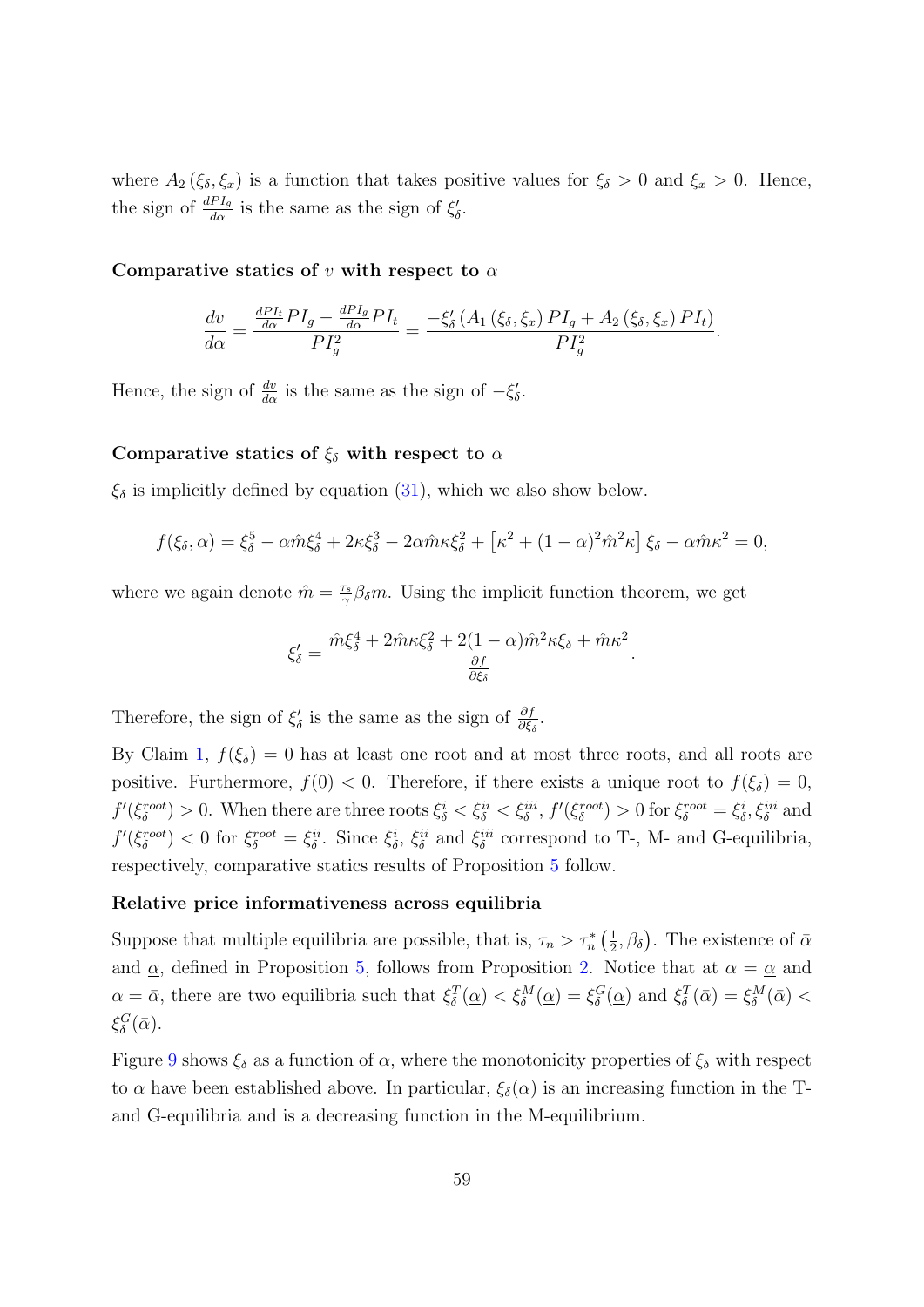Equations [\(41\)](#page-57-2)-[\(42\)](#page-57-3) imply  $\xi_{\delta}(\alpha)$  and  $\xi_{x}(\alpha)$  are symmetric around  $\alpha = \frac{1}{2}$  $\frac{1}{2}$  such that that  $\xi_{\delta}(\alpha) = \xi_{x}(1-\alpha)$ . This is illustrated in Figure [9](#page-60-0) for the T-equilibrium. This symmetry implies that  $1 - \underline{\alpha} = \overline{\alpha}$ . Further, it implies that in the T-equilibrium  $\xi_{\delta}(\alpha) < \xi_x(\alpha)$ . Using the definition of the relative price informativeness  $v(44)$  $v(44)$ , we conclude that in the T-equilibrium  $v^T > 1$ . Analogously, in the G-equilibrium  $v^G < 1$ . Finally,  $v^T > v^M > 1$  $v^G$ .  $\Box$ 

<span id="page-60-0"></span>

Figure 9:  $\xi_{\delta}$  and  $\xi_x = \beta_{\delta} \xi_z - \beta_z \xi_{\delta}$  as functions of the fraction of green investors  $\alpha$ . Y-axes are in the log scale. Parameters are selected such that the equilibrium multiplicity is possible, that is,  $\tau_n > \tau_n^* \left( \frac{1}{2}, \beta_{\delta} \right)$ .

Note that the last part of the above proof also proves Proposition [3.](#page-20-0) This proof also implies the following corollary that we will use below.

<span id="page-60-1"></span>Corollary 2. If equilibrium is unique,  $\xi'_\delta > 0$  and  $\xi_\delta \geq \xi_x$  if  $\alpha \geq \frac{1}{2}$  $rac{1}{2}$ . If there are multiple equilibria,  $\xi'_\delta > 0$  and  $\xi_\delta < \xi_x$  in the T-equilibrium,  $\xi'_\delta > 0$  and  $\xi_\delta > \xi_x$  in the G-equilibrium, and  $\xi_{\delta} < 0$  and  $\xi_{\delta} \geq \xi_x$  if  $\alpha \leq \frac{1}{2}$  $\frac{1}{2}$  in the M-equilibrium.

## B.2 Cost of capital

In this section, we prove Proposition [6](#page-24-0) and Corollary [1.](#page-25-0)

First, we express the cost of capital in its general form when the firm's expected output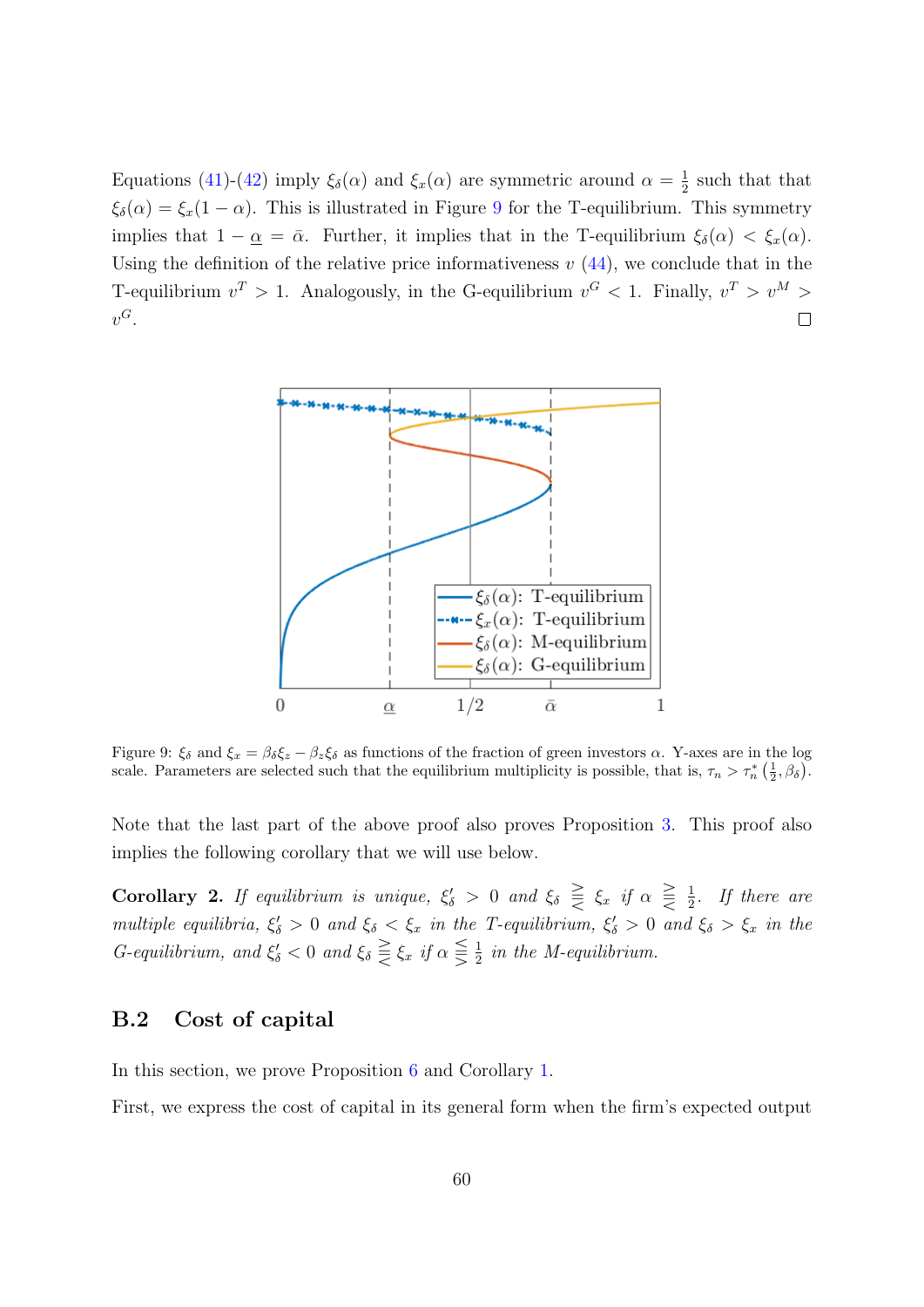is non-zero, i.e.

<span id="page-61-0"></span>
$$
CoC = \mathbb{E}[\tilde{z} - \tilde{p}] = \mu_z - p_0 - p_z \mu_z - p_\delta \mu_\delta. \tag{45}
$$

With non-zero expected  $\tilde{z}$  and  $\tilde{\delta}$ , the aggregate demand by type-j investors is given by

D j (˜z, ˜δ, p˜) = m<sup>j</sup> γ β j z τsz˜+τµz <sup>τ</sup>s+<sup>τ</sup> + β j δ τsδ˜+τµ<sup>δ</sup> <sup>τ</sup>s+<sup>τ</sup> + pzβ j z 1 τ+τs + pδβ j δ 1 τ+τs p˜−p0−p<sup>z</sup> τsz˜+τµz τs+<sup>τ</sup> <sup>−</sup>p<sup>δ</sup> τsδ˜+τµδ τs+τ p 2 z 1 τ+τs +p 2 δ 1 τ+τs +p 2 n 1 τn − p˜ 1 τ+τs − (<sup>p</sup>z<sup>β</sup> j z 1 τ+τs +pδβ j δ 1 τ+τs ) 2 p 2 z 1 τ+τs +p 2 δ 1 τ+τs +p 2 n 1 τn .

This expression is analogous to  $(27)$  in the zero-mean case. Plugging the above expression in the market clearing condition [\(3\)](#page-10-1) and equalizing coefficients in front of  $\tilde{z}$ ,  $\tilde{\delta}$ , and  $\tilde{n}$ , we can verify that the equilibrium price coefficients  $p_z$ ,  $p_\delta$  and  $p_n$  remain the same as in the zero-mean case. However,  $p_0$  is different,

$$
p_0 = \frac{\gamma \left(\frac{\tau}{\tau_s} \left(\mu_z \xi_z + \mu_\delta \xi_\delta\right) - 1\right)}{m_t P I_t + m_g P I_g},
$$

where  $PI_t$  and  $PI_g$  are the price informativeness to traditional and green investors, given by [\(22\)](#page-20-1) and [\(23\)](#page-20-2), respectively. We express the non-normalized price coefficients  $p_z$  and  $p_{\delta}$  in terms of the normalized price coefficients  $\xi_z$  and  $\xi_{\delta}$ . Rewriting [\(38\)](#page-53-2), we obtain

$$
p_n = (\tau + \tau_s) \frac{\frac{\gamma}{\tau + \tau_s} + m_t \frac{\xi_z}{\xi_\delta^2 + \kappa} + m_g \frac{\xi_z \beta_z + \xi_\delta \beta_\delta}{(\xi_z \beta_\delta - \xi_\delta \beta_z)^2 + \kappa}}{m_t P I_t + m_g P I_g}.
$$

Using the system [\(41\)](#page-57-2)-[\(42\)](#page-57-3) and the expressions for  $p_0$ ,  $p_n$ ,  $p_z = \xi_z \times p_n$ ,  $p_\delta = \xi_\delta \times p_n$ , we can rewrite  $(45)$  as

<span id="page-61-1"></span>
$$
CoC = c_z \mu_z + c_\delta \mu_\delta + \frac{\gamma}{m_t P I_t + m_g P I_g},\tag{46}
$$

where  $c_z = \frac{(1-\beta_z)\xi_\delta}{\beta_s \xi_z + (1-\beta_z)}$  $\frac{(1-\beta_z)\xi_\delta}{\beta_\delta \xi_z+(1-\beta_z)\xi_\delta}$  and  $c_\delta=-\frac{\beta_\delta \xi_\delta}{\beta_\delta \xi_z+(1-\beta_z)\xi_\delta}$  $\frac{\beta_{\delta}\xi_{\delta}}{\beta_{\delta}\xi_{z}+(1-\beta_{z})\xi_{\delta}}$ . Note that if  $\mu_{z}=\mu_{\delta}=0$ , this expression reduces to  $(24)$ .

Proof of Proposition [6.](#page-24-0)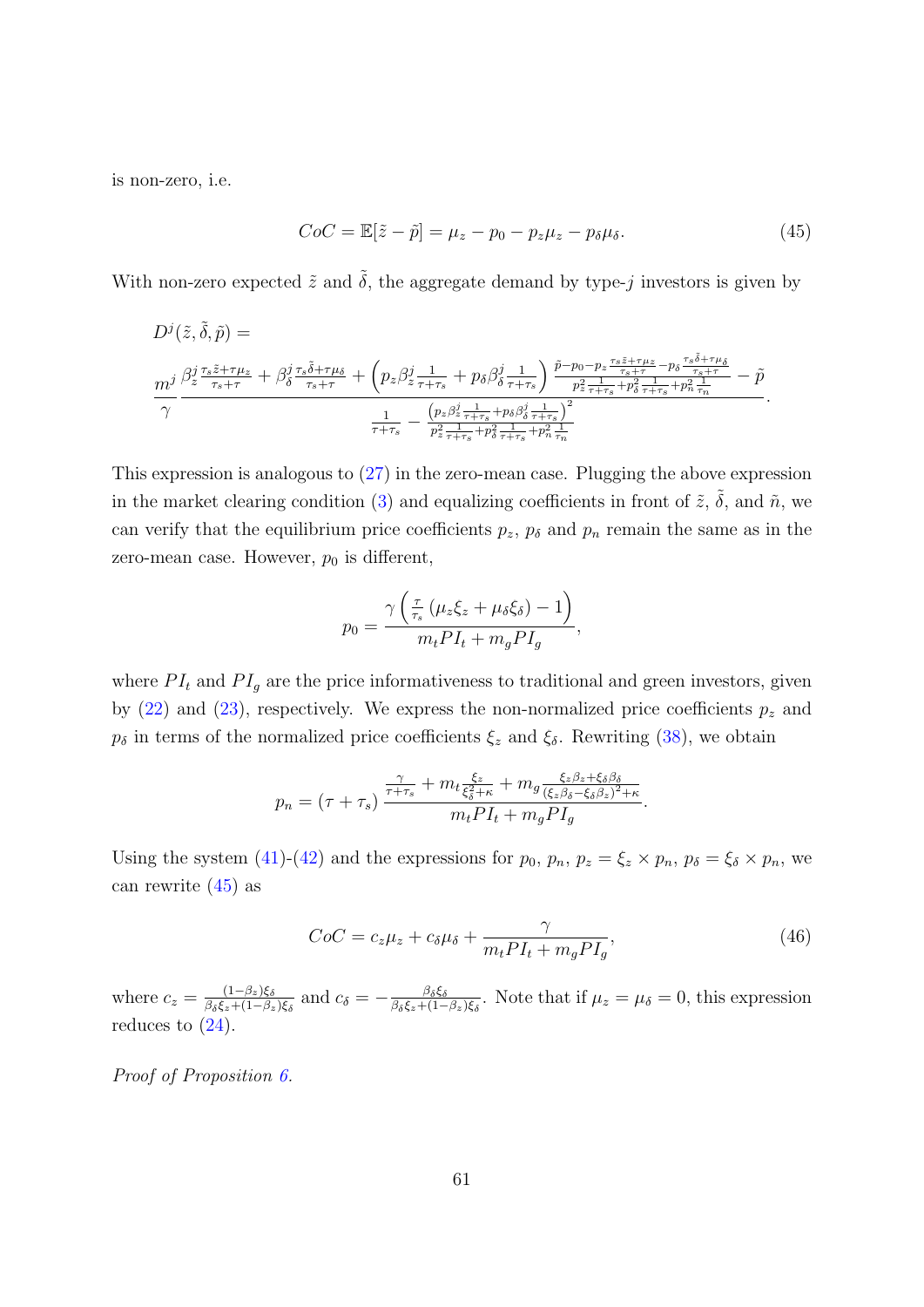If  $\mu_z = \mu_\delta = 0$ ,

$$
CoC = \frac{\gamma}{m_t P I_t + m_g P I_g}.
$$

Differentiating  $CoC$  with respect to  $\alpha$  and substituting in  $\xi_x'$  from [\(43\)](#page-58-0), we get

$$
\frac{dCoC}{d\alpha} = -(\xi_{\delta} - \xi_x) \xi'_{\delta} \times A_3(\xi_{\delta}, \xi_x),
$$

where  $A_3(\xi_\delta, x)$  is a function that takes positive values for any  $\xi_\delta > 0$  and  $\xi_x > 0$ . Then the comparative statics of  $CoC$  with respect to  $\alpha$  follow from Corollary [2.](#page-60-1)  $\Box$ 

## Proof of Corollary [1.](#page-25-0)

Equation [\(46\)](#page-61-1) shows that  $CoC$  is linear in  $\mu_z$  and  $\mu_\delta$ . Below we analyze the comparative statics of  $c_z$  and  $c_\delta$  with respect to  $\alpha$ . Note that  $\frac{dc_\delta}{d\alpha}$  and  $\frac{dc_z}{d\alpha}$  always have opposite signs because  $c_z = -\frac{1-\beta_z}{\beta_s}$  $\frac{-\beta_z}{\beta_\delta}c_\delta$ . Therefore, in what follows, we focus on the sign of  $\frac{dc_\delta}{d\alpha}$ .

Recall that  $\xi_x = \beta_\delta \xi_z - \beta_z \xi_\delta$ . Hence,

$$
c_{\delta} = -\frac{\beta_{\delta} \xi_{\delta}}{\xi_x + \xi_{\delta}} \Rightarrow c'_{\delta} = \frac{dc_{\delta}}{d\alpha} = -\beta_{\delta} \frac{\xi'_{\delta} \xi_x - \xi_{\delta} \xi'_x}{(\xi_x + \xi_{\delta})^2}.
$$

Substitute  $\xi'_x$  from [\(43\)](#page-58-0) to obtain  $c'_\delta = -\xi'_\delta \times A_4(\xi_\delta, x)$ , where  $A_4(\xi_\delta, \xi_x)$  is a function that takes positive values for  $\xi_{\delta} > 0$  and  $\xi_x > 0$ . Then the comparative statics of  $c_{\delta}$  with respect to  $\alpha$  follow from Corollary [2.](#page-60-1)  $\Box$ 

# <span id="page-62-0"></span>C Improvements in ESG information

In this section, we consider the setting discussed in Section [5.](#page-29-0) When  $\lambda > 0$ , demand for the stock from investors of type  $j$  is

$$
D^{j}(\tilde{z},\tilde{\delta},\tilde{p}) = \frac{m^{j}}{\gamma} \frac{\tilde{z}\beta_{z\tau+\tau_{s}}^{j} + \tilde{\delta}\beta_{\delta\lambda\tau+\lambda\tau_{s}}^{j} + \left(p_{z}\beta_{z\tau+\tau_{s}}^{j} + p_{\delta}\beta_{\delta\lambda\tau+\lambda\tau_{s}}^{j}\right) \frac{\tilde{p}-p_{0}-\tilde{z}p_{z\frac{\tau_{s}}{\tau_{s}+\tau}-\tilde{\delta}p_{\delta\lambda\tau_{s}+\lambda\tau_{s}}}{p_{z\frac{1}{\tau+\tau_{s}}+p_{\delta\lambda\tau+\lambda\tau_{s}}+p_{\delta\frac{1}{\tau_{s}+\lambda\tau_{s}}}} - \tilde{p}}{\left(\beta_{z}^{j}\right)^{2}\frac{1}{\tau+\tau_{s}} + \left(\beta_{\delta}^{j}\right)^{2}\frac{1}{\lambda\tau+\lambda\tau_{s}} - \frac{\left(p_{z}\beta_{z\frac{1}{\tau+\tau_{s}}+p_{\delta}\beta_{\delta\lambda\tau+\lambda\tau_{s}}^{j}\right)^{2}}{p_{z\frac{1}{\tau+\tau_{s}}+p_{\delta\lambda\tau+\lambda\tau_{s}}+p_{\delta\frac{1}{\tau_{s}+\lambda\tau_{s}}}}}
$$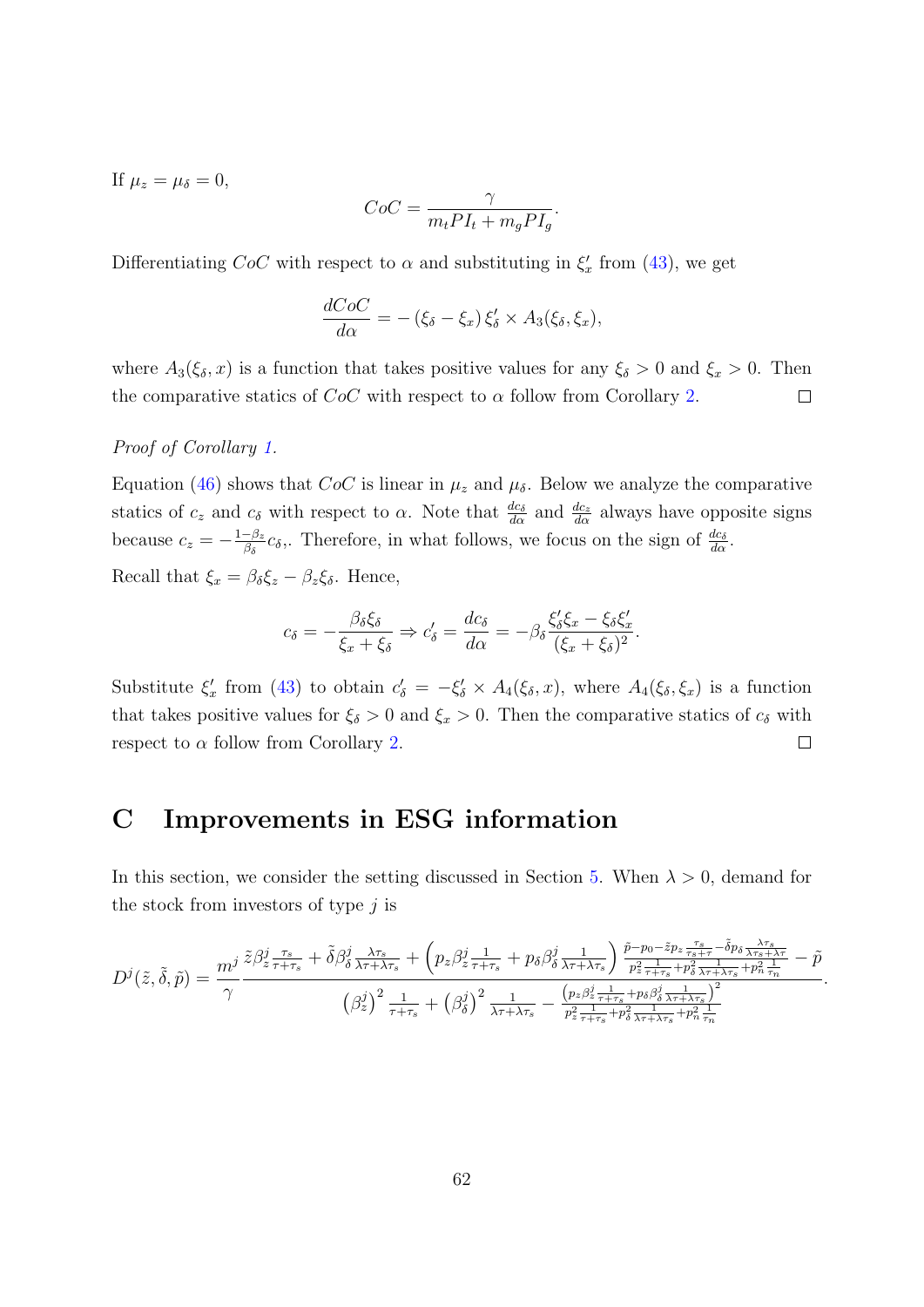Imposing the market clearing condition [\(3\)](#page-10-1), we obtain the system

<span id="page-63-0"></span>
$$
\xi_z = \frac{\tau_s}{\gamma} \left[ m_t + m_g \frac{\beta_z (\xi_\delta^2 + \lambda \kappa) - \xi_\delta \xi_z \beta_\delta}{(\xi_z \beta_\delta - \xi_\delta \beta_z)^2 + (\beta_z^2 \lambda + \beta_\delta^2) \kappa} \right],\tag{47}
$$

$$
\xi_{\delta} = \frac{\lambda \tau_s}{\gamma} \left[ -m_t \frac{\xi_{\delta} \xi_z}{\xi_{\delta}^2 + \lambda \kappa} + m_g \frac{\beta_{\delta} \left(\xi_z^2 + \kappa\right) - \xi_{\delta} \xi_z \beta_z}{\left(\xi_z \beta_{\delta} - \xi_{\delta} \beta_z\right)^2 + \left(\beta_z^2 \lambda + \beta_{\delta}^2\right) \kappa} \right].
$$
 (48)

Denote  $\check{\kappa} = \lambda \kappa = \lambda \frac{\tau + \tau_s}{\tau_s}$  $\frac{+\tau_s}{\tau_n}, \check{\beta}_{\delta} = \frac{\beta_{\delta}}{\sqrt{\lambda \beta_s^2}}$  $\lambda \beta_z^2 + \beta_\delta^2$ ,  $\check{\beta}_z = \sqrt{1-\check{\beta}_\delta^2}$  =  $\frac{\sqrt{\lambda} \beta_z}{\sqrt{\lambda^2 + \lambda^2}}$  $\frac{\sqrt{\lambda}\beta_z}{\lambda\beta_z^2+\beta_\delta^2},\ \check{m}_g\,=\,m_g\lambda \frac{1}{\sqrt{\lambda\beta_z^2}}$  $\lambda \beta_z^2 + \beta_\delta^2$ ,  $\tilde{m}_t = m_t \sqrt{\lambda}$  and  $\check{\xi}_z = \xi_z \sqrt{\lambda}$ . Then the system becomes  $\sqrt{\frac{1}{n}}$  →  $\sqrt{\frac{1}{n}}$  →  $\sqrt{\frac{1}{n}}$ 

<span id="page-63-1"></span>
$$
\check{\xi}_{z} = \frac{\tau_{s}}{\gamma} \left[ \check{m}_{t} + \check{m}_{g} \frac{\check{\beta}_{z} \left(\xi_{\delta}^{2} + \check{\kappa}\right) - \xi_{\delta} \check{\xi}_{z} \check{\beta}_{\delta}}{\left(\check{\xi}_{z} \check{\beta}_{\delta} - \xi_{\delta} \check{\beta}_{z}\right)^{2} + \check{\kappa}} \right],
$$
\n
$$
\xi_{\delta} = \frac{\tau_{s}}{\gamma} \left[ -\check{m}_{t} \frac{\xi_{\delta} \check{\xi}_{z}}{\xi_{\delta}^{2} + \check{\kappa}} + \check{m}_{g} \frac{\check{\beta}_{\delta} \left(\check{\xi}_{z}^{2} + \check{\kappa}\right) - \xi_{\delta} \check{\xi}_{z} \check{\beta}_{z}}{\left(\check{\xi}_{z} \check{\beta}_{\delta} - \xi_{\delta} \check{\beta}_{z}\right)^{2} + \check{\kappa}} \right].
$$

Note that it has the same structure as  $(28)-(29)$  $(28)-(29)$  $(28)-(29)$ . Therefore, adjusted versions of Propo-sitions [1](#page-19-1) and [2](#page-19-2) hold, where m,  $\alpha$  and  $\beta_{\delta}$  are substituted by, respectively,  $\tilde{m} = \tilde{m}_t + \tilde{m}_g$ ,  $\check{\alpha} = \frac{\check{m}_g}{\check{m}}$  $\frac{\check{n}_g}{\check{m}}$  and  $\check{\beta}_{\delta}$ .

Analytically characterizing comparative statics of the endogenous objects such as price coefficients, price informativeness and cost of capital, with respect to  $\lambda$  is nontrivial. In what follows, we investigate the model under assumption that  $\lambda$  is small. We linearize price coefficients  $\xi_z$  and  $\xi_\delta$  around  $\lambda = 0$  and investigate the comparative statics of the linearized solution. To do so, we proceed in three steps. First, we solve the model for the case with  $\lambda = 0$ . Second, we use the system of equations [\(47\)](#page-63-0)-[\(48\)](#page-63-1), derived under assumption  $\lambda > 0$ , to get equation [\(49\)](#page-64-0) that implicitly defines  $\xi_{\delta}$ . We then show that if  $\lambda$  is sufficiently small, there exists a unique solution to this equation that is smooth in  $\lambda$ around 0. Moreover, the solution to this equation coincides with the solution derived in Step 1 when  $\lambda = 0$ . In the third step, we linearize the solution of equation [\(49\)](#page-64-0) around  $\lambda = 0$  and prove Propositions [7](#page-30-0) and [8.](#page-31-0)

### Step 1: Solving the model when  $\lambda = 0$ .

When  $\lambda = 0$ , prior and signals about the ESG component  $\tilde{\delta}$  are infinitely imprecise. Therefore, the price cannot be informative about  $\tilde{\delta}$  in any equilibrium so that  $p_{\delta} = 0$  and  $\tilde{p} = p_0 + p_z \tilde{z} + p_n \tilde{n} = p_0 + p_n (\xi_z \tilde{z} + \tilde{n}).$  Green investors do not trade the stock because its payoff is infinitely risky to them. As a result, the equilibrium price coefficients are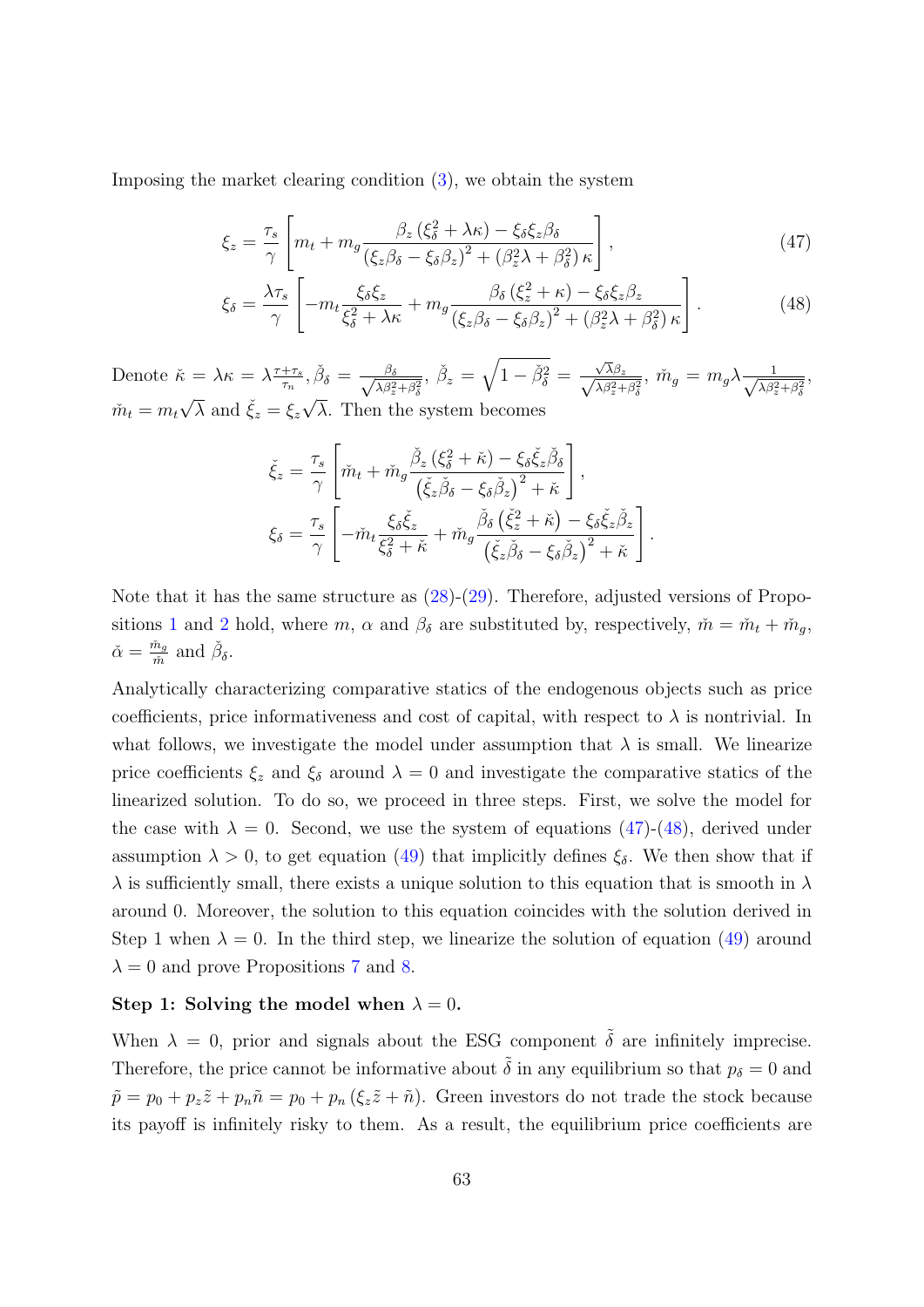shaped by trading activities of traditional and noise investors only. In particular, demand for the stock from traditional investors is

<span id="page-64-0"></span>
$$
D^{t}(\tilde{z},\tilde{p}) = m_{t} \frac{1}{\gamma} \frac{\tilde{z} \frac{\tau_{s}}{\tau + \tau_{s}} + p_{z} \frac{1}{\tau + \tau_{s}} \frac{\tilde{p} - p_{0} - \tilde{z} p_{z} \frac{\tau_{s}}{\tau_{s} + \tau}}{p_{z}^{2} \frac{1}{\tau + \tau_{s}} + p_{n}^{2} \frac{1}{\tau_{n}}} - \tilde{p}}{\frac{1}{\tau + \tau_{s}} - \frac{\left(p_{z} \frac{1}{\tau + \tau_{s}}\right)^{2}}{p_{z}^{2} \frac{1}{\tau + \tau_{s}} + p_{n}^{2} \frac{1}{\tau_{n}}}.
$$

The market clearing condition is  $D^t(\tilde{z}, \tilde{p}) + \tilde{n} = 1$ . By matching the price coefficients, it is straightforward to show that  $p_n > 0$ ,  $p_z > 0$ ,  $p_0 < 0$ ,  $\xi_z = \frac{\tau_s}{\gamma}$  $\frac{\tau_s}{\gamma}m_t$ . As mentioned earlier, the price cannot be informative about  $\tilde{\delta}$ , therefore we have  $p_{\delta} = 0$ ,  $\xi_{\delta} = 0$ .

# Step 2: Equation for  $\xi_{\delta}$  when  $\lambda > 0$ .

When  $\lambda > 0$ , we can use system  $(47)-(48)$  $(47)-(48)$  $(47)-(48)$  to get a quintic equation of  $\xi_{\delta}$ , analogous to equation [\(21\)](#page-19-0) in the main text:

$$
f(\xi_{\delta}) = \xi_{\delta}^{5} - \left(\frac{\tau_{s}}{\gamma}m_{g}\right)\lambda \frac{\beta_{\delta}}{\lambda\beta_{z}^{2} + \beta_{\delta}^{2}}\xi_{\delta}^{4} + 2\lambda\kappa\xi_{\delta}^{3} - 2\left(\frac{\tau_{s}}{\gamma}m_{g}\right)\lambda^{2}\kappa \frac{\beta_{\delta}}{\lambda\beta_{z}^{2} + \beta_{\delta}^{2}}\xi_{\delta}^{2} + \left(\frac{49}{\gamma}m_{t}\right)^{2}\lambda^{2}\kappa \frac{\beta_{\delta}^{2}}{\lambda\beta_{z}^{2} + \beta_{\delta}^{2}}\xi_{\delta} - \left(\frac{\tau_{s}}{\gamma}m_{g}\right)\lambda^{3}\kappa^{2} \frac{\beta_{\delta}}{\lambda\beta_{z}^{2} + \beta_{\delta}^{2}} = 0,
$$
\n(49)

which can be rewritten as

$$
f(\xi_{\delta}) = \left(\xi_{\delta} - \left(\frac{\tau_s}{\gamma}m_g\right)\lambda \frac{\beta_{\delta}}{\lambda \beta_{z}^{2} + \beta_{\delta}^{2}}\right)\left(\xi_{\delta}^{2} + \lambda \kappa\right)^{2} + \left(\frac{\tau_s}{\gamma}m_t\right)^{2}\lambda^{2}\kappa \frac{\beta_{\delta}^{2}}{\lambda \beta_{z}^{2} + \beta_{\delta}^{2}}\xi_{\delta} = 0.
$$

If  $\lambda = 0$ , this equation has a unique solution  $\xi_{\delta} = 0$ , which coincides with the one derived in Step 1. If  $\lambda > 0$ , there always exists a positive solution because  $f(0) < 0$  and  $f(\infty) > 0$ . Moreover, all solutions are below  $\frac{\tau_s}{\gamma} m_g \lambda \frac{\beta_\delta}{\lambda \beta_s^2 + \gamma}$  $\frac{\beta_{\delta}}{\lambda\beta_{z}^{2}+\beta_{\delta}^{2}}$ . When  $\lambda$  is sufficiently small, the solution is unique. Indeed, differentiate [\(49\)](#page-64-0) and observe that for  $\xi_{\delta} \in (0, \frac{\tau_s}{\gamma})$  $\frac{\tau_s}{\gamma} m_g \lambda \frac{\beta_\delta}{\lambda \beta_z^2 +}$  $\overline{\lambda \beta_z^2 + \beta_\delta^2}$  $\big),$ 

$$
\frac{\partial f}{\partial \xi_\delta} > -4 \left(\frac{\tau_s}{\gamma} m_g \frac{\lambda \beta_\delta}{\lambda \beta_z^2 + \beta_\delta^2}\right)^4 - 4 \left(\frac{\tau_s}{\gamma} m_g \frac{\lambda \beta_\delta}{\lambda \beta_z^2 + \beta_\delta^2}\right)^2 \lambda \kappa + \lambda^2 \kappa^2 + \left(\frac{\tau_s}{\gamma} m_t\right)^2 \frac{\lambda^2 \kappa \beta_\delta^2}{\lambda \beta_z^2 + \beta_\delta^2}.
$$

If  $\lambda$  is sufficiently small, the last positive term is larger in absolute terms than the first two negative terms combined. Therefore,  $f(\xi_{\delta})$  is strictly increasing on the relevant interval, which guarantees that there exists a unique solution  $\xi_{\delta}(\lambda)$ . Moreover, the function  $\xi_{\delta}(\lambda)$ is smooth in the neighborhood of zero because  $f(\xi_{\delta},\lambda)$  is smooth in the neighborhood of  $(0, 0).$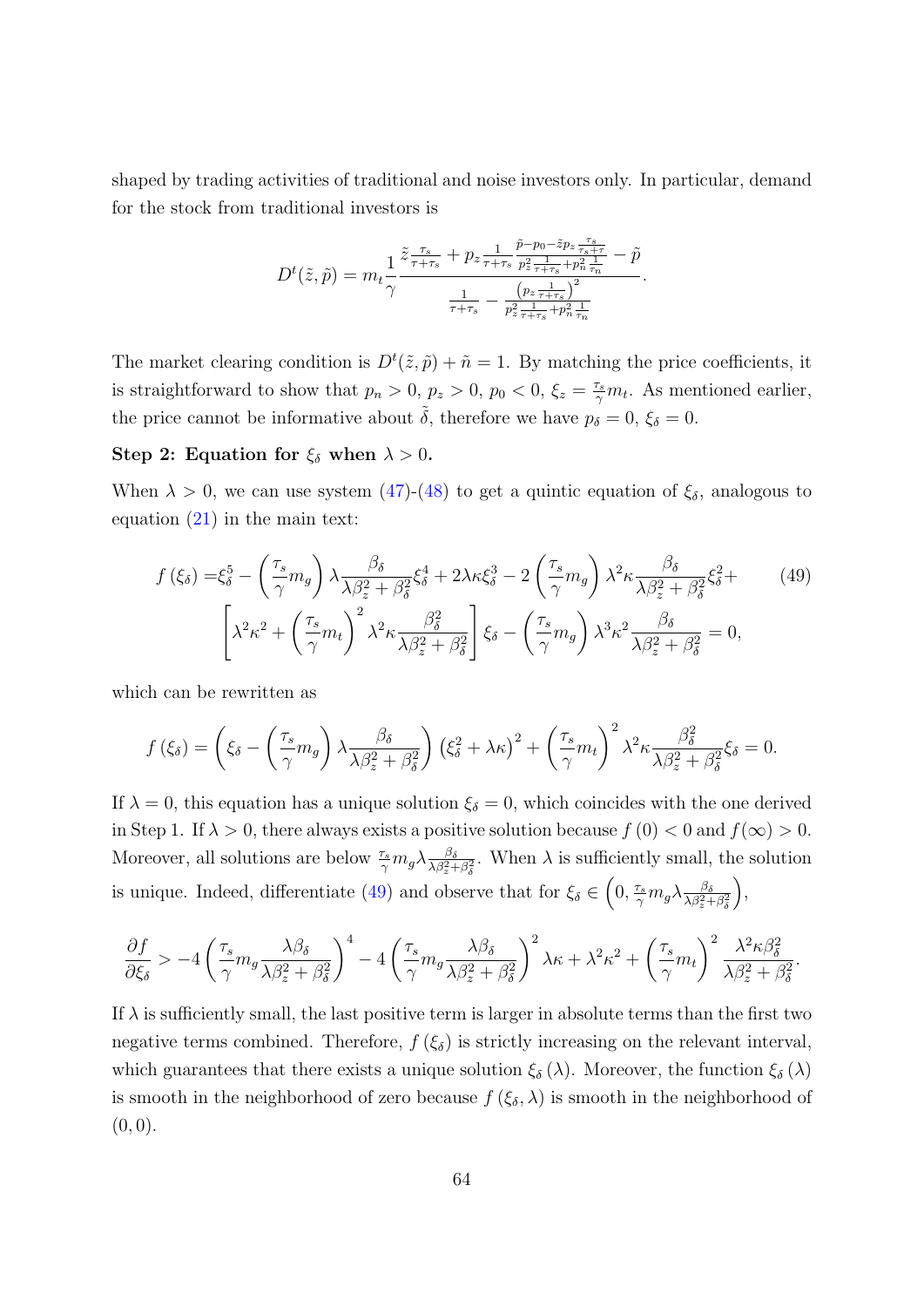### Step 3: Linearization.

Because  $\xi_{\delta}(\lambda)$  is smooth around  $\lambda = 0$ , we can use its Taylor series to approximate it around this point. Write  $\xi_{\delta} = \xi_{\delta,1} \lambda + o(\lambda)$ , where  $\xi_{\delta,1}$  does not depend on  $\lambda$ , and plug it in [\(49\)](#page-64-0). Omitting higher order terms, we obtain

$$
\xi_{\delta,1} = \frac{\left(\frac{\tau_s}{\gamma}m_g\right)\kappa}{\beta_{\delta}\left(\left(\frac{\tau_s}{\gamma}m_t\right)^2 + \kappa\right)} > 0.
$$

Similarly, we have  $\xi_z = \xi_{z,0} + \xi_{z,1}\lambda + o(\lambda)$ . Using equation [\(47\)](#page-63-0), we get

$$
\xi_{z,0} = \frac{\tau_s}{\gamma} m_t \text{ and } \xi_{z,1} = \xi_{\delta,1} \frac{1}{\beta_{\delta}} \left[ \beta_z - \frac{\left(\frac{\tau_s}{\gamma} m_t\right) \left(\frac{\tau_s}{\gamma} m_g\right)}{\left(\frac{\tau_s}{\gamma} m_t\right)^2 + \kappa} \right].
$$

The linear term of  $\xi_z$  is negative if and only if  $\beta_z < \frac{\left(\frac{\tau_s}{\gamma} m_t\right)\left(\frac{\tau_s}{\gamma} m_g\right)}{\left(\frac{\tau_s}{\gamma}\right)^2}$  $\frac{\gamma^{m_t} \int (\gamma^{m_t})^2}{(\gamma^{m_t})^2 + \kappa}$ , which proves part (i) of Proposition [7.](#page-30-0)

Next, we linearize price informativeness, given by [\(25\)](#page-30-1)-[\(26\)](#page-30-2). We repeat them below.

$$
PI_t = (\tau + \tau_s) \frac{\xi_z^2 \lambda + \xi_\delta^2 + \lambda \kappa}{\xi_\delta^2 + \lambda \kappa} \text{ and } PI_g = (\tau + \tau_s) \frac{\xi_z^2 \lambda + \xi_\delta^2 + \lambda \kappa}{(\xi_\delta \beta_z - \xi_z \beta_\delta)^2 + (\beta_z^2 \lambda + \beta_\delta^2) \kappa}.
$$

For green investors, we have

$$
PI_{g,0} + PI_{g,1}\lambda = (\tau + \tau_s) \frac{\xi_{z,0}^2 \lambda + \lambda \kappa}{\xi_{z,0}^2 \beta_{\delta}^2 + \beta_{\delta}^2 \kappa} \Rightarrow PI_{g,0} = 0, \ \ PI_{g,1} = (\tau + \tau_s) \frac{1}{\beta_{\delta}^2} > 0.
$$

For traditional investors, we have

$$
PI_{t,0} + PI_{t,1}\lambda = (\tau + \tau_s) \frac{\xi_{z,0}^2 \lambda + 2\xi_{z,1}\xi_{z,0}\lambda^2 + \xi_{\delta,1}^2 \lambda^2 + \lambda \kappa}{\xi_{\delta,1}^2 \lambda^2 + \lambda \kappa} \Rightarrow
$$
  
\n
$$
PI_{t,0} = (\tau + \tau_s) \frac{\left(\frac{\tau_s}{\gamma}m_t\right)^2 + \kappa}{\kappa}, PI_{t,1} = (\tau + \tau_s) \frac{2\xi_{z,0}\xi_{\delta,1}}{\kappa \beta_{\delta}} \left(\beta_z - \frac{3}{2} \frac{\left(\frac{\tau_s}{\gamma}m_g\right)\left(\frac{\tau_s}{\gamma}m_t\right)}{\left(\frac{\tau_s}{\gamma}m_t\right)^2 + \kappa}\right).
$$

Clearly,  $PI_{t,1} < 0$  if and only if  $\beta_z - \frac{3}{2}$ 2  $\left(\frac{\tau_s}{\gamma}m_g\right)\left(\frac{\tau_s}{\gamma}m_t\right)$  $\frac{\gamma^{mg} \sqrt{\gamma^{m_t}}}{(\frac{\tau_s}{\gamma}m_t)^2 + \kappa}$  < 0, which proves part (ii) of Proposition [7.](#page-30-0)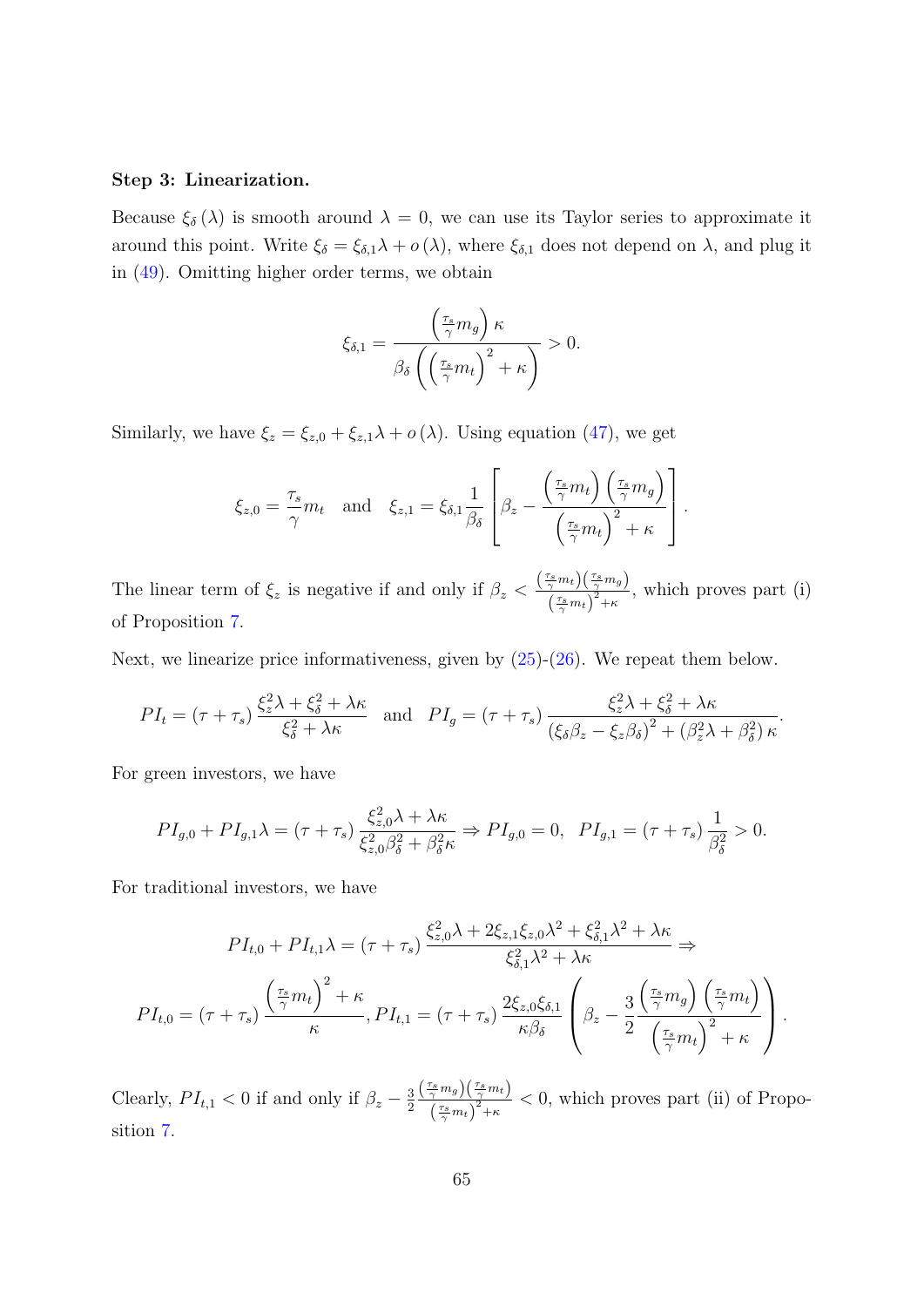Finally, recall that  $CoC = \frac{2}{m_1PL_+}$  $\frac{\gamma}{m_tPI_t+m_gPI_g}$  and so

$$
\frac{dCoC}{d\lambda} \propto -\left(m_t \frac{dPI_t}{d\lambda} + m_g \frac{dPI_g}{d\lambda}\right),\,
$$

where  $\propto$  denotes proportionality up to a positive term. Using  $PI_{g,1}$  and  $PI_{t,1}$  derived above, we have

$$
m_t \frac{dPI_t}{d\lambda} + m_g \frac{dPI_g}{d\lambda} = m_t PI_{t,1} + m_g PI_{g,1} + o(1) =
$$
  

$$
\frac{\tau + \tau_s}{\beta_\delta^2} \frac{2m_g \left(\frac{\tau_s}{\gamma} m_t\right)^2}{\left(\frac{\tau_s}{\gamma} m_t\right)^2 + \kappa} \left[\beta_z - \frac{3}{2} \frac{\left(\frac{\tau_s}{\gamma} m_t\right) \left(\frac{\tau_s}{\gamma} m_g\right)}{\left(\frac{\tau_s}{\gamma} m_t\right)^2 + \kappa} + \frac{1}{2} \frac{\left(\frac{\tau_s}{\gamma} m_t\right)^2 + \kappa}{\left(\frac{\tau_s}{\gamma} m_t\right)^2}\right] + o(1).
$$

If the expression in the brackets is negative,  $CoC$  increases in  $\lambda$  for a sufficiently small λ. This proves Proposition [8.](#page-31-0)

# <span id="page-66-0"></span>D Correlated payoff components

This section considers the model in which the financial payoff component  $\tilde{z}$  and the ESG payoff component  $\tilde{\delta}$  are correlated with a correlation coefficient  $\rho \in (-1,1)$ . As in the main model, the stock payoff to traditional investors is  $\tilde{z}$  and the stock payoff to green investors is  $\beta_z \tilde{z} + \beta_\delta \tilde{\delta}$ . We normalize  $\beta_z^2 + 2\beta_z \beta_\delta \rho + \beta_\delta^2 = 1$  such that traditional and green investors are exposed to the same ex-ante variance when holding the stock.

Define orthogonalized payoff components

<span id="page-66-1"></span>
$$
\tilde{x} = \tilde{z},\tag{50}
$$

<span id="page-66-2"></span>
$$
\tilde{y} = \frac{\tilde{\delta} - \rho \tilde{z}}{\sqrt{1 - \rho^2}}.
$$
\n(51)

By construction,  $\tilde{x}$  and  $\tilde{y}$  have the same variance  $\tau^{-1}$  as  $\tilde{z}$  and  $\tilde{\delta}$ . Furthermore, they are uncorrelated. Intuitively,  $\tilde{y}$  represents "pure" ESG output that is completely unrelated to cash flows.

We can write investors' preferences over the orthogonalized payoff components  $(50)$ - $(51)$ in the following way. Traditional investors still value only one component  $\tilde{x}$ . For green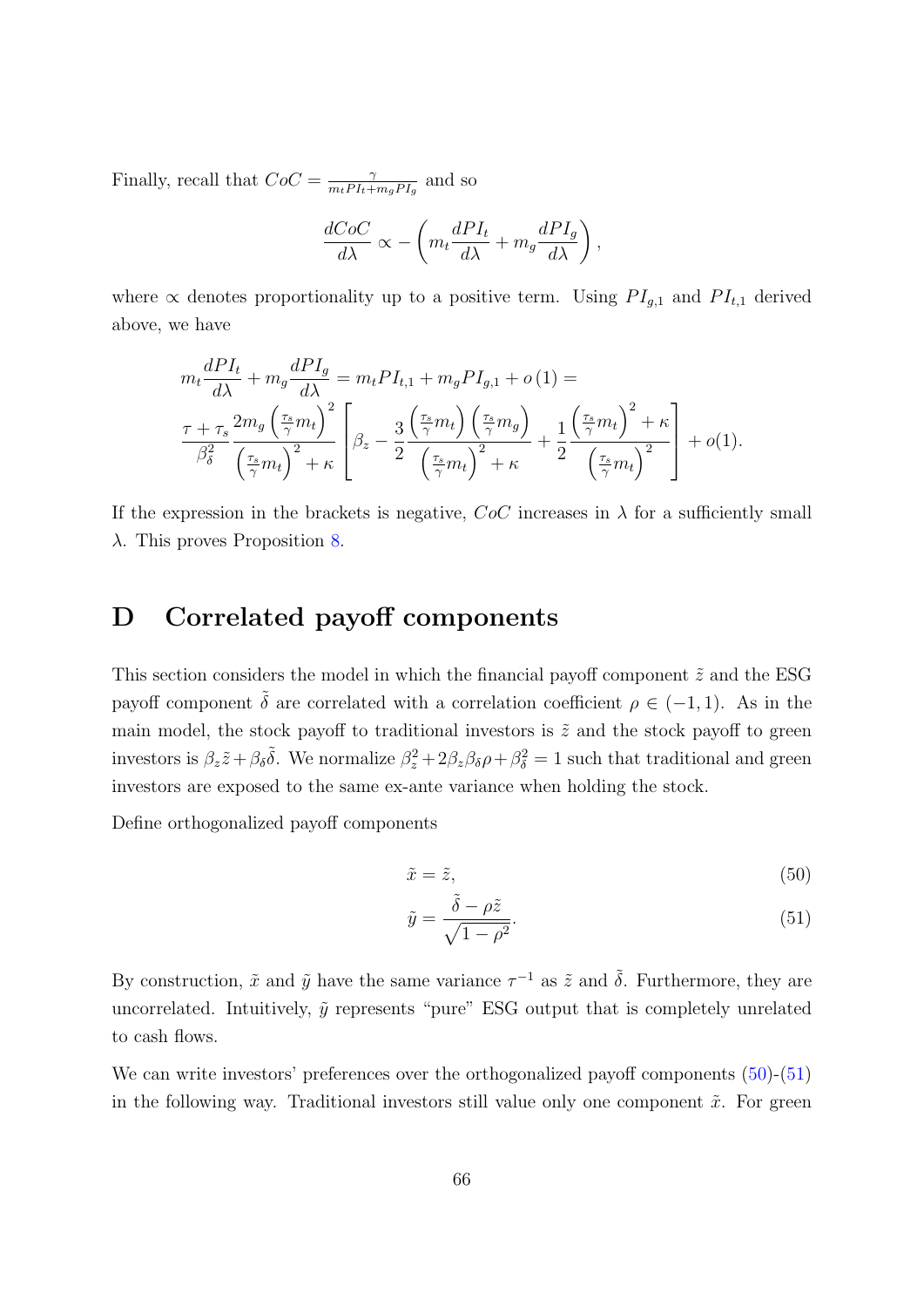investors, the stock payoff is  $\beta_x \tilde{x} + \beta_y \tilde{y}$ , where

$$
\beta_x = \beta_z + \beta_\delta \rho,
$$
  

$$
\beta_y = \beta_\delta \sqrt{1 - \rho^2}.
$$

Note that  $\beta_x^2 + \beta_y^2 = \beta_z^2 + 2\beta_z\beta_\delta\rho + \beta_\delta^2 = 1$ .

We assume that each investor  $i$  irrespective of her type observes two uncorrelated private signals  $\tilde{s}_x^i \sim N(\tilde{x}, \tau_s^{-1})$  and  $\tilde{s}_y^i \sim N(\tilde{y}, \tau_s^{-1})$ . Signals about  $\tilde{y}$  represent information about "pure" ESG output that is unrelated to cash flows; signals about  $\tilde{x}$  represent information about cash flows, including cash flow-relevant information that investors extract from a firm's ESG performance. For example,  $\tilde{s}_x^i$  might include information about how eco-friendly a firm's products are and thus how strong the demand from eco-conscious consumers is going to be. Note that this information environment is equivalent to the one in which investors receive correlated signals about the non-orthogonalized payoff components  $\tilde{s}^i_z \sim N(\tilde{z}, \tau_s^{-1})$  and  $\tilde{s}^i_\delta \sim N(\tilde{\delta}, \tau_s^{-1}),$  with the same correlation coefficient  $\rho$ as between  $\tilde{z}$  and  $\tilde{\delta}$ .<sup>[26](#page-67-0)</sup>

Therefore, by orthogonalizing the payoff components and defining investors' preferences over these components, we get back to the main model of Section [3,](#page-17-0) in which the payoff components are uncorrelated. The following proposition summarizes the equivalence result.

<span id="page-67-1"></span>Proposition 9. The following two models are equivalent:

- 1. A model in which payoff components are correlated,  $Corr(\tilde{z}, \tilde{\delta}) = \rho$ ; signals are correlated  $Corr(\tilde{s}_z^i, \tilde{s}_\delta^i) = \rho$  for any investor i; stock payoff to traditional investors is  $\tilde{z}$ ; stock payoff to green investors is  $\beta_z \tilde{z} + \beta_\delta \tilde{\delta}$ .
- 2. A model in which payoff components  $\tilde{x} = \tilde{z}$  and  $\tilde{y} = \frac{\tilde{\delta} \rho \tilde{z}}{\sqrt{2}}$  $\frac{-\rho z}{1-\rho^2}$  and investor signals about them are uncorrelated; stock payoff to traditional investors is  $\tilde{x}$ ; stock payoff to green investors is  $(\beta_z + \beta_\delta \rho) \tilde{x} + (\beta_\delta \sqrt{1 - \rho^2}) \tilde{y}$ .

Proposition [9](#page-67-1) is intuitive. In particular, it states that a positive correlation between the payoff components effectively makes traditional and green investors' preferences more aligned. That is, a high realization of the ESG payoff component benefits not only green

<span id="page-67-0"></span><sup>&</sup>lt;sup>26</sup>Equal correlation Corr $(\tilde{z}, \tilde{\delta})$  = Corr $(\tilde{s}_z^i, \tilde{s}_\delta^i) = \rho$  is crucial to keep the model analytically tractable.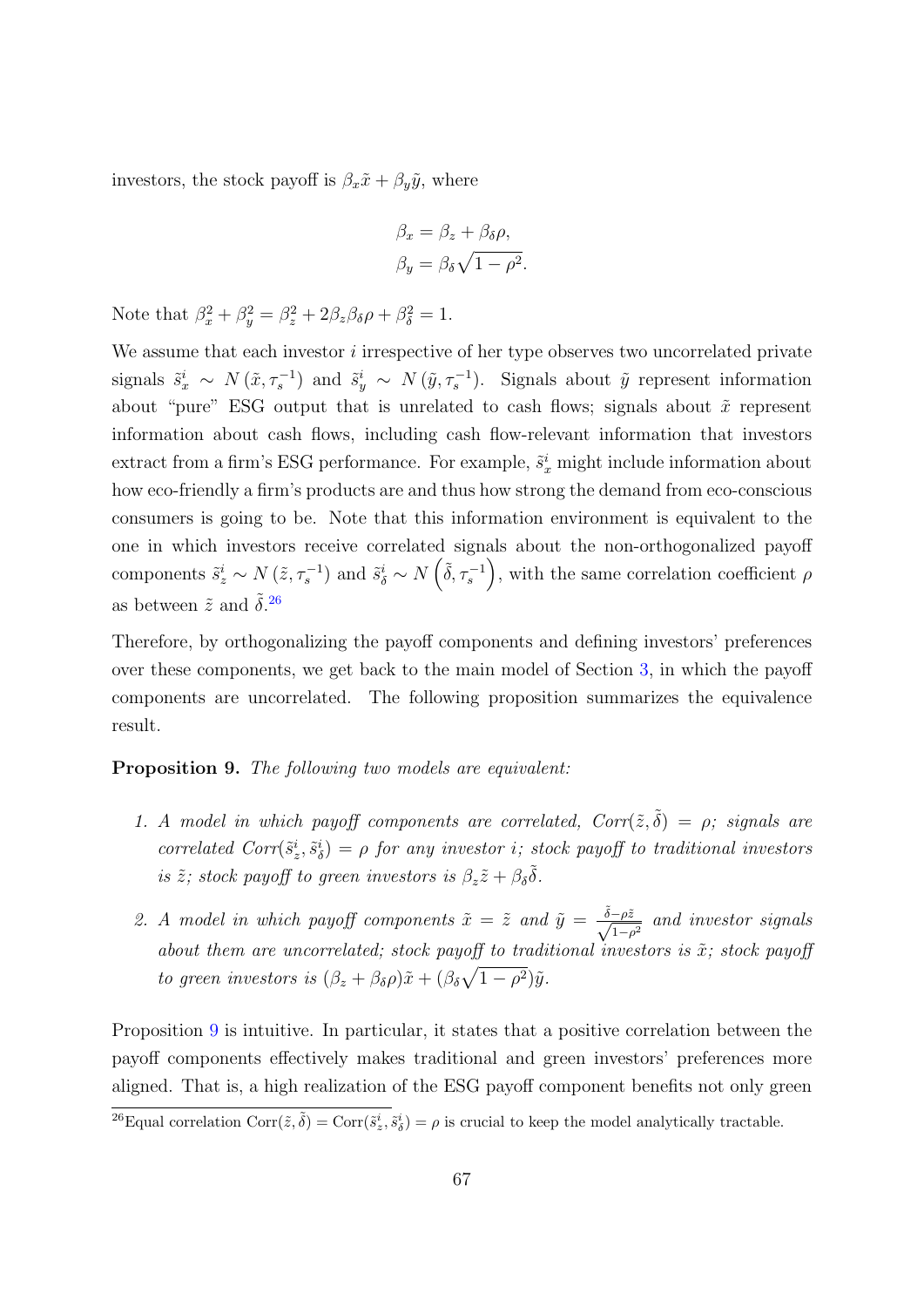investors, who directly value the ESG output, but also traditional investors because it tends to be associated with a higher realization of the financial payoff component.

# <span id="page-68-0"></span>E General information structure

In the main text, we consider an analytically tractable case when traditional and green investors have access to information of the same quality. In this section, we explore the role of information structure for our main results. In particular, we establish that our results about the existence of multiple equilibria in the trading game and the nature of these equilibria are robust to general assumptions about information available to investors.

First, we allow  $\tilde{z}$  and  $\tilde{\delta}$  to have different ex ante variances,  $\tau_z^{-1}$  and  $\tau_\delta^{-1}$  $\delta^{-1}$ , respectively. Second, traditional and green investors receive informative signals about  $\tilde{z}$  and  $\tilde{\delta}$  of potentially different precisions. In particular, investor i of type  $j \in \{t, g\}$  receives two private signals,  $\tilde{s}^{ij}_z \sim N\left(\tilde{z}, \left(\tau_{s_z}^j\right)^{-1}\right)$  and  $\tilde{s}^{ij}_\delta \sim N\left(\tilde{\delta}, \left(\tau_{s_\delta}^j\right)^{-1}\right)$ . Given their preferences, we assume that traditional (green) investors receive some useful information about  $\tilde{z}(\tilde{\delta})$ , namely,  $\tau_{s_z}^t > 0$  and  $\tau_{s_\delta}^g > 0$ . Other signals can be in principle uninformative,  $\tau_{s_\delta}^t \geq 0$  and  $\tau_{s_z}^g \geq 0$ . Finally, we maintain our baseline assumptions: masses of traditional and green investors are positive,  $m_t > 0$  and  $m_g > 0$ ; investors' risk aversion parameter is  $\gamma > 0$ ; traditional investors care only about  $\tilde{z}$  and green investors care about  $\beta_z \tilde{z} + \beta_\delta \tilde{\delta}$ , where  $\beta_z \geq 0$  and  $\beta_\delta > 0$ ; noise traders' demand is  $\tilde{n} \sim N(0, \tau_n^{-1})$ .

Under general information structure, the system of equations [\(28\)](#page-43-3)-[\(29\)](#page-43-4) for  $\xi_z$  and  $\xi_\delta$ becomes

<span id="page-68-1"></span>
$$
\xi_z = m_t \tau_{s_z}^t + m_g \tau_{s_z}^g \frac{\beta_z \left(\xi_\delta^2 + \frac{\tau_\delta + \tau_{s_\delta}^g}{\tau_n}\right) - \xi_\delta \xi_z \beta_\delta}{\left(\xi_z \beta_\delta - \xi_\delta \beta_z\right)^2 + \left(\beta_z^2 \left(\tau_\delta + \tau_{s_\delta}^g\right) + \beta_\delta^2 \left(\tau_z + \tau_{s_z}^g\right)\right) \frac{1}{\tau_n}},\tag{52}
$$

<span id="page-68-2"></span>
$$
\xi_{\delta} = -m_{t}\tau_{ss}^{t} \frac{\xi_{\delta}\xi_{z}}{\xi_{\delta}^{2} + \frac{\tau_{\delta} + \tau_{s_{\delta}}^{t}}{\tau_{n}}} + m_{g}\tau_{ss}^{g} \frac{\beta_{\delta}\left(\xi_{z}^{2} + \frac{\tau_{z} + \tau_{s_{z}}^{g}}{\tau_{n}}\right) - \xi_{\delta}\xi_{z}\beta_{z}}{\left(\xi_{z}\beta_{\delta} - \xi_{\delta}\beta_{z}\right)^{2} + \left(\beta_{z}^{2}\left(\tau_{\delta} + \tau_{s_{\delta}}^{g}\right) + \beta_{\delta}^{2}\left(\tau_{z} + \tau_{s_{z}}^{g}\right)\right)\frac{1}{\tau_{n}}}. \tag{53}
$$

In [\(52\)](#page-68-1)-[\(53\)](#page-68-2), we set  $\gamma = 1$ . This is without loss of generality because it is equivalent to redefining the masses of traditional and green investors.

<span id="page-68-3"></span>**Proposition 10.** Fix  $m_t > 0$ ,  $m_g > 0$ ,  $\gamma > 0$ ,  $\beta_z \ge 0$ ,  $\beta_{\delta} > 0$ ,  $\tau_{s_z}^t > 0$ ,  $\tau_{s_{\delta}}^t \ge 0$ ,  $\tau_{s_z}^g \ge 0$ ,  $\tau_{s\delta}^g > 0$ . For any  $\tau_n > 0$ , an equilibrium with a linear price  $\tilde{p} = p_0 + p_z \tilde{z} + p_\delta \tilde{\delta} + p_n \tilde{n}$ exists. Moreover, for a sufficiently large  $\tau_n$  multiple equilibria exist if one of the following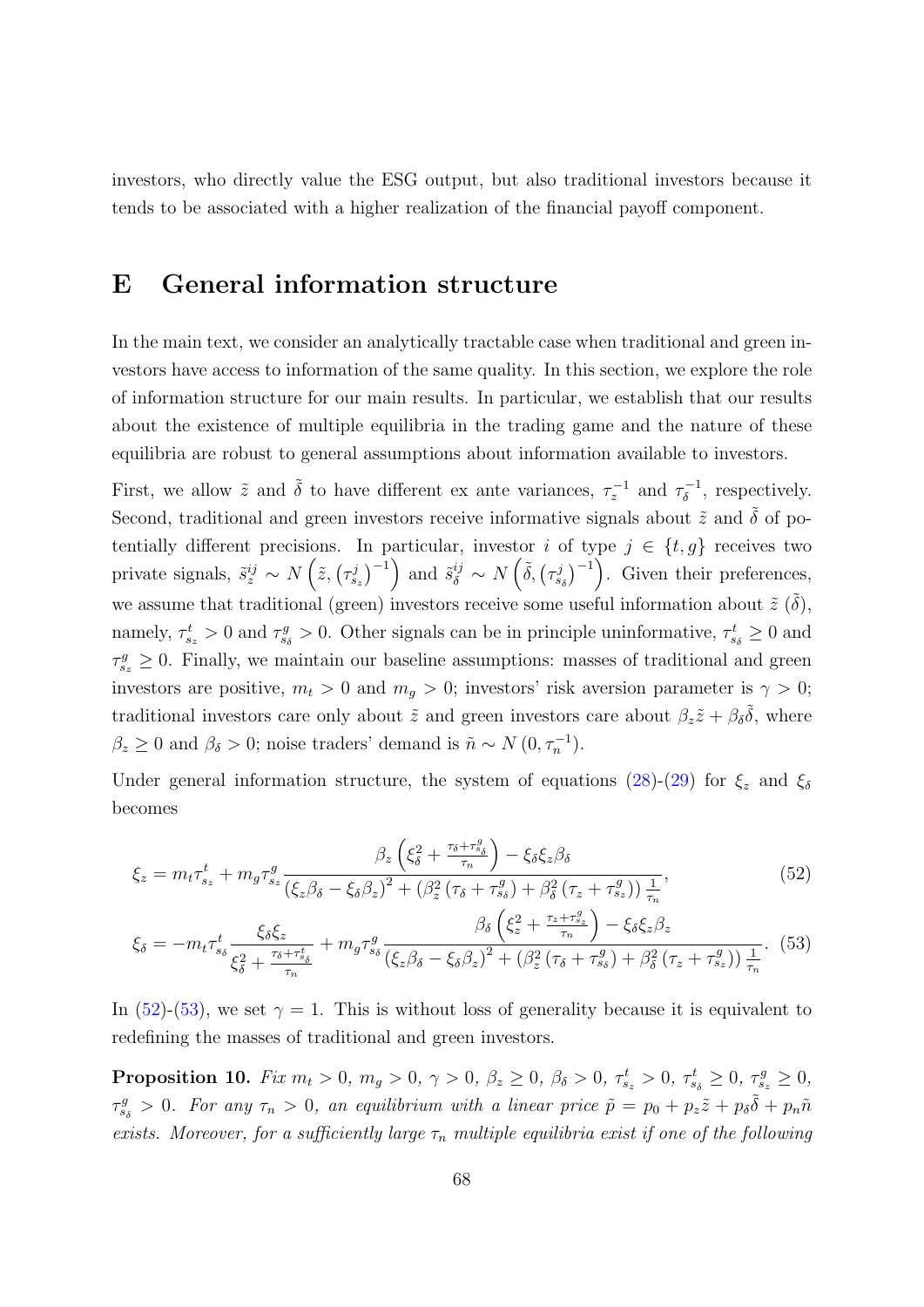conditions is satisfied:

(i) 
$$
\tau_{s_{\delta}}^{t} > 0
$$
 and  $\tau_{s_{z}}^{g} > 0$ ;  
\n(ii)  $\tau_{s_{\delta}}^{t} > 0$ ,  $\tau_{s_{z}}^{g} = 0$ , and either  $\frac{4\beta_{\delta}^{2}m_{t}^{2}\tau_{s_{z}}^{t}\tau_{s_{\delta}}^{t}}{m_{g}^{2}(\tau_{s_{\delta}}^{g})^{2}} < 1$  or  $\beta_{z} > 0$ ;  
\n(iii)  $\tau_{s_{\delta}}^{t} = 0$ ,  $\tau_{s_{z}}^{g} > 0$ , and  $\frac{4m_{g}\tau_{s_{\delta}}^{g}(\tau_{s_{z}}^{g}m_{g} + \beta_{z}m_{t}\tau_{s_{z}}^{t})}{\beta_{\delta}^{2}m_{t}^{2}(\tau_{s_{z}}^{t})^{2}} < 1$ ;  
\n(iv)  $\tau_{s_{\delta}}^{t} = 0$ ,  $\tau_{s_{z}}^{g} = 0$ ,  $\beta_{z} > 0$  and  $\frac{4\beta_{z}m_{g}\tau_{s_{\delta}}^{g}}{\beta_{\delta}^{2}m_{t}\tau_{s_{z}}^{t}} < 1$ .

Below, we first discuss Proposition [10](#page-68-3) and then formally prove it at the end of this section.

## Discussion

Proposition [10](#page-68-3) emphasizes the importance of the information structure for the existence of multiple equilibria in the trading stage. In particular, they arise when investors have access to information about fundamentals that they value differently. To see it clearly, it is instructive to consider a special case when green investors care only about the  $\delta$ component, i.e.  $\beta_z = 0$ . For a sufficiently small exogenous noise (large  $\tau_n$ ), multiple equilibria always arise as long as traditional and green investors receive some informative signals about  $\delta$  and  $\tilde{z}$ , respectively. In an equilibrium that resembles the T-equilibrium, the price is closely associated with  $\tilde{z}$  and is thus very informative to traditional investors. This incentivizes them to trade the stock intensively. In particular, they actively trade against their  $\delta$ -signals, virtually offsetting the impact of green investors who trade in the opposite direction. The price is, therefore, weakly associated with  $\tilde{\delta}$ . Analogously, there is an equilibrium that resembles the G-equilibrium, where the price is closely associated with  $\delta$ .

Notice that the multiplicity is possible even if only one investor group receives signals about the factor they do not value, e.g.  $\tau_{s_{\delta}}^t > 0$  and  $\tau_{s_z}^g = 0$  (the case with  $\tau_{s_{\delta}}^t = 0$ and  $\tau_{s_z}^g > 0$  is analogous). In the absence of relevant signals about  $\tilde{z}$ , green investors are not able to offset traditional investors' trading along the  $\tilde{z}$ -dimension. The price is always informative to traditional investors because the price coefficient  $\xi_z$  is shaped solely by their trading activities. The multiplicity is still possible due to trading in the opposite directions along the  $\delta$ -dimension. It requires, however, that the mass of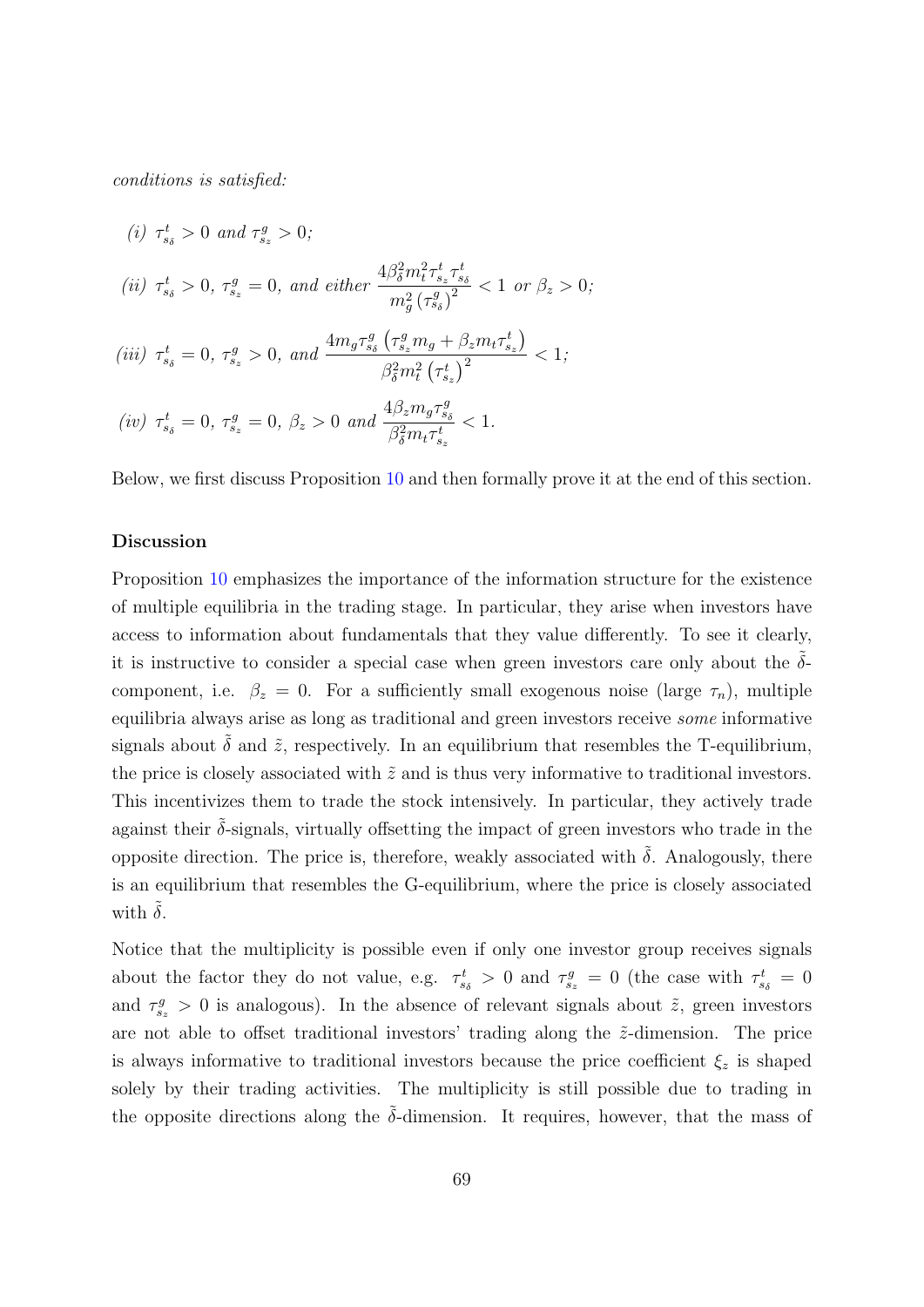traditional investors is small and their private signals are not precise relative to those of green investors, i.e.  $\frac{4\beta_0^2 m_t^2 \tau_{s_z}^t \tau_{s_z}^t}{2\left(\frac{a}{\beta}\right)^2}$  $\frac{\partial_{\delta} m_t \cdot s_z \cdot s_{\delta}}{m_{\delta}^2 (\tau_{s_{\delta}}^g)^2}$  < 1. If this is not the case, traditional investors dominate the trading along the  $\delta$ -dimension and the price is uniquely determined. Note that if green investors care about the  $\tilde{z}$ -component, multiple equilibria are always possible for a sufficiently small noise. If  $\beta_z > 0$ , preferences of green and traditional investors are partially aligned. Green investors benefit to some extent from traditional investors' trading as they can learn about  $\tilde{z}$  from the price. The price is less noisy to them, and they trade more aggressively based on their  $\delta$ -signals.

Finally, the equilibrium is always unique if investors are informed only about the factors they care about, i.e.  $\tau_{s_{\delta}}^t = \tau_{s_z}^g = 0$ . In this case, there is no trading in the opposite directions because the investors' information sets are orthogonal. This case is studied in [Rahi and Zigrand](#page-41-0) [\(2018\)](#page-41-0) and [Rahi](#page-41-1) [\(2021\)](#page-41-1). As in the previous case, multiple equilibria might arise if  $\beta_z > 0$ . In this case, signals received by green investors are not perfectly aligned with what they value and, therefore, they benefit from the information about  $\tilde{z}$ contained in the price.

Overall, Proposition [10](#page-68-3) shows that, under fairly general assumptions on the information structure, the price might not be uniquely pinned down if the stock is traded by investors with heterogeneous valuations. Equilibria differ in terms of which investor group most actively trades the stock and which factors the price is mostly informative about. There are two key requirements for the multiplicity to emerge. First, investors of one group need to possess some information about the fundamental that investors of the other group value. That allows investors with heterogeneous preferences to trade against each other based on the same information. Second, the amount of exogenous noise should be small; otherwise, the price is always an imprecise signal to all rational investors.

## Proof of Proposition [10.](#page-68-3)

As in other proofs, this one involves many tedious yet straightforward algebraic manipulations, which we frequently perform via Matlab Symbolic Math Toolbox and do not show.

The first part of the proof involves the reduction of  $(52)-(53)$  $(52)-(53)$  $(52)-(53)$  to a polynomial equation either for  $\xi_{\delta}$  or  $\xi_z$ . Depending on the values of signal precisions, this equation is either cubic or have a higher odd order. For cubic equations, we investigate the number of roots using the sign of the discriminant. For higher order equations, the analysis is conceptually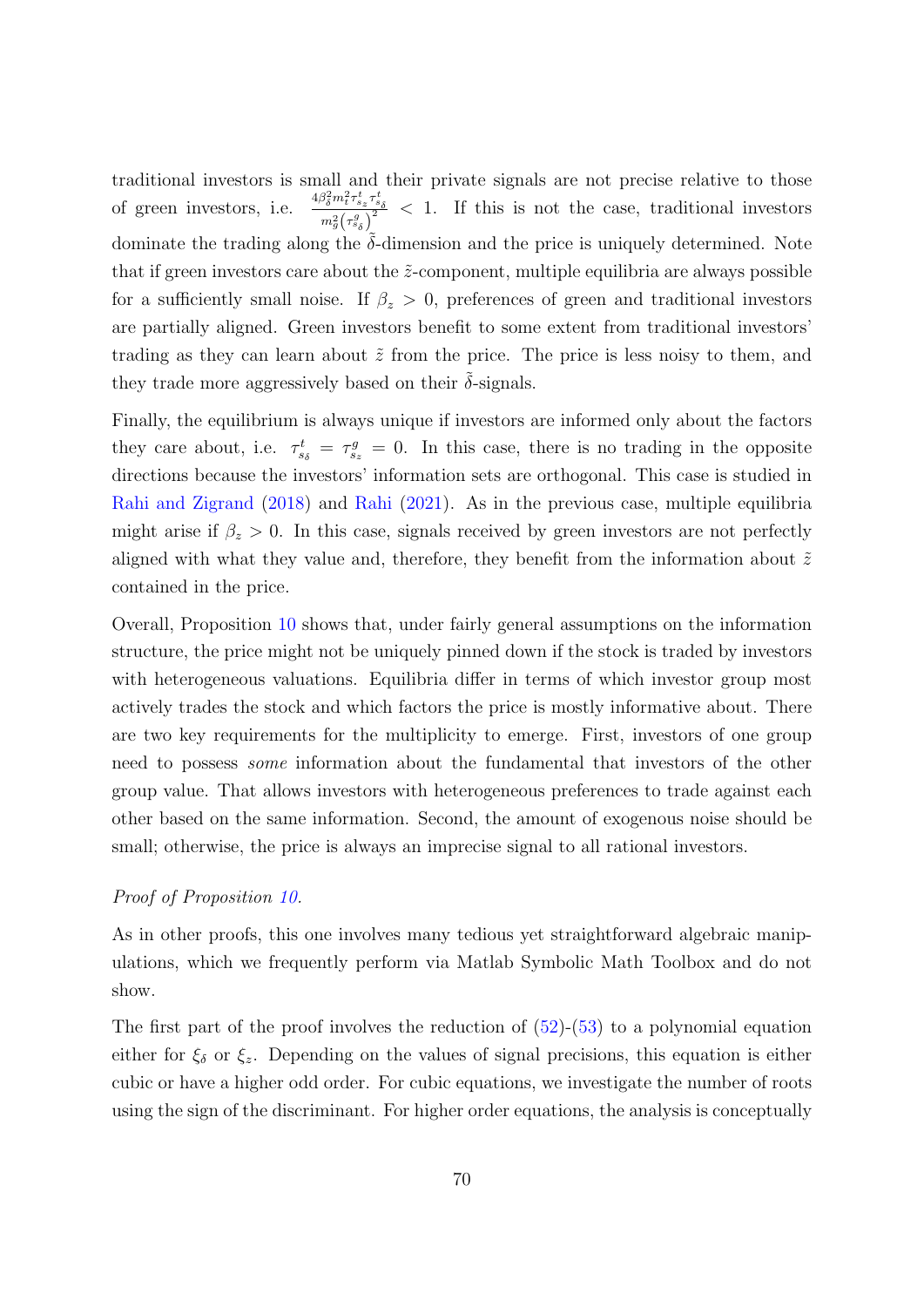similar to the proof of Lemma [3.](#page-48-1) In particular, we prove that for a sufficiently large  $\tau_n$ , there are at least three distinct real roots by showing that the polynomial changes its sign at least three times.

Getting a polynomial equation for either  $\xi_z$  or  $\xi_\delta$  from the system [\(52\)](#page-68-1)-[\(53\)](#page-68-2) involves different steps when  $\beta_z = 0$  and  $\beta_z > 0$ , so we analyze these two cases separately. Each case is further split into four subcases that jointly cover all possible values of signal precisions. In some of those subcases, we introduce new notation. Since subcases are independent from one another, the additional notation is case-specific, that is, we might use the same notation in different subcases to denote different objects.

## Case 1:  $\beta_z = 0$ .

Note that we do not impose the restriction that  $\beta_z^2 + \beta_{\delta}^2 = 1$  as in our main model, which makes it possible for the two groups of investors to be exposed to different risk levels. The system  $(52)-(53)$  $(52)-(53)$  $(52)-(53)$  simplifies to

$$
\xi_{z} = m_{t} \tau_{s_{z}}^{t} - \hat{m}_{g} \tau_{s_{z}}^{g} \frac{\xi_{\delta} \xi_{z}}{\xi_{z}^{2} + \frac{\tau_{z} + \tau_{s_{z}}^{g}}{\tau_{n}}},
$$
\n
$$
\xi_{\delta} = \hat{m}_{g} \tau_{s_{\delta}}^{g} - m_{t} \tau_{s_{\delta}}^{t} \frac{\xi_{\delta} \xi_{z}}{\xi_{\delta}^{2} + \frac{\tau_{\delta} + \tau_{s_{\delta}}^{t}}{\tau_{n}}},
$$
\n(54)

where we denote  $\hat{m}_g = \frac{1}{\beta}$  $\frac{1}{\beta_{\delta}}m_{g}.$ **Case 1.1:**  $\tau_{s_{\delta}}^{t} = \tau_{s_{z}}^{g} = 0.$ 

If investors receive signals only about fundamentals they care about, the equilibrium in the trading stage is trivially unique:  $\xi_z = m_t \tau_{s_z}^t$  and  $\xi_{\delta} = \hat{m}_g \tau_{s_{\delta}}^g$ .

Case 1.2:  $\tau_{s_{\delta}}^{t} = 0$  and  $\tau_{s_{z}}^{g} > 0$ .

If only green investors receive informative signals about  $\tilde{\delta}$ , their trading activity solely determines the corresponding price coefficient,  $\xi_{\delta} = \hat{m}_g \tau_{s_{\delta}}^g$ .  $\xi_z$  solves the following equation:

$$
\xi_z^3 - \xi_z^2 \left[ m_t \tau_{s_z}^t \right] + \xi_z \left[ \frac{\tau_z + \tau_{s_z}^g}{\tau_n} + \hat{m}_g^2 \tau_{s_z}^g \tau_{s_\delta}^g \right] - m^t \tau_{s_z}^t \frac{\tau_z + \tau_{s_z}^g}{\tau_n} = 0. \tag{55}
$$

This equation has at least one real root because it is cubic, and the real root(s) must be positive since the coefficients of odd/even powers are positive/negative. It has three distinct real roots when its discriminant is positive. The discriminant can be written as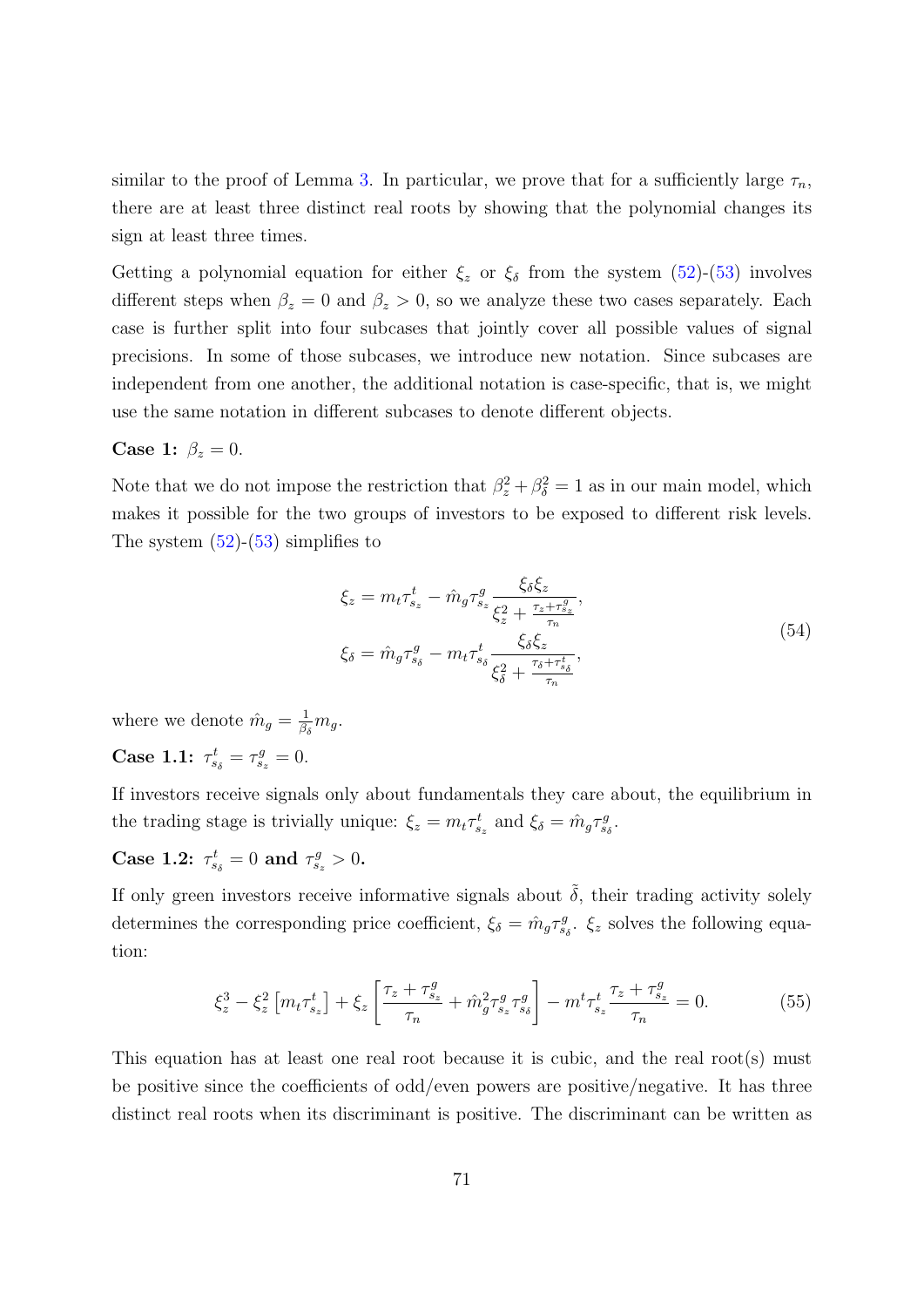a polynomial of  $\frac{1}{\tau_n}$ :

$$
D = \sum_{i=0}^{3} d_i \left(\frac{1}{\tau_n}\right)^i,
$$

where  $d_0 = \hat{m}_g^4 m_t^2 \left(\tau_{s_z}^g \tau_{s_\delta}^g \tau_{s_z}^t\right)^2 - 4 \hat{m}_g^6 \left(\tau_{s_z}^g \tau_{s_\delta}^g\right)^3$ . For a sufficiently large  $\tau_n$ ,  $D > 0$  if  $d_0 > 0$ . Therefore, for a sufficiently large  $\tau_n$ , [\(55\)](#page-71-0) has three distinct real roots if

$$
\frac{4\hat{m}_{g}^{2}\tau_{s_{\delta}}^{g}\tau_{s_{z}}^{g}}{m_{t}^{2}\left(\tau_{s_{z}}^{t}\right)^{2}} = \frac{4m_{g}^{2}\tau_{s_{\delta}}^{g}\tau_{s_{z}}^{g}}{\beta_{\delta}^{2}m_{t}^{2}\left(\tau_{s_{z}}^{t}\right)^{2}} < 1.
$$

Case 1.3:  $\tau_{s\delta}^t > 0$  and  $\tau_{s\delta}^g = 0$ .

This case is symmetric to **Case 1.2**. There are three solutions to [\(54\)](#page-71-1) if  $\tau_n$  is sufficiently large and

$$
\frac{4m_t^2\tau_{s_z}^t\tau_{s_\delta}^t}{\hat{m}_g^2\left(\tau_{s_\delta}^g\right)^2} = \frac{4\beta_\delta^2m_t^2\tau_{s_z}^t\tau_{s_\delta}^t}{m_g^2\left(\tau_{s_\delta}^g\right)^2} < 1.
$$

Case 1.4:  $\tau_{s_{\delta}}^{t}, \tau_{s_{z}}^{g} > 0$ .

Since the first equation of [\(54\)](#page-71-1) is linear in  $\xi_{\delta}$ , we can straightforwardly write  $\xi_{\delta} = \xi_{\delta}(\xi_z)$ . Plugging it in the second equation of the system, we obtain the following equation for  $\xi_z$ :

<span id="page-72-0"></span>
$$
f(\xi_z) = \sum_{i=0}^{9} a_i \xi_z^i = 0.
$$
 (56)

Moreover,  $a_9 = 1$  and  $a_0 = a_{0,3} \left( \frac{1}{\tau_c} \right)$  $\tau_n$  $\int_{0}^{3}$ , where  $a_{0,3} < 0$  does not depend on  $\tau_n$ . Then there exists at least one positive real root. Let's now show that there exists at least three positive real roots for a sufficiently large  $\tau_n$ . Our approach is analogous to the proof of Lemma [3,](#page-48-0) so we keep the proof brief.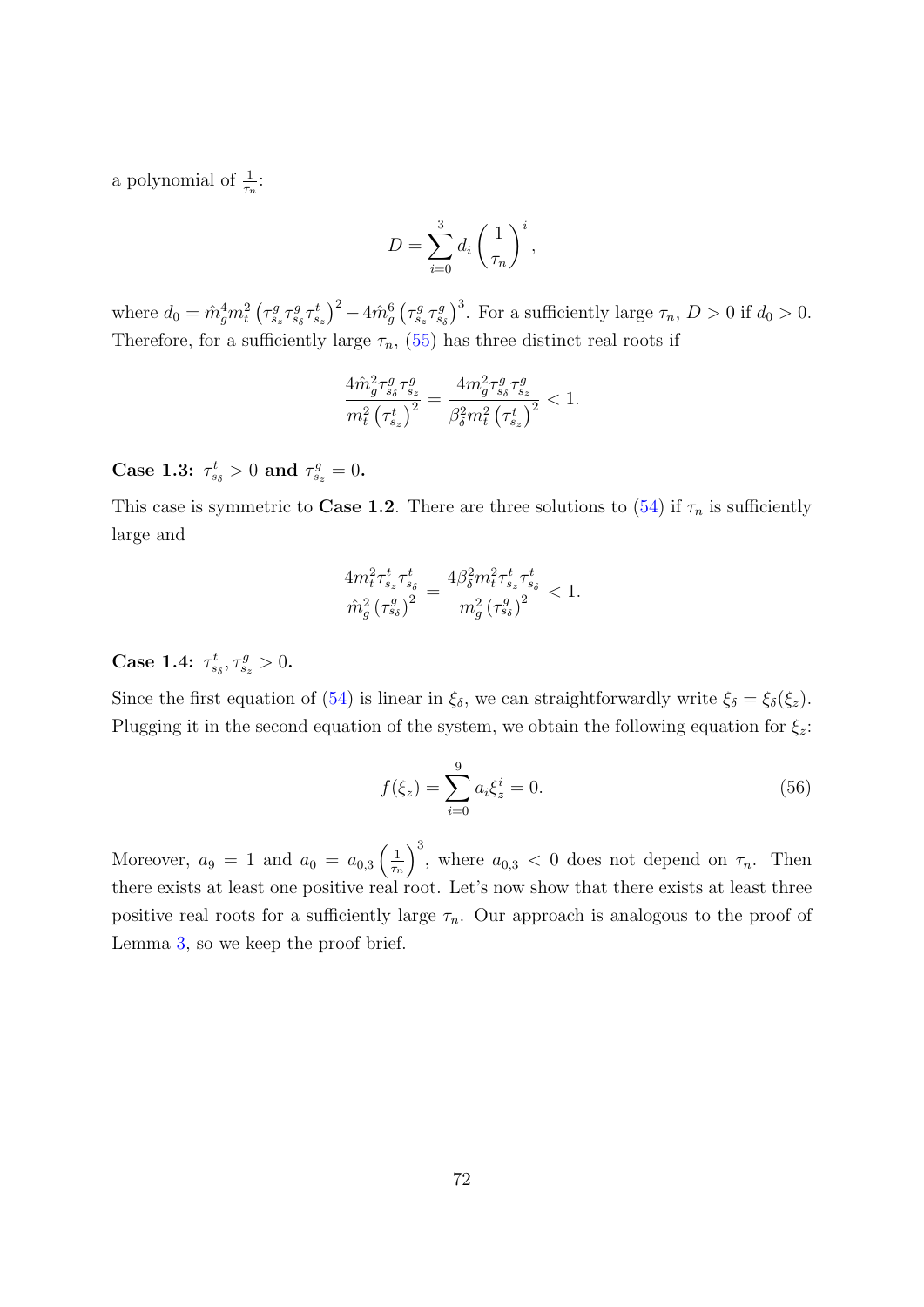We can write

$$
a_0 = a_{0,3} \left(\frac{1}{\tau_n}\right)^3,
$$
  
\n
$$
a_1 = a_{1,2} \left(\frac{1}{\tau_n}\right)^2 + a_{1,3} \left(\frac{1}{\tau_n}\right)^3,
$$
  
\n
$$
a_2 = a_{2,2} \left(\frac{1}{\tau_n}\right)^2 + a_{2,3} \left(\frac{1}{\tau_n}\right)^3,
$$
  
\n
$$
a_3 = a_{3,1} \frac{1}{\tau_n} + a_{3,2} \left(\frac{1}{\tau_n}\right)^2 + a_{3,3} \left(\frac{1}{\tau_n}\right)^3,
$$

where  $a_{i,j} \neq 0$  are coefficients that do not depend on  $\tau_n$ . Moreover,  $a_{0,3} < 0$  and  $a_{1,2} > 0$ . Then, evaluating  $f(\cdot)$  at  $-\frac{a_{0,3}}{a_{1,3}}$  $a_{1,2}$ 1  $\frac{1}{\tau_n} + c_1 \frac{1}{\tau_n}$  $\frac{1}{\tau_n} > 0$  for some  $c_1 > 0$ , we obtain

$$
f\left(-\frac{a_{0,3}}{a_{1,2}}\frac{1}{\tau_n} + c_1 \frac{1}{\tau_n}\right) = a_{1,2}c_1 \left(\frac{1}{\tau_n}\right)^3 + o\left(\left(\frac{1}{\tau_n}\right)^3\right).
$$

For a sufficiently large  $\tau_n$ ,  $f\left(-\frac{a_{0,3}}{a_{1,2}}\right)$  $a_{1,2}$ 1  $\frac{1}{\tau_n} + c_1 \frac{1}{\tau_n}$  $\tau_n$  $\big) > 0.$ Next, we can write [\(56\)](#page-72-0) also as a polynomial of  $\frac{1}{\tau_n}$ :

$$
f(\xi_z) = \sum_{i=0}^3 b_i(\xi_z) \left(\frac{1}{\tau_n}\right)^i,
$$

where

$$
b_0(\xi_z) = \xi_z^4 (\xi_z - m_t \tau_{s_z}^t)^2 (\xi_z^2 (\xi_z - m_t \tau_{s_z}^t) + \hat{m}_g^2 \tau_{s_z}^g \tau_{s_\delta}^g \xi_z) + \hat{m}_g^2 m_t (\tau_{s_z}^g)^2 \tau_{s_\delta}^t \xi_z^5 (\xi_z - m_t \tau_{s_z}^t).
$$

Then, evaluating  $f(\cdot)$  at  $m_t \tau_{s_z}^t - \left(\frac{1}{\tau_t}\right)$  $\tau_n$  $\big)^{1/2}$ , we obtain

$$
f\left(m_t\tau_{s_z}^t - \left(\frac{1}{\tau_n}\right)^{1/2}\right) = -\hat{m}_g^2 m_t \left(\tau_{s_z}^g\right)^2 \tau_{s_\delta}^t \left(m_t\tau_{s_z}^t\right)^5 \left(\frac{1}{\tau_n}\right)^{1/2} + o\left(\left(\frac{1}{\tau_n}\right)^{1/2}\right).
$$

Therefore, for a sufficiently large  $\tau_n$ , f  $\sqrt{ }$  $m_t \tau_{s_z}^t - \left(\frac{1}{\tau_{r_t}}\right)$  $\tau_n$  $\setminus$ <sup>1/2</sup>  $< 0$  and  $m_t \tau_{s_z}^t - \left(\frac{1}{\tau_i}\right)$  $\tau_n$  $\Big)^{1/2} >$  $-\frac{a_{0,3}}{a_{1,2}}$  $a_{1,2}$ 1  $\frac{1}{\tau_n} + c_1 \frac{1}{\tau_n}$  $\frac{1}{\tau_n} > 0$ . Furthermore, because  $a_9 > 0$ , for any  $\tau_n > 0$   $f(\xi_z) > 0$  if  $\xi_z$ is sufficiently large. Hence, we have shown that [\(56\)](#page-72-0) has at least three (positive real)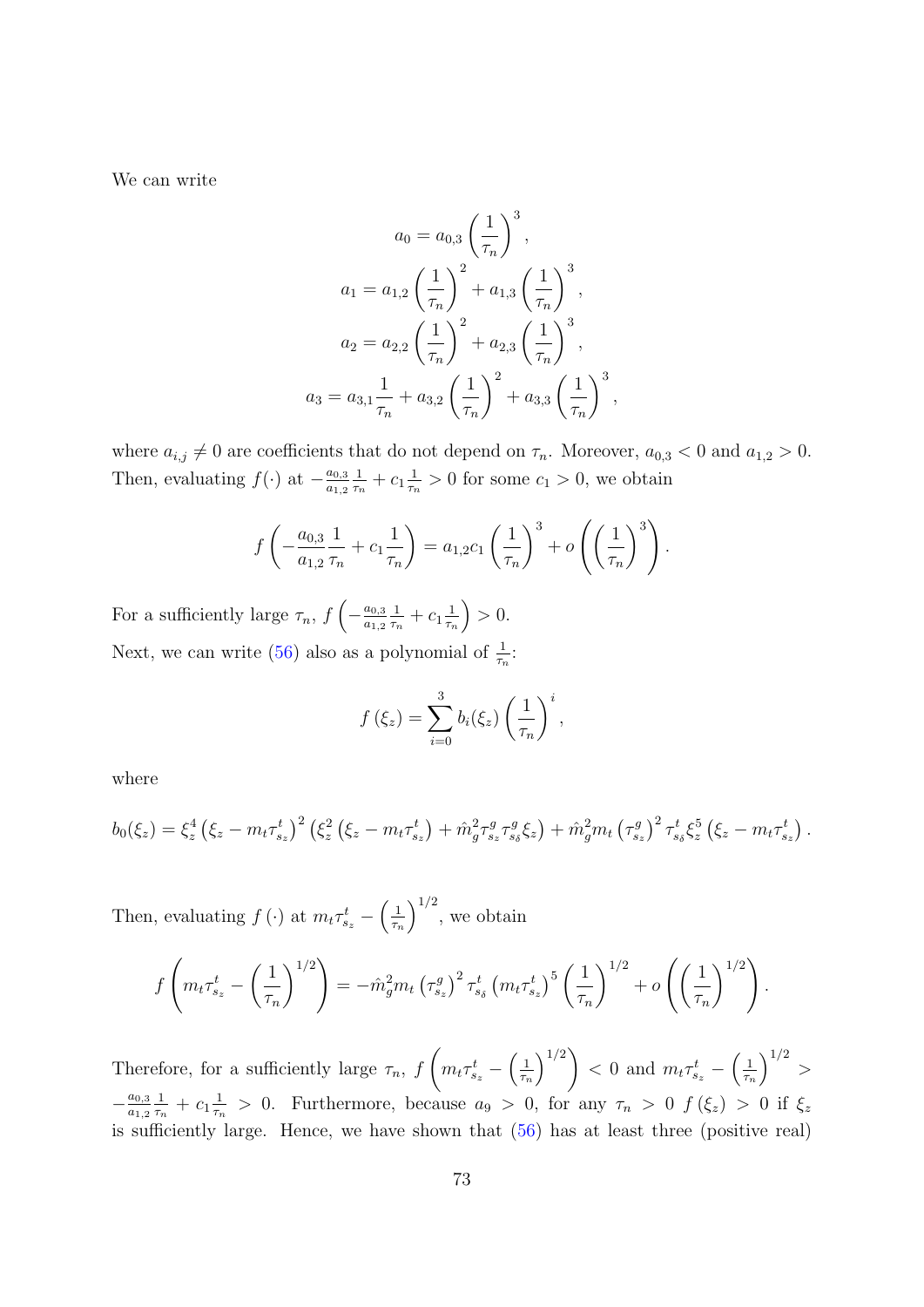solutions for  $\xi_z$  if  $\tau_n$  is sufficiently large.

## Case 2:  $\beta_z > 0$ .

We now work with the system  $(52)-(53)$  $(52)-(53)$  $(52)-(53)$ .

Case 2.1:  $\tau_{s_{\delta}}^t = \tau_{s_z}^g = 0$ .

The price coefficient  $\xi_z$  is  $m_t \tau_{s_z}^t$ .  $\xi_\delta$  solves

$$
\xi_{\delta}^{3}[\beta_{z}^{2}] - \xi_{\delta}^{2} \left[2\beta_{z}\beta_{\delta}m_{t}\tau_{s_{z}}^{t}\right] + \xi_{\delta} \left[\left(\beta_{z}^{2}\left(\tau_{\delta} + \tau_{s_{\delta}}^{g}\right) + \beta_{\delta}^{2}\tau_{z}\right)\frac{1}{\tau_{n}} + m_{g}m_{t}\tau_{s_{\delta}}^{g}\tau_{s_{z}}^{t}\beta_{z} + \left(\beta_{\delta}m_{t}\tau_{s_{z}}^{t}\right)^{2}\right] - m_{g}\tau_{s_{\delta}}^{g}\beta_{\delta}\left(\left(m_{t}\tau_{s_{z}}^{t}\right)^{2} + \frac{\tau_{z}}{\tau_{n}}\right) = 0.
$$
\n<sup>(57)</sup>

This equation has at least one real root because it is cubic, and the real root(s) must be positive since the coefficients of odd/even powers are positive/negative. It has three distinct real roots when its discriminant is positive. The discriminant can be written as a polynomial of  $\frac{1}{\tau_n}$ :

<span id="page-74-0"></span>
$$
D = \sum_{i=0}^{3} d_i \left(\frac{1}{\tau_n}\right)^i,
$$

where  $d_0 = \beta_z^4 m_g^2 m_t^3 (\tau_{s_z}^t)^3 (\tau_{s_\delta}^g)^2 (m_t \tau_{s_z}^t \beta_\delta^2 - 4 \beta_z m_g \tau_{s_\delta}^g)$ . For a sufficiently large  $\tau_n$ ,  $D > 0$ if  $d_0 > 0$ . Therefore, for a sufficiently large  $\tau_n$ , [\(57\)](#page-74-0) has three distinct real roots if

$$
\frac{4\beta_{z}m_{g}\tau_{s_{\delta}}^{g}}{\beta_{\delta}^{2}m_{t}\tau_{s_{z}}^{t}}<1.
$$

Case 2.2:  $\tau_{s_{\delta}}^{t} = 0$  and  $\tau_{s_{z}}^{g} > 0$ .

Notice that  $\xi_\delta \beta_\delta \tau_{s_z}^g + \xi_z \beta_z \tau_{s_\delta}^g$  is constant, so  $\xi_z(\xi_\delta)$  is a linear function. Plugging it back to [\(53\)](#page-68-1), we obtain the following equation for  $\xi_{\delta}$ :

<span id="page-74-1"></span>
$$
f(\xi_{\delta}) = \sum_{i=0}^{3} a_i \xi_{\delta}^i = 0,
$$
\n(58)

where  $a_1, a_3 > 0$  and  $a_0, a_2 < 0$ . This equation has a real root because it is cubic. It has only positive real roots since the coefficients of odd/even powers are positive/negative. It has three distinct real roots when its discriminant is positive. The discriminant can be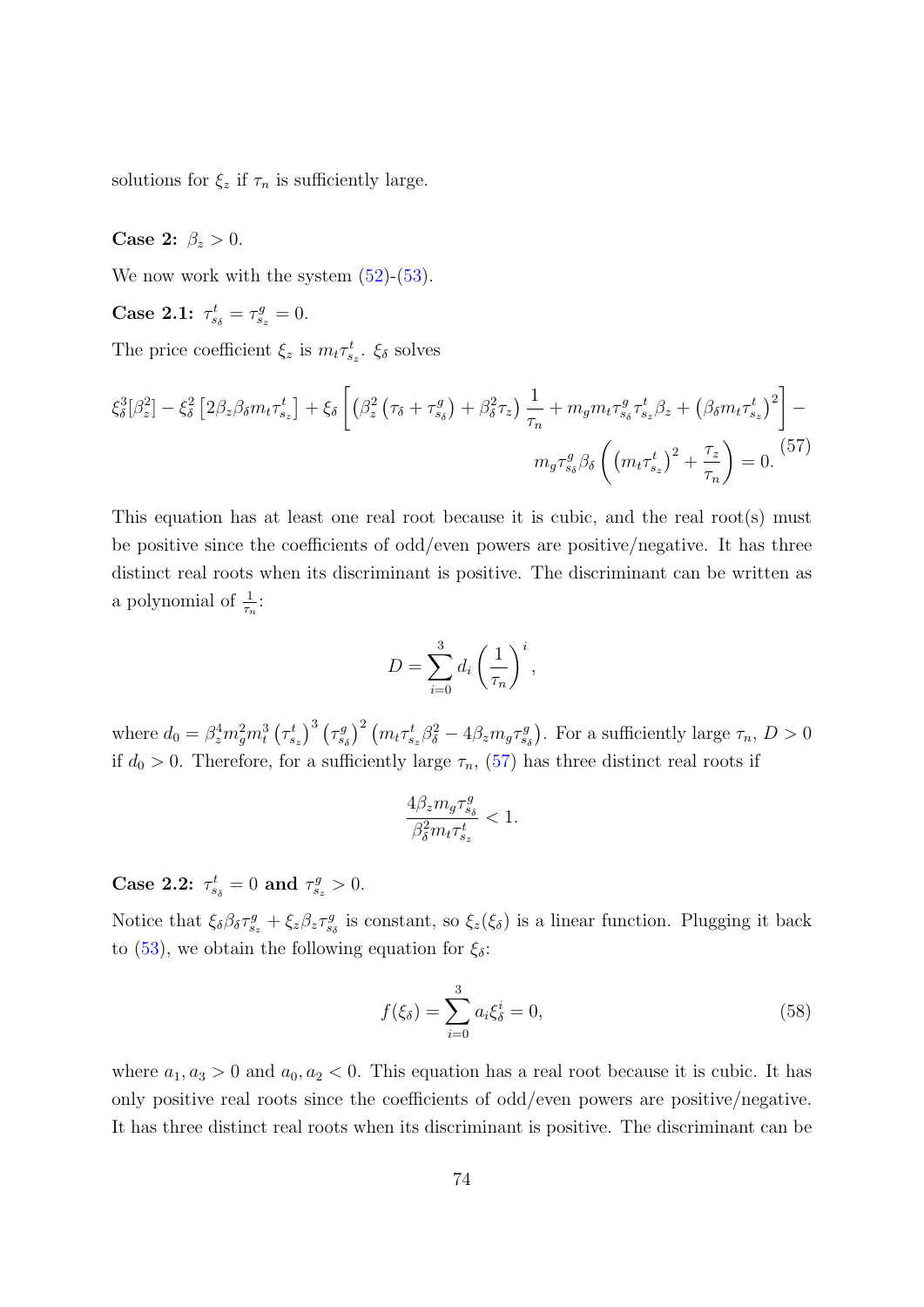written as a polynomial of  $\frac{1}{\tau_n}$ :

$$
D = \sum_{i=0}^{3} d_i \left(\frac{1}{\tau_n}\right)^i,
$$

where

$$
d_0 = \frac{m_g^2}{\beta_z^2} \left( m_g \tau_{s_z}^g + \beta_z m_t \tau_{s_z}^t \right)^2 \left( \tau_{s_\delta}^g \beta_z^2 + \tau_{s_z}^g \beta_\delta^2 \right)^2 \left( \beta_\delta^2 m_t^2 \left( \tau_{s_z}^t \right)^2 - 4 \tau_{s_z}^g \tau_{s_\delta}^g m_g^2 - 4 \beta_z m_g m_t \tau_{s_\delta}^g \tau_{s_z}^t \right).
$$

For a sufficiently large  $\tau_n$ ,  $D > 0$  if  $d_0 > 0$ . Therefore, for a sufficiently large  $\tau_n$ , [\(58\)](#page-74-1) has three distinct real roots if

$$
\frac{4\tau_{s_{z}}^{g}\tau_{s_{\delta}}^{g}m_{g}^{2} + 4\beta_{z}m_{g}m_{t}\tau_{s_{\delta}}^{g}\tau_{s_{z}}^{t}}{\beta_{\delta}^{2}m_{t}^{2}\left(\tau_{s_{z}}^{t}\right)^{2}} = \frac{4m_{g}\tau_{s_{\delta}}^{g}\left(\tau_{s_{z}}^{g}m_{g} + \beta_{z}m_{t}\tau_{s_{z}}^{t}\right)}{\beta_{\delta}^{2}m_{t}^{2}\left(\tau_{s_{z}}^{t}\right)^{2}} < 1.
$$

Case 2.3:  $\tau_{s}^{t} > 0$  and  $\tau_{s}^{g} = 0$ .

The price coefficient  $\xi_z$  is  $m_t \tau_{s_z}^t$ .  $\xi_{\delta}$  solves

<span id="page-75-0"></span>
$$
f(\xi_{\delta}) = \sum_{i=1}^{5} a_i \xi_{\delta}^i = 0.
$$
 (59)

Moreover,  $a_5 = \beta_z^2$  and  $a_0 = a_{0,1} \frac{1}{\tau_r}$  $\frac{1}{\tau_n}+a_{0,2}\left(\frac{1}{\tau_n}\right)$  $\tau_n$  $\int_0^2$ , where  $a_{0,1}, a_{0,2} < 0$  do not depend on  $\tau_n$ . Then there exists at least one positive real root. Let's now show that there exists at least three positive real roots for a sufficiently large  $\tau_n$ . Our approach is analogous to the proof of Lemma [3,](#page-48-0) so we keep the proof brief.

We can write

$$
a_0 = a_{0,1} \frac{1}{\tau_n} + a_{0,2} \left(\frac{1}{\tau_n}\right)^2,
$$
  

$$
a_1 = a_{1,0} + a_{1,1} \frac{1}{\tau_n} + a_{1,2} \left(\frac{1}{\tau_n}\right)^2,
$$

where  $a_{i,j} \neq 0$  are coefficients that do not depend on  $\tau_n$ . Moreover,  $a_{0,1} < 0$  and  $a_{1,0} > 0$ .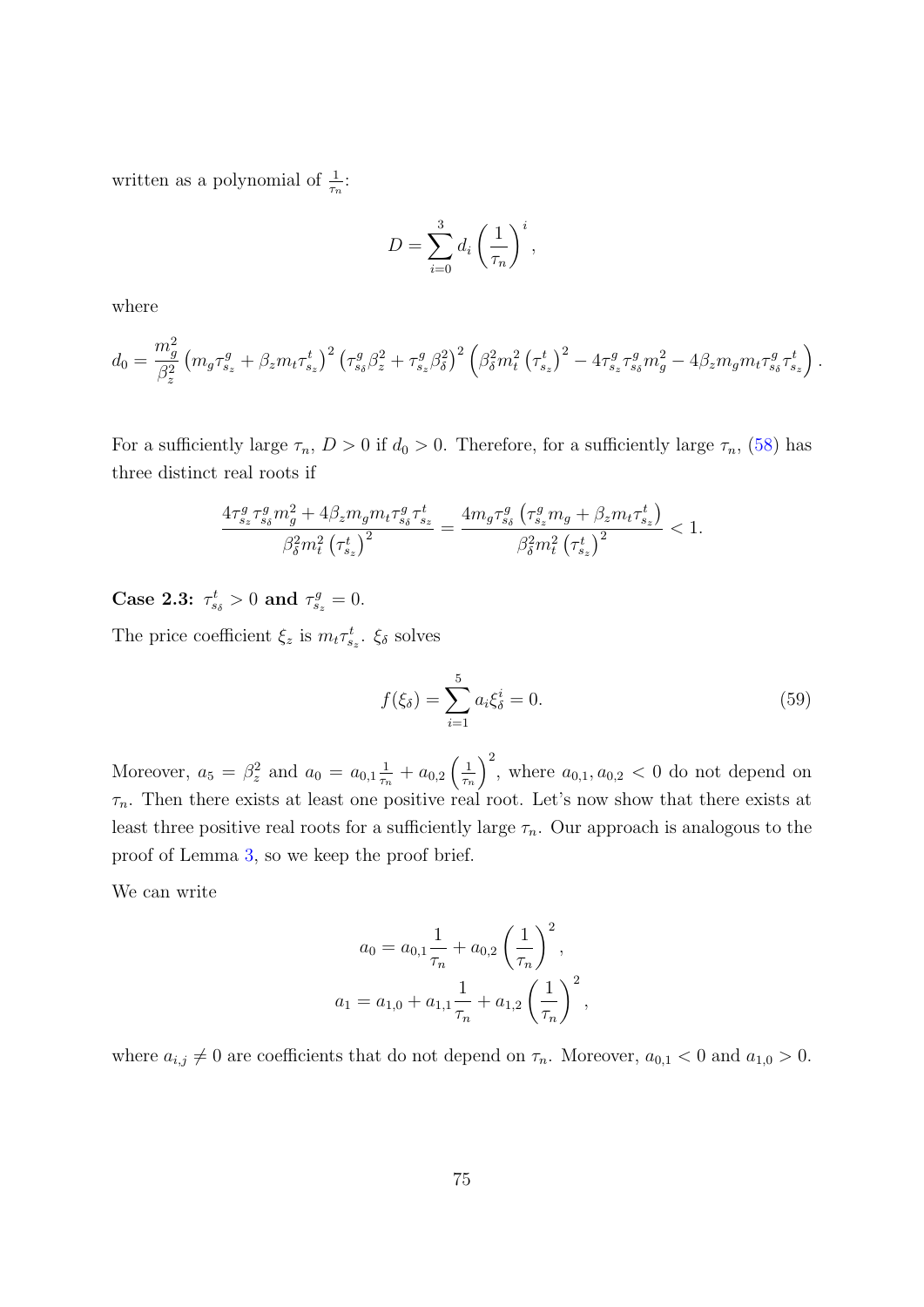Then, evaluating  $f(\cdot)$  at  $-\frac{a_{0,1}}{a_{1,0}}$  $a_{1,0}$ 1  $\frac{1}{\tau_n} + c_1 \frac{1}{\tau_n}$  $\frac{1}{\tau_n} > 0$  for some  $c_1 > 0$ , we obtain

$$
f\left(-\frac{a_{0,1}}{a_{1,0}}\frac{1}{\tau_n} + c_1 \frac{1}{\tau_n}\right) = a_{1,0}c_1 \frac{1}{\tau_n} + o\left(\frac{1}{\tau_n}\right).
$$

For a sufficiently large  $\tau_n$ ,  $f\left(-\frac{a_{0,1}}{a_{1,0}}\right)$  $a_{1,0}$ 1  $\frac{1}{\tau_n} + c_1 \frac{1}{\tau_n}$  $\tau_n$  $\big) > 0.$ Next, we can write [\(59\)](#page-75-0) also as a polynomial of  $\frac{1}{\tau_n}$ :

$$
f(\xi_{\delta}) = \sum_{i=0}^{2} b_{i}(\xi_{\delta}) \left(\frac{1}{\tau_{n}}\right)^{i},
$$

where

$$
b_0(\xi_{\delta}) = \xi_z \left(\xi_z^2 + m_t^2 \tau_{s_z}^t \tau_{s_{\delta}}^t\right) \left(\beta_z \xi_{\delta} - \beta_{\delta} m_t \tau_{s_z}^t\right)^2 + m_t m_g \tau_{s_{\delta}}^g \tau_{s_z}^t \xi_{\delta}^2 \left(\beta_z \xi_{\delta} - \beta_{\delta} m_t \tau_{s_z}^t\right).
$$

Then, evaluating  $f(\cdot)$  at  $\frac{1}{\beta_z}$  $\sqrt{ }$  $\beta_\delta m_t \tau_{s_z}^t - \Big(\frac{1}{\tau_\eta}$  $\tau_n$  $\setminus$ <sup>1/2</sup>) , we obtain

$$
f\left(\frac{1}{\beta_z}\left(\beta_{\delta}m_t\tau_{s_z}^t - \left(\frac{1}{\tau_n}\right)^{1/2}\right)\right) = -m_t m_g \tau_{s_{\delta}}^g \tau_{s_z}^t \left(\frac{1}{\beta_z}\beta_{\delta}m_t\tau_{s_z}^t\right)^2 \left(\frac{1}{\tau_n}\right)^{1/2} + o\left(\left(\frac{1}{\tau_n}\right)^{1/2}\right).
$$

Therefore, for a sufficiently large  $\tau_n$ , f  $\left( \begin{array}{c} 1 \end{array} \right)$  $\beta_z$  $\sqrt{ }$  $\beta_\delta m_t \tau_{s_z}^t - \Big(\frac{1}{\tau_{\eta}}$  $\tau_n$  $\binom{1/2}{1}$  < 0 and, at the same time,  $\frac{1}{\beta_z}$  $\sqrt{ }$  $\beta_\delta m_t \tau_{s_z}^t - \Big(\frac{1}{\tau_r}$  $\tau_n$  $\setminus$ <sup>1/2</sup>)  $> -\frac{a_{0,1}}{a_{1,0}}$  $a_{1,0}$ 1  $\frac{1}{\tau_n} + c_1 \frac{1}{\tau_n}$  $\frac{1}{\tau_n} > 0$ . Furthermore, because  $a_5 > 0$ , for any  $\tau_n > 0$   $f(\xi_\delta) > 0$  if  $\xi_\delta$  is sufficiently large. Hence, we have shown that [\(59\)](#page-75-0) has at least three (positive real) solutions for  $\xi_{\delta}$  if  $\tau_n$  is sufficiently large.

## Case 2.4:  $\tau_{s_{\delta}}^{t}, \tau_{s_{z}}^{g} > 0$ .

Notice that  $\xi_z \beta_z \tau_{s_{\delta}}^g + \xi_{\delta} \beta_{\delta} \tau_{s_z}^g$  is linear in  $\xi_z$ , so we can straightforwardly write  $\xi_z = \xi_z(\xi_{\delta})$ . Plugging it back to [\(53\)](#page-68-1), we obtain the following equation for  $\xi_{\delta}$ :

<span id="page-76-0"></span>
$$
f(\xi_{\delta}) = \sum_{i=1}^{9} a_i \xi_{\delta}^i = 0.
$$
 (60)

Moreover,  $a_9 > 0$  and  $a_0 < 0$ . Then there exists at least one positive real root. Let's now show that there exists at least three real roots for a sufficiently large  $\tau_n$ . Our approach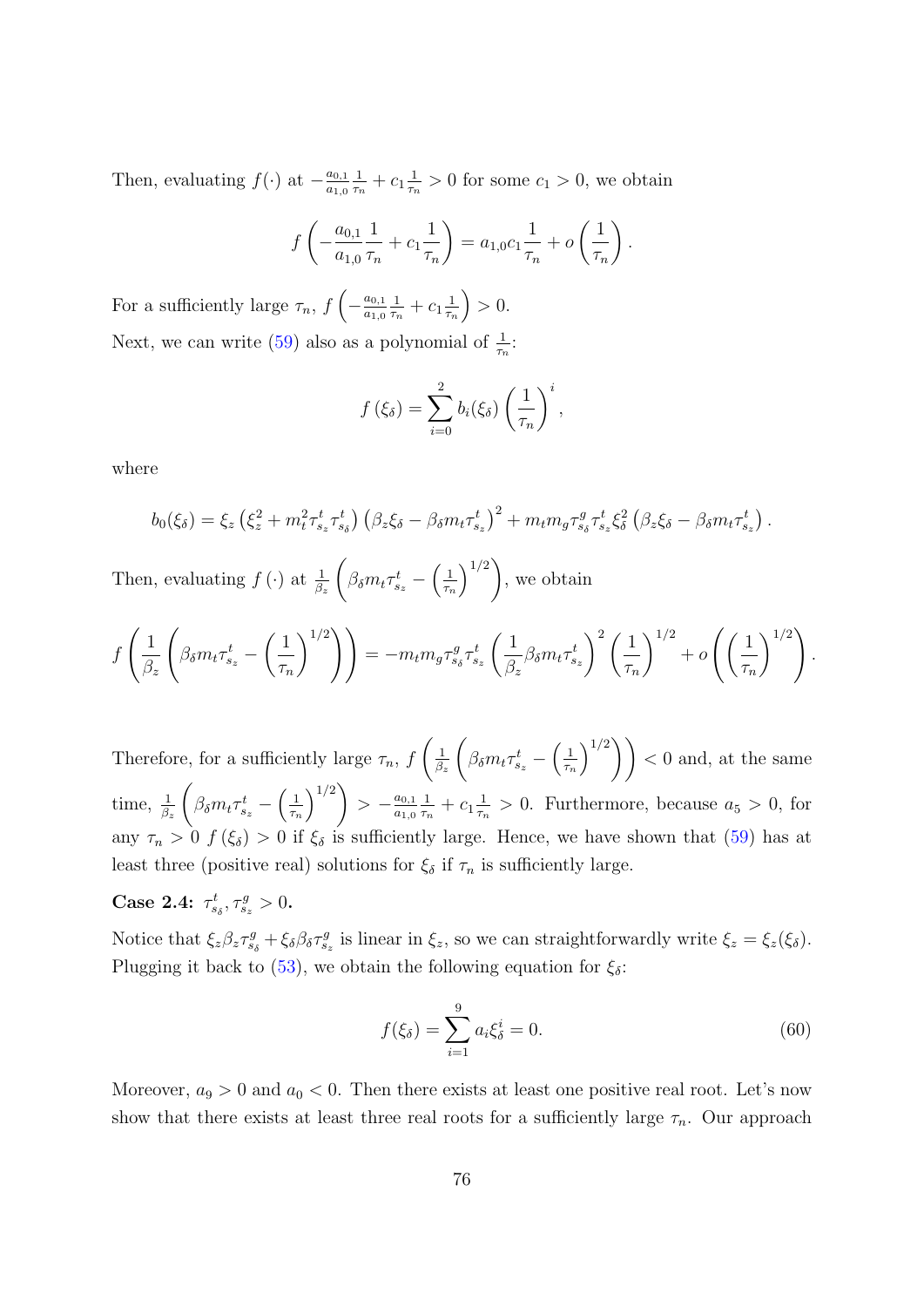is analogous to the proof of Lemma [3,](#page-48-0) so we keep the proof brief.

We can write

$$
a_0 = a_{0,4} \left(\frac{1}{\tau_n}\right)^3 + a_{0,5} \left(\frac{1}{\tau_n}\right)^4,
$$
  
\n
$$
a_1 = a_{1,3} \left(\frac{1}{\tau_n}\right)^2 + a_{1,4} \left(\frac{1}{\tau_n}\right)^3 + a_{1,5} \left(\frac{1}{\tau_n}\right)^4,
$$
  
\n
$$
a_2 = a_{2,3} \left(\frac{1}{\tau_n}\right)^2 + a_{2,4} \left(\frac{1}{\tau_n}\right)^3,
$$
  
\n
$$
a_3 = a_{3,2} \left(\frac{1}{\tau_n}\right) + a_{3,3} \left(\frac{1}{\tau_n}\right)^2 + a_{3,4} \left(\frac{1}{\tau_n}\right)^3,
$$
  
\n
$$
a_4 = a_{4,2} \left(\frac{1}{\tau_n}\right) + a_{4,3} \left(\frac{1}{\tau_n}\right)^2,
$$

where  $a_{i,j} \neq 0$  are coefficients that do not depend on  $\tau_n$ . Moreover,  $a_{0,4} < 0$  and  $a_{1,3} > 0$ . Then, evaluating  $f(\cdot)$  at  $-\frac{a_{0,4}}{a_{1,2}}$  $a_{1,3}$ 1  $\frac{1}{\tau_n}+c_1\frac{1}{\tau_n}$  $\frac{1}{\tau_n} > 0$  for some  $c_1 > 0$ , we obtain

$$
f\left(-\frac{a_{0,4}}{a_{1,3}}\frac{1}{\tau_n} + c_1\frac{1}{\tau_n}\right) = a_{1,3}c_1\left(\frac{1}{\tau_n}\right)^3 + o\left(\left(\frac{1}{\tau_n}\right)^3\right).
$$

For a sufficiently large  $\tau_n$ ,  $f\left(-\frac{a_{0,4}}{a_{1,3}}\right)$  $a_{1,3}$ 1  $\frac{1}{\tau_n} + c_1 \frac{1}{\tau_n}$  $\tau_n$  $\big) > 0.$ Next, we can write [\(60\)](#page-76-0) also as a polynomial of  $\frac{1}{\tau_n}$ :

$$
f(\xi_{\delta}) = \sum_{i=0}^{4} b_{i}(\xi_{\delta}) \left(\frac{1}{\tau_{n}}\right)^{i},
$$

where  $b_0(\xi_\delta)$  has a root at  $\xi_\delta = \xi_\delta = \frac{\beta_\delta [m_g \tau_{sz}^g \tau_{sz}^g + \beta_z m_t (\tau_{sz}^t \tau_{sz}^g - \tau_{sz}^g \tau_{sz}^t)]}{\beta_\delta^2 \tau_{sz}^g \tau_{sz}^g}$  $\frac{\left(\beta_z^2 \tau_{s\delta}^g + \beta_\delta^2 \tau_{s\delta}^g / s_\delta \right)}{\left(\beta_z^2 \tau_{s\delta}^g + \beta_\delta^2 \tau_{s\delta}^g\right)}$ . Note that under our benchmark assumptions,  $\tau_{s_z}^t \tau_{s_{\delta}}^g - \tau_{s_z}^g \tau_{s_{\delta}}^t = 0$  and  $\check{\xi}_{\delta} > 0$ . Moreover,  $\check{\xi}_{\delta} > 0$  as long as traditional (green) investors are relatively better informed about  $\tilde{z}$ -component ( $\delta$ component). Therefore, we consider  $\zeta_{\delta} \geq 0$  as a more empirically relevant case. However, for the sake of completeness, we also study the case  $\check{\xi}_\delta < 0$  separately.

**Case 2.4.1:**  $\check{\xi}_{\delta} > 0$ . Evaluate  $b_0(\cdot)$  at  $\check{\xi}_{\delta} - \left(\frac{1}{\tau_{\delta}}\right)$  $\tau_n$  $\int_0^{1/2}$  to obtain

$$
b_0\left(\check{\xi}_\delta-\left(\frac{1}{\tau_n}\right)^{1/2}\right)=-c_2\left(\frac{1}{\tau_n}\right)^{1/2}+o\left(\left(\frac{1}{\tau_n}\right)^{1/2}\right),\,
$$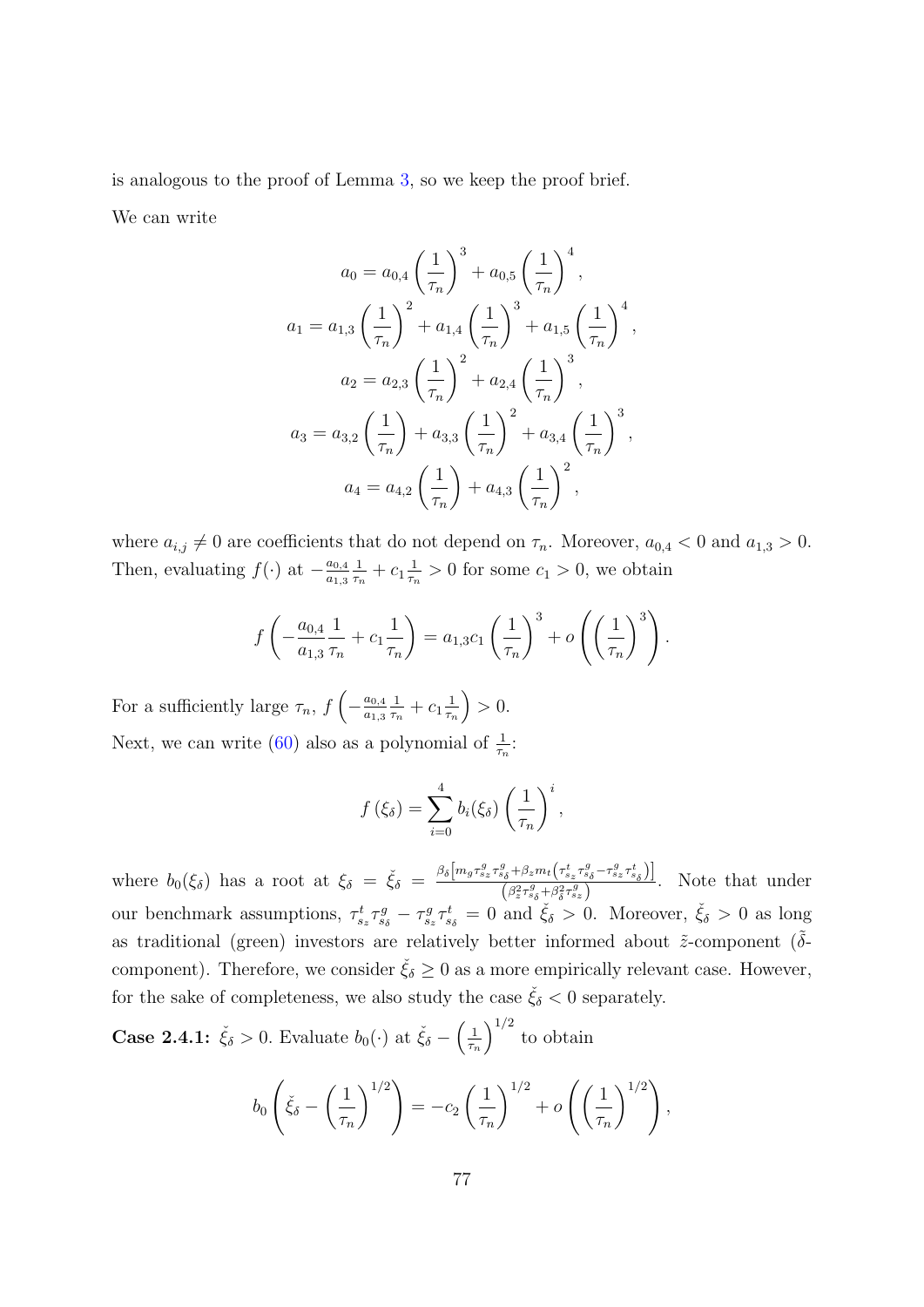where  $c_2$  is a positive coefficient which does not depend on  $\tau_n$ . Then, evaluating  $f(\cdot)$  at the same point, we obtain

$$
f\left(\check{\xi}_{\delta} - \left(\frac{1}{\tau_n}\right)^{1/2}\right) = -c_2 \left(\frac{1}{\tau_n}\right)^{1/2} + o\left(\left(\frac{1}{\tau_n}\right)^{1/2}\right).
$$

For a sufficiently large  $\tau_n$ , the above expression is negative and, at the same time,  $\check{\xi}_\delta$  –  $\frac{1}{2}$  $\tau_n$  $\bigg\{\frac{1}{2}\bigg\} - \frac{a_{0,4}}{a_{1,2}}$  $a_{1,3}$ 1  $\frac{1}{\tau_n} + c_1 \frac{1}{\tau_n}$  $\frac{1}{\tau_n} > 0$ . Furthermore, because  $a_9 > 0$ , for any  $\tau_n > 0$   $f(\xi_\delta) > 0$  if  $\hat{\xi}_{\delta}$  is sufficiently large. Hence, we have shown that [\(60\)](#page-76-0) has at least three (positive real) solutions for  $\xi_{\delta}$  if  $\tau_n$  is sufficiently large.

**Case 2.4.2:**  $\check{\xi}_{\delta} < 0$ . Evaluate  $b_0(\cdot)$  at  $\check{\xi}_{\delta} - \left(\frac{1}{\tau_{\delta}}\right)$  $\tau_n$  $\int_0^{1/2}$  to obtain

$$
b_0\left(\check{\xi}_{\delta}+\left(\frac{1}{\tau_n}\right)^{1/2}\right)=c_2\left(\frac{1}{\tau_n}\right)^{1/2}+o\left(\left(\frac{1}{\tau_n}\right)^{1/2}\right),\,
$$

where  $c_2$  is the same positive coefficient as in Case 2.4.1. Then, evaluating  $f(\cdot)$  at the same point, we obtain

$$
f\left(\check{\xi}_{\delta} + \left(\frac{1}{\tau_n}\right)^{1/2}\right) = c_2 \left(\frac{1}{\tau_n}\right)^{1/2} + o\left(\left(\frac{1}{\tau_n}\right)^{1/2}\right).
$$

For a sufficiently large  $\tau_n$ , the above expression is positive and, at the same time,  $\check{\xi}_{\delta}$  +  $\frac{1}{2}$  $\tau_n$  $\bigg\{\bigg\}^{1/2} < 0 < -\frac{a_{0,4}}{a_{1,2}}$  $a_{1,3}$ 1  $\frac{1}{\tau_n} + c_1 \frac{1}{\tau_n}$  $\frac{1}{\tau_n}$ . Furthermore, because  $a_9 > 0$ , for any  $\tau_n > 0$   $f(\xi_\delta) < 0$  if  $\xi_{\delta}$  is sufficiently large in absolute terms and negative. Hence, we have shown that [\(60\)](#page-76-0) has at least three real solutions for  $\xi_{\delta}$  if  $\tau_n$  is sufficiently large (recall that  $f(0) = a_0 < 0$ ).

## Case 2.4.3:  $\check{\xi}_{\delta} = 0$ .

In this case,  $b_0(\cdot)$  can be written as

$$
b_0(\xi_{\delta}) \stackrel{\check{\xi}_{\delta}=0}{=} A \xi_{\delta}^6 \sum_{i=0}^3 b_{0,i} \xi_{\delta}^i,
$$

where  $A > 0, b_{0,3} > 0, b_{0,2} < 0, b_{0,1} > 0, b_{0,0} > 0$ . Then there exists  $\hat{\xi}_{\delta} < 0$  that solves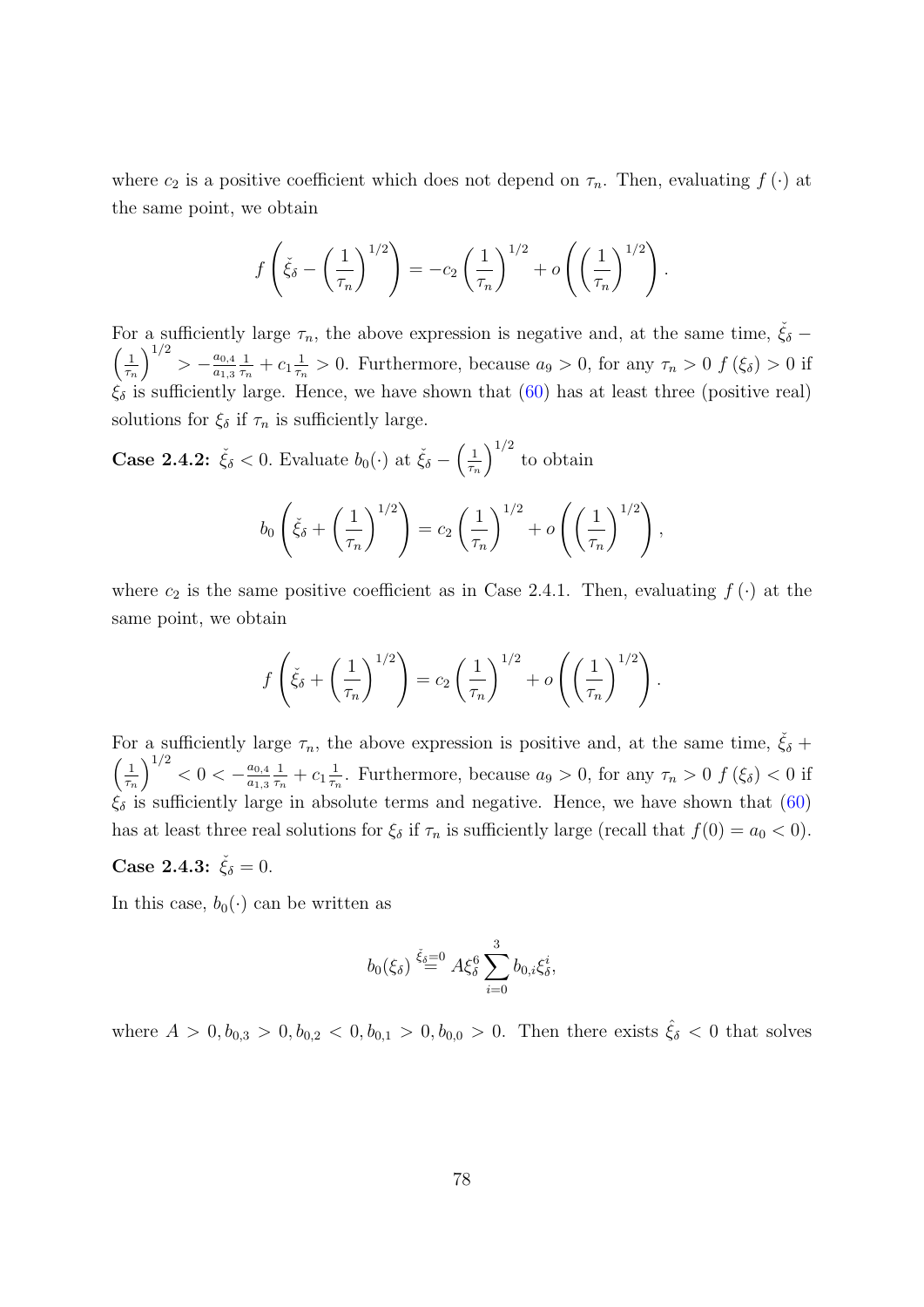$b_0(\xi_\delta) = 0$  such that

$$
b_0 \left(\hat{\xi}_{\delta} + \left(\frac{1}{\tau_n}\right)^{1/2}\right) = c_3 \left(\frac{1}{\tau_n}\right)^{1/2} + o\left(\left(\frac{1}{\tau_n}\right)^{1/2}\right),
$$

where  $c_3$  is a positive constant. Moreover, at this point

$$
f\left(\hat{\xi}_{\delta} + \left(\frac{1}{\tau_n}\right)^{1/2}\right) = c_3 \left(\frac{1}{\tau_n}\right)^{1/2} + o\left(\left(\frac{1}{\tau_n}\right)^{1/2}\right).
$$

For a sufficiently large  $\tau_n$ , the above expression is positive and, at the same time,  $\hat{\xi}_\delta$  +  $\frac{1}{2}$  $\tau_n$  $\bigg\{\bigg\}^{1/2} < 0 < -\frac{a_{0,4}}{a_{1,2}}$  $a_{1,3}$ 1  $\frac{1}{\tau_n} + c_1 \frac{1}{\tau_n}$  $\frac{1}{\tau_n}$ . Furthermore, because  $a_9 > 0$ , for any  $\tau_n > 0$   $f(\xi_\delta) < 0$  if  $\xi_{\delta}$  is sufficiently large in absolute terms and negative. Hence, we have shown that [\(60\)](#page-76-0) has at least three real solutions for  $\xi_{\delta}$  if  $\tau_n$  is sufficiently large (recall that  $f(0) = a_0 < 0$ ).

 $\Box$ 

## F Investors with homogeneous preferences

The key assumption we make throughout the paper is that there are two groups of investors with heterogeneous stock valuations. Because of the preference heterogeneity, they use information about the same fundamentals differently and trade in the opposite directions, which might give rise to multiple equilibria that differ in the relative price informativeness about the two fundamentals. We show the robustness of this result to general assumptions on the information structure in Appendix [E.](#page-68-2)

The goal of this appendix is to show that the preference heterogeneity is an essential ingredient for equilibrium multiplicity. In particular, we explore a model that features two groups of investors that have homogeneous preferences but might have different information about the two fundamentals. The key difference between our setting and [Goldstein and Yang](#page-38-0) [\(2015\)](#page-38-0) is that we allow investors of both groups to receive informative signals about both fundamentals. As we discuss in Appendix  $E$ , this is crucial to support multiple equilibria in the trading stage when investors' preferences are heterogeneous. Our key result here is that equilibrium in the trading stage is unique when preferences are homogeneous.

We consider the same framework as described in Section [3](#page-17-0) with several differences. First,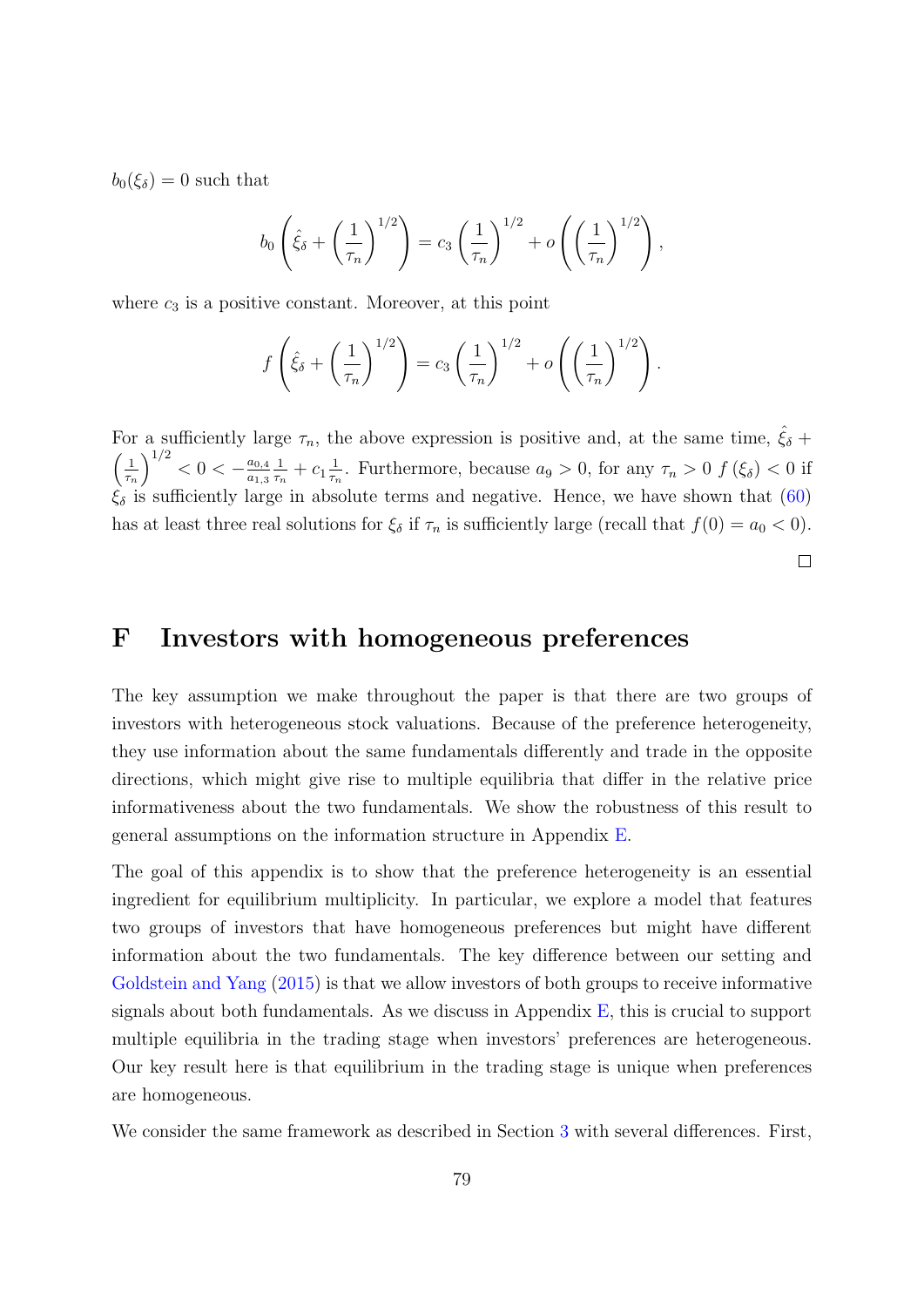we assume that both groups of investors have the same stock valuation,  $\beta_z \tilde{z} + \beta_\delta \tilde{\delta}$ . For consistency, we keep denoting the two groups using  $t$  and  $q$  subscripts. The masses of the two groups are  $m_t$  and  $m_q$ . Without loss of generality, we set the utility weights  $\beta_z = \beta_\delta = 1$  and the risk aversion parameter  $\gamma = 1$ . Further, we assume that t-investors (g-investors) specialize in particular types of information and, thus, receive signals about  $\tilde{z}$  and  $\tilde{\delta}$  with precisions of  $\tau_s$  ( $\lambda \tau_s$ ) and  $\lambda \tau_s$  ( $\tau_s$ ), respectively. Without loss of generality, we assume  $\lambda \in [0,1]$ . The priors for  $\tilde{z}$  and  $\tilde{\delta}$  are assumed to be the same,  $\tau_z = \tau_\delta = \tau$ .<sup>[27](#page-80-0)</sup>

Market clearing implies the following system of equations for  $\xi_z$  and  $\xi_\delta$ :

$$
\xi_{z} = \tau_{s} \left[ m_{t} \frac{\xi_{\delta}^{2} + \frac{\tau + \lambda \tau_{s}}{\tau_{n}} - \xi_{\delta} \xi_{z}}{\left(\xi_{z} - \xi_{\delta}\right)^{2} + \left(2\tau + \tau_{s}(1 + \lambda)\right) \frac{1}{\tau_{n}}} + m_{g} \lambda \frac{\xi_{\delta}^{2} + \frac{\tau + \tau_{s}}{\tau_{n}} - \xi_{\delta} \xi_{z}}{\left(\xi_{z} - \xi_{\delta}\right)^{2} + \left(2\tau + \tau_{s}(1 + \lambda)\right) \frac{1}{\tau_{n}}} \right],
$$
\n
$$
\xi_{\delta} = \tau_{s} \left[ m_{t} \lambda \frac{\xi_{z}^{2} + \frac{\tau + \tau_{s}}{\tau_{n}} - \xi_{\delta} \xi_{z}}{\left(\xi_{z} - \xi_{\delta}\right)^{2} + \left(2\tau + \tau_{s}(1 + \lambda)\right) \frac{1}{\tau_{n}}} + m_{g} \frac{\xi_{z}^{2} + \frac{\tau + \lambda \tau_{s}}{\tau_{n}} - \xi_{\delta} \xi_{z}}{\left(\xi_{z} - \xi_{\delta}\right)^{2} + \left(2\tau + \tau_{s}(1 + \lambda)\right) \frac{1}{\tau_{n}}} \right].
$$

Denote  $x \equiv \xi_{\delta} - \xi_{z}$ . It is easy to see that  $\xi_{z}$  and  $\xi_{\delta}$  are uniquely pinned down for a given x. Furthermore, the system can be simplified to the following quintic equation for x:

<span id="page-80-1"></span>
$$
f(x)g(x) = (1 - \lambda)^2 (1 + \lambda) \tau_n \tau_s^3 m_g m_t x,
$$
\n(61)

where

$$
f(x) = x (x^{2} \tau_{n} + 2\tau + \tau_{s} (1 + \lambda)) + x \tau_{n} \tau_{s}^{2} (\lambda (m_{g}^{2} + m_{t}^{2}) + m_{g} m_{t} (1 + \lambda^{2})) - \tau \tau_{s} (m_{g} - m_{t}) (1 - \lambda),
$$

$$
g(x) = x^2 \tau_n + 2\tau + \tau_s (1 + \lambda).
$$

Clearly, [\(61\)](#page-80-1) has a unique solution  $x = 0$  when  $\lambda = 1$ . Suppose now that  $\lambda < 1$  and  $m_g > m_t$  (case of  $m_g \leq m_t$  can be considered analogously). Our goal is to show that [\(61\)](#page-80-1) has a unique solution.

We first show that there exists a unique solution to [\(61\)](#page-80-1) on  $x \geq 0$ . Since  $f(0) < 0$  and  $f(x)$  is an increasing and convex function, there exists a unique  $x > 0$  such that  $f(x) = 0$ and that  $f(x) > 0$  if and only if  $x > x$ . Moreover,  $f(x)g(x)$  is an increasing convex

<span id="page-80-0"></span> $27$ These assumptions on the information structure can be further relaxed (at the expense of tractability but without changing the final result) by allowing for different prior precisions and more general signal precisions. The analyses are available upon request.